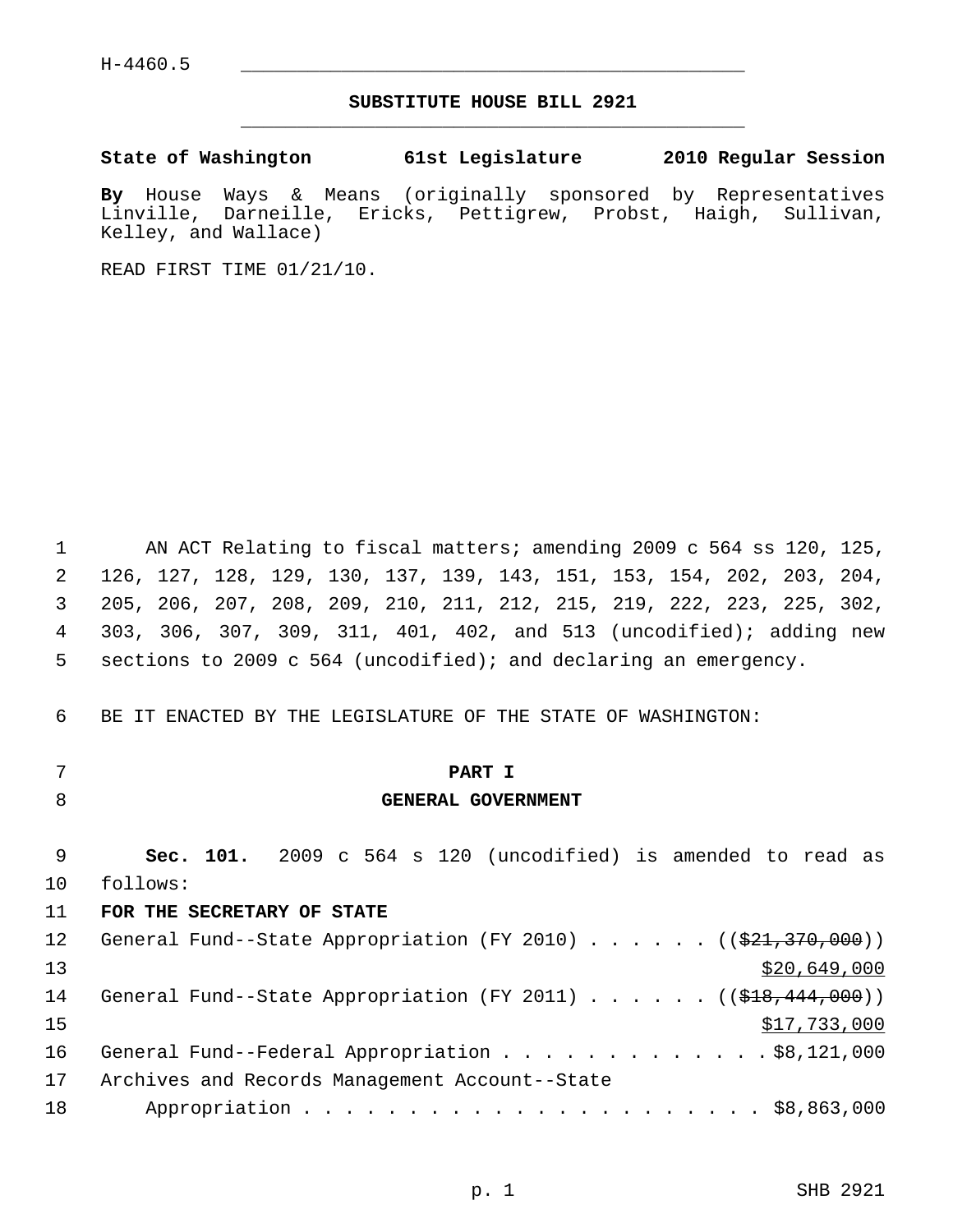1 Department of Personnel Service Account--State 2 Appropriation . . . . . . . . . . . . . . . . . . . . . . . \$760,000 3 Local Government Archives Account--State Appropriation . . \$11,777,000 4 Election Account--Federal Appropriation . . . . . . . . . \$29,715,000 5 TOTAL APPROPRIATION . . . . . . . . . . . . . . ((\$99,050,000))  $\frac{$97,618,000}{ }$ 

 7 The appropriations in this section are subject to the following 8 conditions and limitations:

 9 (1) \$4,101,000 of the general fund--state appropriation for fiscal 10 year 2010 is provided solely to reimburse counties for the state's 11 share of primary and general election costs and the costs of conducting 12 mandatory recounts on state measures. Counties shall be reimbursed 13 only for those odd-year election costs that the secretary of state 14 validates as eligible for reimbursement.

15 (2)(a) \$1,897,000 of the general fund--state appropriation for 16 fiscal year 2010 and \$2,076,000 of the general fund--state 17 appropriation for fiscal year 2011 are provided solely for contracting 18 with a nonprofit organization to produce gavel-to-gavel television 19 coverage of state government deliberations and other events of 20 statewide significance during the 2009-2011 biennium. The funding 21 level for each year of the contract shall be based on the amount 22 provided in this subsection. The nonprofit organization shall be 23 required to raise contributions or commitments to make contributions, 24 in cash or in kind, in an amount equal to forty percent of the state 25 contribution. The office of the secretary of state may make full or 26 partial payment once all criteria in this subsection have been 27 satisfactorily documented.

28 (b) The legislature finds that the commitment of on-going funding 29 is necessary to ensure continuous, autonomous, and independent coverage 30 of public affairs. For that purpose, the secretary of state shall 31 enter into a contract with the nonprofit organization to provide public 32 affairs coverage.

33 (c) The nonprofit organization shall prepare an annual independent 34 audit, an annual financial statement, and an annual report, including 35 benchmarks that measure the success of the nonprofit organization in 36 meeting the intent of the program.

37 (d) No portion of any amounts disbursed pursuant to this subsection 38 may be used, directly or indirectly, for any of the following purposes: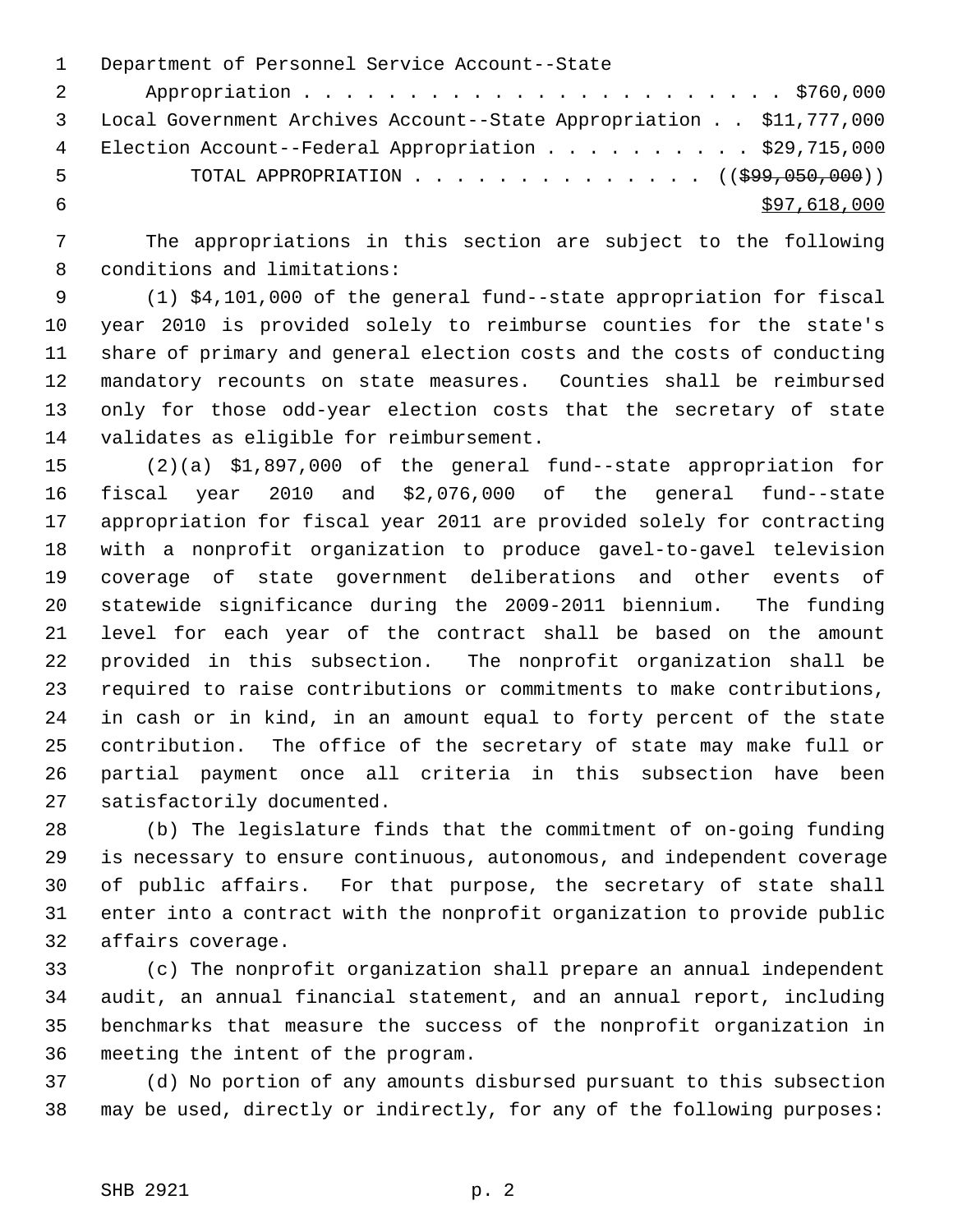1 (i) Attempting to influence the passage or defeat of any 2 legislation by the legislature of the state of Washington, by any 3 county, city, town, or other political subdivision of the state of 4 Washington, or by the congress, or the adoption or rejection of any 5 rule, standard, rate, or other legislative enactment of any state 6 agency;

7 (ii) Making contributions reportable under chapter 42.17 RCW; or

 8 (iii) Providing any: (A) Gift; (B) honoraria; or (C) travel, 9 lodging, meals, or entertainment to a public officer or employee.

10 (3) The appropriations in this section are based upon savings 11 assumed from the implementation of Senate Bill No. 6122 (election 12 costs).

13 (4) The secretary of state shall not reduce the services provided 14 by the talking book and Braille library below the service level 15 provided in fiscal year 2008.

16 (5) In implementing budget reductions, the office of the secretary 17 of state must make its first priority to maintain funding for the 18 elections division.

19 **Sec. 102.** 2009 c 564 s 125 (uncodified) is amended to read as 20 follows:

21 **FOR THE CITIZENS' COMMISSION ON SALARIES FOR ELECTED OFFICIALS** 22 General Fund--State Appropriation (FY 2010)  $\ldots$  . . . . . . ((\$171,000))  $23$   $\frac{$168,000}{9}$ 24 General Fund--State Appropriation (FY 2011)  $\ldots$  ...... ((\$212,000))  $25$ 26 TOTAL APPROPRIATION . . . . . . . . . . . . . . . ((\$383,000))  $27$ 

28 **Sec. 103.** 2009 c 564 s 126 (uncodified) is amended to read as 29 follows:

#### 30 **FOR THE ATTORNEY GENERAL**

| 31 | General Fund--State Appropriation (FY 2010) $($ $(\frac{25}{325}, \frac{325}{300})$ |
|----|-------------------------------------------------------------------------------------|
| 32 | \$5,195,000                                                                         |
| 33 | General Fund--State Appropriation (FY 2011) ( $(\frac{25}{65}, \frac{654}{600})$ )  |
| 34 | \$5,530,000                                                                         |
| 35 | General Fund--Federal Appropriation \$4,026,000                                     |
| 36 | New Motor Vehicle Arbitration Account--State                                        |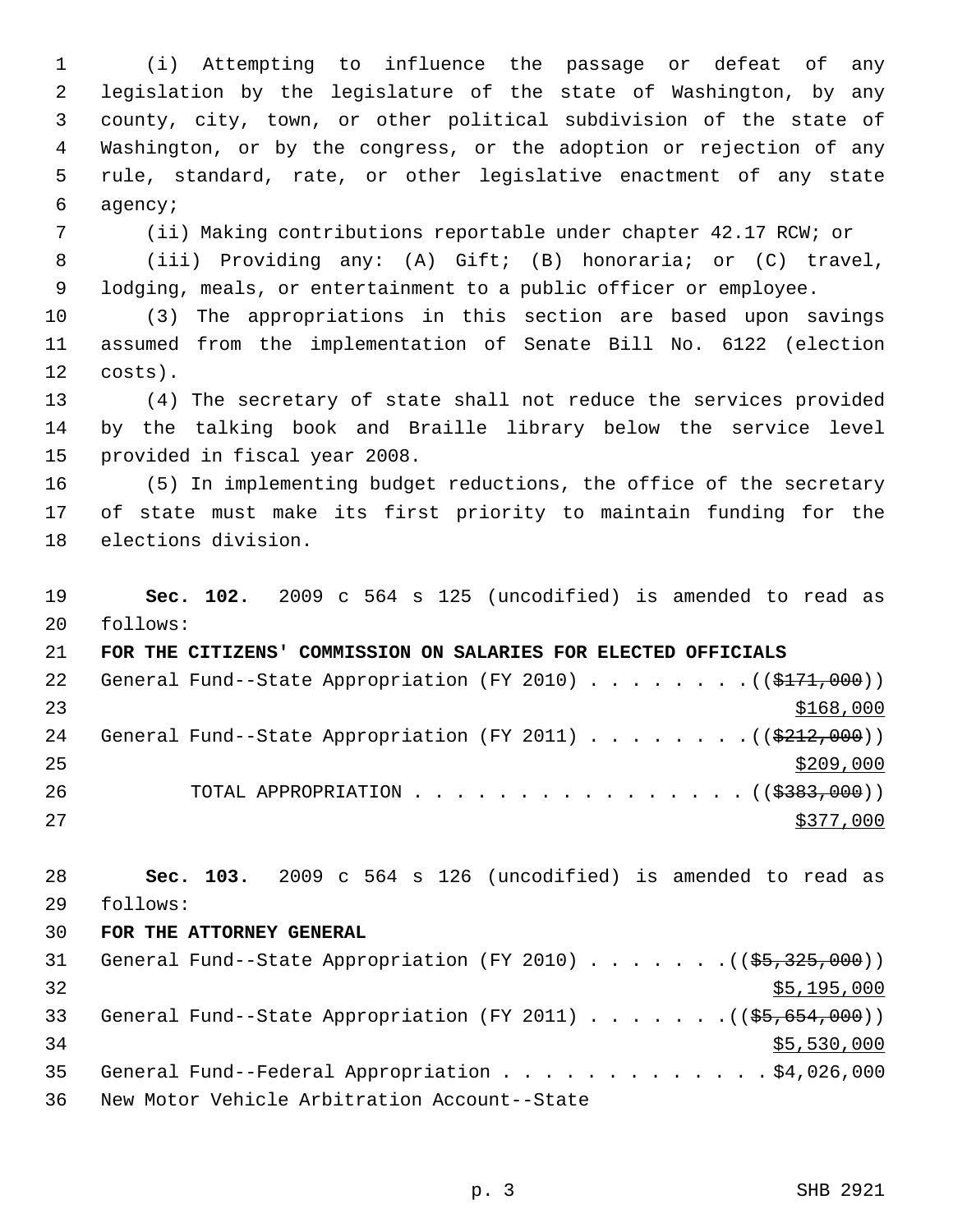| $\overline{2}$ | Legal Services Revolving Account--State                      |
|----------------|--------------------------------------------------------------|
|                |                                                              |
| 4              | Tobacco Prevention and Control Account--State                |
| 5              |                                                              |
| 6              | TOTAL APPROPRIATION $\ldots$ , ( $(\frac{2238}{136}, 000)$ ) |
|                | \$237,882,000                                                |
|                |                                                              |

 8 The appropriations in this section are subject to the following 9 conditions and limitations:

10 (1) The attorney general shall report each fiscal year on actual 11 legal services expenditures and actual attorney staffing levels for 12 each agency receiving legal services. The report shall be submitted to 13 the office of financial management and the fiscal committees of the 14 senate and house of representatives no later than ninety days after the 15 end of each fiscal year. As part of its by agency report to the 16 legislative fiscal committees and the office of financial management, 17 the office of the attorney general shall include information detailing 18 the agency's expenditures for its agency-wide overhead and a breakdown 19 by division of division administration expenses.

20 (2) Prior to entering into any negotiated settlement of a claim 21 against the state that exceeds five million dollars, the attorney 22 general shall notify the director of financial management and the 23 chairs of the senate committee on ways and means and the house of 24 representatives committee on ways and means.

25 (3) The office of the attorney general is authorized to expend 26 \$2,100,000 from the Zyprexa and other cy pres awards towards consumer 27 protection costs in accordance with uses authorized in the court 28 orders.

29 (4) The attorney general shall annually report to the fiscal 30 committees of the legislature all new cy pres awards and settlements 31 and all new accounts, disclosing their intended uses, balances, the 32 nature of the claim or account, proposals, and intended timeframes for 33 the expenditure of each amount. The report shall be distributed 34 electronically and posted on the attorney general's web site. The 35 report shall not be printed on paper or distributed physically.

36 **Sec. 104.** 2009 c 564 s 127 (uncodified) is amended to read as 37 follows: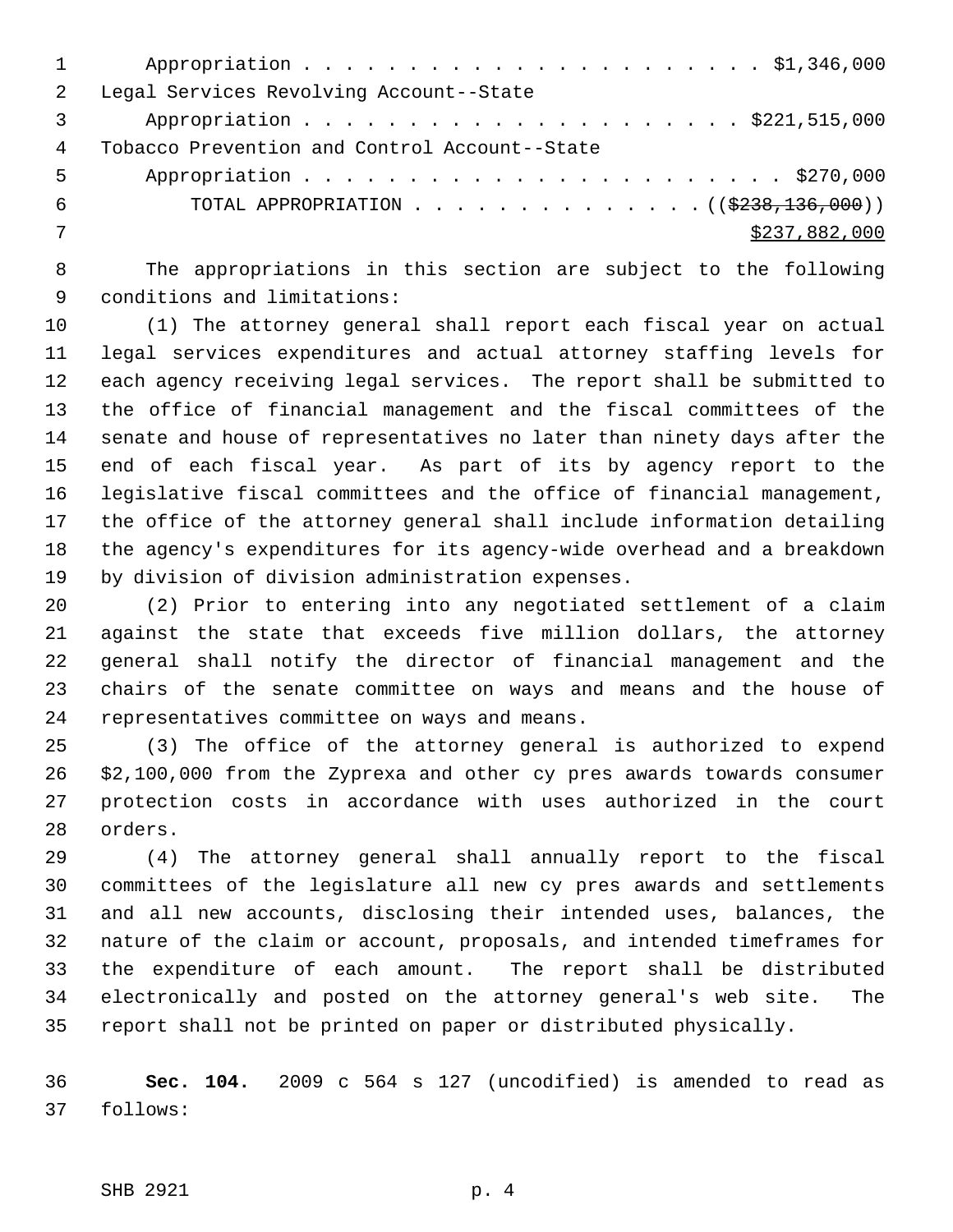1 **FOR THE CASELOAD FORECAST COUNCIL**

|   | General Fund--State Appropriation (FY 2010) ( $(\frac{2779}{100})$ ) |
|---|----------------------------------------------------------------------|
|   | \$766,000                                                            |
| 4 | General Fund--State Appropriation (FY 2011) ( $(\frac{2772}{100})$ ) |
|   | \$759,000                                                            |
|   | TOTAL APPROPRIATION $\ldots$ , ( $(\frac{1}{2}, 551, 000)$ )         |
|   | \$1,525,000                                                          |

 8 The appropriations in this section are subject to the following 9 conditions and limitations: \$13,000 of the general fund--state 10 appropriation for fiscal year 2010 and \$7,000 of the general fund-- 11 state appropriation for fiscal year 2011 are for the implementation of 12 Second Substitute House Bill No. 2106 (improving child welfare outcomes 13 through the phased implementation of strategic and proven reforms). If 14 the bill is not enacted by June 30, 2009, the amounts provided in this 15 subsection shall lapse.

16 **Sec. 105.** 2009 c 564 s 128 (uncodified) is amended to read as 17 follows: 18 **FOR THE DEPARTMENT OF ((COMMUNITY, TRADE, AND ECONOMIC DEVELOPMENT))** 19 **COMMERCE** 20 General Fund--State Appropriation (FY 2010) . . . . . . ((\$51,240,000)) 21 \$50,977,000 22 General Fund--State Appropriation (FY 2011) . . . . . . ((\$51,938,000)) 23 \$51,774,000 24 General Fund--Federal Appropriation . . . . . . . . . . . \$384,540,000 25 General Fund--Private/Local Appropriation . . . . . . . . . \$16,266,000 26 Public Works Assistance Account--State Appropriation . . . . \$2,990,000 27 Tourism Development and Promotion Account--State 28 Appropriation . . . . . . . . . . . . . . . . . . . . . . \$1,003,000 29 Drinking Water Assistance Administrative 30 Account--State Appropriation . . . . . . . . . . . . . . . \$439,000 31 Lead Paint Account--State Appropriation . . . . . . . . . . . . \$18,000 32 Building Code Council Account--State Appropriation . . . . . \$1,286,000 33 Home Security Fund Account--State Appropriation . . . . . . \$23,498,000 34 Affordable Housing for All Account--State Appropriation . . \$11,900,000 35 Washington Auto Theft Prevention Authority 36 Account--State Appropriation . . . . . . . . . . . . . . . \$300,000 37 Independent Youth Housing Account--State Appropriation . . . . \$80,000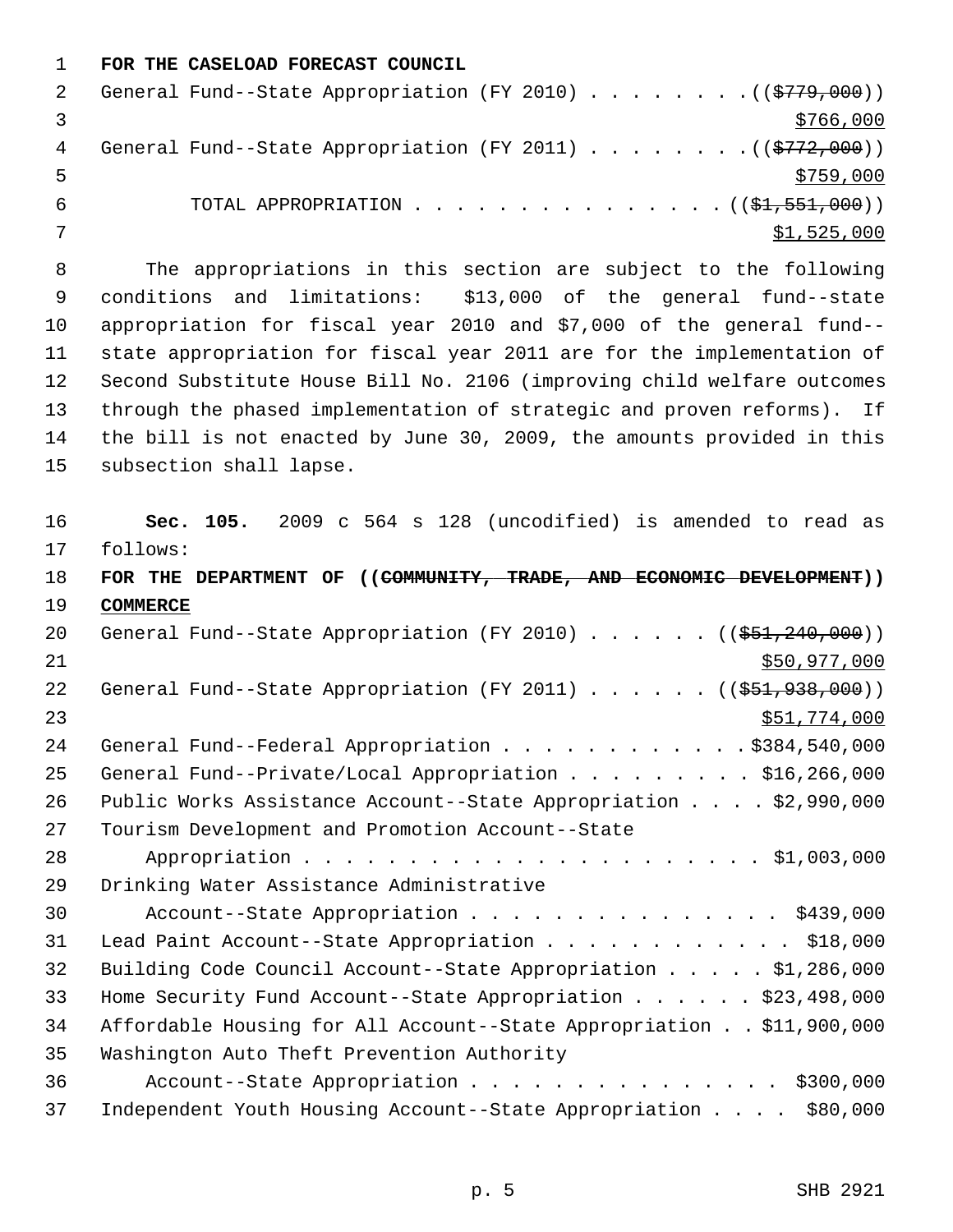| 1  | Community Preservation and Development Authority                   |
|----|--------------------------------------------------------------------|
| 2  | Account--State Appropriation \$350,000                             |
| 3  | Financial Fraud and Identity Theft Crimes Investigation            |
| 4  | and Prosecution Account--State Appropriation $\ldots$ \$1,166,000  |
| 5  | Low-Income Weatherization Assistance Account--State                |
| 6  |                                                                    |
| 7  | Manufacturing Innovation and Modernization                         |
| 8  | Account--State Appropriation \$246,000                             |
| 9  | Community and Economic Development Fee                             |
| 10 | Account--State Appropriation \$1,833,000                           |
| 11 | Washington Housing Trust Account--State Appropriation \$15,372,000 |
| 12 | Public Facility Construction Loan Revolving                        |
| 13 | Account--State Appropriation \$755,000                             |
| 14 | TOTAL APPROPRIATION ( $(\frac{2573}{602},000)$ )                   |
| 15 | \$573,175,000                                                      |
|    |                                                                    |

16 The appropriations in this section are subject to the following 17 conditions and limitations:

18 (1) \$2,520,000 of the general fund--state appropriation for fiscal 19 year 2010 and \$2,521,000 of the general fund--state appropriation for 20 fiscal year 2011 are provided solely for a contract with the Washington 21 technology center for work essential to the mission of the Washington 22 technology center and conducted in partnership with universities.

23 (2) Repayments of outstanding loans granted under RCW 43.63A.600, 24 the mortgage and rental assistance program, shall be remitted to the 25 department, including any current revolving account balances. The 26 department shall collect payments on outstanding loans, and deposit 27 them into the state general fund. Repayments of funds owed under the 28 program shall be remitted to the department according to the terms 29 included in the original loan agreements.

30 (3) \$100,000 of the general fund--state appropriation for fiscal 31 year 2010 and \$100,000 of the general fund--state appropriation for 32 fiscal year 2011 are provided solely to implement section 2(7) of 33 Engrossed Substitute House Bill No. 1959 (land use and transportation 34 planning for marine container ports).

35 (4) \$102,000 of the building code council account--state 36 appropriation is provided solely for the implementation of sections 3 37 and 7 of Engrossed Second Substitute Senate Bill No. 5854 (built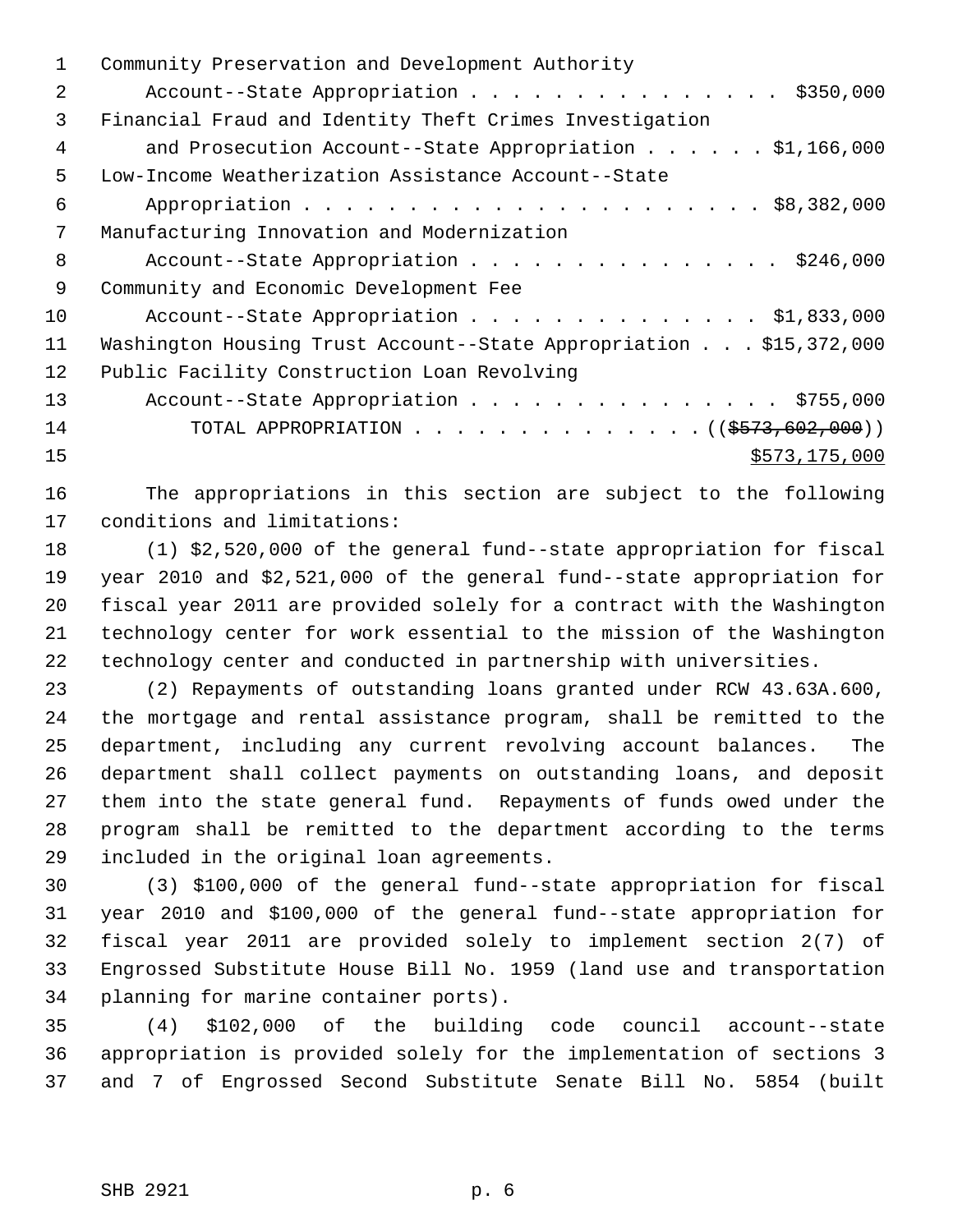1 environment pollution). If sections 3 and 7 of the bill are not 2 enacted by June 30, 2009, the amounts provided in this subsection shall 3 lapse.

 4 (5)(a) \$10,500,000 of the general fund--federal appropriation is 5 provided for training and technical assistance associated with low 6 income weatherization programs. Subject to federal requirements, the 7 department shall provide: (i) Up to \$4,000,000 to the state board for 8 community and technical colleges to provide workforce training related 9 to weatherization and energy efficiency; (ii) up to \$3,000,000 to the 10 Bellingham opportunity council to provide workforce training related to 11 energy efficiency and weatherization; and (iii) up to \$3,500,000 to 12 community-based organizations and to community action agencies 13 consistent with the provisions of Engrossed Second Substitute House 14 Bill No. 2227 (evergreen jobs act). Any funding remaining shall be 15 expended in project 91000013, weatherization, in the omnibus capital 16 appropriations act, Substitute House Bill No. 1216 (capital budget).

17 (b) \$6,787,000 of the general fund--federal appropriation is 18 provided solely for the state energy program, including not less than 19 \$5,000,000 to provide credit enhancements consistent with the 20 provisions of Engrossed Second Substitute Senate Bill No. 5649 (energy 21 efficiency in buildings).

22 (c) Of the general fund--federal appropriation the department shall 23 provide: \$14,500,000 to the Washington State University for the 24 purpose of making grants for pilot projects providing community-wide 25 urban, residential, and commercial energy efficiency upgrades 26 consistent with the provisions of Engrossed Second Substitute Senate 27 Bill No. 5649 (energy efficiency in buildings); \$500,000 to Washington 28 State University to conduct farm energy assessments. In contracting 29 with the Washington State University for the provision of these 30 services, the total administration of Washington State University and 31 the department shall not exceed 3 percent of the amounts provided.

32 (d) \$38,500,000 of the general fund--federal appropriation is 33 provided for deposit in the energy recovery act account to establish a 34 revolving loan program, consistent with the provisions of Engrossed 35 Substitute House Bill No. 2289 (expanding energy freedom program).

36 (e) \$10,646,000 of the general fund--federal appropriation is 37 provided pursuant to the energy efficiency and conservation block grant 38 under the American reinvestment and recovery act. The department may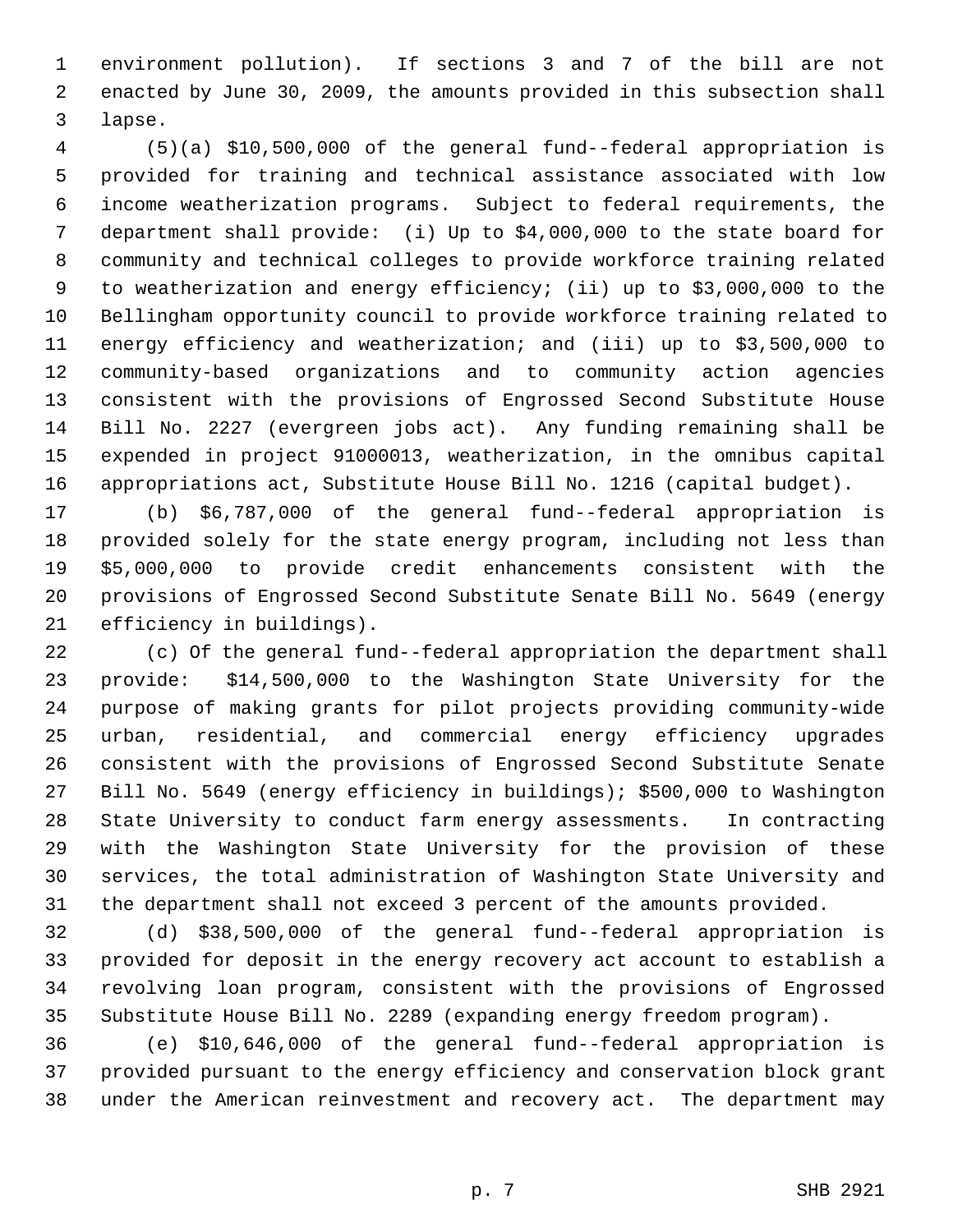1 use up to \$3,000,000 of the amount provided in this subsection to 2 provide technical assistance for energy programs administered by the 3 agency under the American reinvestment and recovery act.

 4 (6) \$14,000 of the general fund--state appropriation for fiscal 5 year 2010 is provided solely for the implementation of Engrossed Second 6 Substitute Senate Bill No. 5560 (state agency climate leadership). If 7 the bill is not enacted by June 30, 2009, the amount provided in this 8 subsection shall lapse.

9  $((+8))$   $(7)$  \$22,400,000 of the general fund--federal appropriation 10 is provided solely for the justice assistance grant program and is 11 contingent upon the department transferring: \$1,200,000 to the 12 department of corrections for security threat mitigation, \$2,336,000 to 13 the department of corrections for offender reentry, \$1,960,000 to the 14 Washington state patrol for law enforcement activities, \$2,087,000 to 15 the department of social and health services, division of alcohol and 16 substance abuse for drug courts, and \$428,000 to the department of 17 social and health services for sex abuse recognition training. The 18 remaining funds shall be distributed by the department to local 19 jurisdictions.

20  $((+9))$  (8) \$20,000 of the general fund--state appropriation for 21 fiscal year 2010 and \$20,000 of the general fund--state appropriation 22 for fiscal year 2011 are provided solely for a grant to KCTS public 23 television to support Spanish language programming and the V-me Spanish 24 language channel.

25  $((+10))$  (9) \$500,000 of the general fund--state appropriation for 26 fiscal year 2010 and \$500,000 of the general fund--state appropriation 27 for fiscal year 2011 are provided solely for a grant to resolution 28 Washington to building statewide capacity for alternative dispute 29 resolution centers and dispute resolution programs that guarantee that 30 citizens have access to low-cost resolution as an alternative to 31 litigation.

 $(1)(12)$  (( $12$ )) (10) \$30,000 of the general fund--state appropriation for 33 fiscal year 2010 is provided solely for implementation of Engrossed 34 Second Substitute Senate Bill No. 6015 (commercialization of 35 technology). If the bill is not enacted by June 30, 2009, the amount 36 provided in this subsection shall lapse.

37  $((\text{+13})^2)$  (11) By June 30, 2011, the department shall request 38 information that describes what jurisdictions have adopted, or are in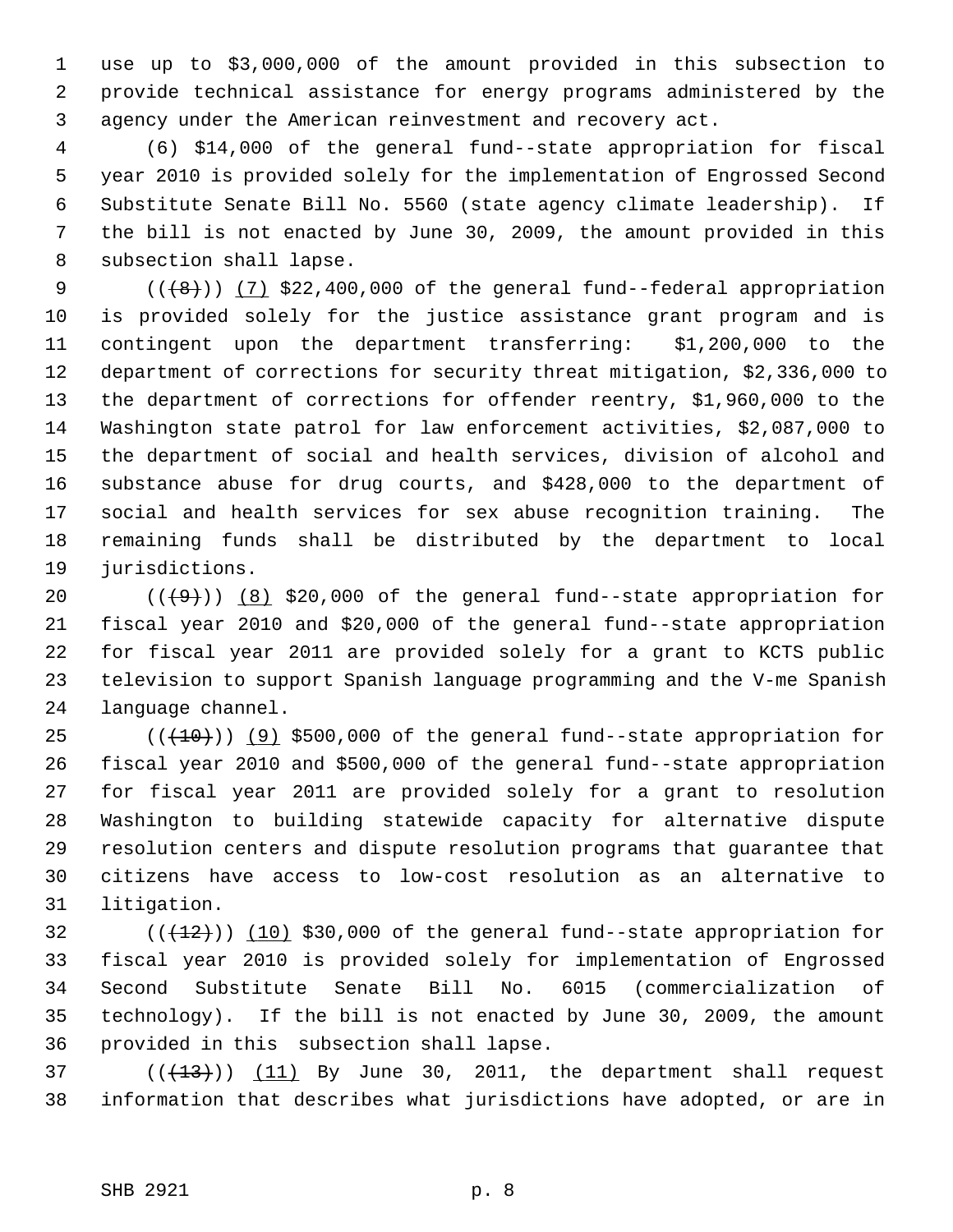1 the process of adopting, plans that address RCW 36.70A.020 and helps 2 achieve the greenhouse gas emission reductions established in RCW 3 70.235.020. This information request in this subsection applies to 4 jurisdictions that are required to review and if necessary revise their 5 comprehensive plans by December 1, 2011, in accordance with RCW 6 36.70A.130.

 $7$  ( $(\overline{+14})$ ) (12) During the 2009-11 fiscal biennium, the department 8 shall allot all of its appropriations subject to allotment by object, 9 account, and expenditure authority code to conform with the office of 10 financial management's definition of an option 2 allotment. For those 11 funds subject to allotment but not appropriation, the agency shall 12 submit option 2 allotments to the office of financial management.

13  $((+16))$   $(13)$  \$50,000 of the general fund--state appropriation for 14 fiscal year 2010 and \$50,000 of the general fund--state appropriation 15 for fiscal year 2011 are provided solely for a grant for the state's 16 participation in the Pacific Northwest economic region.

17  $((+18))$   $(14)$  \$712,000 of the general fund--state appropriation for 18 fiscal year 2010 and \$712,000 of the general fund--state appropriation 19 for fiscal year 2011 are provided solely to the office of crime victims 20 advocacy. These funds shall be contracted with the 39 county 21 prosecuting attorneys' offices to support victim-witness services. The 22 funds must be prioritized to ensure a full-time victim-witness 23 coordinator in each county. The office may retain only the amount 24 currently allocated for this activity for administrative costs.

 $25$  ( $(\overline{+19})$ ) (15) \$306,000 of the general fund--state appropriation for 26 fiscal year 2010 and \$306,000 of the general fund--state appropriation 27 for fiscal year 2011 are provided solely for a grant to the retired 28 senior volunteer program.

29  $((+20))$  (16) \$65,000 of the general fund--state appropriation for 30 fiscal year 2010 and \$65,000 of the general fund--state appropriation 31 for fiscal year 2011 are provided solely for a contract with a food 32 distribution program for communities in the southwestern portion of the 33 state and for workers impacted by timber and salmon fishing closures 34 and reductions. The department may not charge administrative overhead 35 or expenses to the funds provided in this subsection.

36  $((+21))$  (17) \$371,000 of the general fund--state appropriation for 37 fiscal year 2010 and \$371,000 of the general fund--state appropriation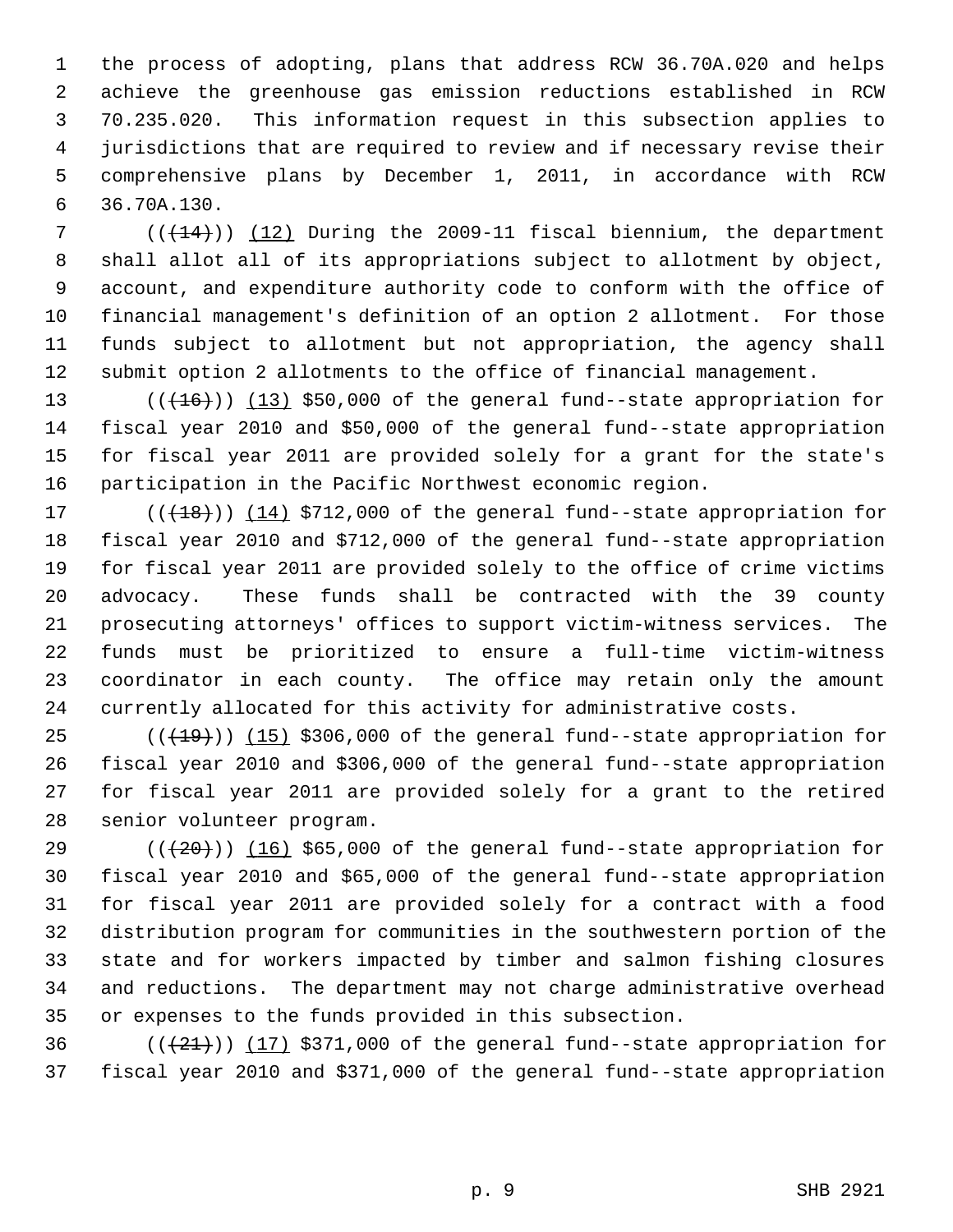1 for fiscal year 2011 are provided solely to the northwest agriculture 2 business center.

 $(1, 22)$  (( $(22)$ )) (18) The department shall administer its growth management 4 act technical assistance so that smaller cities receive proportionately 5 more assistance than larger cities or counties. Pass-through grants 6 shall continue to be funded under 2007-09 policy.

7  $((+23))$  (19) \$212,000 of the general fund--federal appropriation 8 is provided solely for implementation of Second Substitute House Bill 9 No. 1172 (development rights transfer). If the bill is not enacted by 10 June 30, 2009, the amount provided in this subsection shall lapse.

11  $((+25+))$  (20) \$69,000 of the general fund--state appropriation for 12 fiscal year 2010 and \$66,000 of the general fund--state appropriation 13 for fiscal year 2011 are provided solely for implementation of 14 Engrossed Second Substitute House Bill No. 2227 (evergreen jobs act). 15 If the bill is not enacted by June 30, 2009, the amounts provided in 16 this subsection shall lapse.

17  $((+26))$   $(21)$  \$350,000 of the community development and 18 preservation authority account--state appropriation is provided solely 19 for a grant to a community development authority established under 20 chapter 43.167 RCW. The community preservation and development's board 21 of directors may contract with nonprofit community organizations to aid 22 in mitigating the effects of increased public impact on urban 23 neighborhoods due to events in stadia that have a capacity of over 24 50,000 spectators.

25  $((+27))$   $(22)$  \$300,000 of the Washington auto theft prevention 26 authority account--state appropriation is provided solely for a 27 contract with a community group to build local community capacity and 28 economic development within the state by strengthening political 29 relationships between economically distressed communities and 30 governmental institutions. The community group shall identify 31 opportunities for collaboration and initiate activities and events that 32 bring community organizations, local governments, and state agencies 33 together to address the impacts of poverty, political 34 disenfranchisement, and economic inequality on communities of color. 35 These funds must be matched by other nonstate sources on an equal 36 basis.

 $(1/(28))$  (( $(23)$  \$1,800,000 of the home security fund--state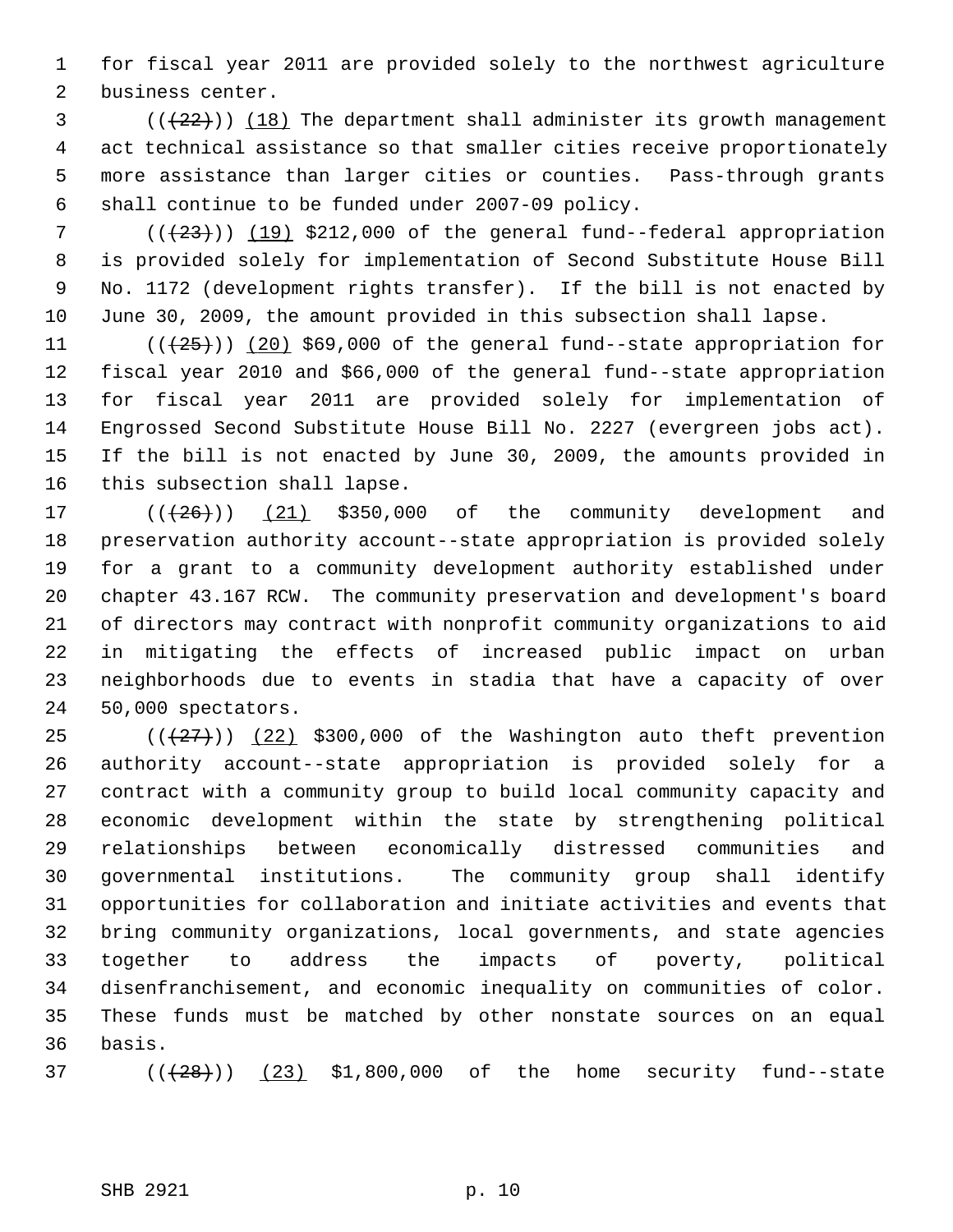1 appropriation is provided for transitional housing assistance or 2 partial payments for rental assistance under the independent youth 3 housing program. 4 (((29))) (24) \$5,000,000 of the home security fund--state 5 appropriation is provided solely for the operation, repair, and 6 staffing of shelters in the homeless family shelter program. 7 **Sec. 106.** 2009 c 564 s 129 (uncodified) is amended to read as 8 follows: 9 **FOR THE ECONOMIC AND REVENUE FORECAST COUNCIL** 10 General Fund--State Appropriation (FY 2010) . . . . . . . . ((\$727,000)) 11 \$711,000 12 General Fund--State Appropriation (FY 2011) . . . . . . . ((\$793,000))  $\frac{13}{2785,000}$ 14 TOTAL APPROPRIATION . . . . . . . . . . . . . . ( (\$1,520,000))  $\frac{15}{1.496,000}$ 16 **Sec. 107.** 2009 c 564 s 130 (uncodified) is amended to read as 17 follows: 18 **FOR THE OFFICE OF FINANCIAL MANAGEMENT** 19 General Fund--State Appropriation (FY 2010) . . . . . . ((\$22,163,000))  $20$  \$21,599,000 21 General Fund--State Appropriation (FY 2011) . . . . . . ((\$20,792,000))  $22$  \$20,670,000 23 General Fund--Federal Appropriation . . . . . . . . . . . \$23,597,000 24 General Fund--Private/Local Appropriation . . . . . . . . . \$1,270,000 25 State Auditing Services Revolving 26 Account--State Appropriation . . . . . . . . . . . . . . . \$25,000 27 Economic Development Strategic Reserve Account-- 28 State Appropriation . . . . . . . . . . . . . . . . . . \$280,000 29 TOTAL APPROPRIATION . . . . . . . . . . . . . . ((<del>\$68,127,000</del>))  $\frac{1}{567,441,000}$ 31 The appropriations in this section are subject to the following 32 conditions and limitations: 33 (1) \$188,000 of the general fund--state appropriation for fiscal 34 year 2010 is provided solely for the implementation of Second 35 Substitute Senate Bill No. 5945 (Washington health partnership plan).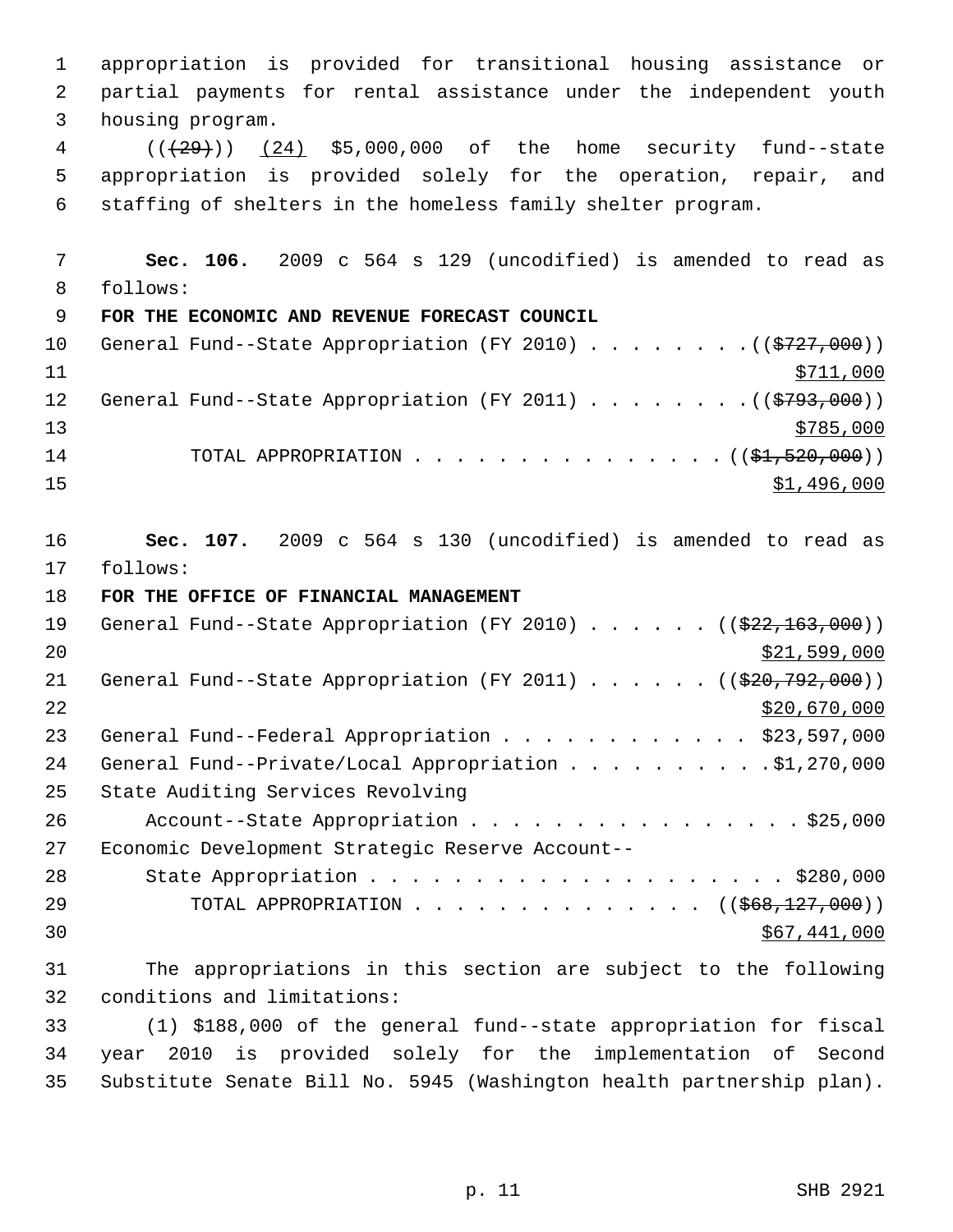1 If the bill is not enacted by June 30, 2009, the amount provided in 2 this subsection shall lapse.

 3 (2) The office of financial management shall conduct a study on 4 alternatives for consolidating or transferring activities and 5 responsibilities of the state lottery commission, state horse racing 6 commission, state liquor control board, and the state gambling 7 commission to achieve cost savings and regulatory efficiencies. In 8 conducting the study, the office of financial management shall consult 9 with the legislative fiscal committees. Further, the office of 10 financial management shall establish an advisory group to include, but 11 not be limited to, representatives of affected businesses, state 12 agencies or entities, local governments, and stakeholder groups. The 13 office of financial management shall submit a final report to the 14 governor and the legislative fiscal committees by November 15, 2009.

15 (3) \$500,000 of the general fund--state appropriation for fiscal 16 year 2010 is provided solely for a study of the feasibility of closing 17 state institutional facilities and a plan on eliminating beds in the 18 state institutional facility inventory. The office of financial 19 management shall contract with consultants with expertise related to 20 the subject matters included in this study. The office of financial 21 management and the consultants shall consult with the department of 22 social and health services, the department of corrections, stakeholder 23 groups that represent the people served in these institutions, labor 24 organizations that represent employees who work in these institutions 25 and other persons or entities with expertise in the areas being 26 studied.

27 (a) For the purposes of this study, "state institutional 28 facilities" means facilities operated by the department of corrections 29 to house persons convicted of a criminal offense, Green Hill school and 30 Maple Lane school operated by the department of social and health 31 services juvenile rehabilitation administration, and residential 32 habilitation centers operated by the department of social and health 33 services.

34 (b) In conducting this study, the consultants shall consider the 35 following factors as appropriate:

36 (i) The availability of alternate facilities including alternatives 37 and opportunities for consolidation with other facilities, impacts on 38 those alternate facilities, and any related capital costs;

#### SHB 2921 p. 12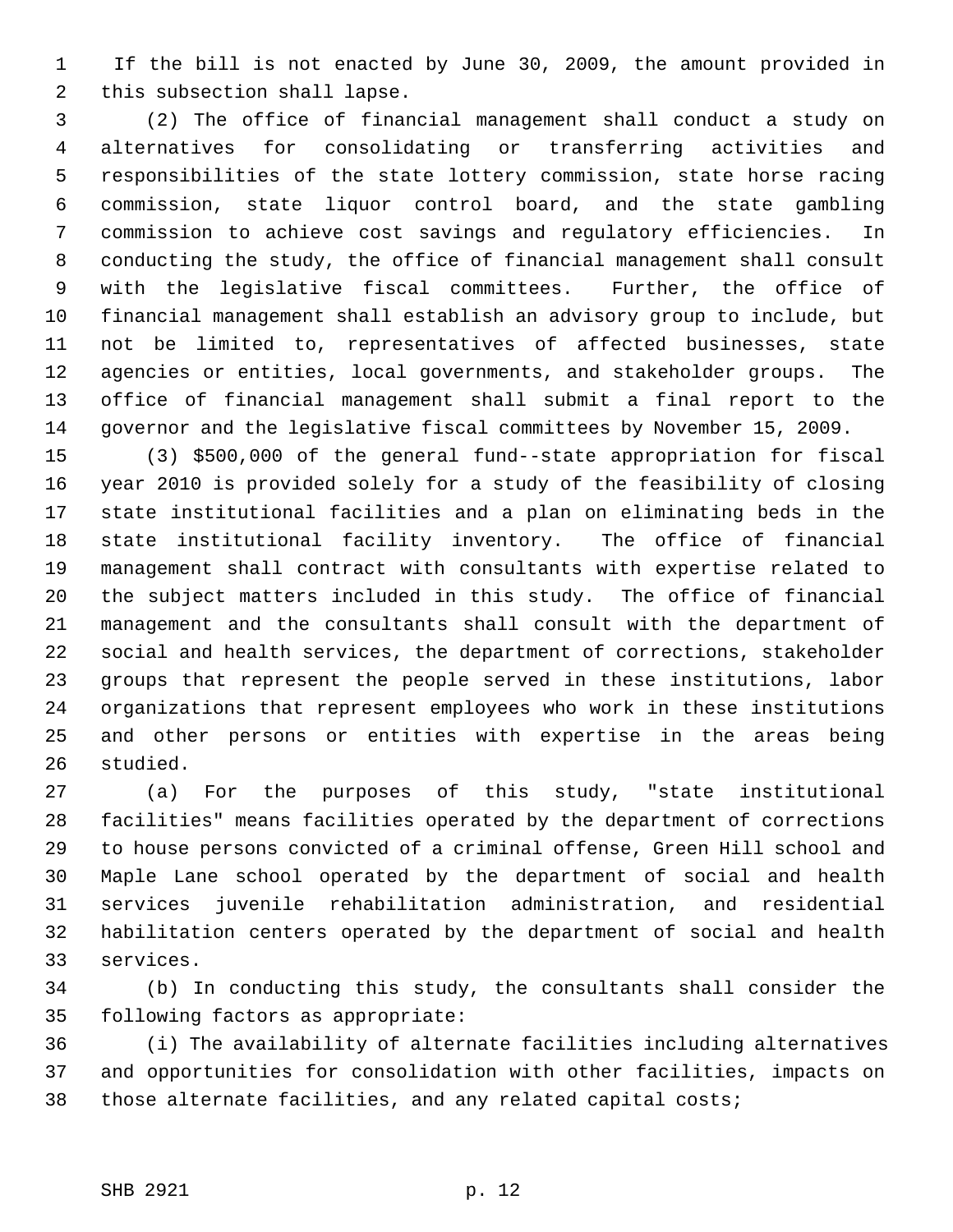1 (ii) The cost of operating the facility, including the cost of 2 providing services and the cost of maintaining or improving the 3 physical plant of the facility;

 4 (iii) The geographic factors associated with the facility, 5 including the impact of the facility on the local economy and the 6 economic impact of its closure, and alternative uses for a facility 7 recommended for closure;

 8 (iv) The costs associated with closing the facility, including the 9 continuing costs following the closure of the facility;

10 (v) Number and type of staff and the impact on the facility staff 11 including other employment opportunities if the facility is closed;

12 (vi) The savings that will accrue to the state from closure or 13 consolidation of a facility and the impact any closure would have on 14 funding the associated services; and

15 (vii) For the residential habilitation centers, the impact on 16 clients in the facility being recommended for closure and their 17 families, including ability to get alternate services and impact on 18 being moved to another facility.

19 (c) The office of financial management shall submit a final report 20 to the governor and the ways and means committees of the house of 21 representatives and senate by November 1, 2009. The report shall 22 provide a recommendation and a plan to eliminate 1,580 beds in the 23 department of corrections facilities, 235 beds from juvenile 24 rehabilitation facilities, and 250 funded beds in the residential 25 habilitation centers through closure or consolidation of facilities. 26 The report shall include an assessment of each facility studied, where 27 and how the services should be provided, and any costs or savings 28 associated with each recommendation. In considering the 29 recommendations of the report, the governor and the legislature shall 30 not consider closure of any state institutional facility unless the 31 report recommended the facility for closure.

32 **Sec. 108.** 2009 c 564 s 137 (uncodified) is amended to read as 33 follows:

# 34 **FOR THE DEPARTMENT OF REVENUE**

35 General Fund--State Appropriation (FY 2010) . . . . . ((\$109,412,000)) 36 \$108,215,000 37 General Fund--State Appropriation (FY 2011) . . . . . ((\$108,505,000))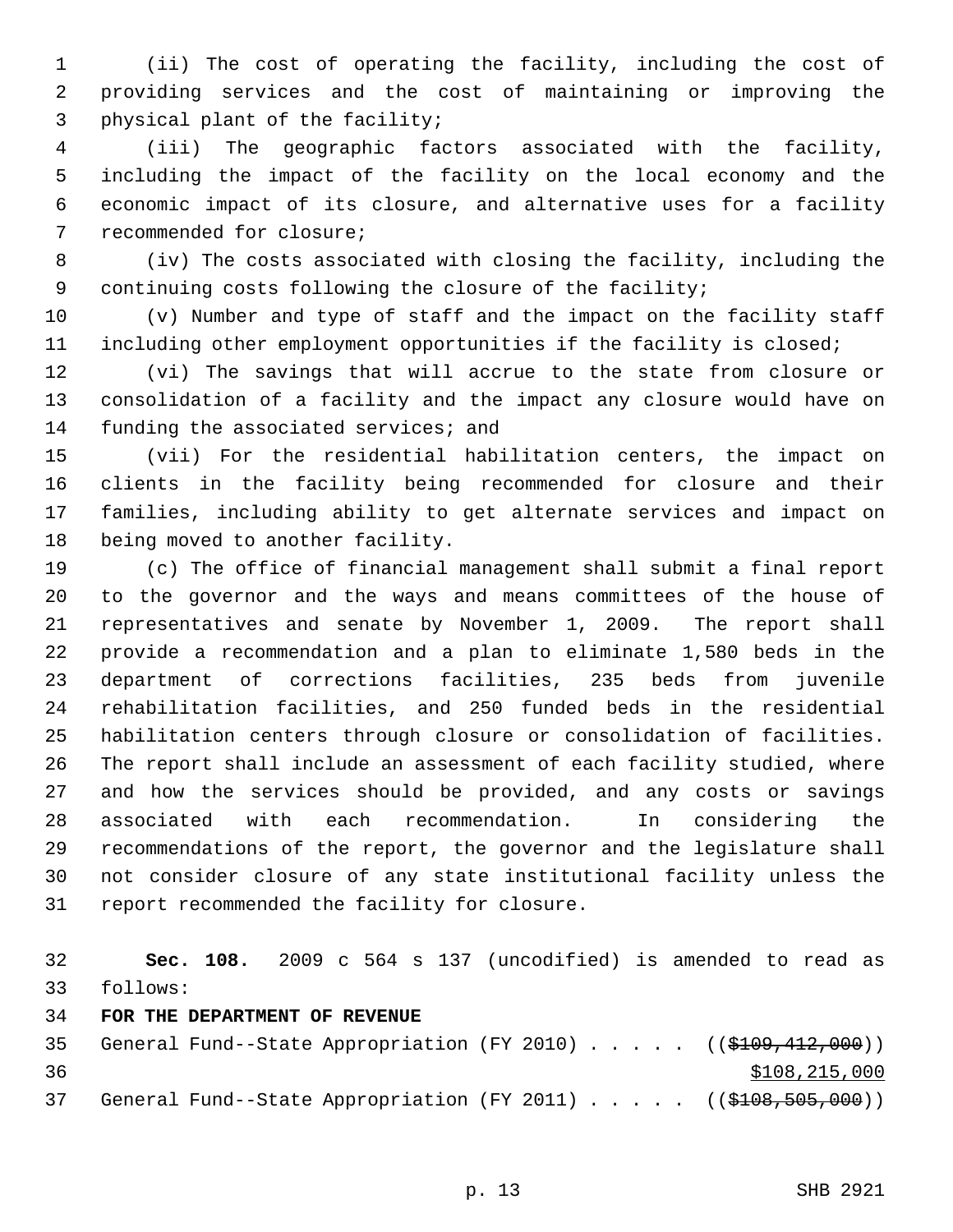$1 \quad$  \$106,995,000

| 2   | Timber Tax Distribution Account--State                           |
|-----|------------------------------------------------------------------|
| 3   |                                                                  |
| 4   | Waste Reduction/Recycling/Litter                                 |
| 5   | Control--State Appropriation \$130,000                           |
| 6   | Waste Tire Removal Account--State Appropriation \$2,000          |
| 7   | Real Estate Excise Tax Grant Account--State                      |
| 8   |                                                                  |
| - 9 | State Toxics Control Account--State Appropriation \$87,000       |
| 10  | Oil Spill Prevention Account--State Appropriation \$19,000       |
| 11  | TOTAL APPROPRIATION $\ldots$ , ( $(\frac{2225,109,000}{\cdots})$ |
| 12  | \$222, 402, 000                                                  |
|     |                                                                  |

13 The appropriations in this section are subject to the following 14 conditions and limitations:

15 (1) \$469,000 of the general fund--state appropriation for fiscal 16 year 2010 and \$374,000 of the general fund--state appropriation for 17 fiscal year 2011 are for the implementation of Substitute Senate Bill 18 No. 5368 (annual property revaluation). If the bill is not enacted by 19 June 30, 2009, the amounts in this subsection shall lapse.

20 (2) (( $\frac{25}{100}$ , (35, 453, 000) \$4, 653, 000 of the general fund-state 21 appropriation for fiscal year 2010 and  $($   $($ \$5,242,000)) \$4,424,000 of the 22 general fund--state appropriation for fiscal year 2011 are for the 23 implementation of revenue enhancement strategies. The strategies must 24 include increased out-of-state auditing and compliance, the purchase of 25 third party data sources for enhanced audit selection, and increased 26 traditional auditing and compliance efforts.

27 (3) \$3,127,000 of the general fund--state appropriation for fiscal 28 year 2010 and \$1,737,000 of the general fund--state appropriation for 29 fiscal year 2011 are for the implementation of Senate Bill No. 6173 30 (sales tax compliance). If the bill is not enacted by June 30, 2009, 31 the amounts provided in this subsection shall lapse.

32 **Sec. 109.** 2009 c 564 s 139 (uncodified) is amended to read as 33 follows:

34 **FOR THE BOARD OF TAX APPEALS**

|    |  |  |  |  |  | 35 General Fund--State Appropriation (FY 2010) ( $(\frac{21}{31}, \frac{364}{100})$ ) |
|----|--|--|--|--|--|---------------------------------------------------------------------------------------|
| 36 |  |  |  |  |  | \$1,342,000                                                                           |
| 37 |  |  |  |  |  | General Fund--State Appropriation (FY 2011) $($ $(\frac{1}{2}, \frac{368}{100})$      |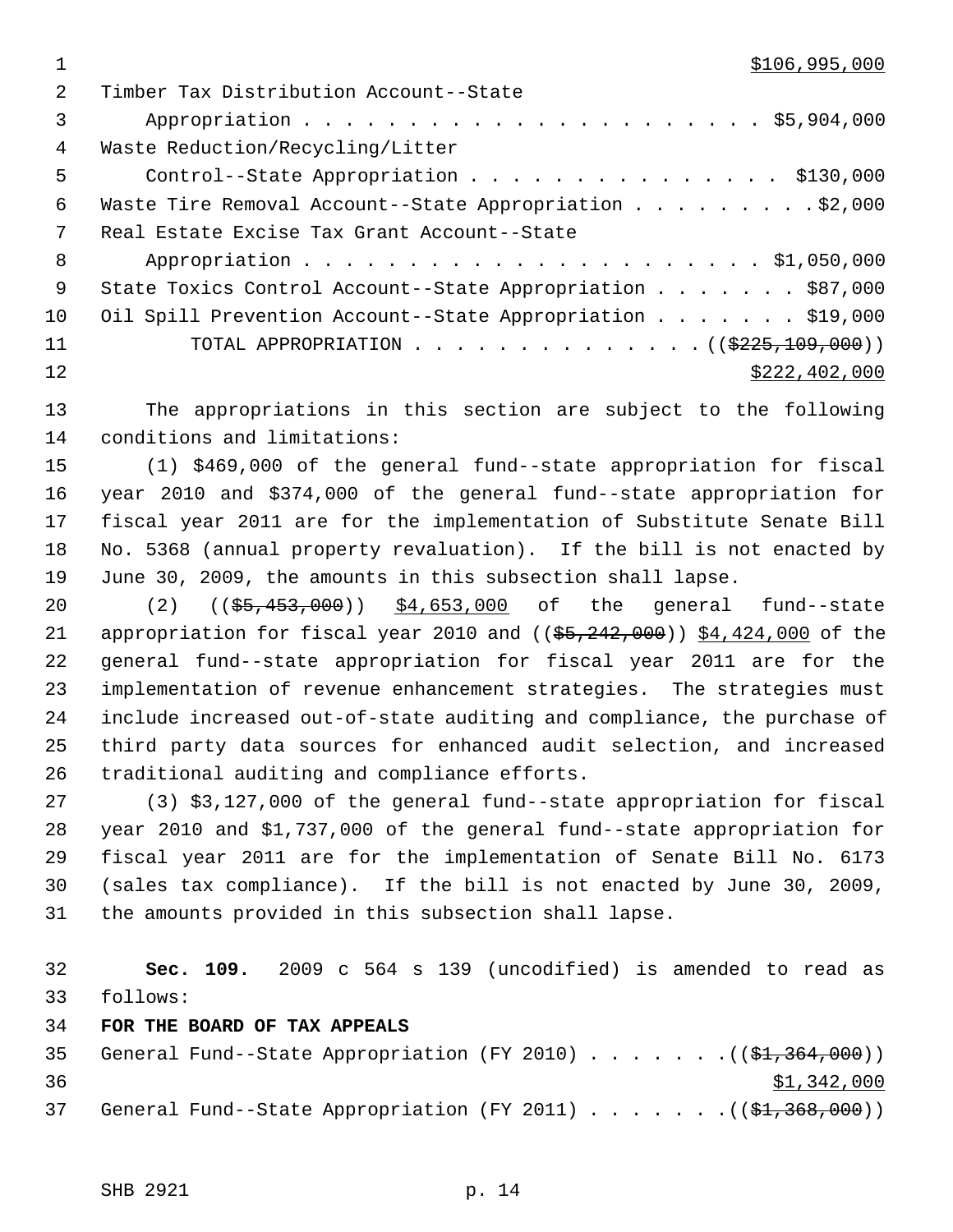$\frac{1}{2}$   $\frac{1}{346,000}$ 

2 TOTAL APPROPRIATION . . . . . . . . . . . . . . ((<del>\$2,732,000</del>))  $\frac{$2,688,000}{ }$ 

 4 **Sec. 110.** 2009 c 564 s 143 (uncodified) is amended to read as 5 follows:

# 6 **FOR THE DEPARTMENT OF INFORMATION SERVICES**

7 General Fund--State Appropriation (FY 2010)  $\ldots \ldots \ldots$  (( $$1,104,000$ )) 8 \$1,086,000 \$1,086,000 \$1,086,000 \$1,086,000 \$1,086,000 \$1,086,000 \$1,086,000 \$1,086,000 \$1,086,000 \$1,086,000 9 General Fund--State Appropriation (FY 2011) . . . . . . .((\$1,104,000))  $10$  \$1,086,000 11 General Fund--Federal Appropriation . . . . . . . . . . . . . . \$701,000 12 Data Processing Revolving Account--State Appropriation . . . \$7,824,000 13 TOTAL APPROPRIATION . . . . . . . . . . . . . . ((\$10,733,000))  $14$  \$10,697,000

15 The appropriations in this section are subject to the following 16 conditions and limitations:

17 (1) \$100,000 of the general fund--state appropriation for fiscal 18 year 2010 and \$100,000 of the general fund--state appropriation for 19 fiscal year 2011 are provided solely for the purposes of Engrossed 20 Second Substitute House Bill No. 1701 (high-speed internet), including 21 expenditure for deposit to the community technology opportunity 22 account. If the bill is not enacted by June 30, 2009, the amounts 23 provided in this subsection shall lapse.

24 (2) The department shall implement some or all of the following 25 strategies to achieve savings on information technology expenditures 26 through: (a) Holistic virtualization strategies; (b) wide-area network 27 optimization strategies; (c) replacement of traditional telephone 28 communications systems with alternatives; and (d) migration of external 29 voice mail systems to internal voice mail systems coordinated by the 30 department. The department shall report to the office of financial 31 management and the fiscal committees of the legislature semiannually on 32 progress made towards the implementation of savings strategies and the 33 savings realized to date. No later than June 30, 2011, the department 34 shall submit a final report on its findings and savings realized to the 35 office of financial management and the fiscal committees of the 36 legislature.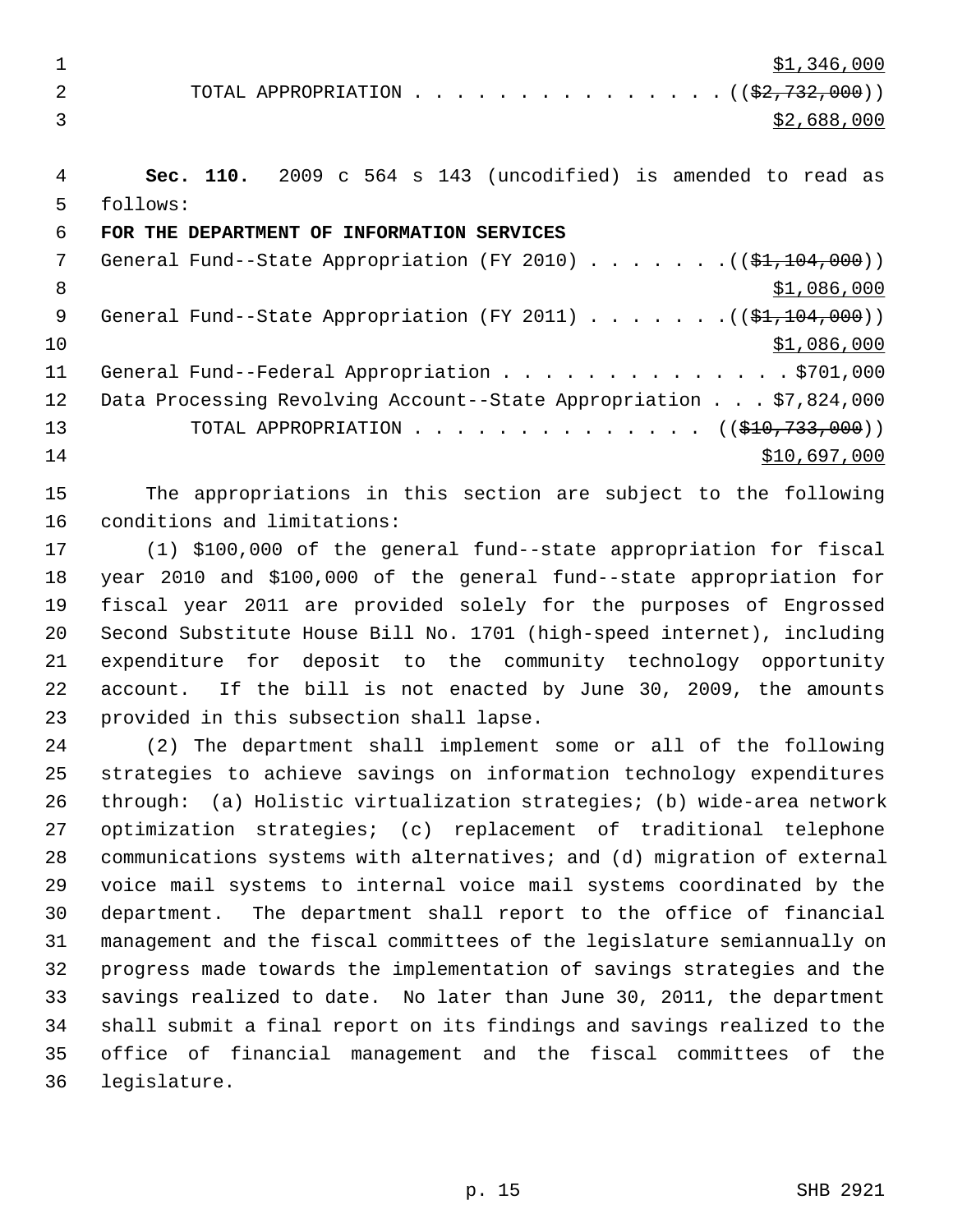1 **Sec. 111.** 2009 c 564 s 151 (uncodified) is amended to read as 2 follows: 3 **FOR THE MILITARY DEPARTMENT** 4 General Fund--State Appropriation (FY 2010) . . . . . . ((\$10,244,000))  $5 - 5$  \$10,084,000 6 General Fund--State Appropriation (FY 2011) . . . . . . ((\$10,290,000)) 7 \$10,190,000 8 General Fund--Federal Appropriation . . . . . . . . . . . \$149,101,000 9 Enhanced 911 Account--State Appropriation . . . . . . . . \$39,598,000 10 Disaster Response Account--State Appropriation . . . . . \$28,194,000 11 Disaster Response Account--Federal Appropriation . . . . . \$91,263,000 12 Military Department Rent and Lease Account--State 13 Appropriation . . . . . . . . . . . . . . . . . . . . . . . \$615,000 14 Military Department Active State Service Account--Federal 15 Appropriation . . . . . . . . . . . . . . . . . . . . . . . \$200,000 16 Worker and Community Right-to-Know Account--State 17 Appropriation . . . . . . . . . . . . . . . . . . . . . . . \$341,000 18 Nisqually Earthquake Account--State Appropriation . . . . . \$144,000 19 Nisqually Earthquake Account--Federal Appropriation . . . . . \$856,000 20 TOTAL APPROPRIATION . . . . . . . . . . . . . ((<del>\$330,846,000</del>)) 21 \$330,586,000

22 The appropriations in this section are subject to the following 23 conditions and limitations:

24 (1) \$28,194,000 of the disaster response account--state 25 appropriation and \$91,263,000 of the disaster response account--federal 26 appropriation may be spent only on disasters declared by the governor 27 and with the approval of the office of financial management. The 28 military department shall submit a report quarterly to the office of 29 financial management and the legislative fiscal committees detailing 30 information on the disaster response account, including: (a) The 31 amount and type of deposits into the account; (b) the current available 32 fund balance as of the reporting date; and (c) the projected fund 33 balance at the end of the 2009-2011 biennium based on current revenue 34 and expenditure patterns.

35 (2) \$144,000 of the Nisqually earthquake account--state 36 appropriation and \$856,000 of the Nisqually earthquake account--federal 37 appropriation are provided solely for response and recovery costs 38 associated with the February 28, 2001, earthquake. The military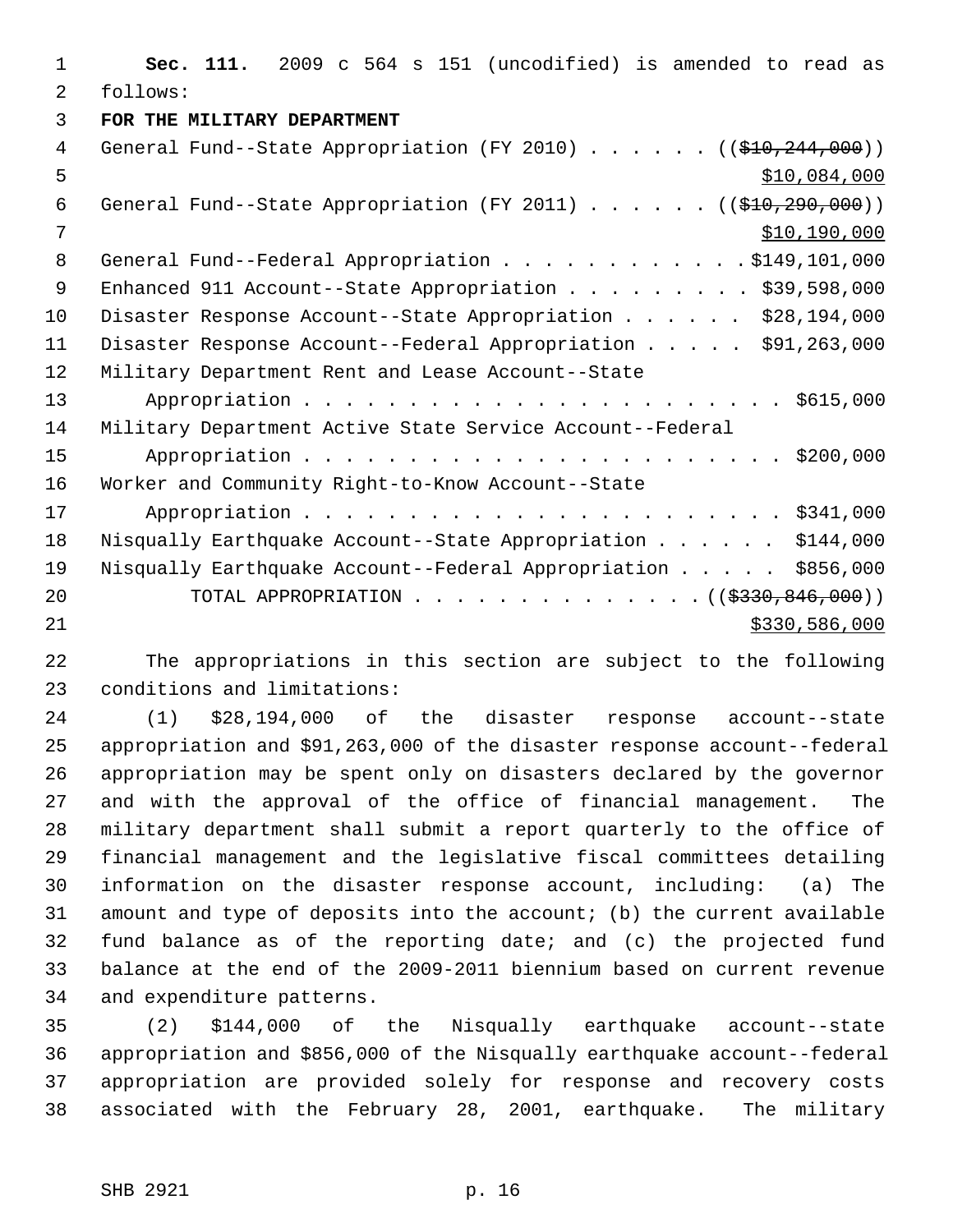1 department shall submit a report quarterly to the office of financial 2 management and the legislative fiscal committees detailing earthquake 3 recovery costs, including: (a) Estimates of total costs; (b) 4 incremental changes from the previous estimate; (c) actual 5 expenditures; (d) estimates of total remaining costs to be paid; and 6 (e) estimates of future payments by biennium. This information shall 7 be displayed by fund, by type of assistance, and by amount paid on 8 behalf of state agencies or local organizations. The military 9 department shall also submit a report quarterly to the office of 10 financial management and the legislative fiscal committees detailing 11 information on the Nisqually earthquake account, including: (a) The 12 amount and type of deposits into the account; (b) the current available 13 fund balance as of the reporting date; and (c) the projected fund 14 balance at the end of the 2009-2011 biennium based on current revenue 15 and expenditure patterns.

16 (3) \$85,000,000 of the general fund--federal appropriation is 17 provided solely for homeland security, subject to the following 18 conditions:

19 (a) Any communications equipment purchased by local jurisdictions 20 or state agencies shall be consistent with standards set by the 21 Washington state interoperability executive committee;

22 (b) The department shall submit a quarterly report to the office of 23 financial management and the legislative fiscal committees detailing 24 the governor's domestic security advisory group recommendations; 25 homeland security revenues and expenditures, including estimates of 26 total federal funding for the state; incremental changes from the 27 previous estimate, planned and actual homeland security expenditures by 28 the state and local governments with this federal funding; and matching 29 or accompanying state or local expenditures; and

30 (c) The department shall submit a report by December 1st of each 31 year to the office of financial management and the legislative fiscal 32 committees detailing homeland security revenues and expenditures for 33 the previous fiscal year by county and legislative district.

34 (4) \$500,000 of the general fund--state appropriation for fiscal 35 year 2010 and \$500,000 of the general fund--state appropriation for 36 fiscal year 2011 are provided solely for the military department to 37 contract with the Washington information network 2-1-1 to operate a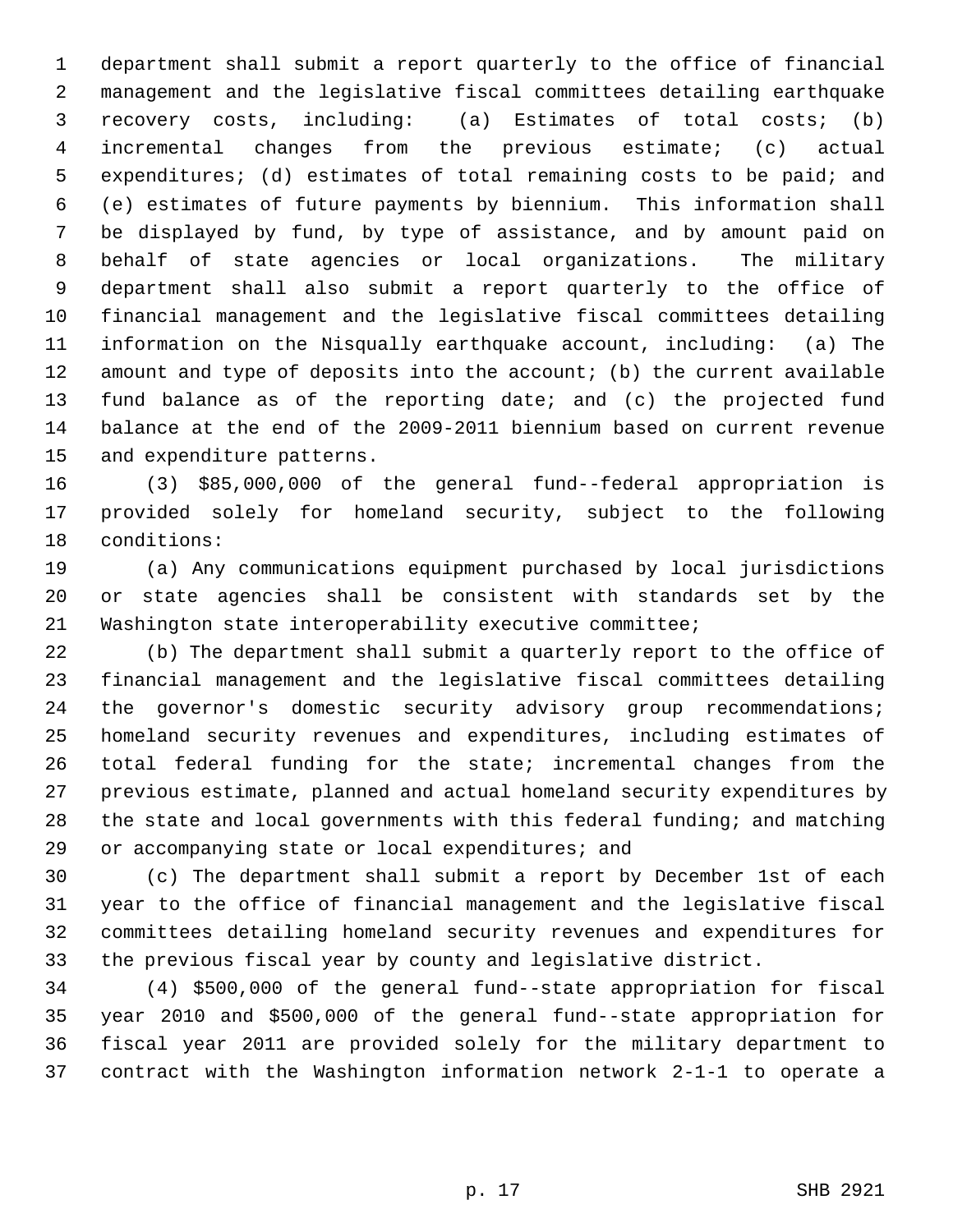1 statewide 2-1-1 system. The department shall provide the entire amount 2 for 2-1-1 and shall use any of the funds for administrative purposes.

 3 **Sec. 112.** 2009 c 564 s 153 (uncodified) is amended to read as 4 follows:

# 5 **FOR THE DEPARTMENT OF ARCHAEOLOGY AND HISTORIC PRESERVATION**

| 7<br>8<br>General Fund--State Appropriation (FY 2011) $($ $($ \$1,380,000))<br><b>q</b><br>General Fund--Federal Appropriation \$1,653,000<br>10<br>11<br>General Fund--Private/Local Appropriation \$14,000<br>12<br>13 | 6 | General Fund--State Appropriation (FY 2010) $($ $($ \$1,418,000)) |
|--------------------------------------------------------------------------------------------------------------------------------------------------------------------------------------------------------------------------|---|-------------------------------------------------------------------|
|                                                                                                                                                                                                                          |   | \$1,371,000                                                       |
|                                                                                                                                                                                                                          |   |                                                                   |
|                                                                                                                                                                                                                          |   | \$1,349,000                                                       |
|                                                                                                                                                                                                                          |   |                                                                   |
|                                                                                                                                                                                                                          |   |                                                                   |
|                                                                                                                                                                                                                          |   | TOTAL APPROPRIATION $($ $($ $\frac{64}{7}$ $\frac{465}{7000})$    |
|                                                                                                                                                                                                                          |   | \$4,387,000                                                       |

14 **Sec. 113.** 2009 c 564 s 154 (uncodified) is amended to read as 15 follows:

16 **FOR THE GROWTH MANAGEMENT HEARINGS BOARD**

| 17 | General Fund--State Appropriation (FY 2010) ( $(\frac{21}{61}, 674, 000)$ ) |  |  |  |  |  |             |
|----|-----------------------------------------------------------------------------|--|--|--|--|--|-------------|
| 18 |                                                                             |  |  |  |  |  | \$1,623,000 |
| 19 | General Fund--State Appropriation (FY 2011) \$1,549,000                     |  |  |  |  |  |             |
| 20 | TOTAL APPROPRIATION $\ldots$ , ( $(\frac{2}{3}, \frac{223}{600})$ )         |  |  |  |  |  |             |
| 21 |                                                                             |  |  |  |  |  | \$3,172,000 |

(End of part)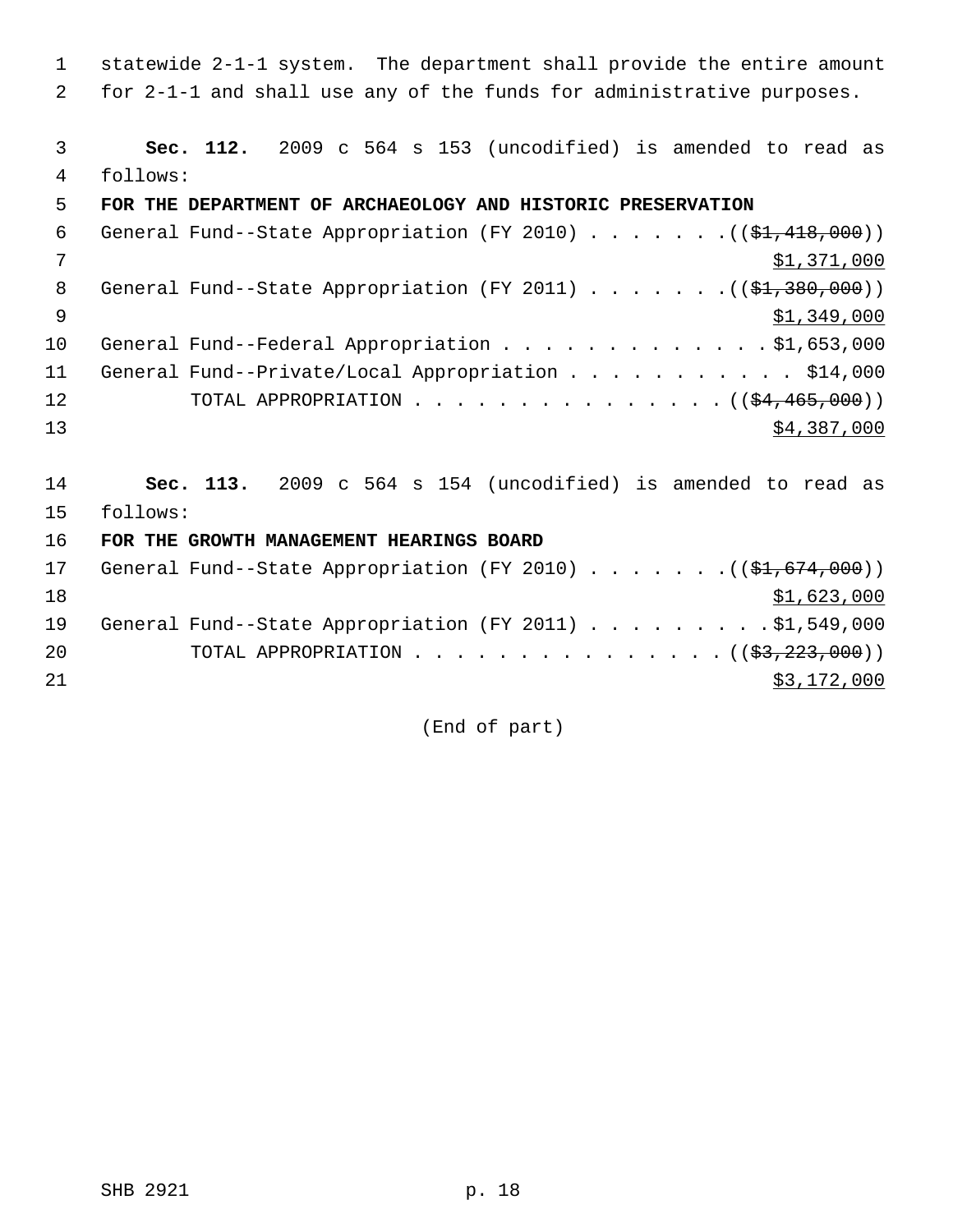| $\mathbf{1}$   | PART II                                                                |
|----------------|------------------------------------------------------------------------|
| $\overline{2}$ | <b>HUMAN SERVICES</b>                                                  |
|                |                                                                        |
| 3              | Sec. 201. 2009 c 564 s 202 (uncodified) is amended to read as          |
| $\overline{4}$ | follows:                                                               |
| 5              | FOR THE DEPARTMENT OF SOCIAL AND HEALTH SERVICES--CHILDREN AND FAMILY  |
| 6              | SERVICES PROGRAM                                                       |
| 7              | General Fund--State Appropriation (FY 2010) ((\$315,241,000))          |
| 8              | \$314,698,000                                                          |
| $\mathsf 9$    | General Fund--State Appropriation (FY 2011) ((\$317,248,000))          |
| 10             | \$316,181,000                                                          |
| 11             |                                                                        |
| 12             | \$494,889,000                                                          |
| 13             | General Fund--Private/Local Appropriation \$828,000                    |
| 14             | Home Security Fund Appropriation \$8,389,000                           |
| 15             | Domestic Violence Prevention Account--State                            |
| 16             |                                                                        |
| 17             | Education Legacy Trust Account--State Appropriation $\ldots$ \$725,000 |
| 18             | TOTAL APPROPRIATION ( $(\frac{1}{21}, 140, 094, 000)$ )                |
| 19             | \$1,136,864,000                                                        |
| 20             | The appropriations in this section are subject to the following        |

21 conditions and limitations:

22 (1) \$5,563,000 of the general fund--state appropriation for fiscal 23 year 2010 and \$5,563,000 of the general fund--state appropriation for 24 fiscal year 2011 are provided solely for intensive family preservation 25 services as defined in RCW 74.14C.010 and for evidence-based services 26 that prevent out-of-home placement and reduce length of stay in the 27 child welfare system.

28 (2) \$993,000 of the general fund--state appropriation for fiscal 29 year 2010 and \$993,000 of the general fund--state appropriation for 30 fiscal year 2011 are provided solely to contract for the operation of 31 one pediatric interim care facility. The facility shall provide 32 residential care for up to seventeen children through two years of age. 33 Seventy-five percent of the children served by the facility must be in 34 need of special care as a result of substance abuse by their mothers. 35 The facility shall also provide on-site training to biological, 36 adoptive, or foster parents. The facility shall provide at least three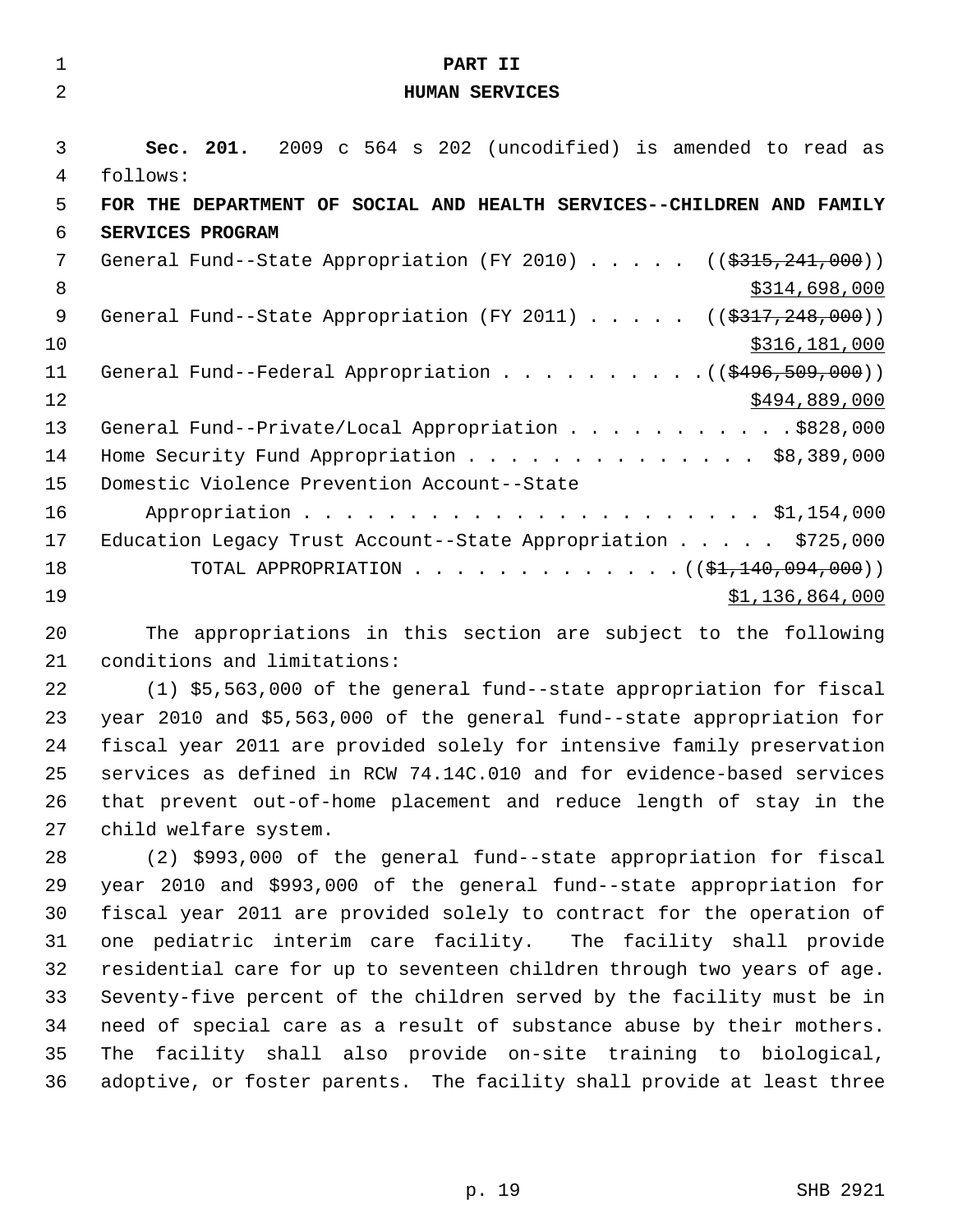1 months of consultation and support to parents accepting placement of 2 children from the facility. The facility may recruit new and current 3 foster and adoptive parents for infants served by the facility. The 4 department shall not require case management as a condition of the 5 contract.

 6 (3) \$375,000 of the general fund--state appropriation for fiscal 7 year ((2008)) 2010, \$375,000 of the general fund--state appropriation 8 for fiscal year ((2009)) 2011, and \$322,000 of the general fund-- 9 federal appropriation are provided solely for up to three nonfacility-10 based programs for the training, consultation, support, and recruitment 11 of biological, foster, and adoptive parents of children through age 12 three in need of special care as a result of substance abuse by their 13 mothers, except that each program may serve up to three medically 14 fragile nonsubstance-abuse-affected children. In selecting 15 nonfacility-based programs, preference shall be given to programs whose 16 federal or private funding sources have expired or that have 17 successfully performed under the existing pediatric interim care 18 program.

19 (4) \$2,500,000 of the general fund--state appropriation for fiscal 20 year 2010 and \$2,500,000 of the general fund--state appropriation for 21 fiscal year 2011 are provided solely for secure crisis residential 22 centers. Within appropriated amounts, the department shall collaborate 23 with providers to maintain no less than forty-five beds that are 24 geographically representative of the state. The department shall 25 examine current secure crisis residential staffing requirements, 26 flexible payment options, center specific waivers, and other 27 appropriate methods to accomplish this outcome.

28 (5) A maximum of \$76,831,000 of the general fund--state 29 appropriations and \$56,901,000 of the general fund--federal 30 appropriations for the 2009-11 biennium shall be expended for 31 behavioral rehabilitative services and these amounts are provided 32 solely for this purpose. The department shall work with behavioral 33 rehabilitative service providers to decrease the length of stay through 34 improved emotional, behavioral, or medical outcomes for children in 35 behavioral rehabilitative services in order to achieve the appropriated 36 levels.

37 (a) Contracted providers shall act in good faith and accept the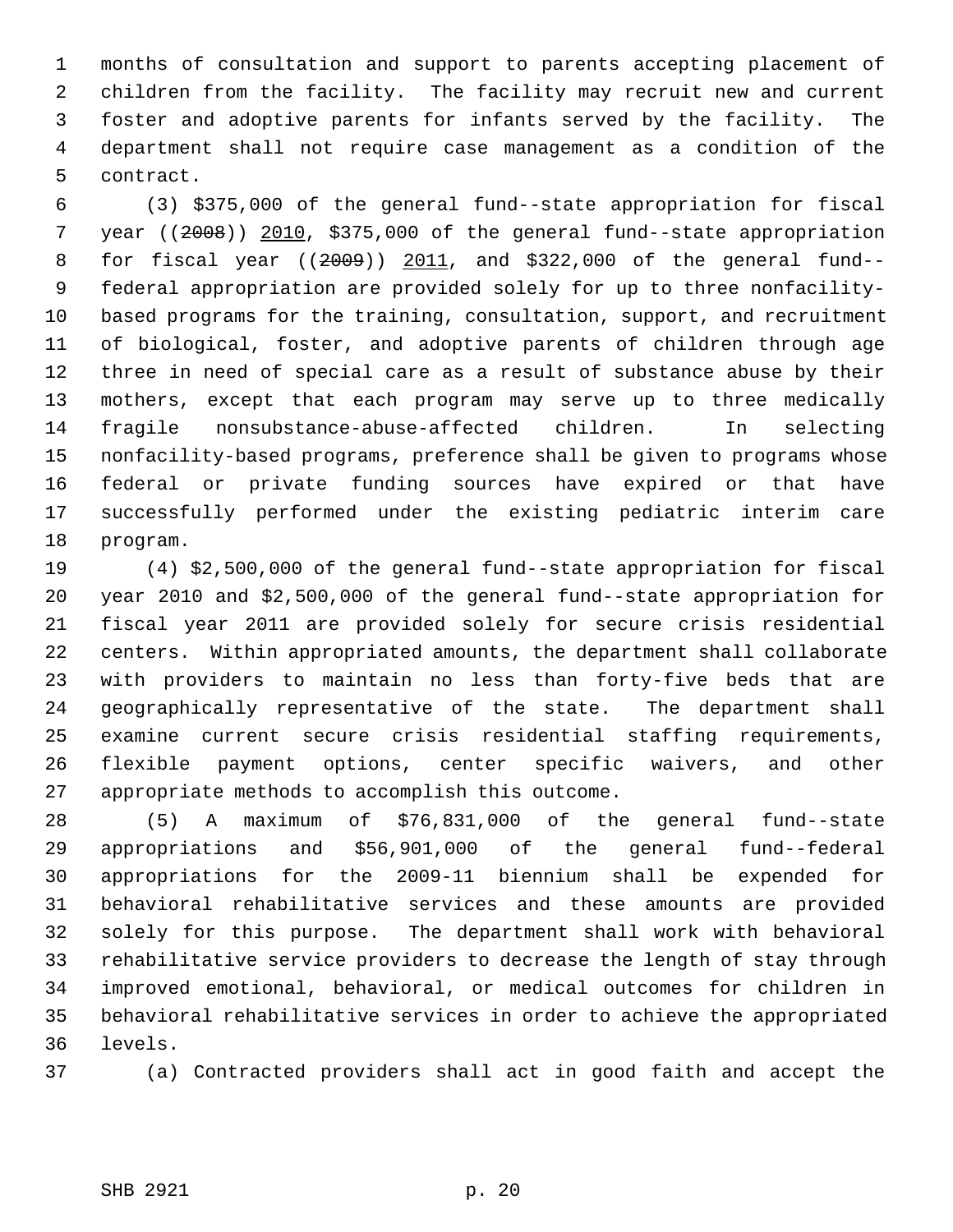1 hardest to place children, to the greatest extent possible, in order to 2 improve their emotional, behavioral, or medical conditions.

 3 (b) The department and the contracted provider shall mutually agree 4 and establish an exit date for when the child is to exit the behavioral 5 rehabilitative service provider. The department and the contracted 6 provider should mutually agree, to the greatest extent possible, on a 7 viable placement for the child to go to once the child's treatment 8 process has been completed. The child shall exit only when the 9 emotional, behavioral, or medical condition has improved or if the 10 provider has not shown progress toward the outcomes specified in the 11 signed contract at the time of exit. This subsection (b) does not 12 prevent or eliminate the department's responsibility for removing the 13 child from the provider if the child's emotional, behavioral, or 14 medical condition worsens or is threatened.

15 (c) The department is encouraged to use performance-based contracts 16 with incentives directly tied to outcomes described in this section. 17 The contracts should incentivize contracted providers to accept the 18 hardest to place children and incentivize improvement in children's 19 emotional, mental, and medical well-being within the established exit 20 date. The department is further encouraged to increase the use of 21 behavioral rehabilitative service group homes, wrap around services to 22 facilitate and support placement of youth with relatives, and other 23 means to control expenditures.

24 (d) The total foster care per capita amount shall not increase more 25 than four percent in the 2009-11 biennium and shall not include 26 behavioral rehabilitative service.

27 (6) Within amounts provided for the foster care and adoption 28 support programs, the department shall control reimbursement decisions 29 for foster care and adoption support cases such that the aggregate 30 average cost per case for foster care and for adoption support does not 31 exceed the amounts assumed in the projected caseload expenditures.

32 (7) Within amounts appropriated in this section, priority shall be 33 given to proven intervention models, including evidence-based 34 prevention and early intervention programs identified by the Washington 35 state institute for public policy and the department. The department 36 shall include information on the number, type, and outcomes of the 37 evidence-based programs being implemented in its reports on child 38 welfare reform efforts.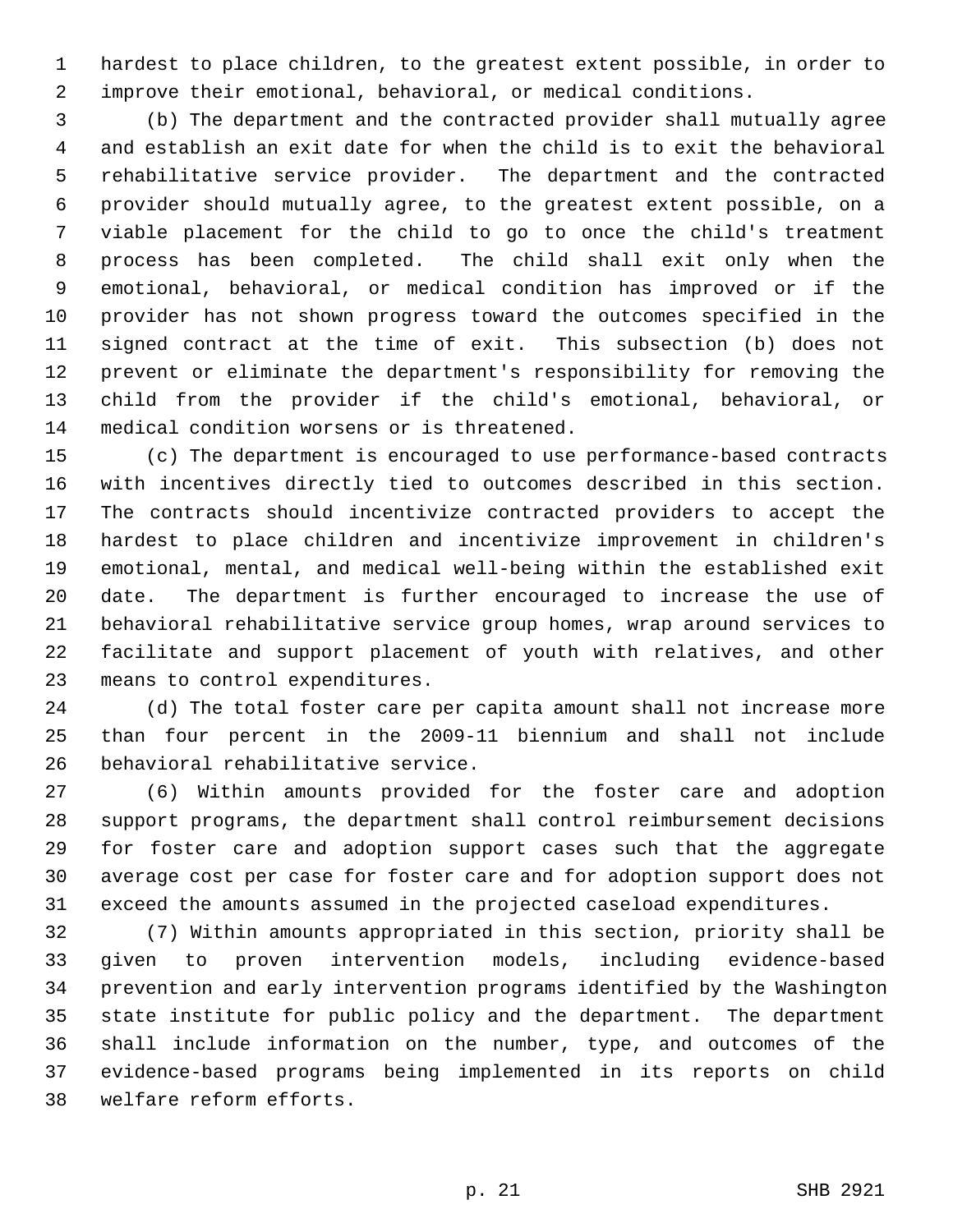1 (8) \$37,000 of the general fund--state appropriation for fiscal 2 year 2010, \$37,000 of the general fund--state appropriation for fiscal 3 year 2011, and \$32,000 of the general fund--federal appropriation are 4 provided solely for the implementation of chapter 465, Laws of 2007 5 (child welfare).

 6 (9) \$125,000 of the general fund--state appropriation for fiscal 7 year 2010 and \$125,000 of the general fund--state appropriation for 8 fiscal year 2011 are provided solely for continuum of care services. 9 \$100,000 of this amount is for Casey family partners and \$25,000 of 10 this amount is for volunteers of America crosswalk in fiscal year 2010. 11 \$100,000 of this amount is for Casey family partners and \$25,000 of 12 this amount is for volunteers of America crosswalk in fiscal year 2011.

13 (10) \$616,000 of the general fund--state appropriation for fiscal 14 year 2010, \$616,000 of the general fund--state appropriation for fiscal 15 year 2011, and \$368,000 of the general fund--federal appropriation are 16 provided solely to contract with medical professionals for 17 comprehensive safety assessments of high-risk families. The safety 18 assessments will use validated assessment tools to guide intervention 19 decisions through the identification of additional safety and risk 20 factors. \$800,000 of this amount is for comprehensive safety 21 assessments for families receiving in-home child protective services or 22 family voluntary services. \$800,000 of this amount is for 23 comprehensive safety assessments of families with an infant age birth 24 to fifteen days where the infant was, at birth, diagnosed as substance 25 exposed and the department received an intake referral related to the 26 infant due to the substance exposure.

27 (11) \$7,970,000 of the general fund--state appropriation for fiscal 28 year 2010, \$7,711,000 of the general fund--state appropriation for 29 fiscal year 2011, and \$5,177,000 of the general fund--federal 30 appropriation are provided solely for court-ordered supervised visits 31 between parents and dependent children and for sibling visits. The 32 department shall work collaboratively with the juvenile dependency 33 courts to stay within appropriations without impeding reunification 34 outcomes between parents and dependent children. The department shall 35 report to the legislative fiscal committees quarterly, the number of 36 children in foster care who receive supervised visits, their frequency, 37 length of time of each visit, and whether reunification is attained.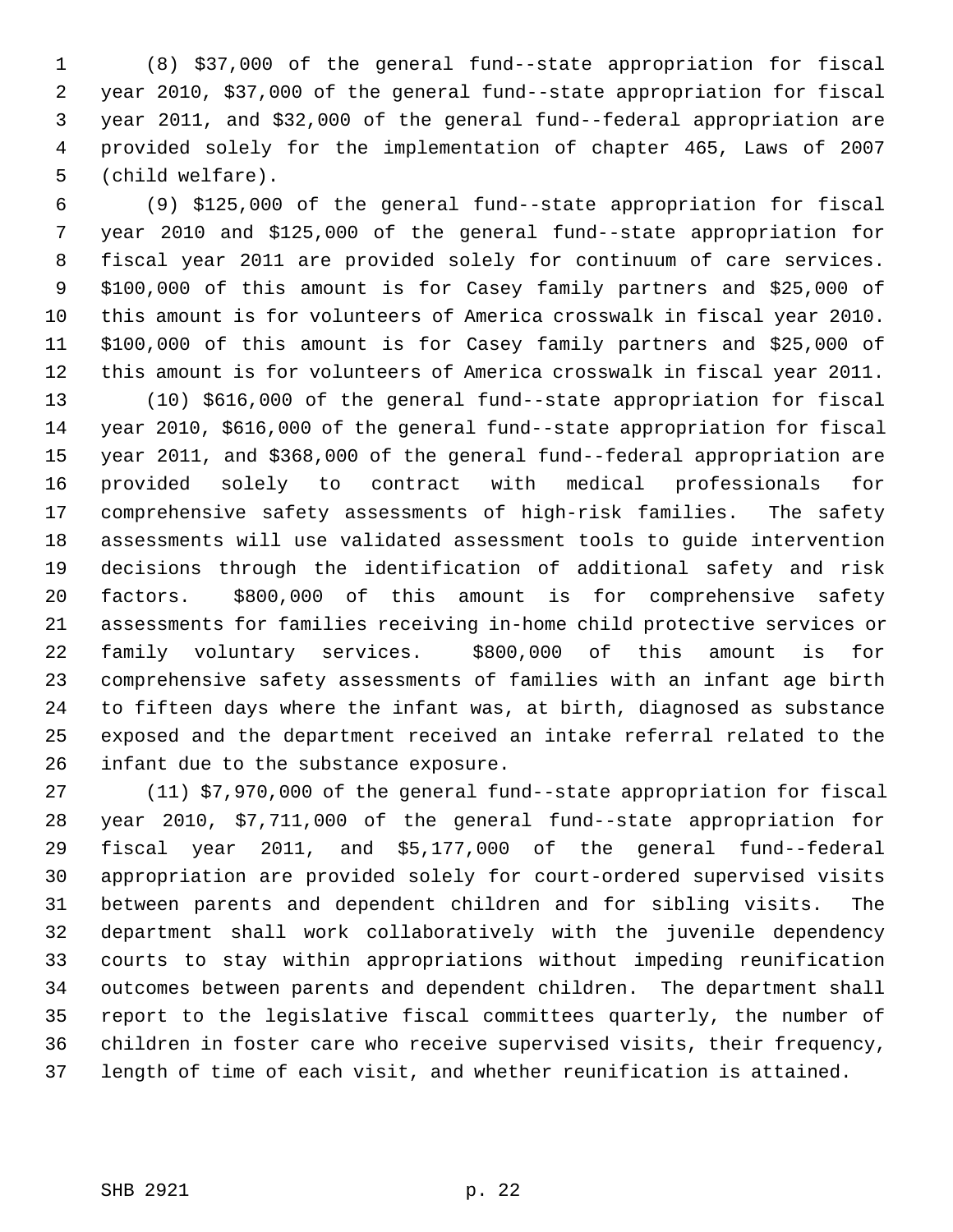1 (12) \$1,789,000 of the home security fund--state appropriation is 2 provided solely for street youth program services.

 3 (13) \$1,584,000 of the general fund--state appropriation for fiscal 4 year 2010, \$1,584,000 of the general fund--state appropriation for 5 fiscal year 2011, and \$1,586,000 of the general fund--federal 6 appropriation are provided solely for the department to recruit foster 7 parents. The recruitment efforts shall include collaborating with 8 community-based organizations and current or former foster parents to 9 recruit foster parents.

10 (14) \$725,000 of the education legacy trust account--state 11 appropriation is provided solely for children's administration to 12 contract with an educational advocacy provider with expertise in foster 13 care educational outreach. Funding is provided solely for contracted 14 education coordinators to assist foster children in succeeding in K-12 15 and higher education systems. Funding shall be prioritized to regions 16 with high numbers of foster care youth and/or regions where backlogs of 17 youth that have formerly requested educational outreach services exist. 18 (15) \$1,300,000 of the home security fund account--state

19 appropriation is provided solely for HOPE beds.

20 (16) \$5,300,000 of the home security fund account--state 21 appropriation is provided solely for the crisis residential centers.

22 (17) The appropriations in this section reflect reductions in the 23 appropriations for the children's administration administrative 24 expenses. It is the intent of the legislature that these reductions 25 shall be achieved, to the greatest extent possible, by reducing those 26 administrative costs that do not affect direct client services or 27 direct service delivery or programs.

28 (18) Within the amounts appropriated in this section, the 29 department shall contract for a pilot project with family and community 30 networks in Whatcom county and up to four additional counties to 31 provide services. The pilot project shall be designed to provide a 32 continuum of services that reduce out-of-home placements and the 33 lengths of stay for children in out-of-home placement. The department 34 and the community networks shall collaboratively select the additional 35 counties for the pilot project and shall collaboratively design the 36 contract. Within the framework of the pilot project, the contract 37 shall seek to maximize federal funds. The pilot project in each county 38 shall include the creation of advisory and management teams which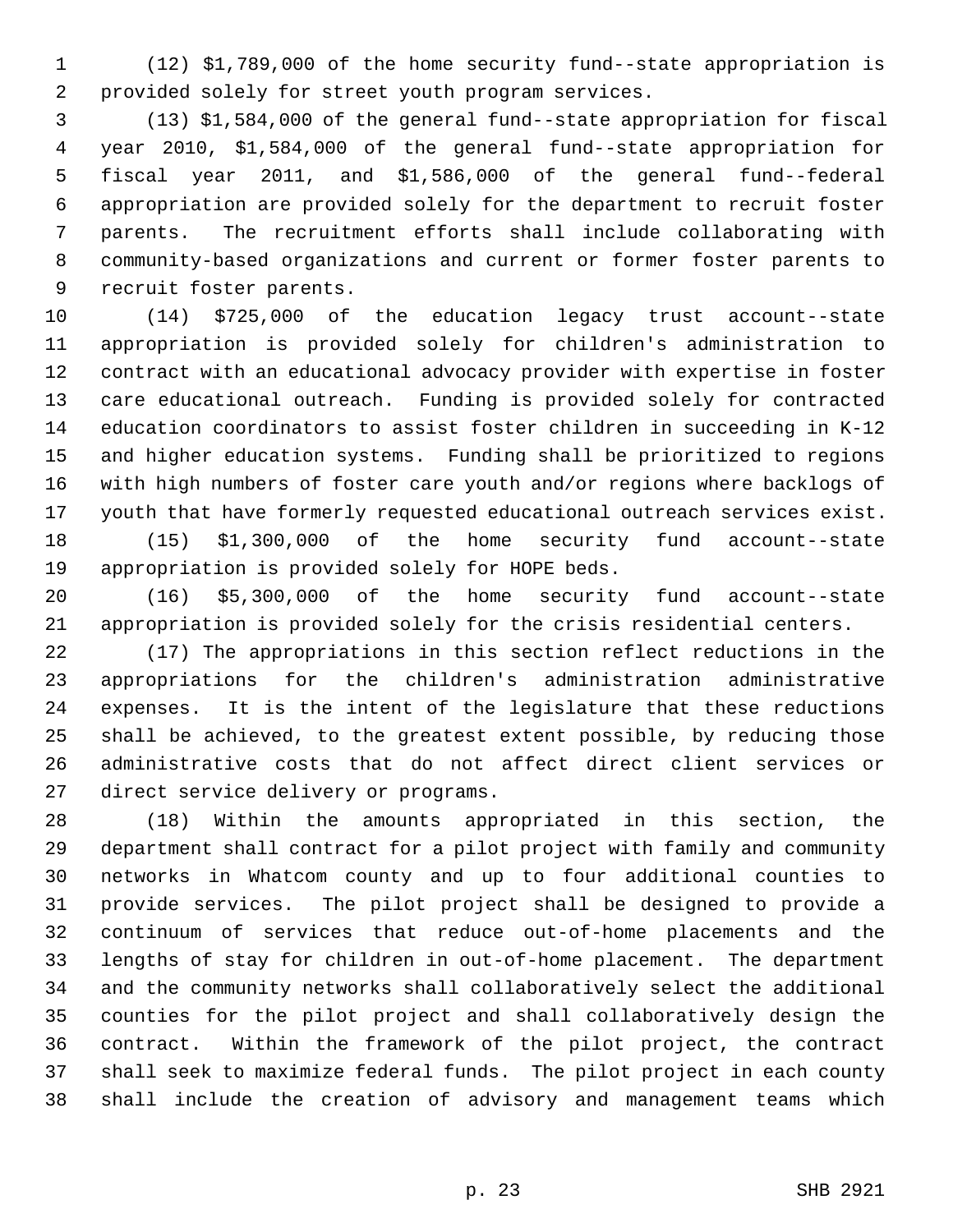1 include members from neighborhood-based family advisory committees, 2 residents, parents, youth, providers, and local and regional department 3 staff. The Whatcom county team shall facilitate the development of 4 outcome-based protocols and policies for the pilot project and develop 5 a structure to oversee, monitor, and evaluate the results of the pilot 6 projects. The department shall report the costs and savings of the 7 pilot project to the appropriate committees of the legislature by 8 November 1 of each year.

 9 (19) \$157,000 of the general fund--state appropriation for fiscal 10 year 2010 and \$157,000 of the general fund--state appropriation for 11 fiscal year 2011 are provided solely for the department to contract 12 with a nonprofit entity for a reunification pilot project in Whatcom 13 and Skagit counties. The contract for the reunification pilot project 14 shall include a rate of \$46.16 per hour for evidence-based 15 interventions, in combination with supervised visits, to provide 3,564 16 hours of services to reduce the length of stay for children in the 17 child welfare system. The contract shall also include evidence-based 18 intensive parenting skills building services and family support case 19 management services for 38 families participating in the reunification 20 pilot project. The contract shall include the flexibility for the 21 nonprofit entity to subcontract with trained providers.

22 (20) \$303,000 of the general fund--state appropriation for fiscal 23 year 2010, \$418,000 of the general fund--state appropriation for fiscal 24 year 2011, and \$257,000 of the general fund--federal appropriation are 25 provided solely to implement Engrossed Substitute House Bill No. 1961 26 (increasing adoptions act). If the bill is not enacted by June 30, 27 2009, the amounts provided in this subsection shall lapse.

28 (21) \$100,000 of the general fund--state appropriation for fiscal 29 year 2010 and \$100,000 of the general fund--state appropriation for 30 fiscal year 2011 are provided solely for the department to contract 31 with an agency that is working in partnership with, and has been 32 evaluated by, the University of Washington school of social work to 33 implement promising practice constellation hub models of foster care 34 support.

35 (22) The legislature intends for the department to reduce the time 36 a child remains in the child welfare system. The department shall 37 establish a measurable goal and report progress toward meeting that 38 goal to the legislature by January 15 of each fiscal year of the 2009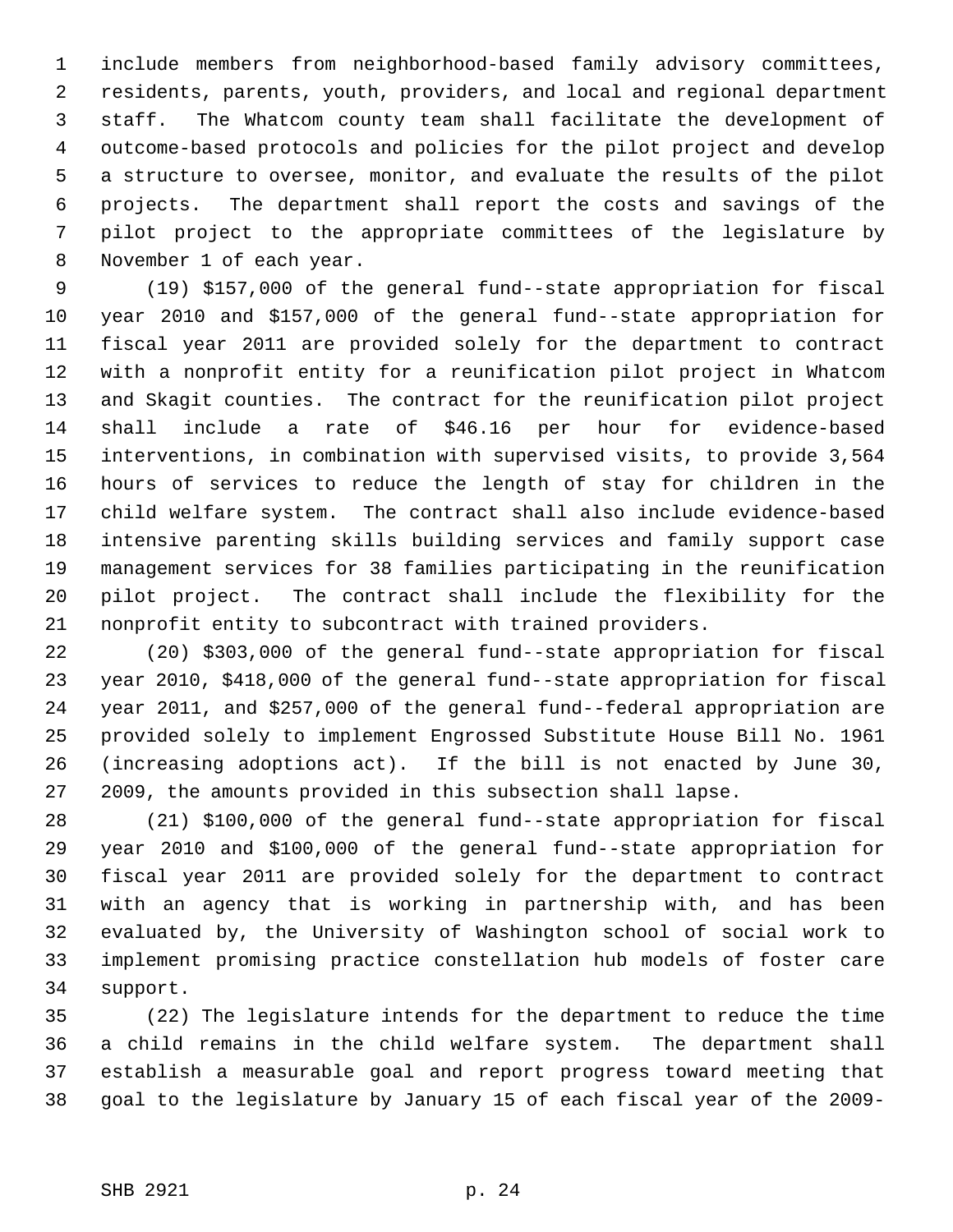1 11 fiscal biennium. To the extent that actual caseloads exceed those 2 assumed in this section, it is the intent of the legislature to address 3 those issues in a manner similar to all other caseload programs.

 4 **Sec. 202.** 2009 c 564 s 203 (uncodified) is amended to read as 5 follows: 6 **FOR THE DEPARTMENT OF SOCIAL AND HEALTH SERVICES--JUVENILE** 7 **REHABILITATION PROGRAM** 8 General Fund--State Appropriation (FY 2010) . . . . . ((\$104,870,000))  $\text{ }9 \text{ }$   $\text{ }9 \text{ }$   $\text{ }9 \text{ }$   $\text{ }104,185,000$ 10 General Fund--State Appropriation (FY 2011) . . . . . . ((\$93,081,000))  $11$  \$92,392,000 12 General Fund--Federal Appropriation . . . . . . . . . . . . \$6,565,000 13 General Fund--Private/Local Appropriation . . . . . . . . . \$1,900,000 14 Washington Auto Theft Prevention Authority Account-- 15 State Appropriation . . . . . . . . . . . . . . . . . . \$3,896,000 16 Juvenile Accountability Incentive Account--Federal 17 Appropriation . . . . . . . . . . . . . . . . . . . . . . \$2,801,000 18 TOTAL APPROPRIATION . . . . . . . . . . . . . . ((<del>\$213,113,000</del>))  $\frac{19}{211,739,000}$ 

20 The appropriations in this section are subject to the following 21 conditions and limitations:

22 (1) \$353,000 of the general fund--state appropriation for fiscal 23 year 2010 and \$353,000 of the general fund--state appropriation for 24 fiscal year 2011 are provided solely for deposit in the county criminal 25 justice assistance account for costs to the criminal justice system 26 associated with the implementation of chapter 338, Laws of 1997 27 (juvenile code revisions). The amounts provided in this subsection are 28 intended to provide funding for county adult court costs associated 29 with the implementation of chapter 338, Laws of 1997 and shall be 30 distributed in accordance with RCW 82.14.310.

31 (2) \$3,578,000 of the general fund--state appropriation for fiscal 32 year 2010 and \$3,578,000 of the general fund--state appropriation for 33 fiscal year 2011 are provided solely for the implementation of chapter 34 338, Laws of 1997 (juvenile code revisions). The amounts provided in 35 this subsection are intended to provide funding for county impacts 36 associated with the implementation of chapter 338, Laws of 1997 and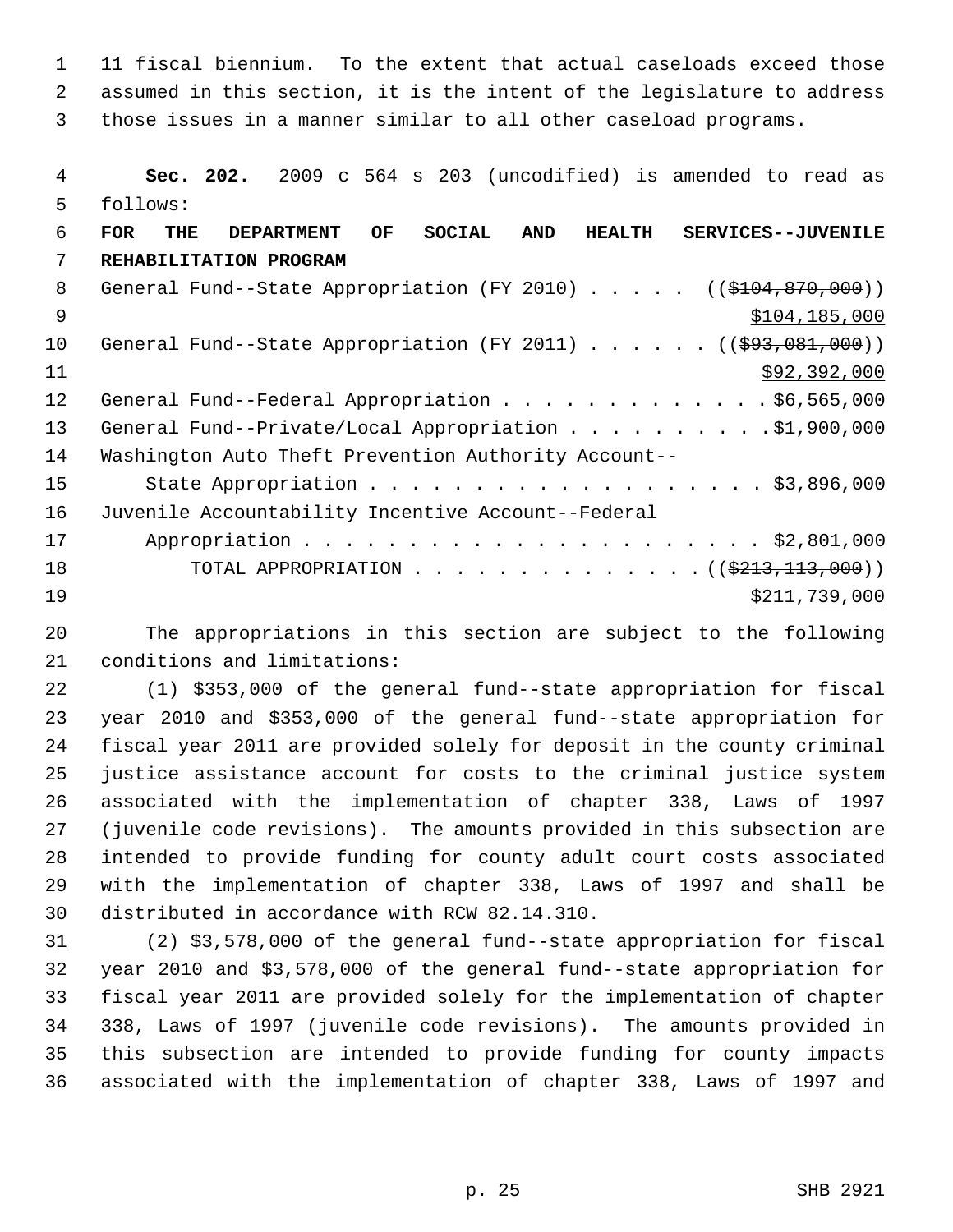1 shall be distributed to counties as prescribed in the current 2 consolidated juvenile services (CJS) formula.

 3 (3) \$3,716,000 of the general fund--state appropriation for fiscal 4 year 2010 and \$3,716,000 of the general fund--state appropriation for 5 fiscal year 2011 are provided solely to implement community juvenile 6 accountability grants pursuant to chapter 338, Laws of 1997 (juvenile 7 code revisions). Funds provided in this subsection may be used solely 8 for community juvenile accountability grants, administration of the 9 grants, and evaluations of programs funded by the grants.

10 (4) \$1,506,000 of the general fund--state appropriation for fiscal 11 year 2010 and \$1,506,000 of the general fund--state appropriation for 12 fiscal year 2011 are provided solely to implement alcohol and substance 13 abuse treatment programs for locally committed offenders. The juvenile 14 rehabilitation administration shall award these moneys on a competitive 15 basis to counties that submitted a plan for the provision of services 16 approved by the division of alcohol and substance abuse. The juvenile 17 rehabilitation administration shall develop criteria for evaluation of 18 plans submitted and a timeline for awarding funding and shall assist 19 counties in creating and submitting plans for evaluation.

20 (5) \$3,066,000 of the general fund--state appropriation for fiscal 21 year 2010 and \$3,066,000 of the general fund--state appropriation for 22 fiscal year 2011 are provided solely for grants to county juvenile 23 courts for the following programs identified by the Washington state 24 institute for public policy (institute) in its October 2006 report: 25 "Evidence-Based Public Policy Options to Reduce Future Prison 26 Construction, Criminal Justice Costs and Crime Rates": Functional 27 family therapy, multi-systemic therapy, aggression replacement training 28 and interagency coordination programs, or other programs with a 29 positive benefit-cost finding in the institute's report. County 30 juvenile courts shall apply to the juvenile rehabilitation 31 administration for funding for program-specific participation and the 32 administration shall provide grants to the courts consistent with the 33 per-participant treatment costs identified by the institute.

34 (6) \$1,287,000 of the general fund--state appropriation for fiscal 35 year 2010 and \$1,287,000 of the general fund--state appropriation for 36 fiscal year 2011 are provided solely for expansion of the following 37 treatments and therapies in juvenile rehabilitation administration 38 programs identified by the Washington state institute for public policy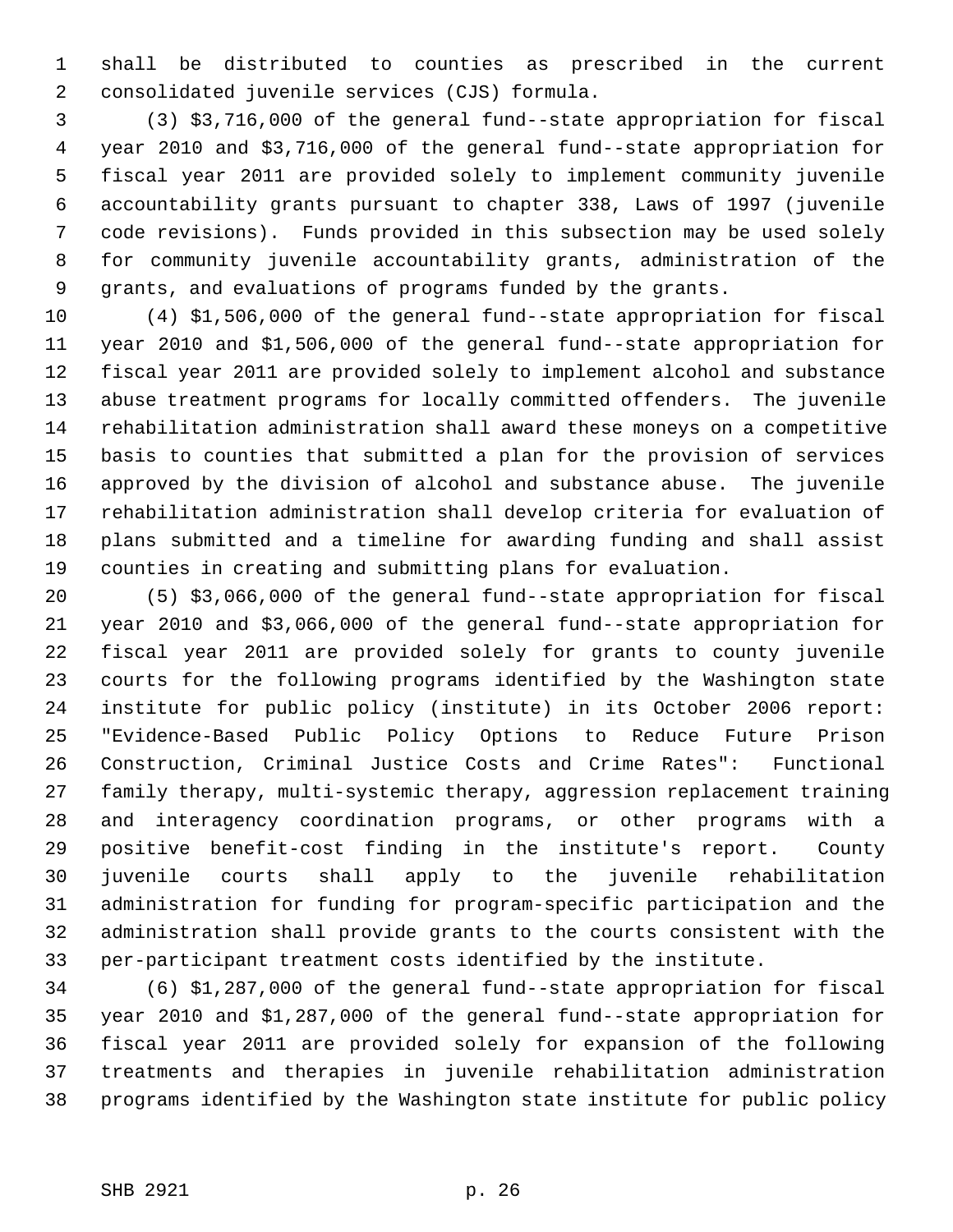1 in its October 2006 report: "Evidence-Based Public Policy Options to 2 Reduce Future Prison Construction, Criminal Justice Costs and Crime 3 Rates": Multidimensional treatment foster care, family integrated 4 transitions, and aggression replacement training. The administration 5 may concentrate delivery of these treatments and therapies at a limited 6 number of programs to deliver the treatments in a cost-effective 7 manner.

 8 (7)(a) For the fiscal year ending June 30, 2010, the juvenile 9 rehabilitation administration shall administer a block grant, rather 10 than categorical funding, of consolidated juvenile service funds, 11 community juvenile accountability act grants, the chemical dependency 12 disposition alternative funds, the special sex offender disposition 13 alternative funds, the mental health disposition alternative, 14 sentencing disposition alternative, and evidence-based program 15 expansion grants to juvenile courts for the purpose of serving youth 16 adjudicated in the juvenile justice system. Evidence-based programs, 17 based on the criteria established by the Washington state institute for 18 public policy, and disposition alternatives will be funding priorities. 19 Funds may be used for promising practices when approved by juvenile 20 rehabilitation administration, based on criteria established in 21 consultation with Washington state institute for public policy and the 22 juvenile courts.

23 By September 1, 2009, a committee with four members, in 24 consultation with Washington state institute for public policy, shall 25 develop a funding formula that takes into account the juvenile courts 26 average daily population of program eligible youth in conjunction with 27 the number of youth served in each approved evidence-based program or 28 disposition alternative. The committee shall have one representative 29 from the juvenile rehabilitation administration, one representative 30 from the office of financial management, one representative from the 31 office of the administrator of the courts, and one representative from 32 the juvenile courts. Decision making will be by majority rule.

33 By September 1, 2010, the Washington state institute for public 34 policy shall provide a report to the office of financial management and 35 the legislature on the administration of the block grant authorized in 36 this subsection. The report shall include the criteria used for 37 allocating the funding as a block grant and the participation targets 38 and actual participation in the programs subject to the block grant.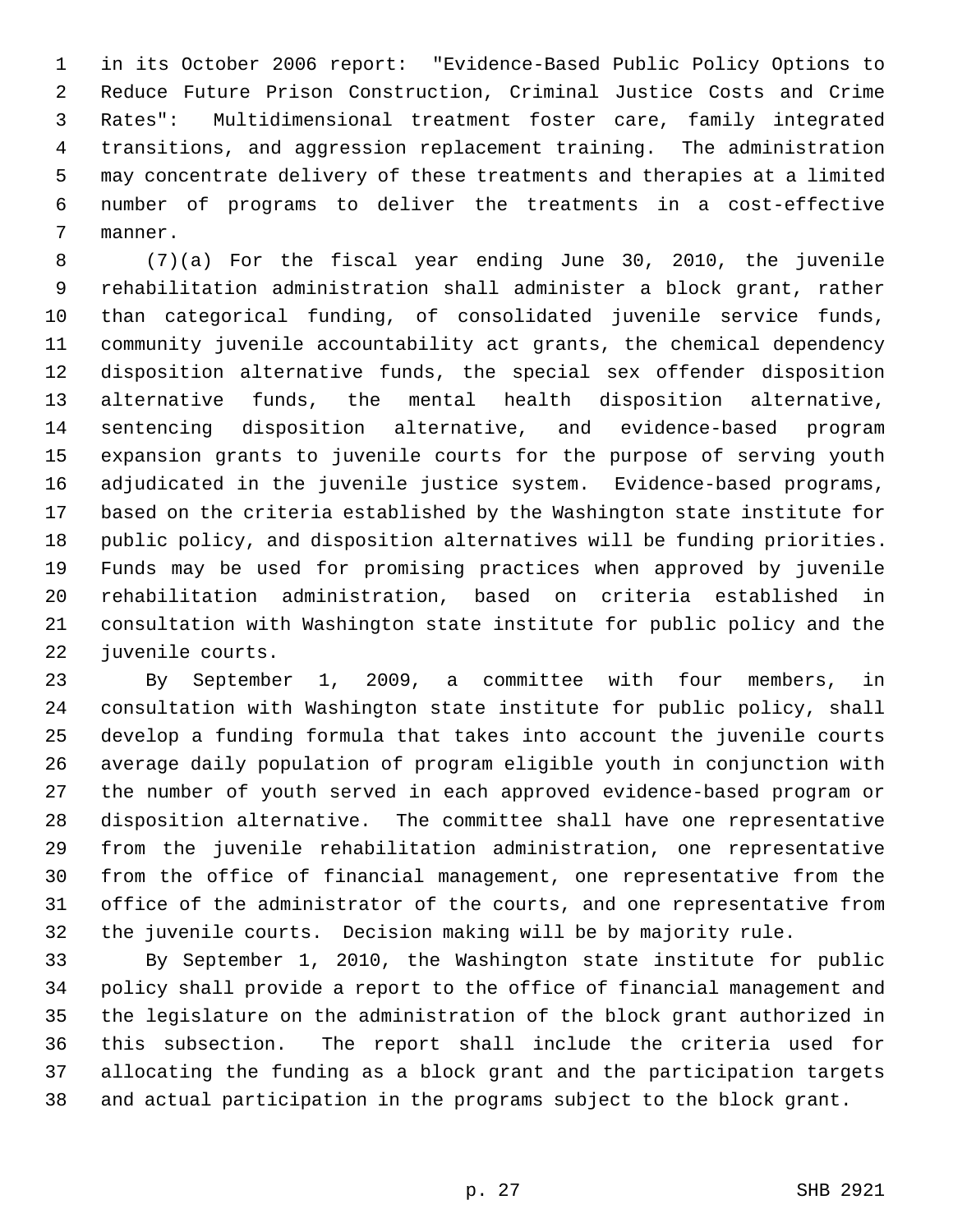1 (b) By December 1, 2009, the committee established in (a) of this 2 subsection, in consultation with Washington state institute for public 3 policy, shall propose to the office of financial management and the 4 legislature changes in the process of funding and managing, including 5 accountability and information collection and dissemination, grants to 6 juvenile courts for serving youth adjudicated in the juvenile court 7 system use in the fiscal year ending June 30, 2011. The proposal shall 8 include, but is not limited to: A process of making a block grant of 9 funds consistent with (a) of this subsection; a program of data 10 collection and measurement criteria for receiving the funds which will 11 include targets of the number of youth served in identified evidence-12 based programs and disposition alternatives in which the juvenile 13 courts and office of the administrator of the courts will have 14 responsibility for collecting and distributing information and 15 providing access to the data systems to the juvenile rehabilitation 16 administration and the Washington state institute for public policy 17 related to program and outcome data; and necessary changes to the 18 Washington administrative code.

19 (c) Within the funds provided for criminal justice analysis in 20 section 610(4) of this act, the Washington state institute for public 21 policy shall conduct an analysis of the costs per participant of 22 evidence-based programs by the juvenile courts and by December 1, 2009, 23 shall report the results of this analysis to the juvenile 24 rehabilitation administration, the juvenile courts, office of the 25 administrator of the courts, the office of financial management, and 26 the fiscal committees of the legislature.

27 (8) \$3,700,000 of the Washington auto theft prevention authority 28 account--state appropriation is provided solely for competitive grants 29 to community-based organizations to provide at-risk youth intervention 30 services, including but not limited to, case management, employment 31 services, educational services, and street outreach intervention 32 programs. Projects funded should focus on preventing, intervening, and 33 suppressing behavioral problems and violence while linking at-risk 34 youth to pro-social activities. The department may not expend more 35 than \$1,850,000 per fiscal year. The costs of administration must not 36 exceed four percent of appropriated funding for each grant recipient. 37 Each entity receiving funds must report to the juvenile rehabilitation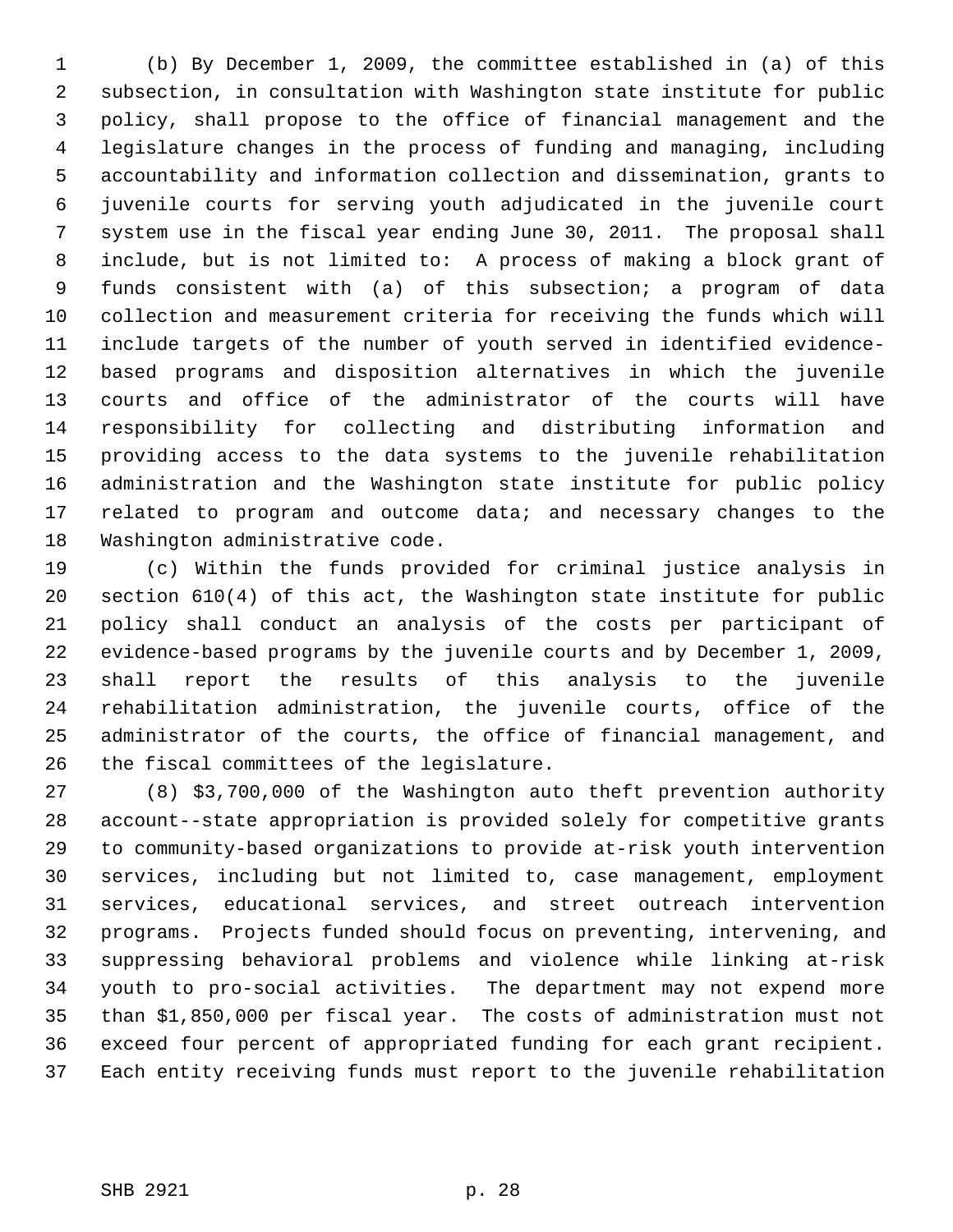1 administration on the number and types of youth served, the services 2 provided, and the impact of those services upon the youth and the 3 community.

 4 **Sec. 203.** 2009 c 564 s 204 (uncodified) is amended to read as 5 follows:

# 6 **FOR THE DEPARTMENT OF SOCIAL AND HEALTH SERVICES--MENTAL HEALTH** 7 **PROGRAM**

8 (1) COMMUNITY SERVICES/REGIONAL SUPPORT NETWORKS

|    | 9 General Fund--State Appropriation (FY 2010) \$266,677,000  |
|----|--------------------------------------------------------------|
|    | 10 General Fund--State Appropriation (FY 2011) \$296,619,000 |
|    | 11 General Fund--Federal Appropriation \$463,180,000         |
|    | 12 General Fund--Private/Local Appropriation \$14,868,000    |
| 13 | TOTAL APPROPRIATION $\ldots$ , \$1,041,344,000               |

14 The appropriations in this subsection are subject to the following 15 conditions and limitations:

16 (a) \$113,689,000 of the general fund--state appropriation for 17 fiscal year 2010 and \$113,689,000 of the general fund--state 18 appropriation for fiscal year 2011 are provided solely for persons and 19 services not covered by the medicaid program. This is a reduction of 20 \$11,606,000 each fiscal year from the nonmedicaid funding that was 21 allocated for expenditure by regional support networks during fiscal 22 year 2009 prior to supplemental budget reductions. This \$11,606,000 23 reduction shall be distributed among regional support networks 24 proportional to each network's share of the total state population. To 25 the extent possible, levels of regional support network spending shall 26 be maintained in the following priority order: (i) Crisis and 27 commitment services; (ii) community inpatient services; and (iii) 28 residential care services, including personal care and emergency 29 housing assistance.

30 (b) \$16,900,000 of the general fund--state appropriation for fiscal 31 year 2010 and \$16,900,000 of the general fund--state appropriation for 32 fiscal year 2011 are provided solely for the department and regional 33 support networks to contract for implementation of high-intensity 34 program for active community treatment (PACT) teams, and other proven 35 program approaches that the department concurs will enable the regional 36 support network to achieve significant reductions in the number of beds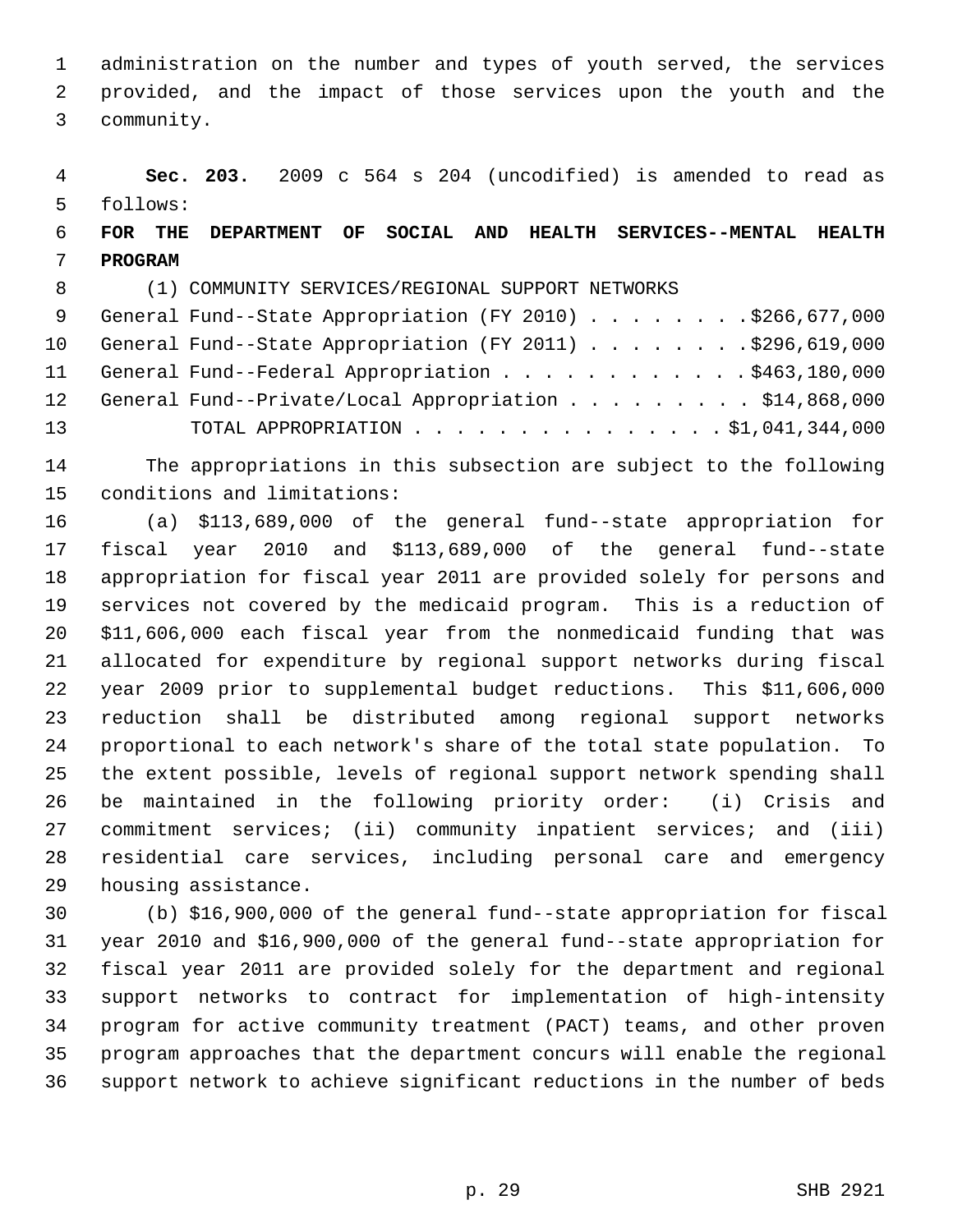1 the regional support network would otherwise need to use at the state 2 hospitals.

 3 (c) The number of nonforensic beds allocated for use by regional 4 support networks at eastern state hospital shall be 192 per day. The 5 number of nonforensic beds allocated for use by regional support 6 networks at western state hospital shall be 617 per day during the 7 first quarter of fiscal year 2010, and 587 per day thereafter. Beds in 8 the program for adaptive living skills (PALS) are not included in the 9 preceding bed allocations. The department shall separately charge 10 regional support networks for persons served in the PALS program.

11 (d) From the general fund--state appropriations in this subsection, 12 the secretary of social and health services shall assure that regional 13 support networks reimburse the aging and disability services 14 administration for the general fund--state cost of medicaid personal 15 care services that enrolled regional support network consumers use 16 because of their psychiatric disability.

17 (e) \$4,582,000 of the general fund--state appropriation for fiscal 18 year 2010 and \$4,582,000 of the general fund--state appropriation for 19 fiscal year 2011 are provided solely for mental health services for 20 mentally ill offenders while confined in a county or city jail and for 21 facilitating access to programs that offer mental health services upon 22 release from confinement.

23 (f) The department is authorized to continue to contract directly, 24 rather than through contracts with regional support networks, for 25 children's long-term inpatient facility services.

26 (g) \$750,000 of the general fund--state appropriation for fiscal 27 year 2010 and \$750,000 of the general fund--state appropriation for 28 fiscal year 2011 are provided solely to continue performance-based 29 incentive contracts to provide appropriate community support services 30 for individuals with severe mental illness who were discharged from the 31 state hospitals as part of the expanding community services initiative. 32 These funds will be used to enhance community residential and support 33 services provided by regional support networks through other state and 34 federal funding.

35 (h) \$1,500,000 of the general fund--state appropriation for fiscal 36 year 2010 and \$1,500,000 of the general fund--state appropriation for 37 fiscal year 2011 are provided solely for the Spokane regional support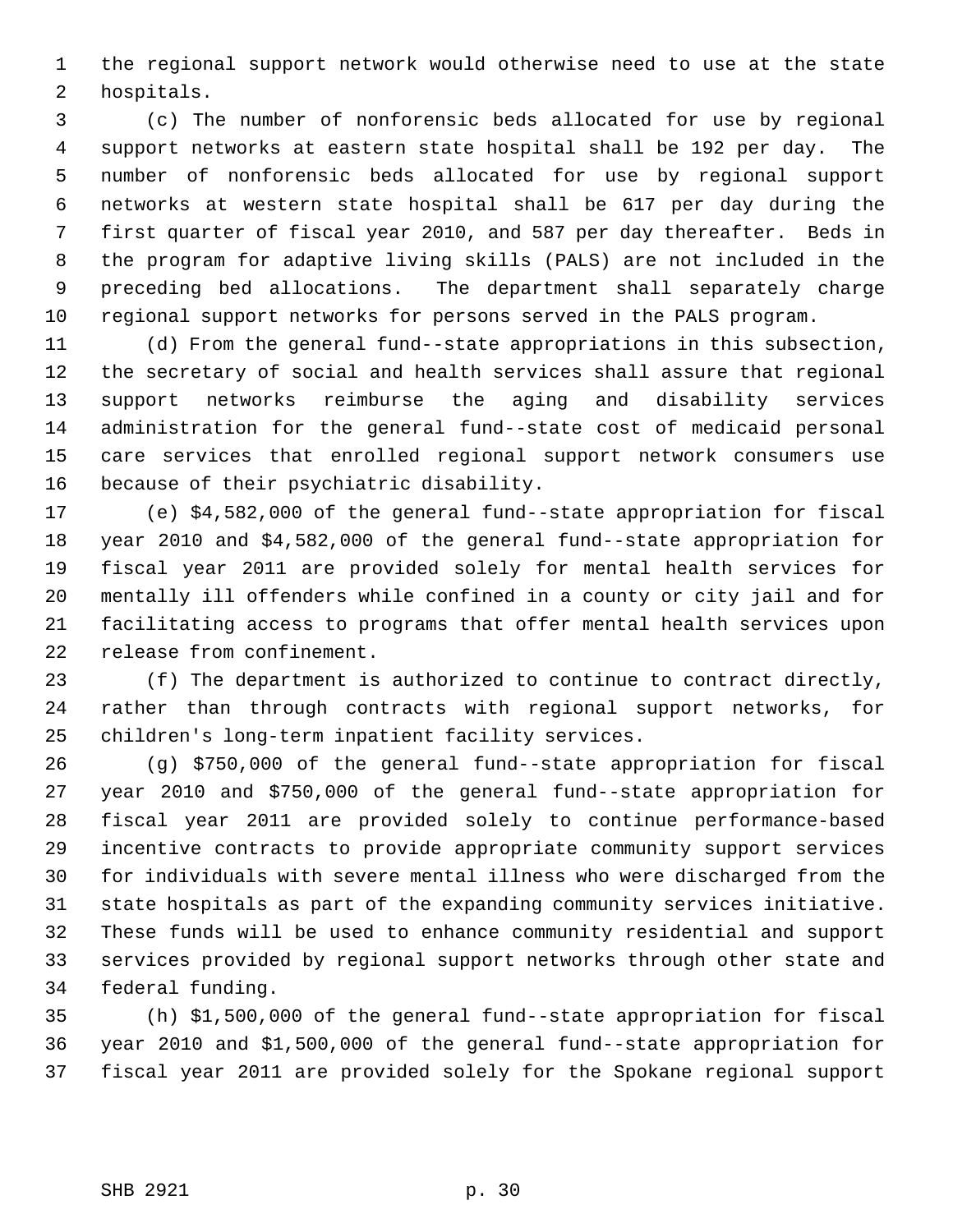1 network to implement services to reduce utilization and the census at 2 eastern state hospital. Such services shall include:

 3 (i) High intensity treatment team for persons who are high 4 utilizers of psychiatric inpatient services, including those with co- 5 occurring disorders and other special needs;

 6 (ii) Crisis outreach and diversion services to stabilize in the 7 community individuals in crisis who are at risk of requiring inpatient 8 care or jail services;

 9 (iii) Mental health services provided in nursing facilities to 10 individuals with dementia, and consultation to facility staff treating 11 those individuals; and

12 (iv) Services at the sixteen-bed evaluation and treatment facility. 13 At least annually, the Spokane regional support network shall 14 assess the effectiveness of these services in reducing utilization at 15 eastern state hospital, identify services that are not optimally 16 effective, and modify those services to improve their effectiveness.

17 (i) The department shall return to the Spokane regional support 18 network fifty percent of the amounts assessed against the network 19 during the last six months of calendar year 2009 for state hospital 20 utilization in excess of its contractual limit. The regional support 21 network shall use these funds for operation during its initial months 22 of a new sixteen-bed evaluation and treatment facility that will enable 23 the network to reduce its use of the state hospital, and for diversion 24 and community support services for persons with dementia who would 25 likely otherwise require care at the state hospital.

26 (j) The department is directed to identify and implement program 27 efficiencies and benefit changes in its delivery of medicaid managed-28 care services that are sufficient to operate within the state and 29 federal appropriations in this section. Such actions may include but 30 are not limited to methods such as adjusting the care access standards; 31 improved utilization management of ongoing, recurring, and high-32 intensity services; and increased uniformity in provider payment rates. 33 The department shall ensure that the capitation rate adjustments 34 necessary to accomplish these efficiencies and changes are distributed 35 uniformly and equitably across all regional support networks statewide. 36 The department is directed to report to the relevant legislative fiscal 37 and policy committees at least thirty days prior to implementing rate 38 adjustments reflecting these changes.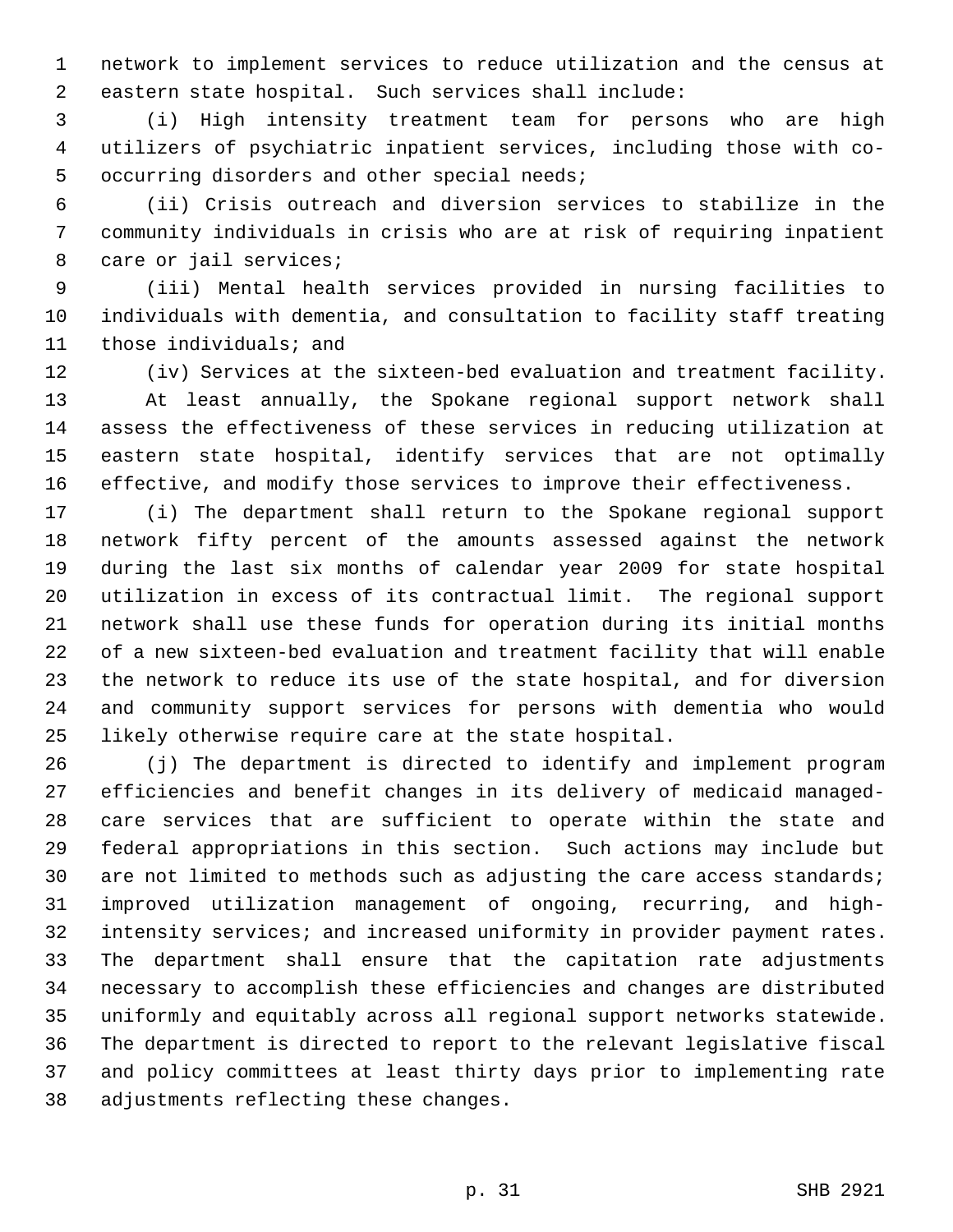1 (k) In developing the new medicaid managed care rates under which 2 the public mental health managed care system will operate during the 3 five years beginning in fiscal year 2011, the department should seek to 4 estimate the reasonable and necessary cost of efficiently and 5 effectively providing a comparable set of medically necessary mental 6 health benefits to persons of different acuity levels regardless of 7 where in the state they live. Actual prior period spending in a 8 regional administrative area shall not be a key determinant of future 9 payment rates. The department shall report to the office of financial 10 management and to the relevant fiscal and policy committees of the 11 legislature on its proposed new waiver and mental health managed care 12 rate-setting approach by October 1, 2009, and again at least sixty days 13 prior to implementation of new capitation rates.

14 (l) \$1,529,000 of the general fund--state appropriation for fiscal 15 year 2010 and \$1,529,000 of the general fund--state appropriation for 16 fiscal year 2011 are provided solely to reimburse Pierce and Spokane 17 counties for the cost of conducting 180-day commitment hearings at the 18 state psychiatric hospitals.

19 (m) The legislature intends and expects that regional support 20 networks and contracted community mental health agencies shall make all 21 possible efforts to, at a minimum, maintain current compensation levels 22 of direct care staff. Such efforts shall include, but not be limited 23 to, identifying local funding that can preserve client services and 24 staff compensation, achieving administrative reductions at the regional 25 support network level, and engaging stakeholders on cost-savings ideas 26 that maintain client services and staff compensation. For purposes of 27 this section, "direct care staff" means persons employed by community 28 mental health agencies whose primary responsibility is providing direct 29 treatment and support to people with mental illness, or whose primary 30 responsibility is providing direct support to such staff in areas such 31 as client scheduling, client intake, client reception, client records-32 keeping, and facilities maintenance.

33 (2) INSTITUTIONAL SERVICES

| 34 |  |  |  |  | General Fund--State Appropriation (FY 2010) ( $(\frac{2120}{679}, \frac{679}{600})$ |
|----|--|--|--|--|-------------------------------------------------------------------------------------|
| 35 |  |  |  |  | \$120,637,000                                                                       |
| 36 |  |  |  |  | General Fund--State Appropriation (FY 2011) $($ (\$125,017,000))                    |
| 37 |  |  |  |  | \$124,995,000                                                                       |
| 38 |  |  |  |  | General Fund--Federal Appropriation $($ (\$151,300,000))                            |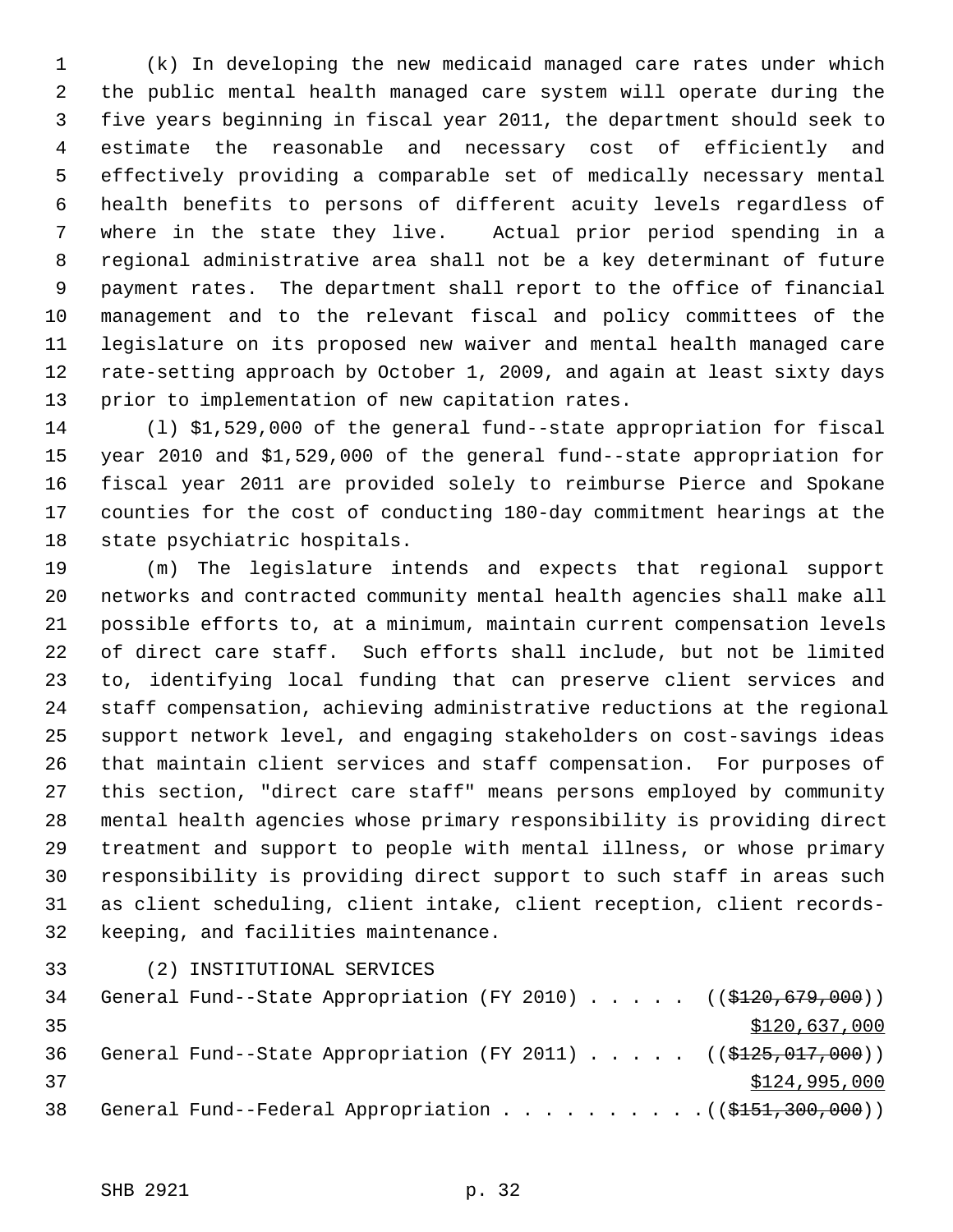| \$151,160,000                                                                     |
|-----------------------------------------------------------------------------------|
| General Fund--Private/Local Appropriation ( $(\frac{665}{67}, \frac{870}{600})$ ) |
| \$65,868,000                                                                      |
| TOTAL APPROPRIATION $\ldots$ , ( $(\frac{2462}{6266600})$ )                       |
| \$462,660,000                                                                     |

 6 The appropriations in this subsection are subject to the following 7 conditions and limitations:

 8 (a) The state psychiatric hospitals may use funds appropriated in 9 this subsection to purchase goods and supplies through hospital group 10 purchasing organizations when it is cost-effective to do so.

11 (b) \$231,000 of the general fund--state appropriation for fiscal 12 year 2008 and \$231,000 of the general fund--state appropriation for 13 fiscal year 2009 are provided solely for a community partnership 14 between western state hospital and the city of Lakewood to support 15 community policing efforts in the Lakewood community surrounding 16 western state hospital. The amounts provided in this subsection (2)(b) 17 are for the salaries, benefits, supplies, and equipment for one full-18 time investigator, one full-time police officer, and one full-time 19 community service officer at the city of Lakewood.

20 (c) \$45,000 of the general fund--state appropriation for fiscal 21 year 2010 and \$45,000 of the general fund--state appropriation for 22 fiscal year 2011 are provided solely for payment to the city of 23 Lakewood for police services provided by the city at western state 24 hospital and adjacent areas.

25 (3) SPECIAL PROJECTS

|    | 26 General Fund--State Appropriation (FY 2010) \$1,819,000 |
|----|------------------------------------------------------------|
|    | 27 General Fund--State Appropriation (FY 2011) \$1,812,000 |
|    | 28 General Fund--Federal Appropriation \$2,142,000         |
| 29 | TOTAL APPROPRIATION $\ldots$ , \$5,773,000                 |

30 The appropriations in this subsection are subject to the following 31 conditions and limitations: \$1,511,000 of the general fund--state 32 appropriation for fiscal year 2010 and \$1,511,000 of the general fund-- 33 state appropriation for fiscal year 2011 are provided solely for 34 children's evidence based mental health services. Funding is 35 sufficient to continue serving children at the same levels as fiscal 36 year 2009.

37 (4) PROGRAM SUPPORT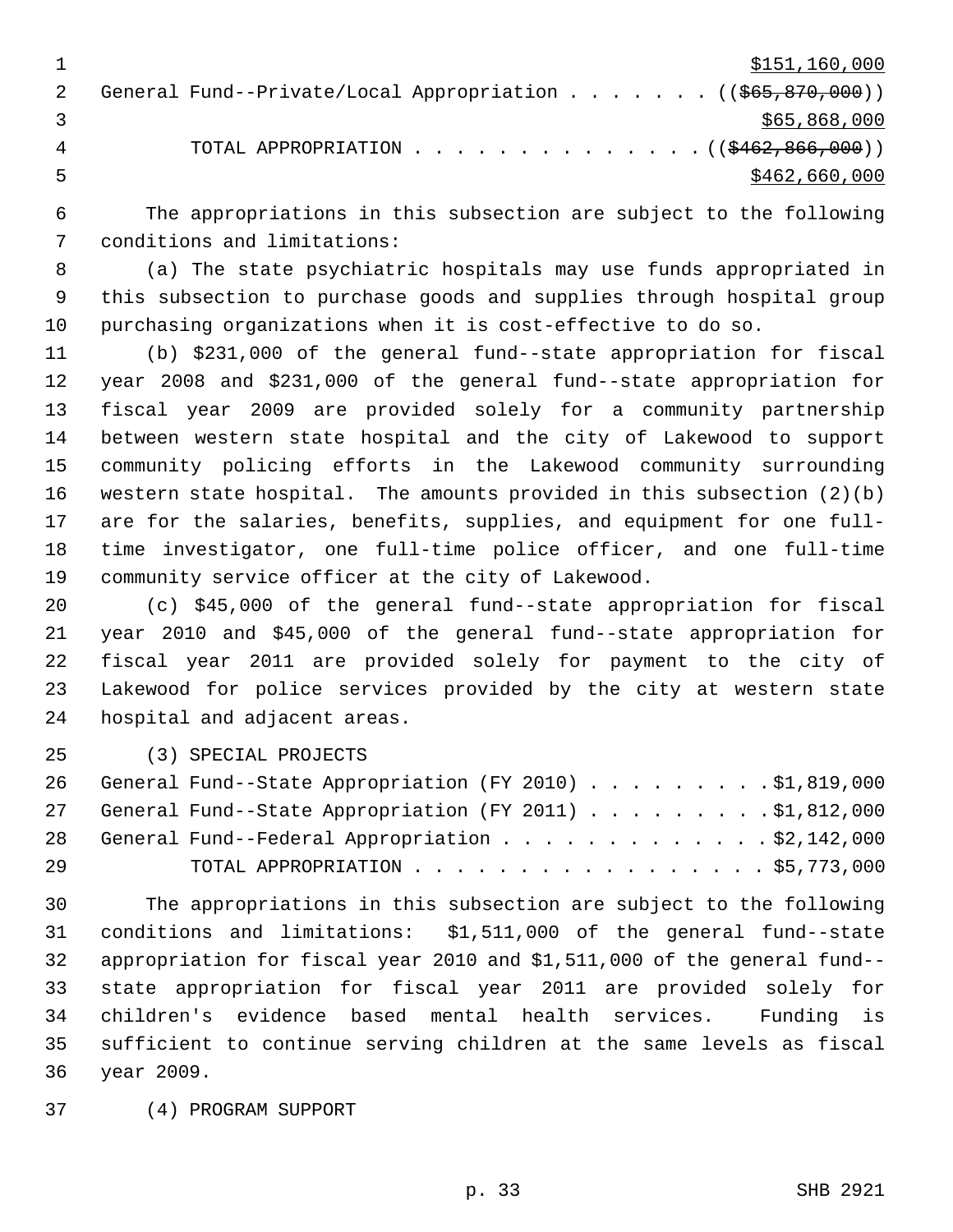|   | General Fund--State Appropriation (FY 2010) ( $(\frac{24,123,000}{2})$      |
|---|-----------------------------------------------------------------------------|
|   | \$4,077,000                                                                 |
| 3 | General Fund--State Appropriation (FY 2011) ( $(\frac{24,155,000}{2})$      |
| 4 | \$4,094,000                                                                 |
| 5 | General Fund--Federal Appropriation $($ $(\frac{27}{330}, \frac{330}{900})$ |
| 6 | \$7,227,000                                                                 |
|   | TOTAL APPROPRIATION $\ldots$ , ( $(\frac{1515}{100}, \frac{608}{100})$ )    |
| 8 | \$15,398,000                                                                |
|   |                                                                             |

9  $($   $($   $($   $\rightarrow$   $)$   $)$  The department is authorized and encouraged to continue its 10 contract with the Washington state institute for public policy to 11 provide a longitudinal analysis of long-term mental health outcomes as 12 directed in chapter 334, Laws of 2001 (mental health performance 13 audit); to build upon the evaluation of the impacts of chapter 214, 14 Laws of 1999 (mentally ill offenders); and to assess program outcomes 15 and cost effectiveness of the children's mental health pilot projects 16 as required by chapter 372, Laws of 2006.

17 **Sec. 204.** 2009 c 564 s 205 (uncodified) is amended to read as 18 follows:

19 **FOR THE DEPARTMENT OF SOCIAL AND HEALTH SERVICES--DEVELOPMENTAL** 20 **DISABILITIES PROGRAM**

21 (1) COMMUNITY SERVICES

| 22 | General Fund--State Appropriation (FY 2010) $($ $($ \$313,050,000))                   |
|----|---------------------------------------------------------------------------------------|
| 23 | \$311,589,000                                                                         |
| 24 | General Fund--State Appropriation (FY 2011) ( $(\frac{2368}{549}, \frac{549}{000})$ ) |
| 25 | \$366,489,000                                                                         |
| 26 | General Fund--Federal Appropriation $($ $($ $\frac{1}{5851}, 610, 000)$ $)$           |
| 27 | \$849,263,000                                                                         |
| 28 | TOTAL APPROPRIATION $($ $(\frac{1}{21}, 533, 209, 000) )$                             |
| 29 | \$1,527,341,000                                                                       |

30 The appropriations in this subsection are subject to the following 31 conditions and limitations:

32 (a) Individuals receiving services as supplemental security income 33 (SSI) state supplemental payments shall not become eligible for medical 34 assistance under RCW 74.09.510 due solely to the receipt of SSI state 35 supplemental payments.

36 (b) Amounts appropriated in this section reflect a reduction to 37 funds appropriated for in-home care. The department shall reduce the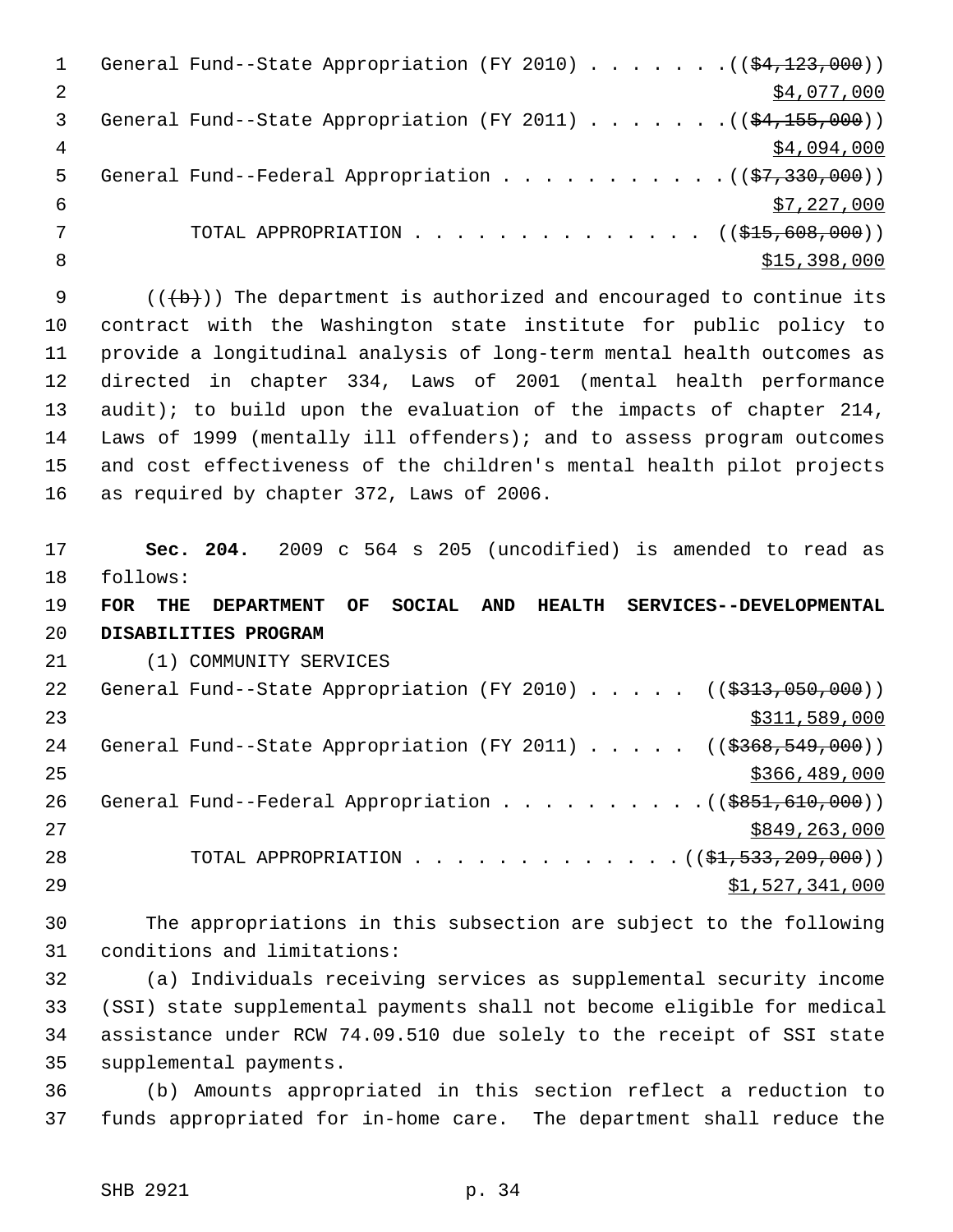1 number of in-home hours authorized. The reduction shall be scaled 2 based on the acuity level of care recipients. The largest hour 3 reductions shall be to lower acuity patients and the smallest hour 4 reductions shall be to higher acuity patients. In doing so, the 5 department shall comply with all maintenance of effort requirements 6 contained in the American reinvestment and recovery act.

 7 (c) Amounts appropriated in this section are sufficient to develop 8 and implement the use of a consistent, statewide outcome-based vendor 9 contract for employment and day services by April 1, 2011. The rates 10 paid to vendors under this contract shall also be made consistent. In 11 its description of activities the agency shall include activity 12 listings and dollars appropriated for: Employment services, day 13 services, child development services and county administration of 14 services to the developmentally disabled. The department shall begin 15 reporting to the office of financial management on these activities 16 beginning in fiscal year 2010.

17 (d) \$5,593,000 of the general fund--state appropriation for fiscal 18 year 2010, \$4,002,000 of the general fund--state appropriation for 19 fiscal year 2011, and \$14,701,000 of the general fund--federal 20 appropriation are provided solely for community residential and support 21 services. Funding in this subsection shall be prioritized for (i) 22 residents of residential habilitation centers who are able to be 23 adequately cared for in community settings and who choose to live in 24 those community settings; (ii) clients without residential services who 25 are at immediate risk of institutionalization or in crisis; (iii) 26 children who are at risk of institutionalization or who are aging out 27 of other state services; and (iv) current home and community-based 28 waiver program clients who have been assessed as having an immediate 29 need for increased services. First priority shall be given to children 30 who are at risk of institutionalization. The department shall ensure 31 that the average cost per day for all program services other than 32 start-up costs shall not exceed \$300. In order to maximize the number 33 of clients served and ensure the cost-effectiveness of the waiver 34 programs, the department will strive to limit new client placement 35 expenditures to 90 percent of the budgeted daily rate. If this can be 36 accomplished, additional clients may be served with excess funds, 37 provided the total projected carry-forward expenditures do not exceed 38 the amounts estimated. The department shall electronically report to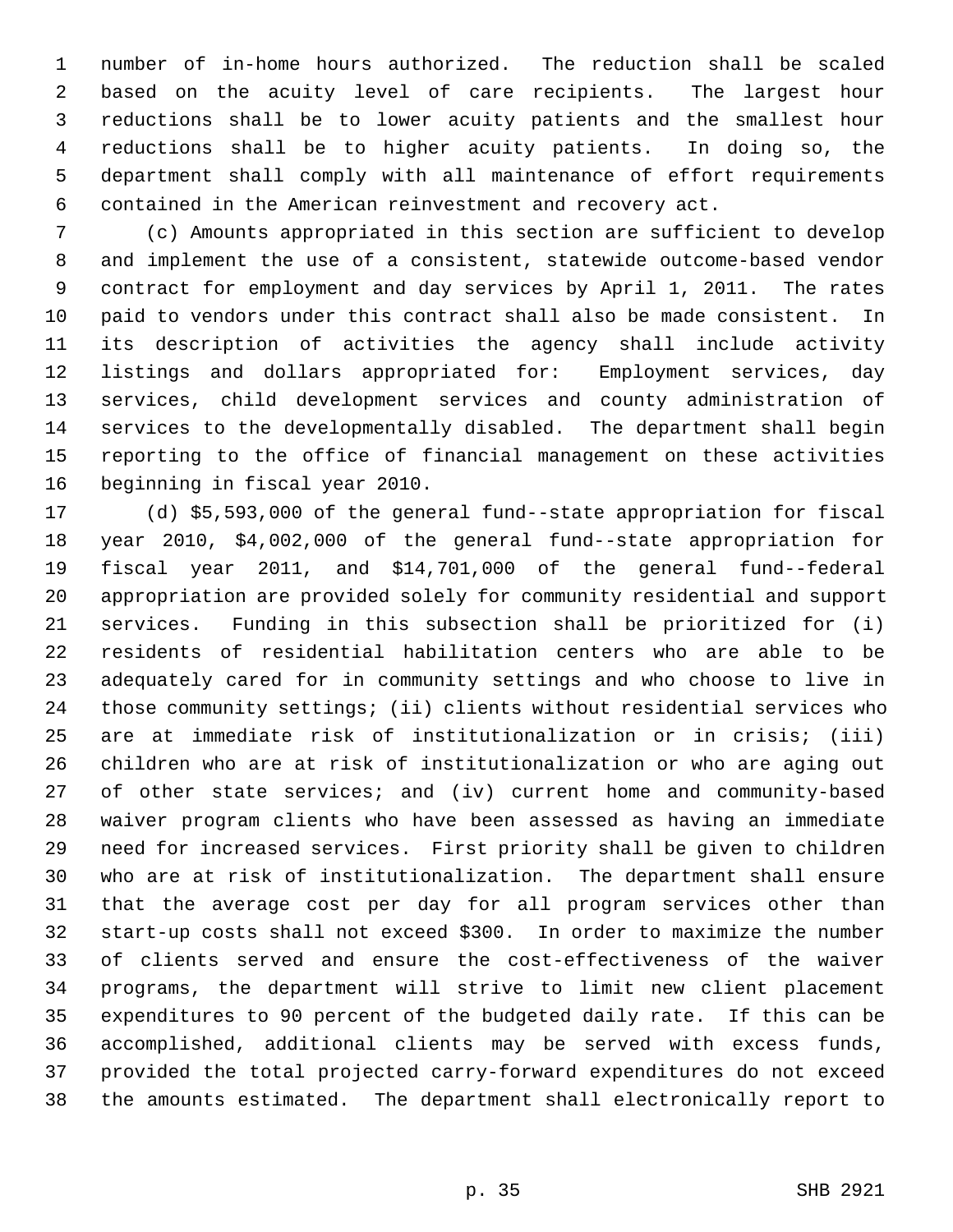1 the appropriate committees of the legislature, within 45 days following 2 each fiscal year quarter, the number of persons served with these 3 additional community services, where they were residing, what kinds of 4 services they were receiving prior to placement, and the actual 5 expenditures for all community services to support these clients.

 6 (e)(i) \$493,000 of the general fund--state appropriation for fiscal 7 year 2010, \$1,463,000 of the general fund--state appropriation for 8 fiscal year 2011, and \$2,741,000 of the general fund--federal 9 appropriation are provided solely for community services for persons 10 with developmental disabilities who also have community protection 11 issues. Funding in this subsection shall be prioritized for (A) 12 clients being diverted or discharged from the state psychiatric 13 hospitals; (B) clients participating in the dangerous mentally ill 14 offender program; (C) clients participating in the community protection 15 program; and (D) mental health crisis diversion outplacements. The 16 department shall ensure that the average cost per day for all program 17 services other than start-up costs shall not exceed \$349 per day in 18 fiscal year 2010 and \$356 per day in fiscal year 2011. In order to 19 maximize the number of clients served and ensure the cost-effectiveness 20 of the waiver programs, the department will strive to limit new client 21 placement expenditures to 90 percent of the budgeted daily rate. If 22 this can be accomplished, additional clients may be served with excess 23 funds if the total projected carry-forward expenditures do not exceed 24 the amounts estimated.

25 (ii) The department shall electronically report to the appropriate 26 committees of the legislature, within 45 days following each fiscal 27 year quarter, the number of persons served with these additional 28 community services, where they were residing, what kinds of services 29 they were receiving prior to placement, and the actual expenditures for 30 all community services to support these clients.

31 (f) \$302,000 of the general fund--state appropriation for fiscal 32 year 2010, \$831,000 of the general fund--state appropriation for fiscal 33 year 2011, and \$1,592,000 of the general fund--federal appropriation 34 are provided solely for health care benefits pursuant to a collective 35 bargaining agreement negotiated with the exclusive bargaining 36 representative of individual providers established under RCW 37 74.39A.270.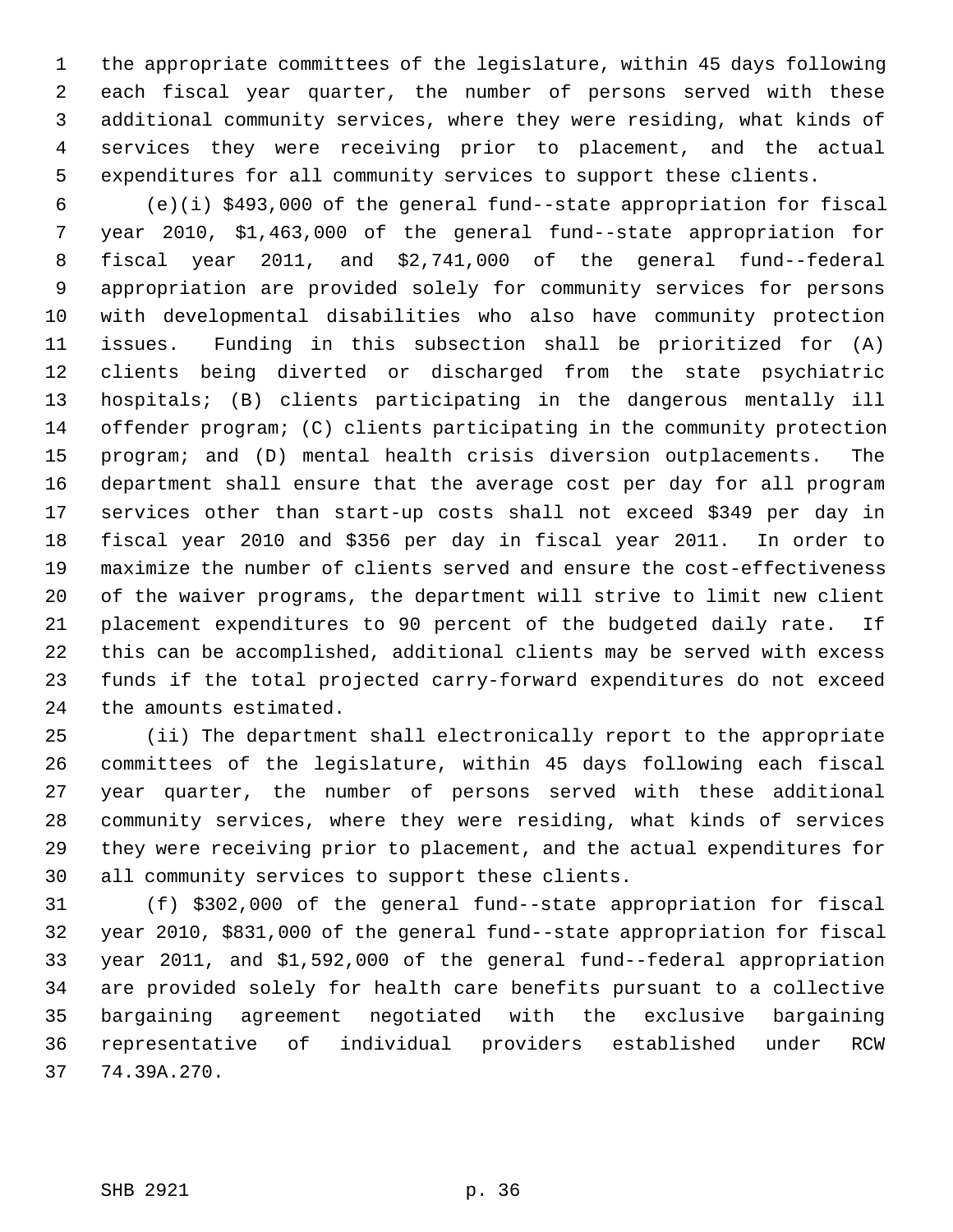1 (g)(i) \$682,000 of the general fund--state appropriation for fiscal 2 year 2010, \$1,651,000 of the general fund--state appropriation for 3 fiscal year 2011, and \$1,678,000 of the general fund--federal 4 appropriation are provided solely for the state's contribution to the 5 training partnership, as provided in RCW 74.39A.360, pursuant to a 6 collective bargaining agreement negotiated with the exclusive 7 bargaining representative of individual providers established under RCW 8 74.39A.270.

 9 (ii) The federal portion of the amounts in this subsection (g) is 10 contingent upon federal approval of participation in contributions to 11 the trust and shall remain unallotted and placed in reserve status 12 until the office of financial management and the department of social 13 and health services receive federal approval.

14 (iii) Expenditures for the purposes specified in this subsection 15 (g) shall not exceed the amounts provided in this subsection.

16 ( $(\frac{1}{i})$ ) (h) Within the amounts appropriated in this subsection (1), 17 the department shall implement all necessary rules to facilitate the 18 transfer to a department home and community-based services (HCBS) 19 waiver of all eligible individuals who (i) currently receive services 20 under the existing state-only employment and day program or the 21 existing state-only residential program, and (ii) otherwise meet the 22 waiver eligibility requirements. The amounts appropriated are 23 sufficient to ensure that all individuals currently receiving services 24 under the state-only employment and day and state-only residential 25 programs who are not transferred to a department HCBS waiver will 26 continue to receive services.

27 ( $(\{\dagger\})$ ) (i) Adult day health services shall only be authorized for 28 in-home clients.

29 ( $(\forall k)$ ) (j) In addition to other reductions, the appropriations in 30 this subsection reflect reductions targeted specifically to state 31 government administrative costs. These administrative reductions shall 32 be achieved, to the greatest extent possible, by reducing those 33 administrative costs that do not affect direct client services or 34 direct service delivery or programs.

35  $((\{\pm\})$   $(k)$  The department shall not pay a home care agency 36 licensed under chapter 70.127 RCW for personal care services provided 37 by a family member, pursuant to Substitute House Bill No. 2361 38 (modifying state payments for in-home care).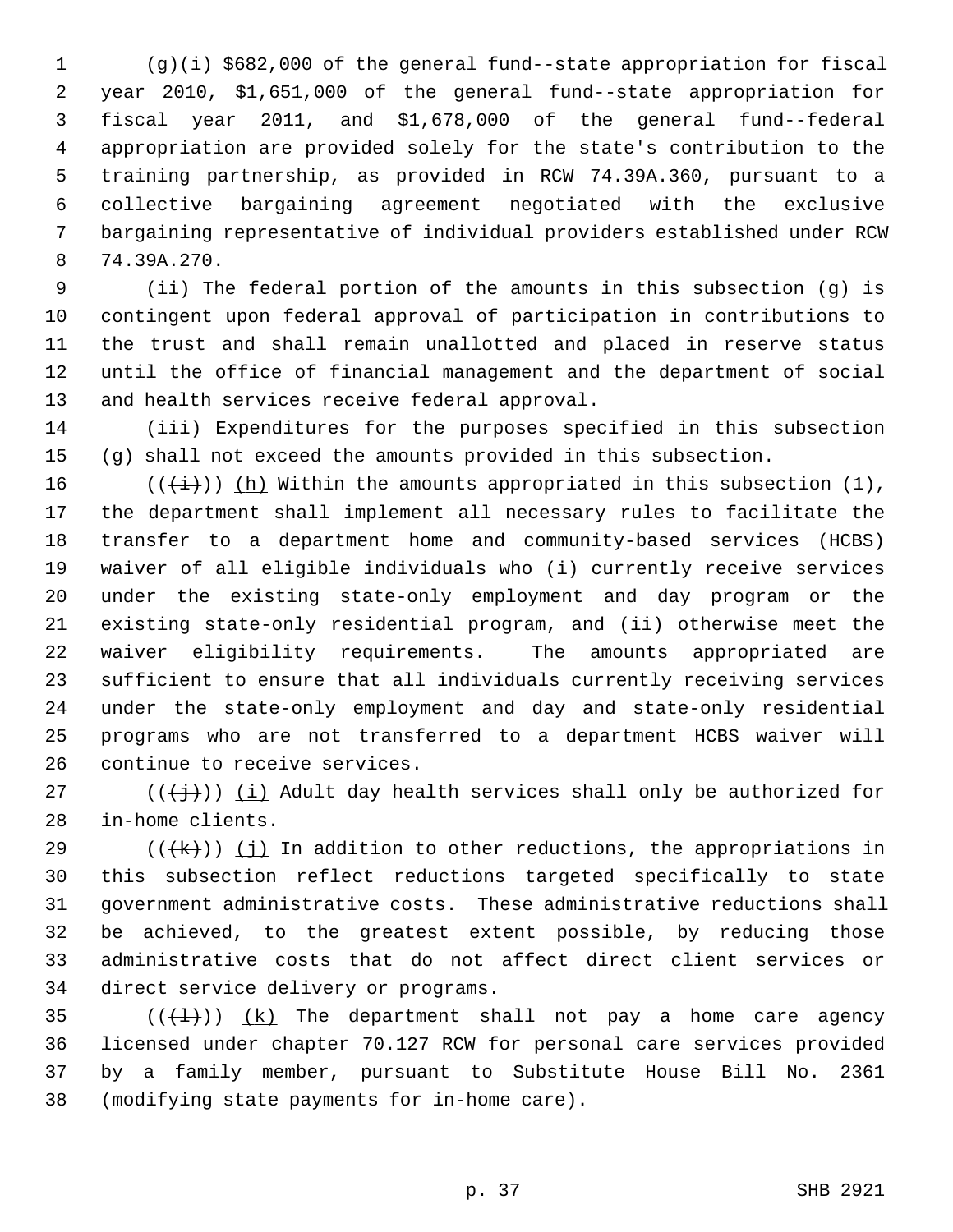1  $((+\mathfrak{m})))$  (1) Within the appropriations of this section, the 2 department shall reduce all seventeen payment levels of the seventeen- 3 level payment system from the fiscal year 2009 levels for boarding 4 homes, boarding homes contracted as assisted living, and adult family 5 homes. Excluded from the reductions are exceptional care rate add-ons. 6 The long-term care program may develop add-ons to pay exceptional care 7 rates to adult family homes and boarding homes with specialty contracts 8 to provide support for the following specifically eligible clients:

 9 (i) Persons with AIDS or HIV-related diseases who might otherwise 10 require nursing home or hospital care;

11 (ii) Persons with Alzheimer's disease and related dementia who 12 might otherwise require nursing home care; and

13 (iii) Persons with co-occurring mental illness and long-term care 14 needs who are eligible for expanded community services and who might 15 otherwise require state and local psychiatric hospital care.

16 Within amounts appropriated, exceptional add-on rates for AIDS/HIV, 17 dementia specialty care, and expanded community services may be 18 standardized within each program.

19 ( $(\overline{+n})$ ) (m) The amounts appropriated in this subsection reflect a 20 reduction in funds available for employment and day services. In 21 administering this reduction the department shall negotiate with 22 counties and their vendors so that this reduction, to the greatest 23 extent possible, is achieved by reducing vendor rates and allowable 24 contract administrative charges (overhead) and not through reductions 25 to direct client services or direct service delivery or programs.

26 ( $(\overline{\left\langle \Theta \right\rangle})$ ) (n) Within the amounts allotted for employment and day 27 services in this section, the department shall prioritize the funding 28 of employment services for students graduating from high school during 29 fiscal years 2010 and 2011. However, nothing in this subsection is 30 intended to displace services for other recipients of employment 31 services.

 $32$  (( $\left(\frac{p}{p}\right)$ ) (o) As part of the needs assessment instrument, the 33 department may collect data on family income for minor children with 34 developmental disabilities and all individuals who are receiving state-35 only funded services. The department may ensure that this information 36 is collected as part of the client assessment process.

37 (2) INSTITUTIONAL SERVICES

38 General Fund--State Appropriation (FY 2010) . . . . . . . . \$61,612,000

SHB 2921 p. 38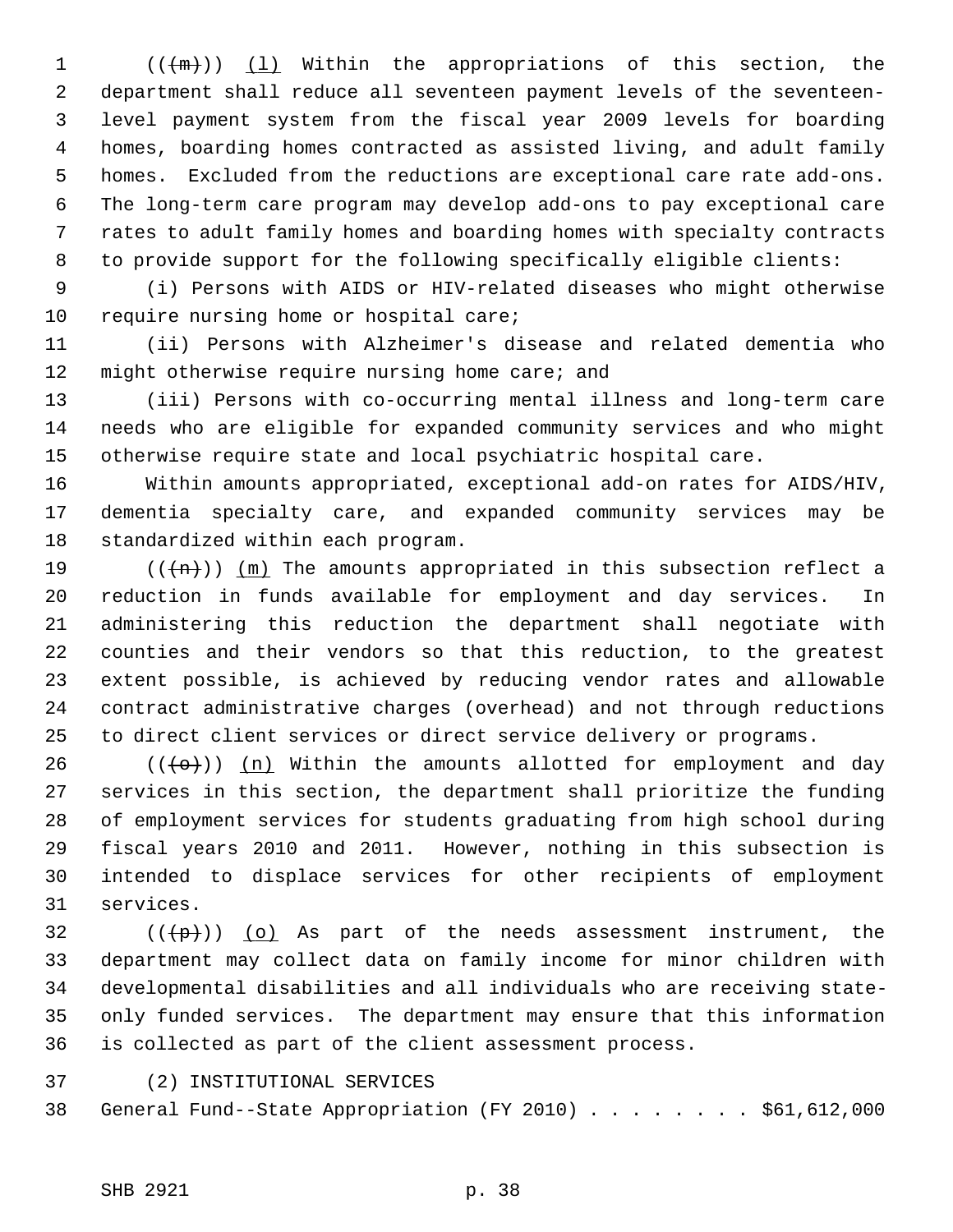|   | 1 General Fund--State Appropriation (FY 2011) \$74,185,000 |
|---|------------------------------------------------------------|
|   | 2 General Fund--Federal Appropriation \$202,160,000        |
|   | 3 General Fund--Private/Local Appropriation \$22,441,000   |
| 4 | TOTAL APPROPRIATION \$360,398,000                          |

 5 The appropriations in this subsection are subject to the following 6 conditions and limitations:

 7 (a) Individuals receiving services as supplemental security income 8 (SSI) state supplemental payments shall not become eligible for medical 9 assistance under RCW 74.09.510 due solely to the receipt of SSI state 10 supplemental payments.

11 (b) The developmental disabilities program is authorized to use 12 funds appropriated in this subsection to purchase goods and supplies 13 through direct contracting with vendors when the program determines it 14 is cost-effective to do so.

15 (c) \$721,000 of the general fund--state appropriation for fiscal 16 year 2010 and \$721,000 of the general fund--state appropriation for 17 fiscal year 2011 are provided solely for the department to fulfill its 18 contracts with the school districts under chapter 28A.190 RCW to 19 provide transportation, building space, and other support services as 20 are reasonably necessary to support the educational programs of 21 students living in residential habilitation centers.

22 (d) In addition to other reductions, the appropriations in this 23 subsection reflect reductions targeted specifically to state government 24 administrative costs. These administrative reductions shall be 25 achieved, to the greatest extent possible, by reducing those 26 administrative costs that do not affect direct client services or 27 direct service delivery or programs.

28 (3) PROGRAM SUPPORT

| 29 | General Fund--State Appropriation (FY 2010) $($ $($ \$1,428,000)) |
|----|-------------------------------------------------------------------|
| 30 | \$1,420,000                                                       |
| 31 | General Fund--State Appropriation (FY 2011) $($ $($ \$1,388,000)) |
| 32 | \$1,372,000                                                       |
| 33 | General Fund--Federal Appropriation $($ $($ \$1,372,000) $)$      |
| 34 | \$1,360,000                                                       |
| 35 | TOTAL APPROPRIATION $($ $(\frac{64}{188},000) )$                  |
| 36 | \$4,152,000                                                       |
|    |                                                                   |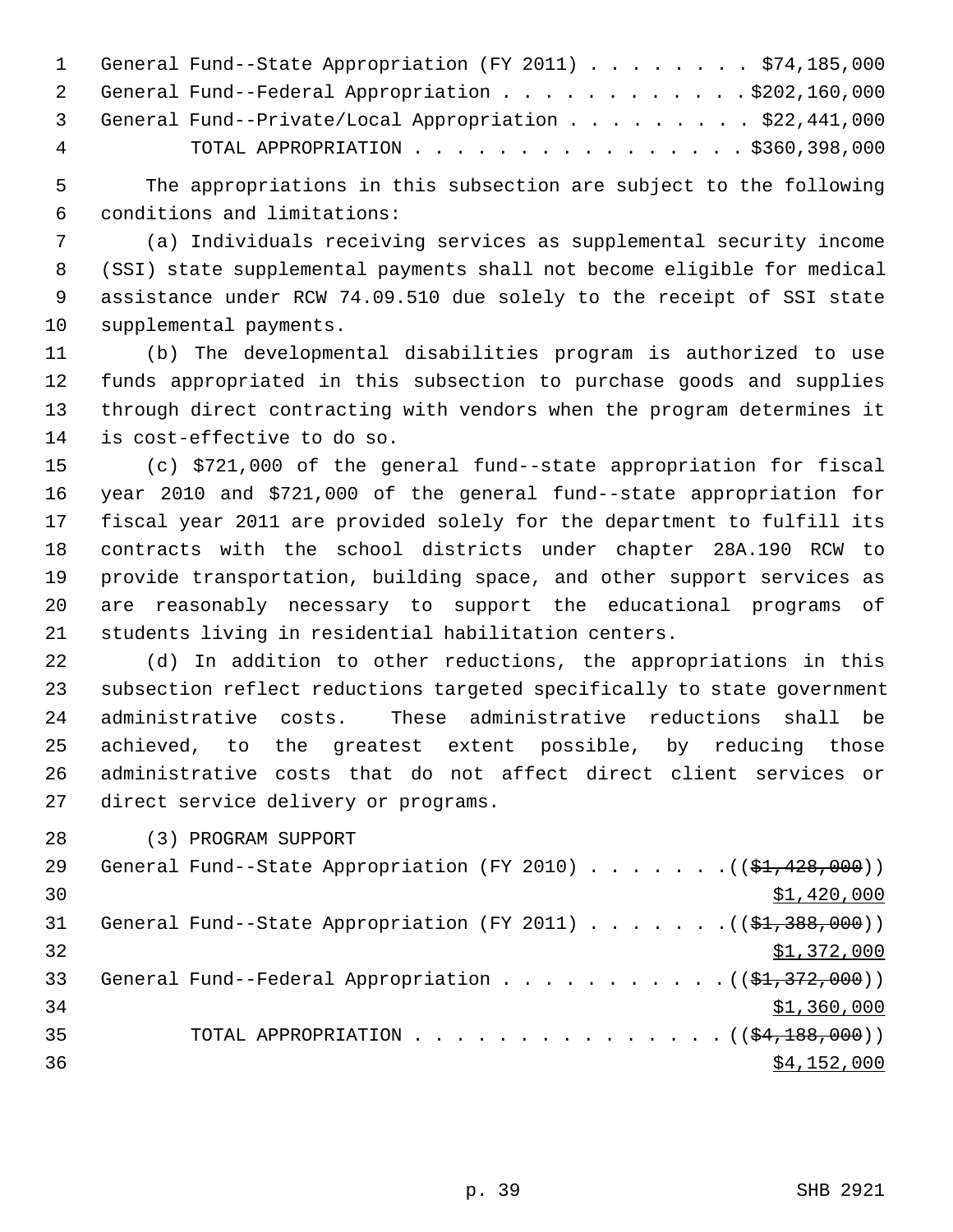1 The appropriations in this subsection are subject to the following 2 conditions and limitations: In addition to other reductions, the 3 appropriations in this subsection reflect reductions targeted 4 specifically to state government administrative costs. These 5 administrative reductions shall be achieved, to the greatest extent 6 possible, by reducing those administrative costs that do not affect 7 direct client services or direct service delivery or programs.

8 (4) SPECIAL PROJECTS

|    | 9 General Fund--State Appropriation (FY 2010) \$15,000  |  |
|----|---------------------------------------------------------|--|
|    | 10 General Fund--State Appropriation (FY 2011) \$15,000 |  |
|    | 11 General Fund--Federal Appropriation \$21,066,000     |  |
| 12 | TOTAL APPROPRIATION $\ldots$ , \$21,096,000             |  |

13 The appropriations in this subsection are subject to the following 14 conditions and limitations: The appropriations in this subsection are 15 available solely for the infant toddler early intervention program.

16 **Sec. 205.** 2009 c 564 s 206 (uncodified) is amended to read as 17 follows: 18 **FOR THE DEPARTMENT OF SOCIAL AND HEALTH SERVICES--AGING AND ADULT** 19 **SERVICES PROGRAM** 20 General Fund--State Appropriation (FY 2010) . . . . . ((\$585,667,000)) 21 \$584,741,000 22 General Fund--State Appropriation (FY 2011) . . . . . ((\$698,622,000))  $23$   $5693,325,000$ 24 General Fund--Federal Appropriation . . . . . . . .  $($   $($ \$1,814,099,000))  $25$   $51,805,958,000$ 26 General Fund--Private/Local Appropriation . . . . . . ((\$20,373,000)) 27 \$19,973,000 28 Traumatic Brain Injury Account--State Appropriation . . . . \$1,816,000 29 TOTAL APPROPRIATION . . . . . . . . . . . . . ((\$3,120,577,000))  $\frac{1}{2}$  30  $\frac{1}{2}$  30  $\frac{1}{2}$  30  $\frac{1}{2}$  30  $\frac{1}{2}$  30  $\frac{1}{2}$  30  $\frac{1}{2}$  30  $\frac{1}{2}$  30  $\frac{1}{2}$  30  $\frac{1}{2}$  30  $\frac{1}{2}$  30  $\frac{1}{2}$  30  $\frac{1}{2}$  30  $\frac{1}{2}$  30  $\frac{1}{2}$  30  $\frac{1}{2}$  30  $\frac{1}{2}$  30

31 The appropriations in this section are subject to the following 32 conditions and limitations:

33 (1) For purposes of implementing chapter 74.46 RCW, the weighted 34 average nursing facility payment rate shall not exceed \$156.37 for 35 fiscal year 2010 and shall not exceed \$158.74 for fiscal year 2011, 36 including the rate add-on described in subsection (12) of this section.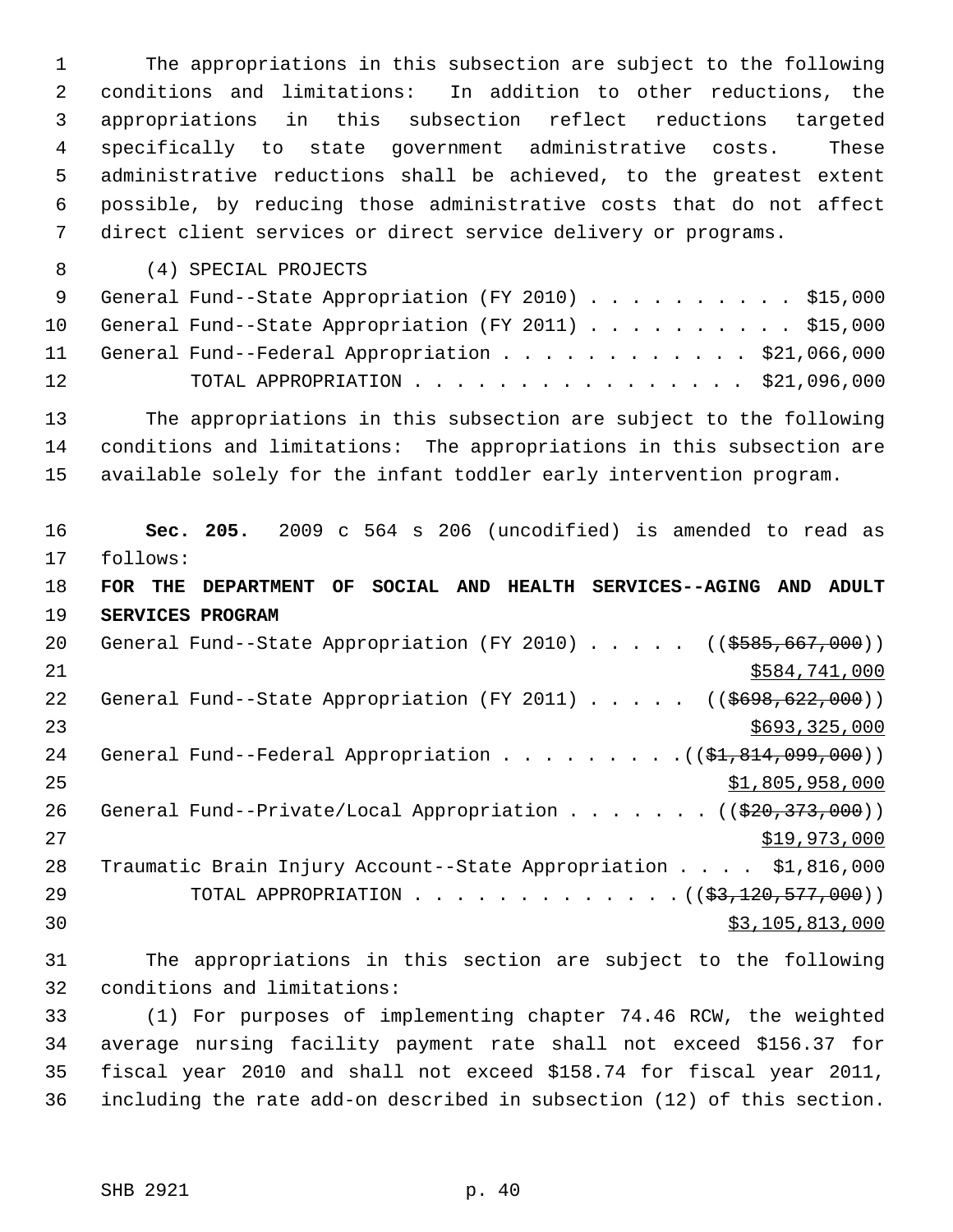1 There will be no adjustments for economic trends and conditions in 2 fiscal years 2010 and 2011. The economic trends and conditions factor 3 or factors defined in the biennial appropriations act shall not be 4 compounded with the economic trends and conditions factor or factors 5 defined in any other biennial appropriations acts before applying it to 6 the component rate allocations established in accordance with chapter 7 74.46 RCW. When no economic trends and conditions factor for either 8 fiscal year is defined in a biennial appropriations act, no economic 9 trends and conditions factor or factors defined in any earlier biennial 10 appropriations act shall be applied solely or compounded to the 11 component rate allocations established in accordance with chapter 74.46 12 RCW.

13 (2) In accordance with chapter 74.46 RCW, the department shall 14 issue no additional certificates of capital authorization for fiscal 15 year 2010 and no new certificates of capital authorization for fiscal 16 year 2011.

17 (3) The long-term care program may develop and pay enhanced rates 18 for exceptional care to nursing homes for persons with traumatic brain 19 injuries who are transitioning from hospital care. The cost per 20 patient day for caring for these clients in a nursing home setting may 21 be equal to or less than the cost of caring for these clients in a 22 hospital setting.

23 (4) Within the appropriations of this section, the department shall 24 reduce all seventeen payment levels of the seventeen-level payment 25 system from the fiscal year 2009 levels for boarding homes, boarding 26 homes contracted as assisted living, and adult family homes. Excluded 27 from the reductions are exceptional care rate add-ons. The long-term 28 care program may develop add-ons to pay exceptional care rates to adult 29 family homes and boarding homes with specialty contracts to provide 30 support for the following specifically eligible clients:

31 (a) Persons with AIDS or HIV-related diseases who might otherwise 32 require nursing home or hospital care;

33 (b) Persons with Alzheimer's disease and related dementia who might 34 otherwise require nursing home care; and

35 (c) Persons with co-occurring mental illness and long-term care 36 needs who are eligible for expanded community services and who might 37 otherwise require state and local psychiatric hospital care.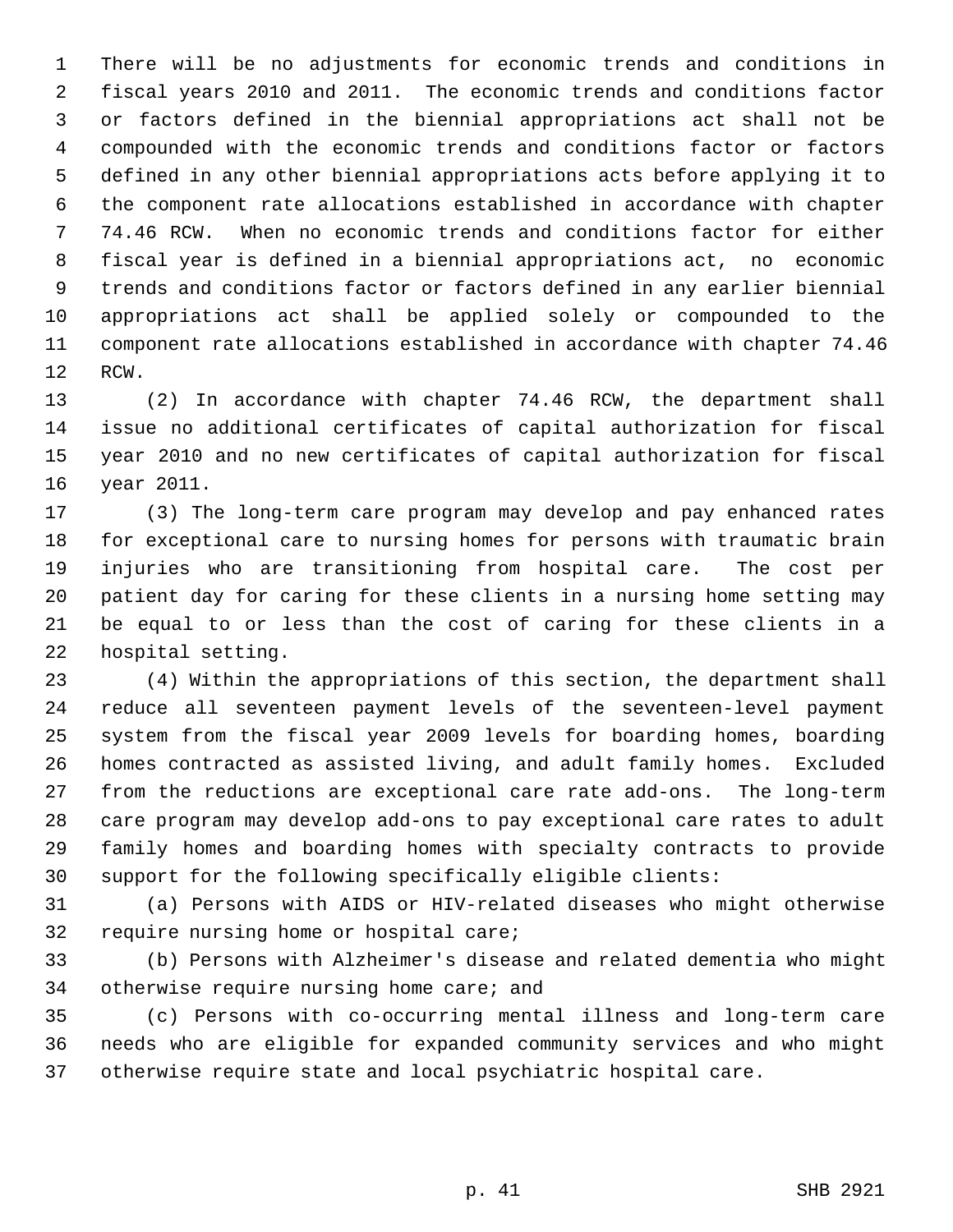1 Within amounts appropriated, exceptional add-on rates for AIDS/HIV, 2 dementia specialty care, and expanded community services may be 3 standardized within each program.

 4 (5) Amounts appropriated in this section reflect a reduction to 5 funds appropriated for in-home care. The department shall reduce the 6 number of in-home hours authorized. The reduction shall be scaled 7 based on the acuity level of care recipients. The largest hour 8 reductions shall be to lower acuity patients and the smallest hour 9 reductions shall be to higher acuity patients. In doing so, the 10 department shall comply with all maintenance of effort requirements 11 contained in the American reinvestment and recovery act.

12 (6) \$536,000 of the general fund--state appropriation for fiscal 13 year 2010, \$1,477,000 of the general fund--state appropriation for 14 fiscal year 2011, and \$2,830,000 of the general fund--federal 15 appropriation are provided solely for health care benefits pursuant to 16 a collective bargaining agreement negotiated with the exclusive 17 bargaining representative of individual providers established under RCW 18 74.39A.270.

19 (7)(a) \$1,212,000 of the general fund--state appropriation for 20 fiscal year 2010, \$2,934,000 of the general fund--state appropriation 21 for fiscal year 2011, and \$2,982,000 of the general fund--federal 22 appropriation are provided solely for the state's contribution to the 23 training partnership, as provided in RCW 74.39A.360, pursuant to a 24 collective bargaining agreement negotiated with the exclusive 25 bargaining representative of individual providers established under RCW 26 74.39A.270.

27 (b) \$330,000 of the general fund--state appropriation for fiscal 28 year 2010, \$660,000 of the general fund-state appropriation for fiscal 29 year 2011, and \$810,000 of the general fund--federal appropriation are 30 provided solely for transfer from the department to the training 31 partnership, as provided in RCW 74.39A.360, for infrastructure and 32 instructional costs associated with training of individual providers, 33 pursuant to a collective bargaining agreement negotiated with the 34 exclusive bargaining representative of individual providers established 35 under RCW 74.39A.270.

36 (c) The federal portion of the amounts in this subsection is 37 contingent upon federal approval of participation in contributions to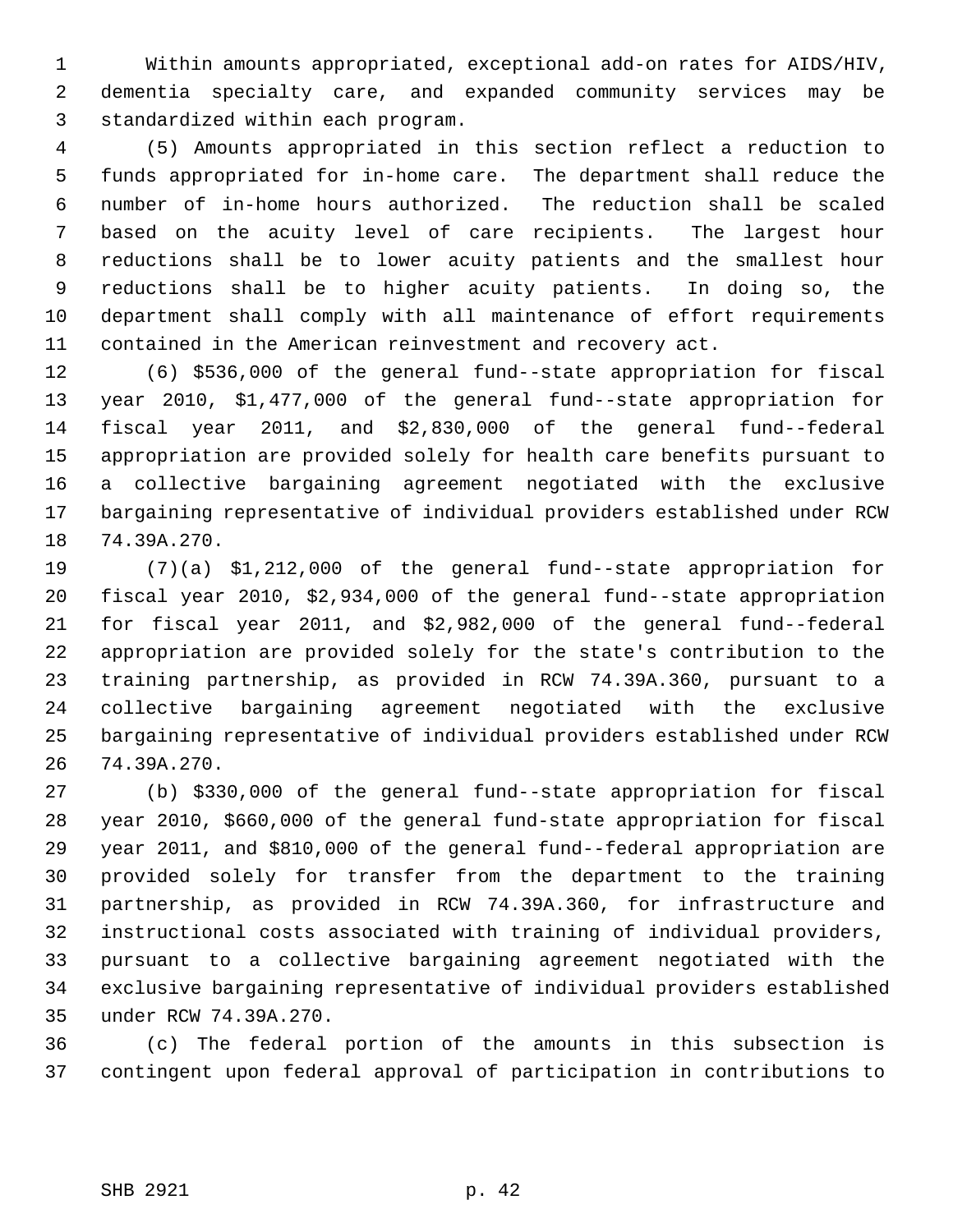1 the trust and shall remain unallotted and placed in reserve status 2 until the office of financial management and the department of social 3 and health services receive federal approval.

 4 (d) Expenditures for the purposes specified in this subsection 5 shall not exceed the amounts provided in this subsection.

 6 (8) Within the amounts appropriated in this section, the department 7 may expand the new freedom waiver program to accommodate new waiver 8 recipients throughout the state. As possible, and in compliance with 9 current state and federal laws, the department shall allow current 10 waiver recipients to transfer to the new freedom waiver.

11 (9) Individuals receiving services as supplemental security income 12 (SSI) state supplemental payments shall not become eligible for medical 13 assistance under RCW 74.09.510 due solely to the receipt of SSI state 14 supplemental payments.

15 (10) Adult day health services shall only be authorized for in-home 16 clients.

17 (11) \$3,955,000 of the general fund--state appropriation for fiscal 18 year 2010, \$4,239,000 of the general fund--state appropriation for 19 fiscal year 2011, and \$10,190,000 of the general fund--federal 20 appropriation are provided solely for the continued operation of 21 community residential and support services for persons who are older 22 adults or who have co-occurring medical and behavioral disorders and 23 who have been discharged or diverted from a state psychiatric hospital. 24 These funds shall be used to serve individuals whose treatment needs 25 constitute substantial barriers to community placement, who no longer 26 require active psychiatric treatment at an inpatient hospital level of 27 care, and who no longer meet the criteria for inpatient involuntary 28 commitment. Coordination of these services will be done in partnership 29 between the mental health program and the aging and disability services 30 administration.

31 (12) Within the funds provided, the department shall continue to 32 provide an add-on per medicaid resident day per facility not to exceed 33 \$1.57. The add-on shall be used to increase wages, benefits, and/or 34 staffing levels for certified nurse aides; or to increase wages and/or 35 benefits for dietary aides, housekeepers, laundry aides, or any other 36 category of worker whose statewide average dollars-per-hour wage was 37 less than \$15 in calendar year 2008, according to cost report data. 38 The add-on may also be used to address resulting wage compression for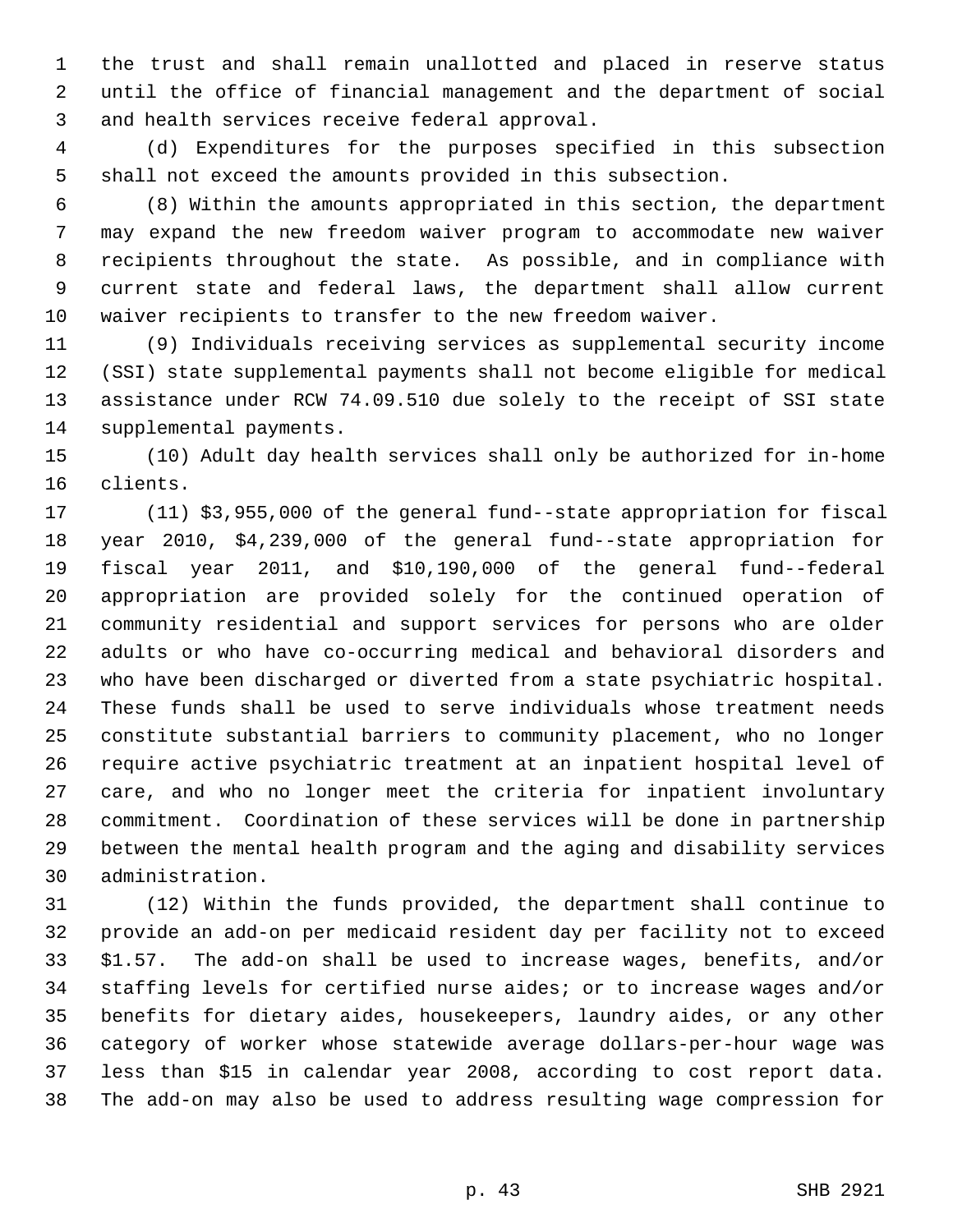1 related job classes immediately affected by wage increases to low-wage 2 workers. The department shall continue reporting requirements and a 3 settlement process to ensure that the funds are spent according to this 4 subsection. The department shall adopt rules to implement the terms of 5 this subsection.

 6 (13) \$1,840,000 of the general fund--state appropriation for fiscal 7 year 2010 and \$1,877,000 of the general fund--state appropriation for 8 fiscal year 2011 are provided solely for operation of the volunteer 9 chore services program.

10 (14) In accordance with chapter 74.39 RCW, the department may 11 implement two medicaid waiver programs for persons who do not qualify 12 for such services as categorically needy, subject to federal approval 13 and the following conditions and limitations:

14 (a) One waiver program shall include coverage of care in community 15 residential facilities. Enrollment in the waiver shall not exceed 600 16 persons at any time.

17 (b) The second waiver program shall include coverage of in-home 18 care. Enrollment in this second waiver shall not exceed 200 persons at 19 any time.

20 (c) The department shall identify the number of medically needy 21 nursing home residents, and enrollment and expenditures on each of the 22 two medically needy waivers, on monthly management reports.

23 (d) If it is necessary to establish a waiting list for either 24 waiver because the budgeted number of enrollment opportunities has been 25 reached, the department shall track how the long-term care needs of 26 applicants assigned to the waiting list are met.

27 (15) The department shall establish waiting lists to the extent 28 necessary to assure that annual expenditures on the community options 29 program entry systems (COPES) program do not exceed appropriated 30 levels. In establishing and managing any such waiting list, the 31 department shall assure priority access to persons with the greatest 32 unmet needs, as determined by department assessment processes.

33 (16) The department shall contract for housing with service models, 34 such as cluster care, to create efficiencies in service delivery and 35 responsiveness to unscheduled personal care needs by clustering hours 36 for clients that live in close proximity to each other.

37 (17) The department shall not pay a home care agency licensed under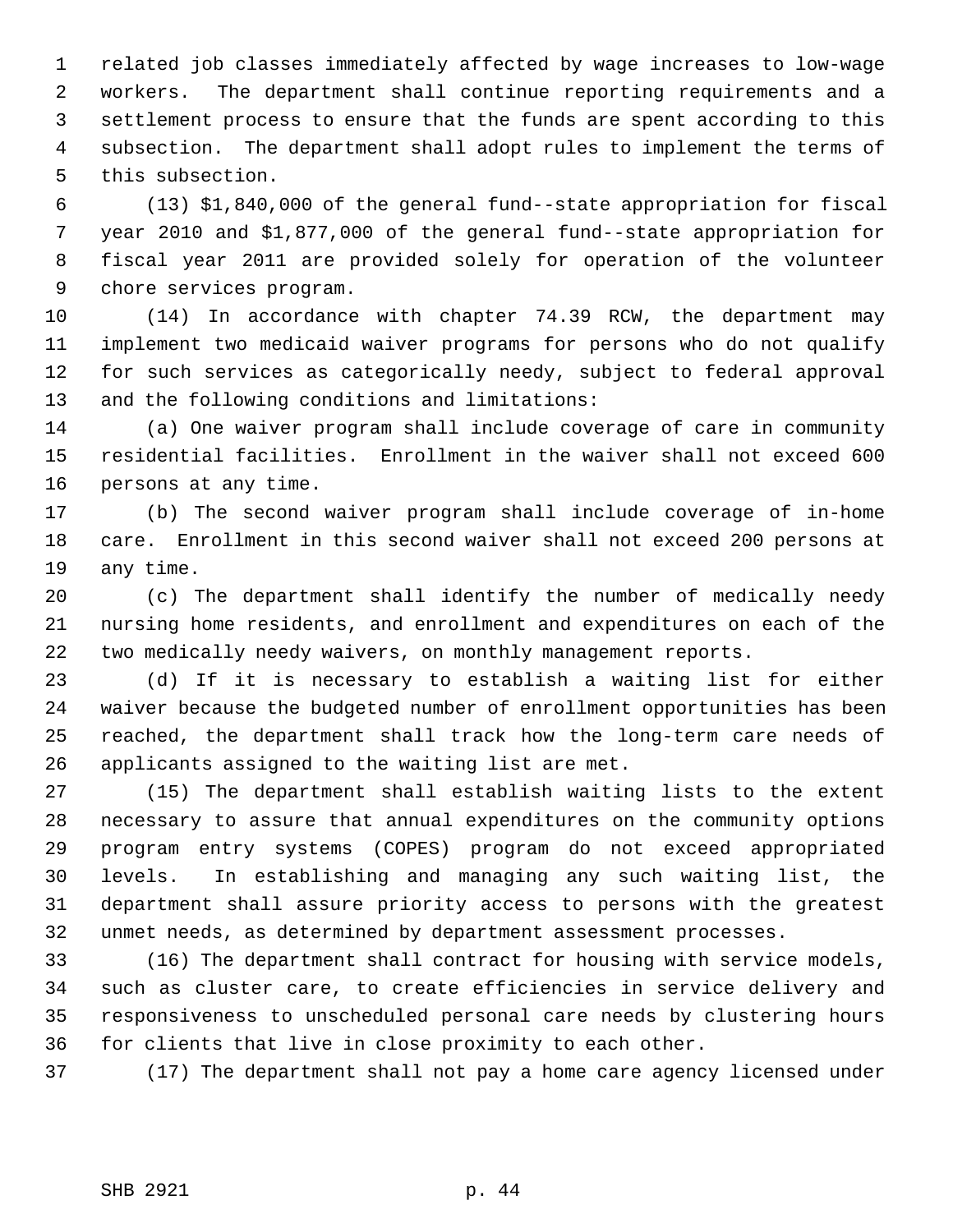1 chapter 70.127 RCW for personal care services provided by a family 2 member, pursuant to Substitute House Bill No. 2361 (modifying state 3 payments for in-home care).

 4 (18) \$204,000 of the general fund--state appropriation for fiscal 5 year 2010, \$1,099,000 of the general fund--state appropriation for 6 fiscal year 2011, and \$1,697,000 of the general fund--federal 7 appropriation are provided solely to implement Engrossed House Bill No. 8 2194 (extraordinary medical placement for offenders). The department 9 shall work in partnership with the department of corrections to 10 identify services and find placements for offenders who are released 11 through the extraordinary medical placement program. The department 12 shall collaborate with the department of corrections to identify and 13 track cost savings to the department of corrections, including medical 14 cost savings and to identify and track expenditures incurred by the 15 aging and disability services program for community services and by the 16 medical assistance program for medical expenses. A joint report 17 regarding the identified savings and expenditures shall be provided to 18 the office of financial management and the appropriate fiscal 19 committees of the legislature by November 30, 2010. If this bill is 20 not enacted by June 30, 2009, the amounts provided in this subsection 21 shall lapse.

22 (19) Sufficient funding is provided in this section for the 23 department to implement Engrossed Second Substitute House Bill No. 1935 24 (adult family homes). During the 2009-11 biennium, the initial 25 licensing fee for an adult family home shall be set at \$900.00. During 26 the 2009-11 biennium, the annual licensing renewal fee shall be set at 27 \$100.00.

28 **Sec. 206.** 2009 c 564 s 207 (uncodified) is amended to read as 29 follows: 30 **FOR THE DEPARTMENT OF SOCIAL AND HEALTH SERVICES--ECONOMIC SERVICES** 31 **PROGRAM** 32 General Fund--State Appropriation (FY 2010) . . . . . ((\$557,621,000)) 33 \$557,452,000 34 General Fund--State Appropriation (FY 2011) . . . . . ((\$588,286,000)) 35 \$587,973,000 36 General Fund--Federal Appropriation . . . . . . . . . ((\$1,140,367,000))  $37$   $\frac{1}{39}$ , 899, 000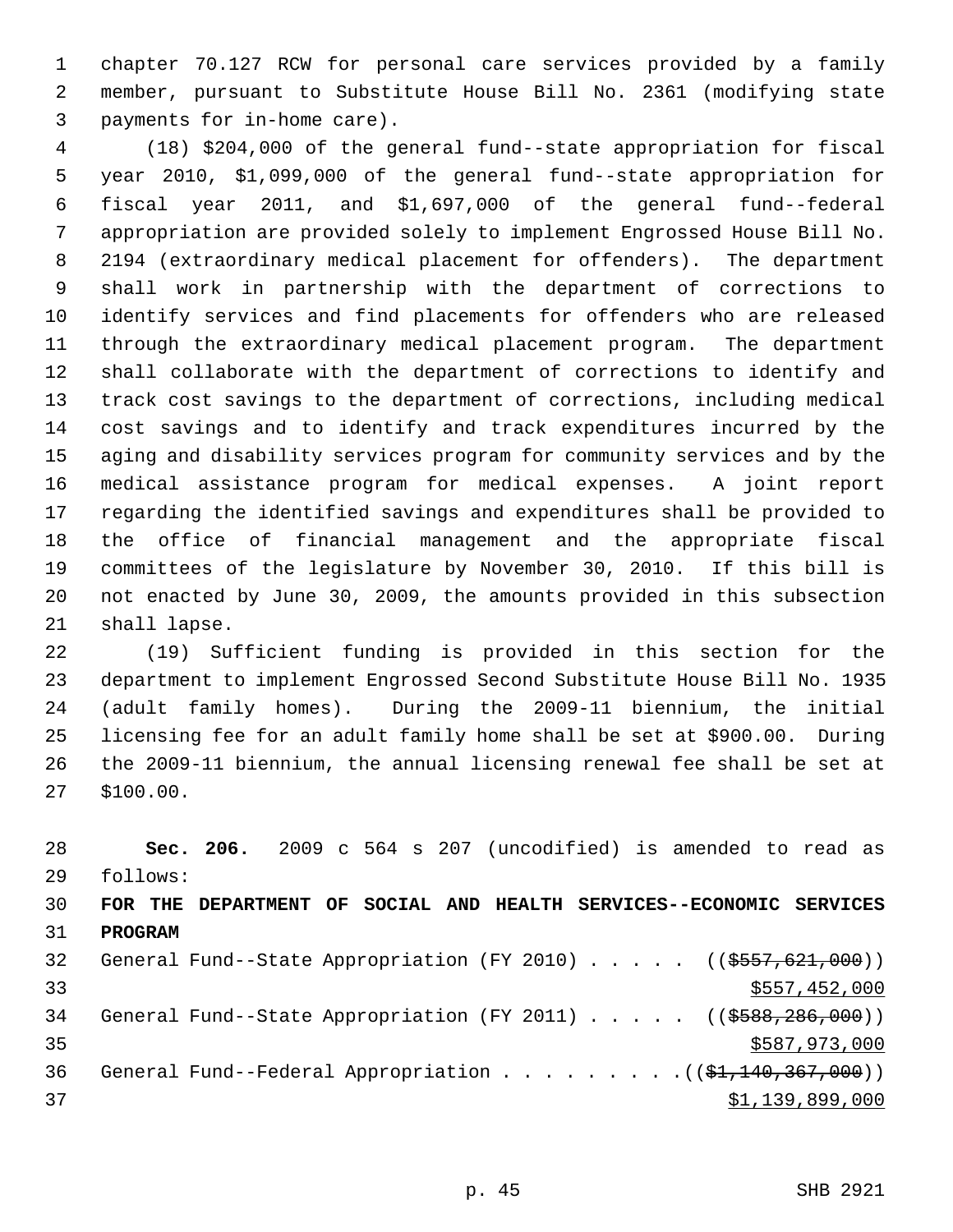1 General Fund--Private/Local Appropriation . . . . . . . . \$27,920,000 2 Administrative Contingency Account--State 3 Appropriation . . . . . . . . . . . . . . . . . . . . . .\$29,136,000 4 TOTAL APPROPRIATION . . . . . . . . . . . . . ((\$2,343,330,000))

 $5 - 5$  \$2,342,380,000

 6 The appropriations in this section are subject to the following 7 conditions and limitations:

 8 (1) \$303,196,000 of the general fund--state appropriation for 9 fiscal year 2010, \$309,755,000 of the general fund--state appropriation 10 for fiscal year 2011, \$29,136,000 of the administrative contingency 11 account--state appropriation, and \$778,606,000 of the general fund-- 12 federal appropriation are provided solely for all components of the 13 WorkFirst program. The department shall use moneys from the 14 administrative contingency account for WorkFirst job placement services 15 provided by the employment security department. Within the amounts 16 provided for the WorkFirst program, the department may provide 17 assistance using state-only funds for families eligible for temporary 18 assistance for needy families. In addition, within the amounts 19 provided for WorkFirst the department shall:

20 (a) Establish a career services work transition program;

21 (b) Continue to implement WorkFirst program improvements that are 22 designed to achieve progress against outcome measures specified in RCW 23 74.08A.410. Outcome data regarding job retention and wage progression 24 shall be reported quarterly to appropriate fiscal and policy committees 25 of the legislature for families who leave assistance, measured after 12 26 months, 24 months, and 36 months. The department shall also report the 27 percentage of families who have returned to temporary assistance for 28 needy families after 12 months, 24 months, and 36 months;

29 (c) Submit a report electronically by October 1, 2009, to the 30 fiscal committees of the legislature containing a spending plan for the 31 WorkFirst program. The plan shall identify how spending levels in the 32 2009-2011 biennium will be adjusted to stay within available federal 33 grant levels and the appropriated state-fund levels;

34 (d) Provide quarterly fiscal reports to the office of financial 35 management and the legislative fiscal committees detailing information 36 on the amount expended from general fund--state and general fund-- 37 federal by activity;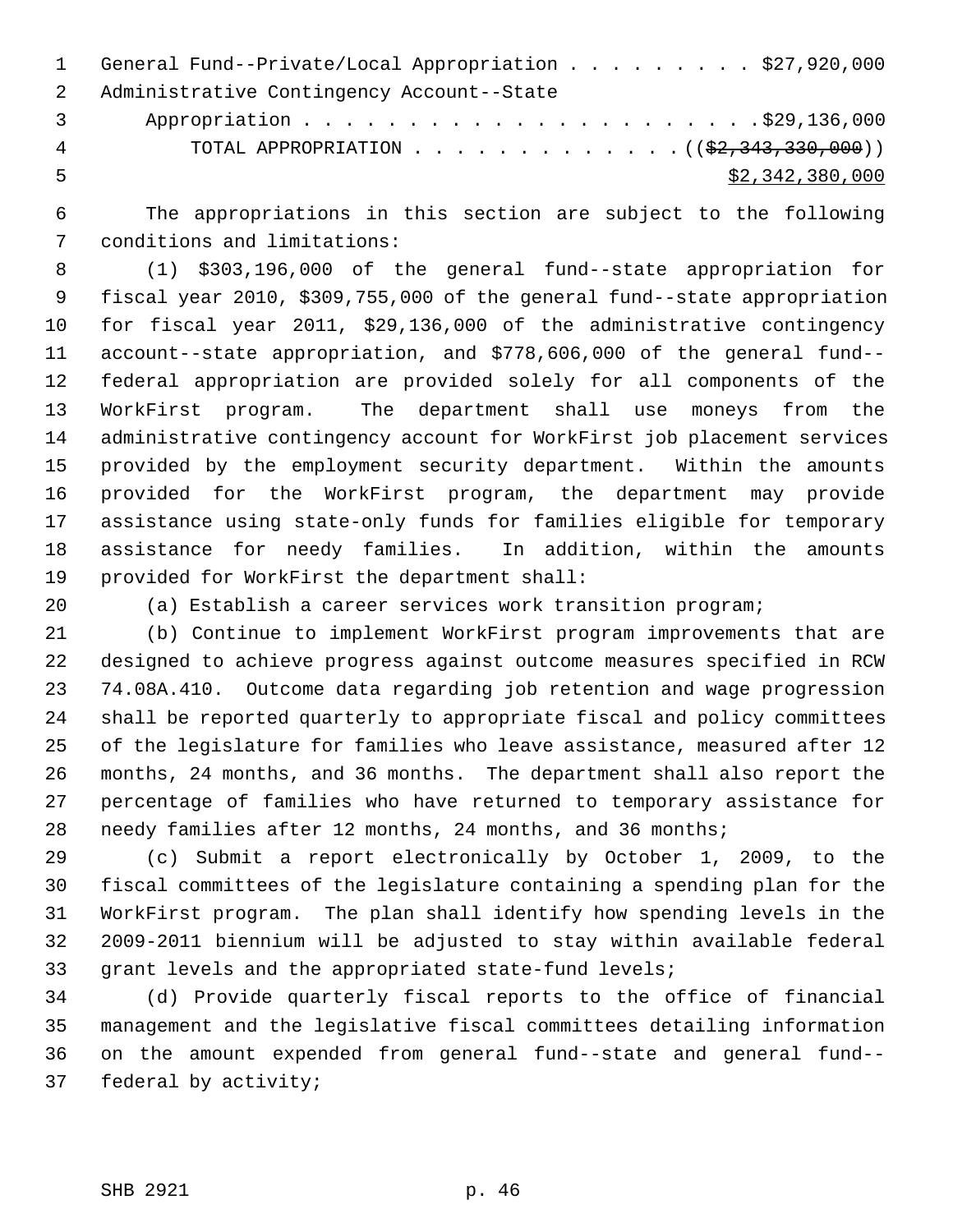1 (e) Maintain the fiscal year 2009 grant standard for the temporary 2 assistance for needy families grant.

 3 (2) The department and the office of financial management shall 4 electronically report quarterly the expenditures, maintenance of effort 5 allotments, expenditure amounts, and caseloads for the WorkFirst 6 program to the legislative fiscal committees.

 7 (3) \$84,856,000 of the general fund--state appropriation for fiscal 8 year 2010 and \$95,173,000 of the general fund--state appropriation for 9 fiscal year 2011 are provided solely for cash assistance and other 10 services to recipients in the general assistance--unemployable program. 11 Within these amounts:

12 (a) The department shall aggressively pursue opportunities to 13 transfer general assistance unemployable clients to general assistance 14 expedited coverage and to facilitate client applications for federal 15 supplemental security income when the client's incapacities indicate 16 that he or she would be likely to meet the federal disability criteria 17 for supplemental security income. The department shall initiate and 18 file the federal supplemental security income interim agreement as 19 quickly as possible in order to maximize the recovery of federal funds;

20 (b) The department shall review the general assistance caseload to 21 identify recipients that would benefit from assistance in becoming 22 naturalized citizens, and thus be eligible to receive federal 23 supplemental security income benefits. Those cases shall be given high 24 priority for naturalization funding through the department;

25 (c) The department shall actively coordinate with local workforce 26 development councils to expedite access to worker retraining programs 27 for general assistance unemployable clients in those regions of the 28 state with the greatest number of such clients;

29 (d) By July 1, 2009, the department shall enter into an interagency 30 agreement with the department of veterans' affairs to establish a 31 process for referral of veterans who may be eligible for veteran's 32 services. This agreement must include outstationing department of 33 veterans' affairs staff in selected community service office locations 34 in King and Pierce counties to facilitate applications for veterans' 35 services; and

36 (e) In addition to any earlier evaluation that may have been 37 conducted, the department shall intensively evaluate those clients who 38 have been receiving general assistance unemployable benefits for twelve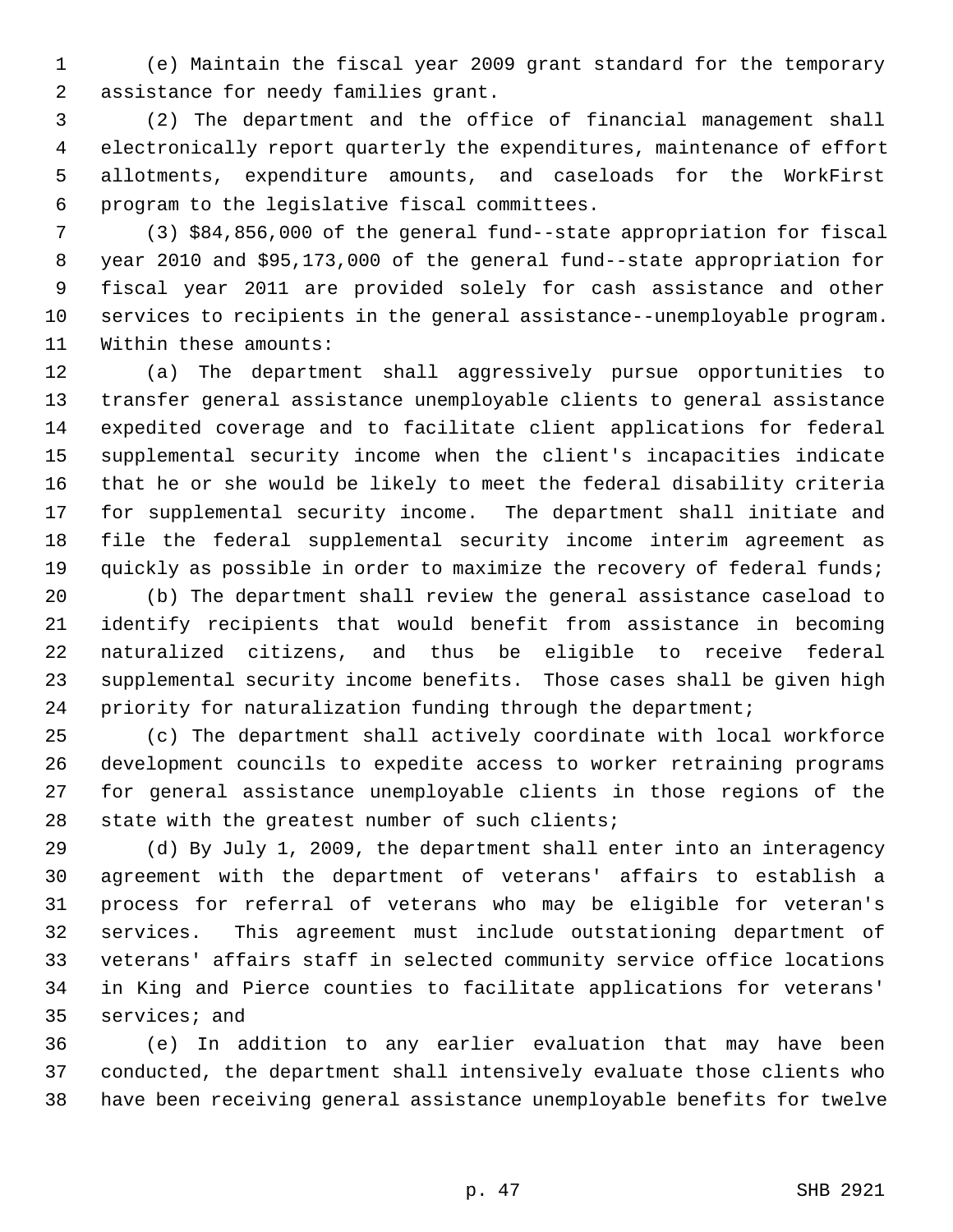1 months or more as of July 1, 2009, or thereafter, if the available 2 medical and incapacity related evidence indicates that the client is 3 unlikely to meet the disability standard for federal supplemental 4 security income benefits. The evaluation shall identify services 5 necessary to eliminate or minimize barriers to employment, including 6 mental health treatment, substance abuse treatment and vocational 7 rehabilitation services. The department shall expedite referrals to 8 chemical dependency treatment, mental health and vocational 9 rehabilitation services for these clients.

10 (f) The appropriations in this subsection reflect a change in the 11 earned income disregard policy for general assistance unemployable 12 clients. It is the intent of the legislature that the department shall 13 adopt the temporary assistance for needy families earned income policy 14 for general assistance unemployable.

15  $((+5))$   $(4)$  \$750,000 of the general fund--state appropriation for 16 fiscal year 2010 and \$750,000 of the general fund--state appropriation 17 for fiscal year 2011 are provided solely for naturalization services.

18  $((+6))$  (5)(a) \$3,550,000 of the general fund--state appropriation 19 for fiscal year 2010 is provided solely for refugee employment 20 services, of which \$2,650,000 is provided solely for the department to 21 pass through to statewide refugee assistance organizations for limited 22 English proficiency pathway services; and \$3,550,000 of the general 23 fund--state appropriation for fiscal year 2011 is provided solely for 24 refugee employment services, of which \$2,650,000 is provided solely for 25 the department to pass through to statewide refugee assistance 26 organizations for limited English proficiency pathway services.

27 (b) The legislature intends that the appropriation in this 28 subsection for the 2009-11 fiscal biennium will maintain funding for 29 refugee programs at a level at least equal to expenditures on these 30 programs in the 2007-09 fiscal biennium.

31  $((+7))$  (6) The appropriations in this section reflect reductions 32 in the appropriations for the economic services administration's 33 administrative expenses. It is the intent of the legislature that 34 these reductions shall be achieved, to the greatest extent possible, by 35 reducing those administrative costs that do not affect direct client 36 services or direct service delivery or program.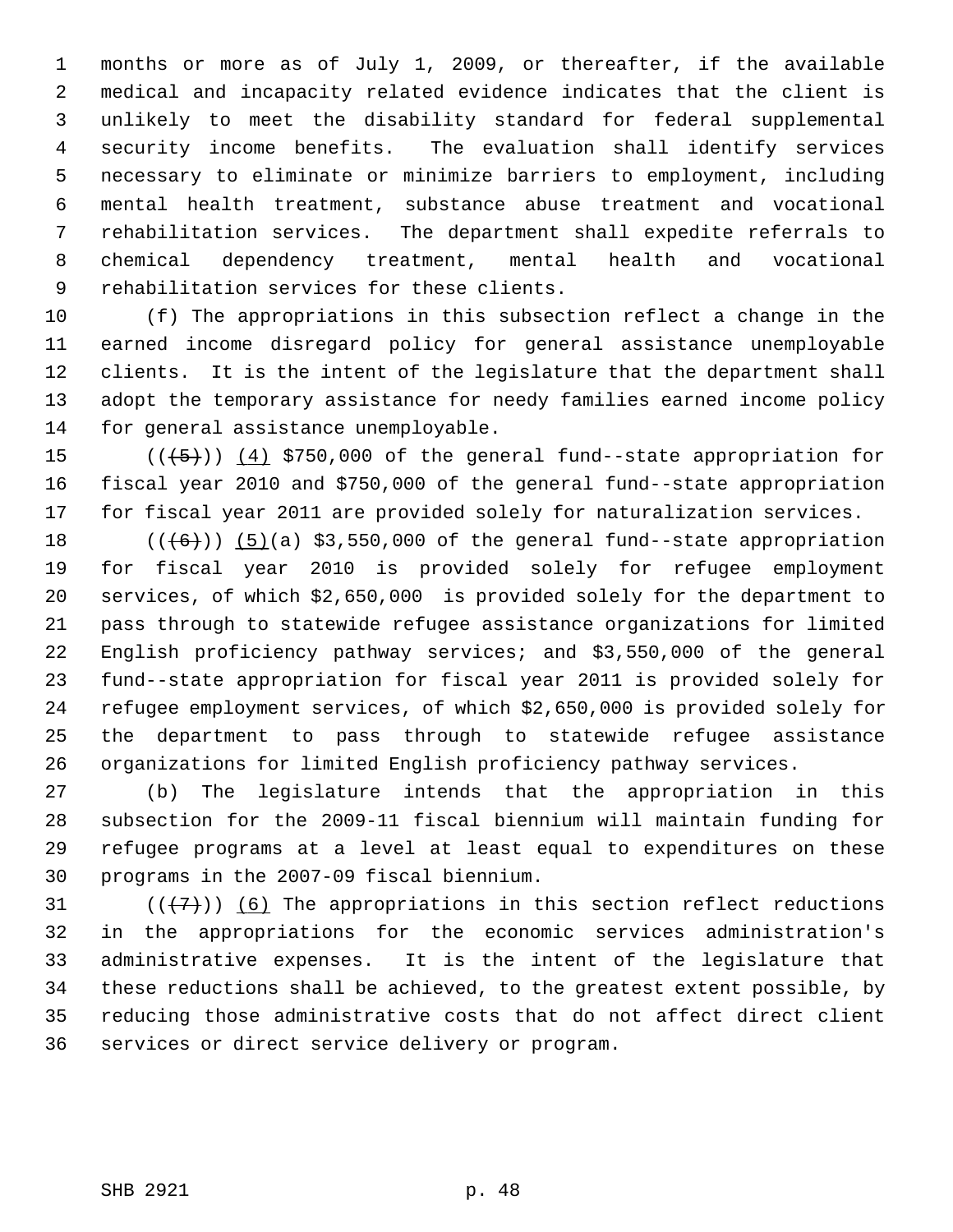1 **Sec. 207.** 2009 c 564 s 208 (uncodified) is amended to read as 2 follows: 3 **FOR THE DEPARTMENT OF SOCIAL AND HEALTH SERVICES--ALCOHOL AND** 4 **SUBSTANCE ABUSE PROGRAM** 5 General Fund--State Appropriation (FY 2010) . . . . . . ((\$82,117,000))  $$82,028,000$ 7 General Fund--State Appropriation (FY 2011) . . . . . ((<del>\$84,772,000</del>)) 8 \$84,682,000 \$84,682,000 9 General Fund--Federal Appropriation . . . . . . . . . . ((\$145,671,000))  $$10$   $$145,604,000$ 11 General Fund--Private/Local Appropriation . . . . . . . . . \$2,719,000 12 Criminal Justice Treatment Account--State 13 Appropriation . . . . . . . . . . . . . . . . . . . . . .\$17,747,000 14 Problem Gambling Account--State Appropriation . . . . . . . . \$1,459,000 15 TOTAL APPROPRIATION . . . . . . . . . . . . . ((<del>\$334,485,000</del>))  $16$  \$334,239,000

17 The appropriations in this section are subject to the following 18 conditions and limitations:

19 (1) Within the amounts appropriated in this section, the department 20 may contract with the University of Washington and community-based 21 providers for the provision of the parent-child assistance program. 22 For all contractors, indirect charges for administering the program 23 shall not exceed ten percent of the total contract amount.

24 (2) Within the amounts appropriated in this section, the department 25 shall continue to provide for chemical dependency treatment services 26 for adult medicaid eligible and general assistance-unemployable 27 patients.

28 (3) In addition to other reductions, the appropriations in this 29 section reflect reductions targeted specifically to state government 30 administrative costs. These administrative reductions shall be 31 achieved, to the greatest extent possible, by reducing those 32 administrative costs that do not affect direct client services or 33 direct service delivery or programs.

34 **Sec. 208.** 2009 c 564 s 209 (uncodified) is amended to read as 35 follows:

36 **FOR THE DEPARTMENT OF SOCIAL AND HEALTH SERVICES--MEDICAL ASSISTANCE**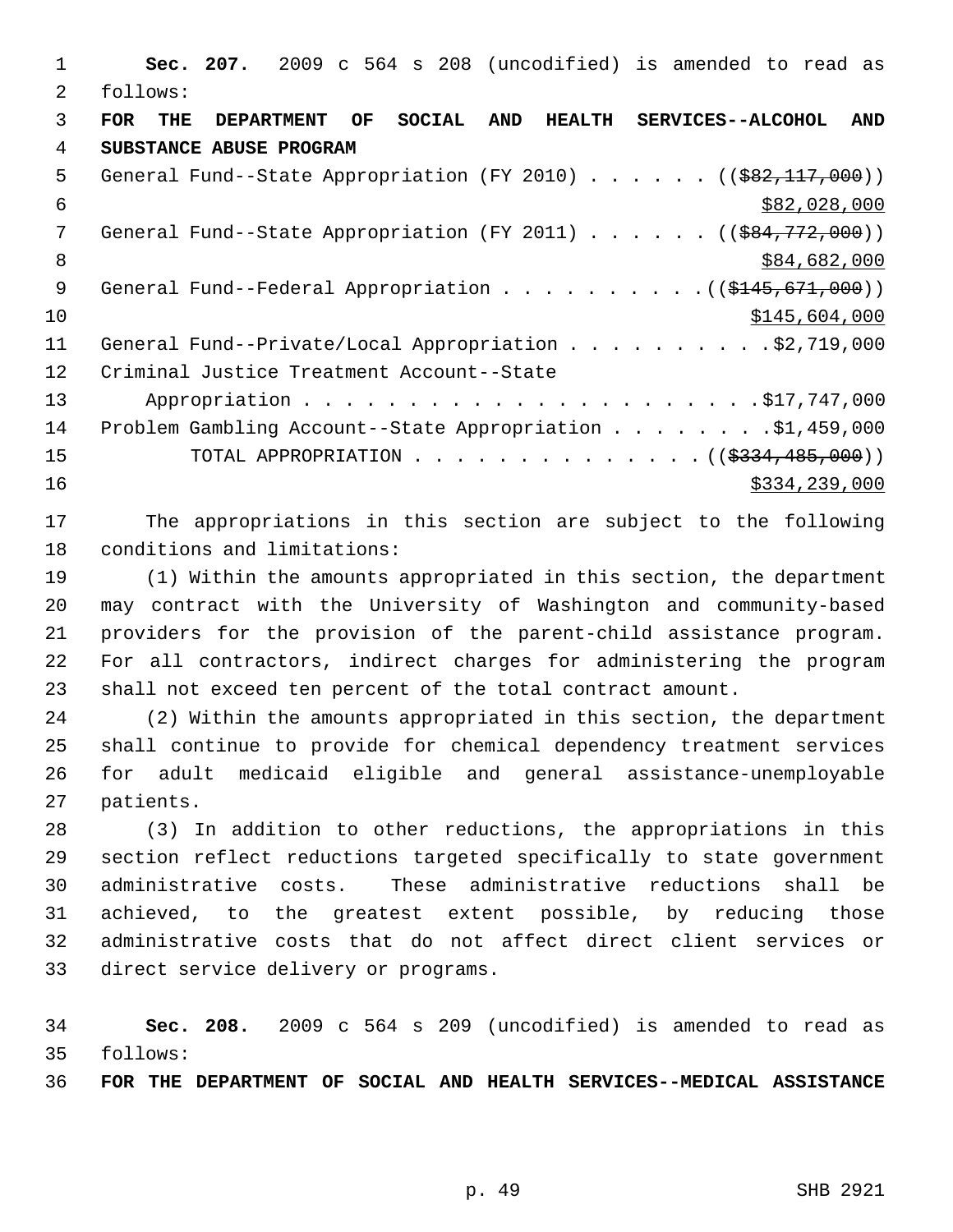1 **PROGRAM** 2 General Fund--State Appropriation (FY 2010) . . . . ((\$1,597,387,000))  $\frac{1}{2}$   $\frac{1}{598}$ , 043, 000 4 General Fund--State Appropriation (FY 2011) . . . . ((\$1,984,797,000))  $5 - 5$  \$1,985,797,000 6 General Fund--Federal Appropriation . . . . . . . . . ((\$5,210,672,000))  $7$  \$5,212,855,000 8 General Fund--Private/Local Appropriation . . . . . . . . \$12,903,000 9 Emergency Medical Services and Trauma Care Systems 10 Trust Account--State Appropriation . . . . . . . . . . \$15,076,000 11 Tobacco Prevention and Control Account-- 12 State Appropriation . . . . . . . . . . . . . . . . . . \$3,766,000 13 TOTAL APPROPRIATION . . . . . . . . . . . . ((<del>\$8,824,601,000</del>)) 14 \$8,828,440,000

15 The appropriations in this section are subject to the following 16 conditions and limitations:

17 (1) Based on quarterly expenditure reports and caseload forecasts, 18 if the department estimates that expenditures for the medical 19 assistance program will exceed the appropriations, the department shall 20 take steps including but not limited to reduction of rates or 21 elimination of optional services to reduce expenditures so that total 22 program costs do not exceed the annual appropriation authority.

23 (2) In determining financial eligibility for medicaid-funded 24 services, the department is authorized to disregard recoveries by 25 Holocaust survivors of insurance proceeds or other assets, as defined 26 in RCW 48.104.030.

27 (3) The legislature affirms that it is in the state's interest for 28 Harborview medical center to remain an economically viable component of 29 the state's health care system.

30 (4) When a person is ineligible for medicaid solely by reason of 31 residence in an institution for mental diseases, the department shall 32 provide the person with the same benefits as he or she would receive if 33 eligible for medicaid, using state-only funds to the extent necessary.

34 (5) In accordance with RCW 74.46.625, \$6,000,000 of the general 35 fund--federal appropriation is provided solely for supplemental 36 payments to nursing homes operated by public hospital districts. The 37 public hospital district shall be responsible for providing the 38 required nonfederal match for the supplemental payment, and the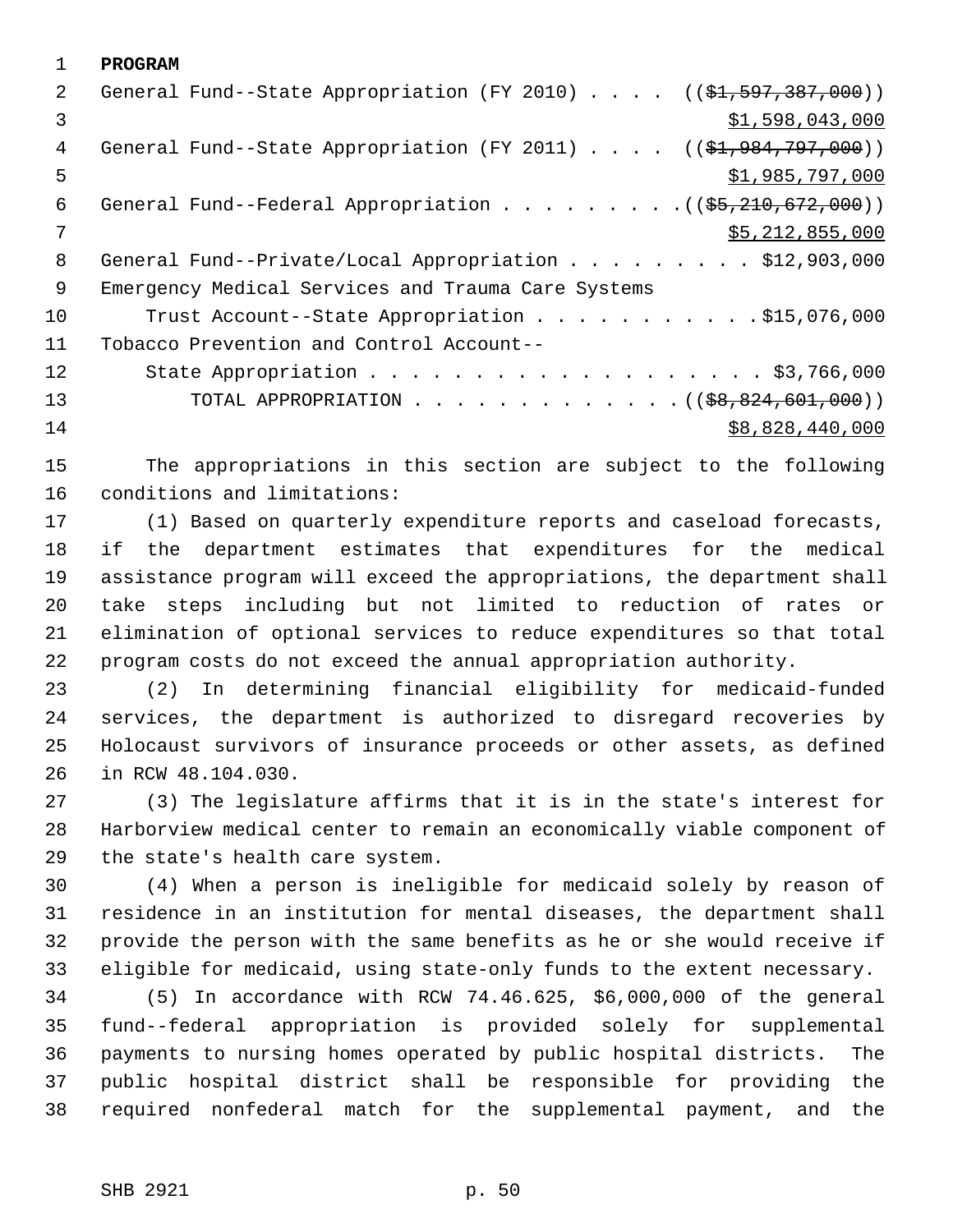1 payments shall not exceed the maximum allowable under federal rules. 2 It is the legislature's intent that the payments shall be supplemental 3 to and shall not in any way offset or reduce the payments calculated 4 and provided in accordance with part E of chapter 74.46 RCW. It is the 5 legislature's further intent that costs otherwise allowable for rate- 6 setting and settlement against payments under chapter 74.46 RCW shall 7 not be disallowed solely because such costs have been paid by revenues 8 retained by the nursing home from these supplemental payments. The 9 supplemental payments are subject to retrospective interim and final 10 cost settlements based on the nursing homes' as-filed and final 11 medicare cost reports. The timing of the interim and final cost 12 settlements shall be at the department's discretion. During either the 13 interim cost settlement or the final cost settlement, the department 14 shall recoup from the public hospital districts the supplemental 15 payments that exceed the medicaid cost limit and/or the medicare upper 16 payment limit. The department shall apply federal rules for 17 identifying the eligible incurred medicaid costs and the medicare upper 18 payment limit.

19 (6) \$1,110,000 of the general fund--federal appropriation and 20 \$1,105,000 of the general fund--state appropriation for fiscal year 21 2011 are provided solely for grants to rural hospitals. The department 22 shall distribute the funds under a formula that provides a relatively 23 larger share of the available funding to hospitals that (a) serve a 24 disproportionate share of low-income and medically indigent patients, 25 and (b) have relatively smaller net financial margins, to the extent 26 allowed by the federal medicaid program.

27 (7) \$9,818,000 of the general fund--state appropriation for fiscal 28 year 2011, and \$9,865,000 of the general fund--federal appropriation 29 are provided solely for grants to nonrural hospitals. The department 30 shall distribute the funds under a formula that provides a relatively 31 larger share of the available funding to hospitals that (a) serve a 32 disproportionate share of low-income and medically indigent patients, 33 and (b) have relatively smaller net financial margins, to the extent 34 allowed by the federal medicaid program.

35 (8) The department shall continue the inpatient hospital certified 36 public expenditures program for the 2009-11 biennium. The program 37 shall apply to all public hospitals, including those owned or operated 38 by the state, except those classified as critical access hospitals or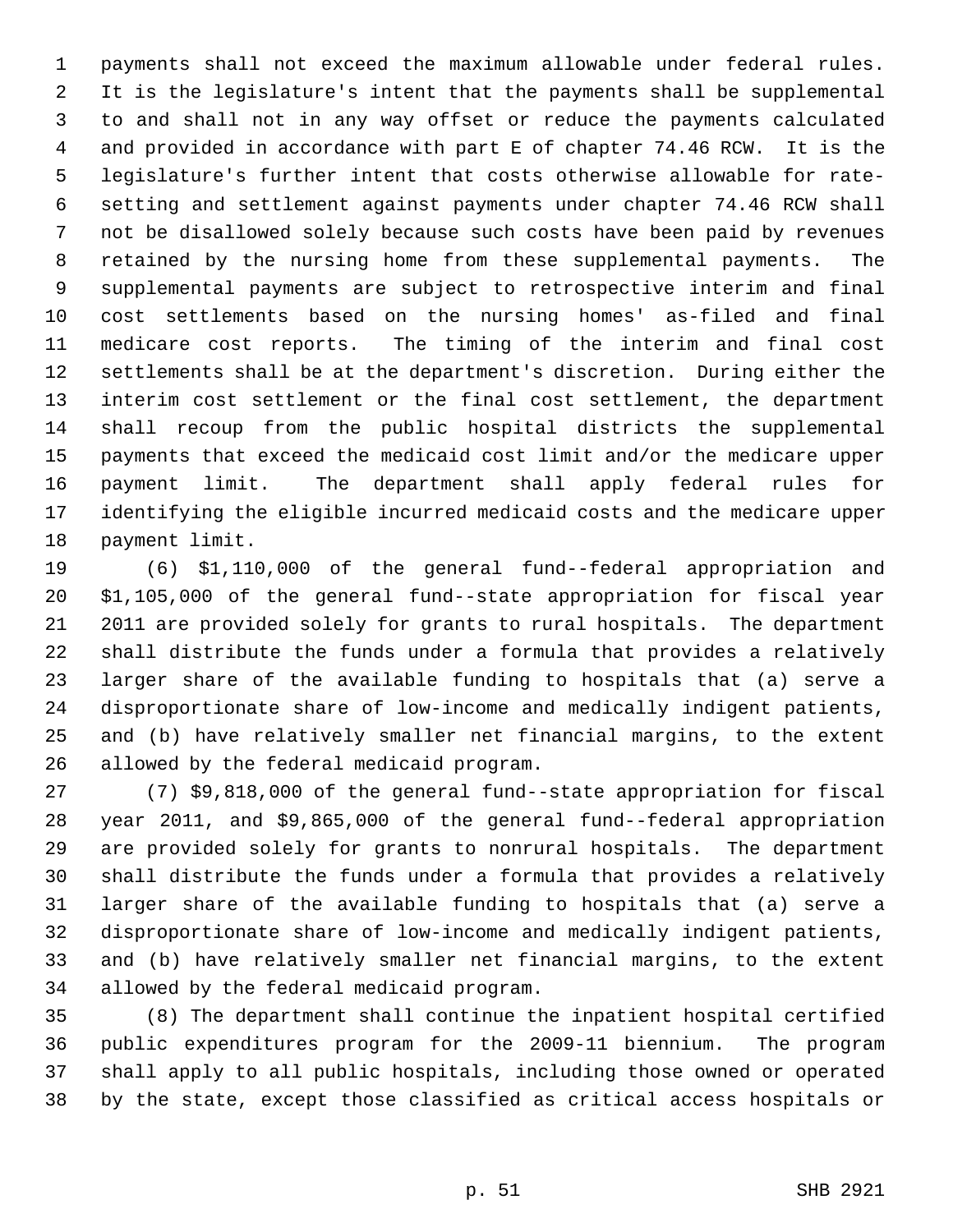1 state psychiatric institutions. The department shall submit reports to 2 the governor and legislature by November 1, 2009, and by November 1, 3 2010, that evaluate whether savings continue to exceed costs for this 4 program. If the certified public expenditures (CPE) program in its 5 current form is no longer cost-effective to maintain, the department 6 shall submit a report to the governor and legislature detailing 7 cost-effective alternative uses of local, state, and federal resources 8 as a replacement for this program. During fiscal year 2010 and fiscal 9 year 2011, hospitals in the program shall be paid and shall retain one 10 hundred percent of the federal portion of the allowable hospital cost 11 for each medicaid inpatient fee-for-service claim payable by medical 12 assistance and one hundred percent of the federal portion of the 13 maximum disproportionate share hospital payment allowable under federal 14 regulations. Inpatient medicaid payments shall be established using an 15 allowable methodology that approximates the cost of claims submitted by 16 the hospitals. Payments made to each hospital in the program in each 17 fiscal year of the biennium shall be compared to a baseline amount. 18 The baseline amount will be determined by the total of (a) the 19 inpatient claim payment amounts that would have been paid during the 20 fiscal year had the hospital not been in the CPE program, (b) one half 21 of the indigent assistance disproportionate share hospital payment 22 amounts paid to and retained by each hospital during fiscal year 2005, 23 and (c) all of the other disproportionate share hospital payment 24 amounts paid to and retained by each hospital during fiscal year 2005 25 to the extent the same disproportionate share hospital programs exist 26 in the 2009-11 biennium. If payments during the fiscal year exceed the 27 hospital's baseline amount, no additional payments will be made to the 28 hospital except the federal portion of allowable disproportionate share 29 hospital payments for which the hospital can certify allowable match. 30 If payments during the fiscal year are less than the baseline amount, 31 the hospital will be paid a state grant equal to the difference between 32 payments during the fiscal year and the applicable baseline amount. 33 Payment of the state grant shall be made in the applicable fiscal year 34 and distributed in monthly payments. The grants will be recalculated 35 and redistributed as the baseline is updated during the fiscal year. 36 The grant payments are subject to an interim settlement within eleven 37 months after the end of the fiscal year. A final settlement shall be 38 performed. To the extent that either settlement determines that a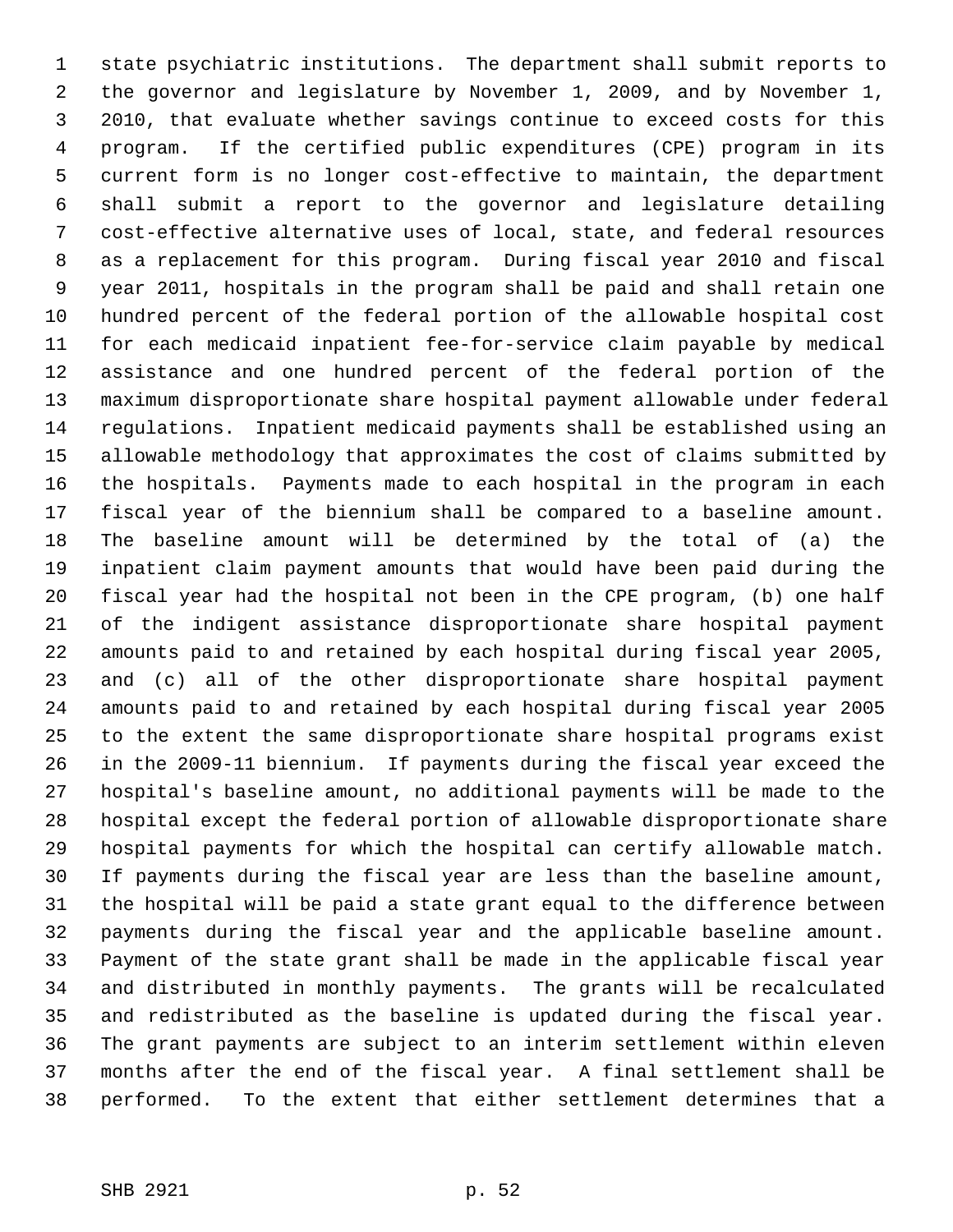1 hospital has received funds in excess of what it would have received as 2 described in this subsection, the hospital must repay the excess 3 amounts to the state when requested. \$6,570,000 of the general fund-- 4 state appropriation for fiscal year 2010, which is appropriated in 5 section 204(1) of this act, and \$1,500,000 of the general fund--state 6 appropriation for fiscal year 2011, which is appropriated in section 7 204(1) of this act, are provided solely for state grants for the 8 participating hospitals. Sufficient amounts are appropriated in this 9 section for the remaining state grants for the participating hospitals.

10 (9) The department is authorized to use funds appropriated in this 11 section to purchase goods and supplies through direct contracting with 12 vendors when the department determines it is cost-effective to do so.

13  $((+12))$   $(10)$  \$93,000 of the general fund--state appropriation for 14 fiscal year 2010 and \$93,000 of the general fund--federal appropriation 15 are provided solely for the department to pursue a federal Medicaid 16 waiver pursuant to Second Substitute Senate Bill No. 5945 (Washington 17 health partnership plan). If the bill is not enacted by June 30, 2009, 18 the amounts provided in this subsection shall lapse.

19  $((+13))$   $(11)$  The department shall require managed health care 20 systems that have contracts with the department to serve medical 21 assistance clients to limit any reimbursements or payments the systems 22 make to providers not employed by or under contract with the systems to 23 no more than the medical assistance rates paid by the department to 24 providers for comparable services rendered to clients in the fee-for-25 service delivery system.

26  $((+16))$   $(12)$  A maximum of \$166,875,000 of the general fund--state 27 appropriation and \$38,389,000 of the general fund--federal 28 appropriation may be expended in the fiscal biennium for the general 29 assistance-unemployable medical program, and these amounts are provided 30 solely for this program. Of these amounts, \$10,749,000 of the general 31 fund--state appropriation for fiscal year 2010 and \$10,892,000 of the 32 general fund--federal appropriation are provided solely for payments to 33 hospitals for providing outpatient services to low income patients who 34 are recipients of general assistance-unemployable. Pursuant to RCW 35 74.09.035, the department shall not expend for the general assistance 36 medical care services program any amounts in excess of the amounts 37 provided in this subsection.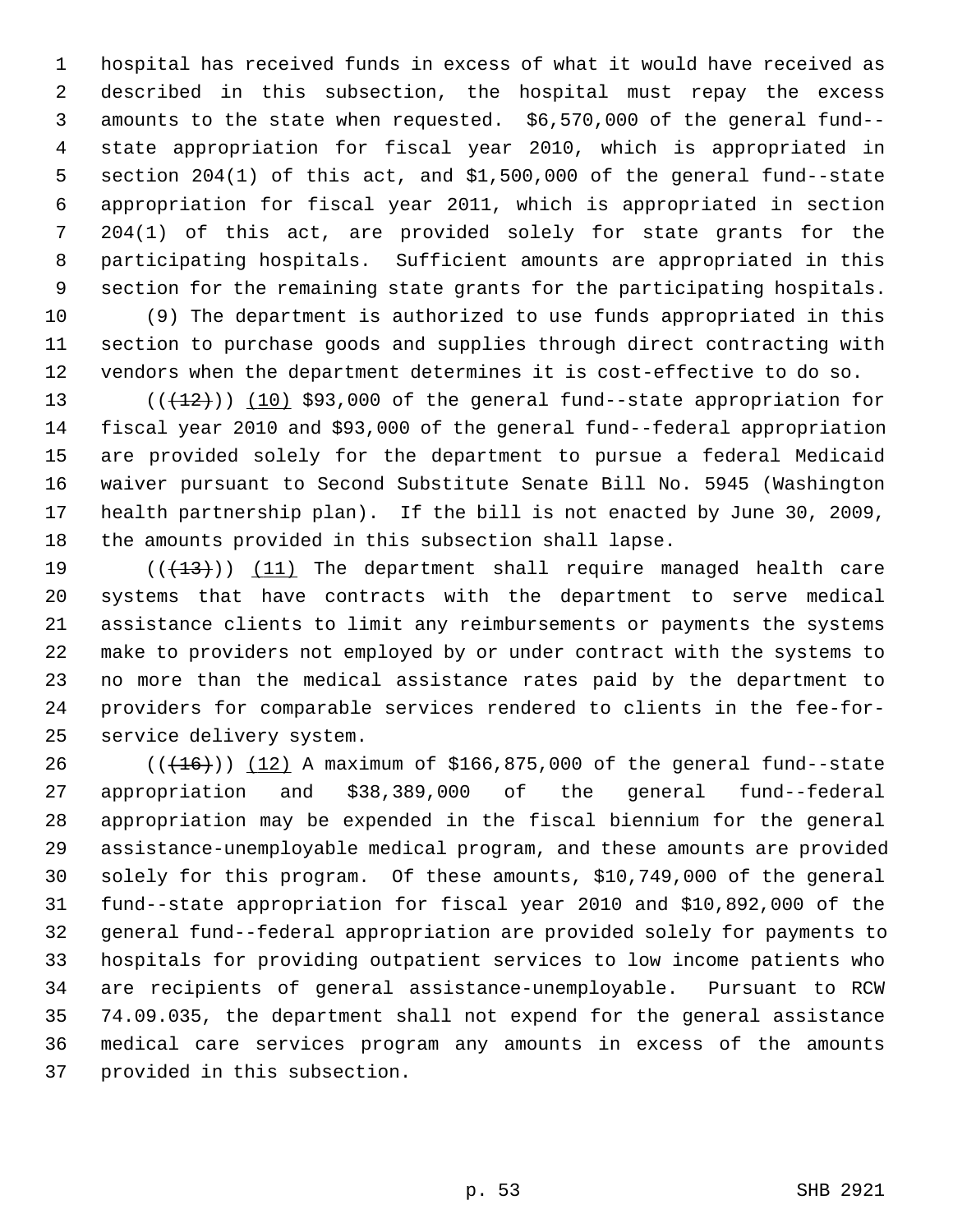1  $((+17))$  (13) If the department determines that it is feasible 2 within the amounts provided in subsection (16) of this section, and 3 without the loss of federal disproportionate share hospital funds, the 4 department shall contract with the carrier currently operating a 5 managed care pilot project for the provision of medical care services 6 to general assistance-unemployable clients. Mental health services 7 shall be included in the services provided through the managed care 8 system. If the department determines that it is feasible, effective 9 October 1, 2009, in addition to serving clients in the pilot counties, 10 the carrier shall expand managed care services to clients residing in 11 at least the following counties: Spokane, Yakima, Chelan, Kitsap, and 12 Cowlitz. If the department determines that it is feasible, the carrier 13 shall complete implementation into the remaining counties. Total per 14 person costs to the state, including outpatient and inpatient services 15 and any additional costs due to stop loss agreements, shall not exceed 16 the per capita payments projected for the general assistance-17 unemployable eligibility category, by fiscal year, in the February 2009 18 medical assistance expenditures forecast. The department, in 19 collaboration with the carrier, shall seek to improve the transition 20 rate of general assistance clients to the federal supplemental security 21 income program.

22  $((+18))$  (14) The department shall evaluate the impact of the use 23 of a managed care delivery and financing system on state costs and 24 outcomes for general assistance medical clients. Outcomes measured 25 shall include state costs, utilization, changes in mental health status 26 and symptoms, and involvement in the criminal justice system.

27  $((+19))$  (15) The department shall report to the governor and the 28 fiscal committees of the legislature by June 1, 2010, on its progress 29 toward achieving a twenty percentage point increase in the generic 30 prescription drug utilization rate.

31  $((+20))$  (16) State funds shall not be used by hospitals for 32 advertising purposes.

33  $((+21))$   $(17)$  The department shall seek a medicaid state plan 34 amendment to create a professional services supplemental payment 35 program for University of Washington medicine professional providers no 36 later than July 1, 2009. The department shall apply federal rules for 37 identifying the shortfall between current fee-for-service medicaid 38 payments to participating providers and the applicable federal upper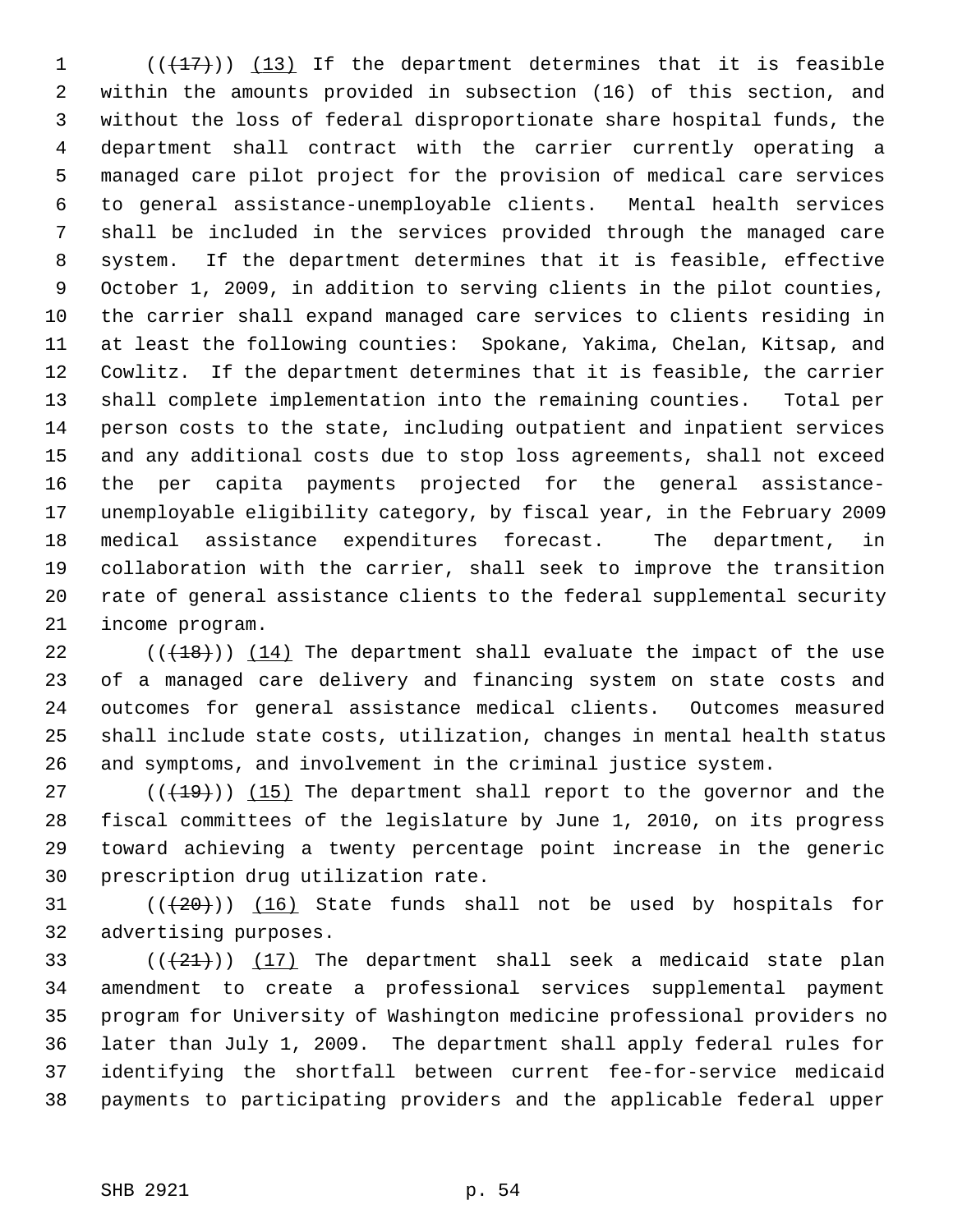1 payment limit. Participating providers shall be solely responsible for 2 providing the local funds required to obtain federal matching funds. 3 Any incremental costs incurred by the department in the development, 4 implementation, and maintenance of this program will be the 5 responsibility of the participating providers. Participating providers 6 will retain the full amount of supplemental payments provided under 7 this program, net of any potential costs for any related audits or 8 litigation brought against the state. The department shall report to 9 the governor and the legislative fiscal committees on the prospects for 10 expansion of the program to other qualifying providers as soon as 11 feasibility is determined but no later than December 31, 2009. The 12 report will outline estimated impacts on the participating providers, 13 the procedures necessary to comply with federal guidelines, and the 14 administrative resource requirements necessary to implement the 15 program. The department will create a process for expansion of the 16 program to other qualifying providers as soon as it is determined 17 feasible by both the department and providers but no later than June 18 30, 2010.

19  $((+22))$   $(18)$  \$9,350,000 of the general fund--state appropriation 20 for fiscal year 2010, \$8,313,000 of the general fund--state 21 appropriation for fiscal year 2011, and \$20,371,000 of the general 22 fund--federal appropriation are provided solely for development and 23 implementation of a replacement system for the existing medicaid 24 management information system. The amounts provided in this subsection 25 are conditioned on the department satisfying the requirements of 26 section 902 of this act.

27  $((+23))$  (19) \$506,000 of the general fund--state appropriation for 28 fiscal year 2011 and \$657,000 of the general fund--federal 29 appropriation are provided solely for the implementation of Second 30 Substitute House Bill No. 1373 (children's mental health). If the bill 31 is not enacted by June 30, 2009, the amounts provided in this 32 subsection shall lapse.

33 ( $((24))$  (20) Pursuant to 42 U.S.C. Sec. 1396(a)(25), the 34 department shall pursue insurance claims on behalf of medicaid children 35 served through its in-home medically intensive child program under WAC 36 388-551-3000. The department shall report to the Legislature by 37 December 31, 2009, on the results of its efforts to recover such 38 claims.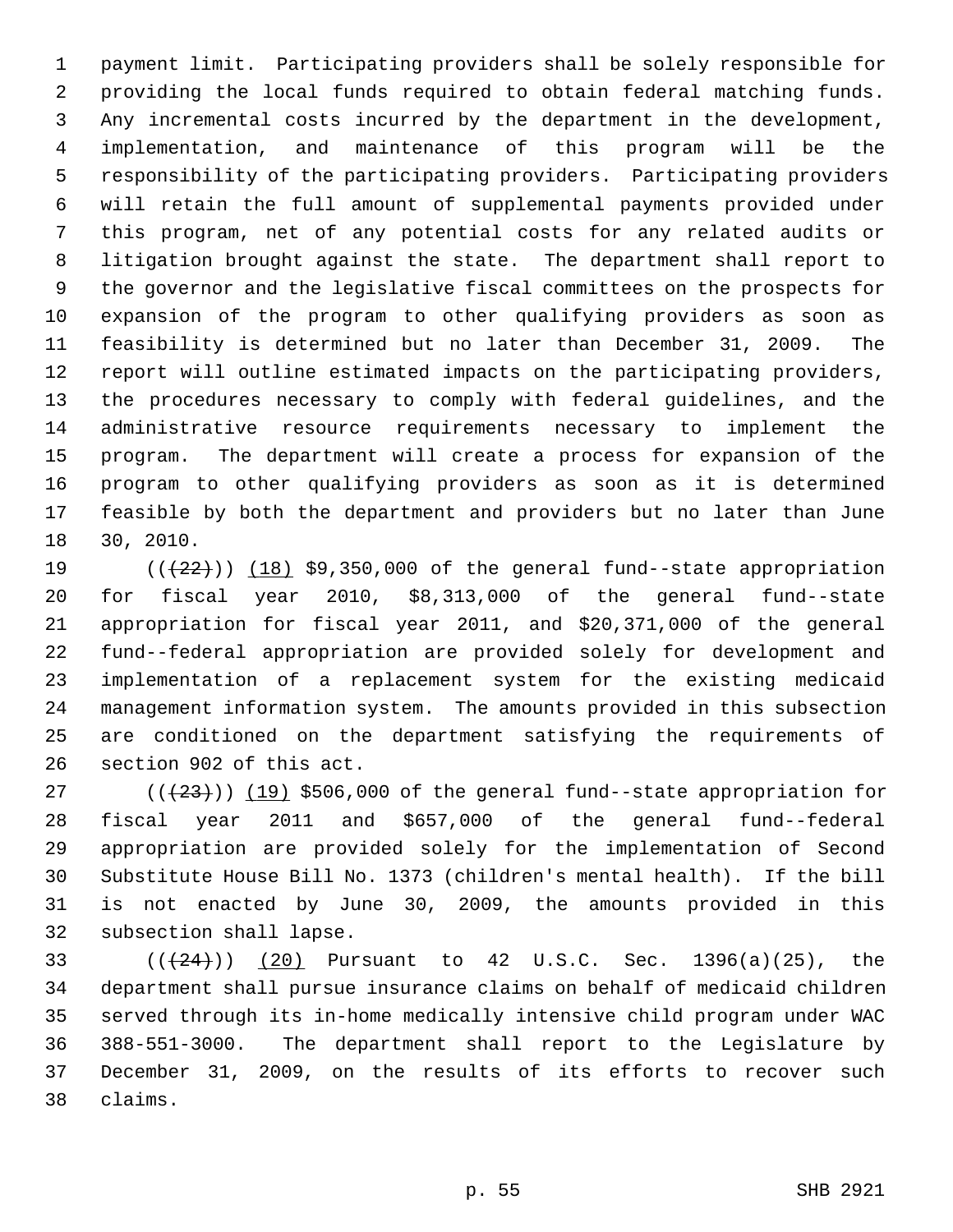$($   $($   $($   $($   $($   $($   $25$   $)$   $)$   $($   $21$   $)$  The department may, on a case-by-case basis and in 2 the best interests of the child, set payment rates for medically 3 intensive home care services to promote access to home care as an 4 alternative to hospitalization. Expenditures related to these 5 increased payments shall not exceed the amount the department would 6 otherwise pay for hospitalization for the child receiving medically 7 intensive home care services.

8  $((+26))$   $(22)$  \$425,000 of the general fund--state appropriation for 9 fiscal year 2010, \$425,000 of the general fund--state appropriation for 10 fiscal year 2011, and \$1,580,000 of the general fund--federal 11 appropriation are provided solely to continue children's health 12 coverage outreach and education efforts under RCW 74.09.470. These 13 efforts shall rely on existing relationships and systems developed with 14 local public health agencies, health care providers, public schools, 15 the women, infants, and children program, the early childhood education 16 and assistance program, child care providers, newborn visiting nurses, 17 and other community-based organizations. The department shall seek 18 public-private partnerships and federal funds that are or may become 19 available to provide on-going support for outreach and education 20 efforts under the federal children's health insurance program 21 reauthorization act of 2009.

22 ( $(27)$ ) (23) The department, in conjunction with the office of 23 financial management, shall reduce outpatient and inpatient hospital 24 rates and implement a prorated inpatient payment policy. In 25 determining the level of reductions needed, the department shall 26 include in its calculations services paid under fee-for-service, 27 managed care, and certified public expenditure payment methods; but 28 reductions shall not apply to payments for psychiatric inpatient 29 services or payments to critical access hospitals.

30  $((+28))$   $(24)$  The department will pursue a competitive procurement 31 process for antihemophilic products, emphasizing evidence-based 32 medicine and protection of patient access without significant 33 disruption in treatment.

 $34$  ( $(\frac{29}{1})$ ) (25) The department will pursue several strategies towards 35 reducing pharmacy expenditures including but not limited to increasing 36 generic prescription drug utilization by 20 percentage points and 37 promoting increased utilization of the existing mail-order pharmacy 38 program.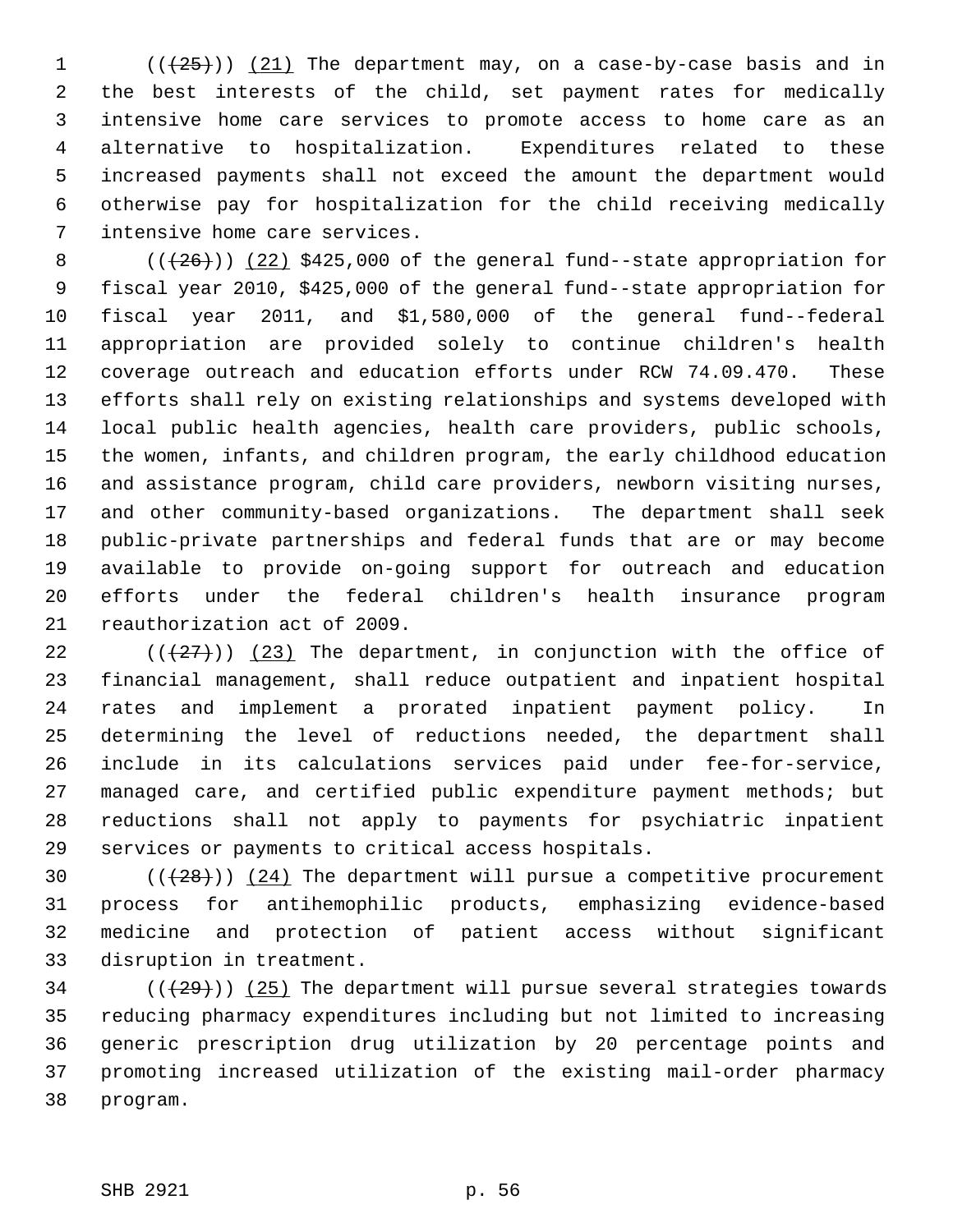1 (( $(30)$ )) (26) The department shall reduce reimbursement for over- 2 the-counter medications while maintaining reimbursement for those over- 3 the-counter medications that can replace more costly prescription 4 medications.

 $5$  (( $(31)$ )) (27) The department shall seek public-private partnerships 6 and federal funds that are or may become available to implement health 7 information technology projects under the federal American recovery and 8 reinvestment act of 2009.

9  $((+32))$  (28) The department shall target funding for maternity 10 support services towards pregnant women with factors that lead to 11 higher rates of poor birth outcomes, including hypertension, a preterm 12 or low birth weight birth in the most recent previous birth, a 13 cognitive deficit or developmental disability, substance abuse, severe 14 mental illness, unhealthy weight or failure to gain weight, tobacco 15 use, or African American or Native American race.

16  $((+34))$   $(29)$  \$79,000 of the general fund--state appropriation for 17 fiscal year 2010 and \$53,000 of the general fund--federal appropriation 18 are provided solely to implement Substitute House Bill No. 1845 19 (medical support obligations).

20  $((+35))$   $(30)$  \$63,000 of the general fund--state appropriation for 21 fiscal year 2010, \$583,000 of the general fund--state appropriation for 22 fiscal year 2011, and \$864,000 of the general fund--federal 23 appropriation are provided solely to implement Engrossed House Bill No. 24 2194 (extraordinary medical placement for offenders). The department 25 shall work in partnership with the department of corrections to 26 identify services and find placements for offenders who are released 27 through the extraordinary medical placement program. The department 28 shall collaborate with the department of corrections to identify and 29 track cost savings to the department of corrections, including medical 30 cost savings, and to identify and track expenditures incurred by the 31 aging and disability services program for community services and by the 32 medical assistance program for medical expenses. A joint report 33 regarding the identified savings and expenditures shall be provided to 34 the office of financial management and the appropriate fiscal 35 committees of the legislature by November 30, 2010. If this bill is 36 not enacted by June 30, 2009, the amounts provided in this subsection 37 shall lapse.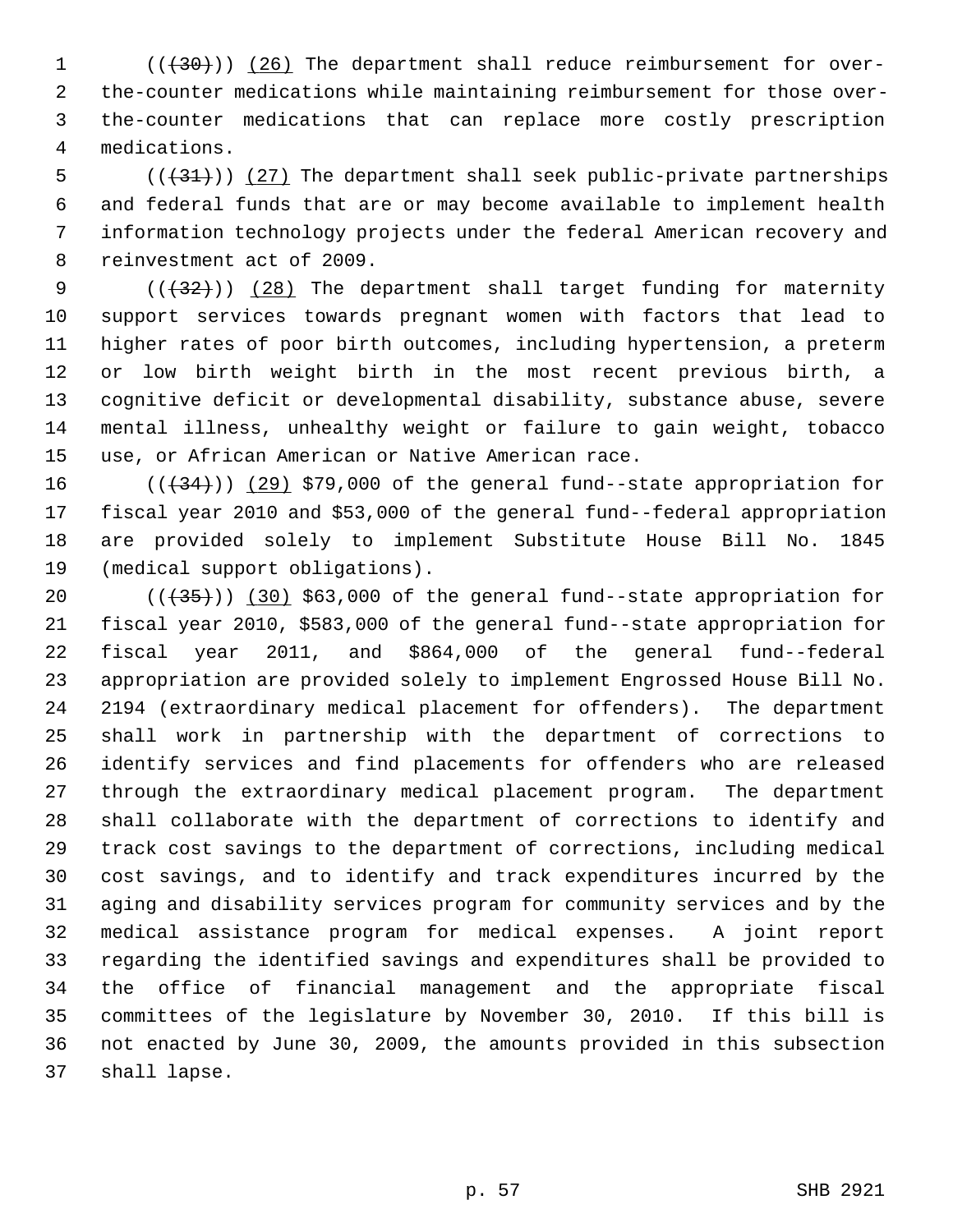1 (( $(36)$ )) (31) Sufficient amounts are provided in this section to 2 provide full benefit dual eligible beneficiaries with medicare part D 3 prescription drug copayment coverage in accordance with RCW 74.09.520. 4 **Sec. 209.** 2009 c 564 s 210 (uncodified) is amended to read as 5 follows: 6 **FOR THE DEPARTMENT OF SOCIAL AND HEALTH SERVICES--VOCATIONAL**

 7 **REHABILITATION PROGRAM** 8 General Fund--State Appropriation (FY 2010) . . . . . . ((\$10,452,000))  $\text{S10,451,000}$ 10 General Fund--State Appropriation (FY 2011) . . . . . . ((\$10,127,000))  $11$  \$10,125,000 12 General Fund--Federal Appropriation . . . . . . . . . ((\$83,553,000)) 13 \$83,534,000 14 Telecommunications Devices for the Hearing and 15 Speech Impaired--State Appropriation . . . . . . . . . \$1,979,000 16 TOTAL APPROPRIATION . . . . . . . . . . . . . . ((\$106,111,000))  $17$  \$106,089,000

18 The appropriations in this section are subject to the following 19 conditions and limitations: The vocational rehabilitation program 20 shall coordinate closely with the economic services program to serve 21 general assistance unemployable clients who are referred for 22 eligibility determination and vocational rehabilitation services, and 23 shall make every effort, within the requirements of the federal 24 rehabilitation act of 1973, to serve these clients.

25 **Sec. 210.** 2009 c 564 s 211 (uncodified) is amended to read as 26 follows: 27 **FOR THE DEPARTMENT OF SOCIAL AND HEALTH SERVICES--SPECIAL COMMITMENT** 28 **PROGRAM** 29 General Fund--State Appropriation (FY 2010) . . . . . ((\$54,027,000))  $\frac{$49,818,000}{$49,818,000}$ 31 General Fund--State Appropriation (FY 2011) . . . . . . ((\$53,137,000))  $\frac{1}{2}$  32  $\frac{1}{2}$  32 33 TOTAL APPROPRIATION . . . . . . . . . . . . . . ((\$107,164,000))  $34$   $397,077,000$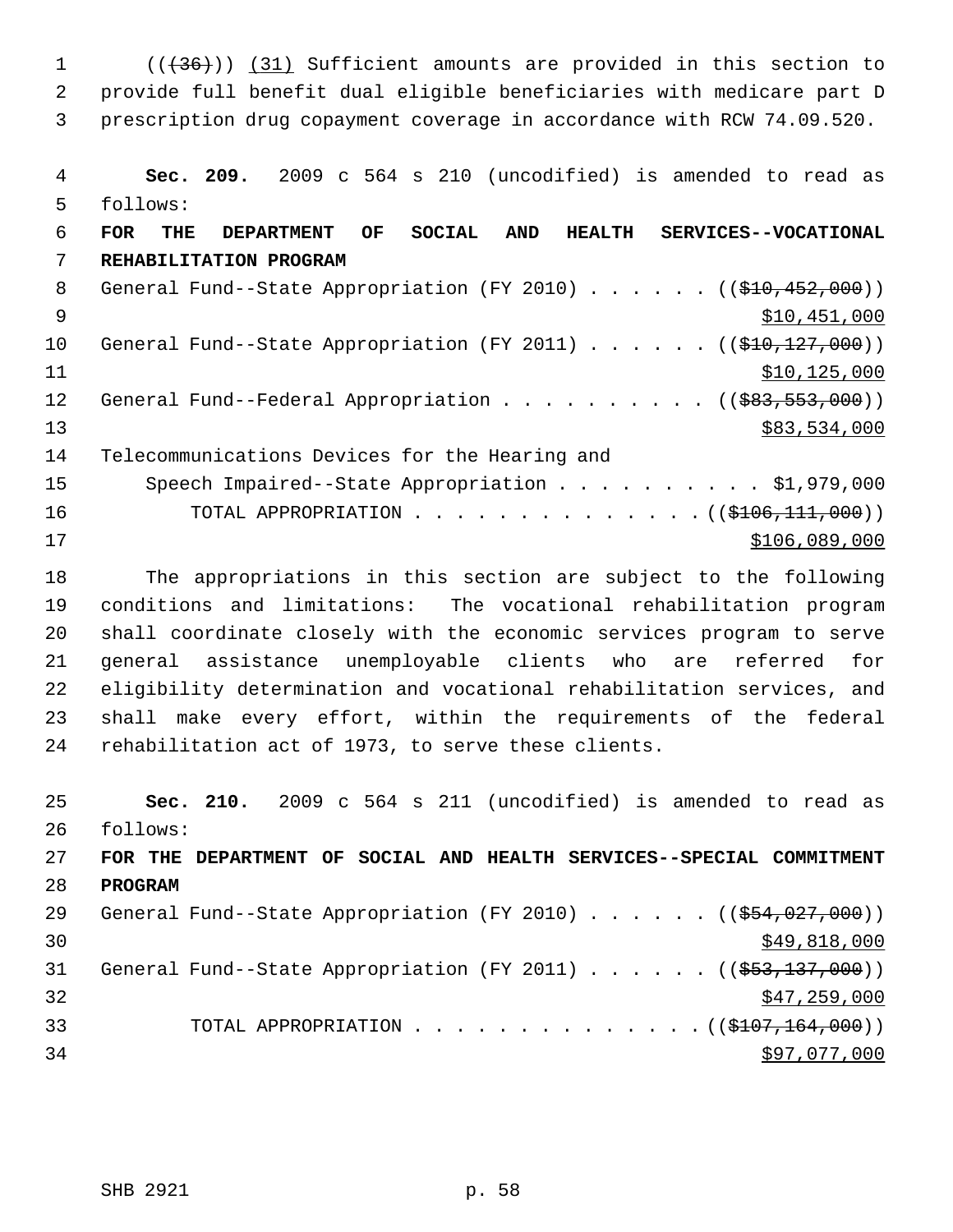|               | Sec. 211. 2009 c 564 s 212 (uncodified) is amended to read as                              |
|---------------|--------------------------------------------------------------------------------------------|
| $\mathcal{L}$ | follows:                                                                                   |
| 3             | FOR THE DEPARTMENT OF SOCIAL AND HEALTH SERVICES--ADMINISTRATION AND                       |
| 4             | SUPPORTING SERVICES PROGRAM                                                                |
| 5             | General Fund--State Appropriation (FY 2010) $($ $($ $\frac{24}{534},$ $\frac{549}{100})$ ) |
| 6             | \$34,425,000                                                                               |
| 7             | General Fund--State Appropriation (FY 2011) $($ $($ $\frac{234}{934}, 843, 000)$ )         |
| 8             | \$34,627,000                                                                               |
| 9             | General Fund--Federal Appropriation ( $(\frac{255}{1000})$ )                               |
| 10            | \$55,169,000                                                                               |
| 11            | General Fund--Private/Local Appropriation \$1,526,000                                      |
| 12            | TOTAL APPROPRIATION ( $(\frac{126}{325}, \frac{325}{900})$ )                               |
| 13            | \$125,747,000                                                                              |

14 The appropriations in this section are subject to the following 15 conditions and limitations: In addition to other reductions, the 16 appropriations in this section reflect reductions targeted specifically 17 to state government administrative costs. These administrative 18 reductions shall be achieved, to the greatest extent possible, by 19 reducing those administrative costs that do not affect direct client 20 services or direct service delivery or programs.

21 (1) \$150,000 of the general fund--state appropriation for fiscal 22 year 2010 and \$150,000 of the general fund--state appropriation for 23 fiscal year 2011 are provided solely for the Washington state mentors 24 program to continue its public-private partnerships to provide 25 technical assistance and training to mentoring programs that serve at-26 risk youth.

27 (2) \$445,000 of the general fund--state appropriation for fiscal 28 year 2010 and \$445,000 of the general fund--state appropriation for 29 fiscal year 2011 are provided solely for funding of the teamchild 30 project through the governor's juvenile justice advisory committee.

31 (3) \$178,000 of the general fund--state appropriation for fiscal 32 year 2010 and \$178,000 of the general fund--state appropriation for 33 fiscal year 2011 are provided solely for the juvenile detention 34 alternatives initiative.

35 (4) Amounts appropriated in this section reflect a reduction to the 36 family policy council. The family policy council shall reevaluate 37 staffing levels and administrative costs to ensure to the extent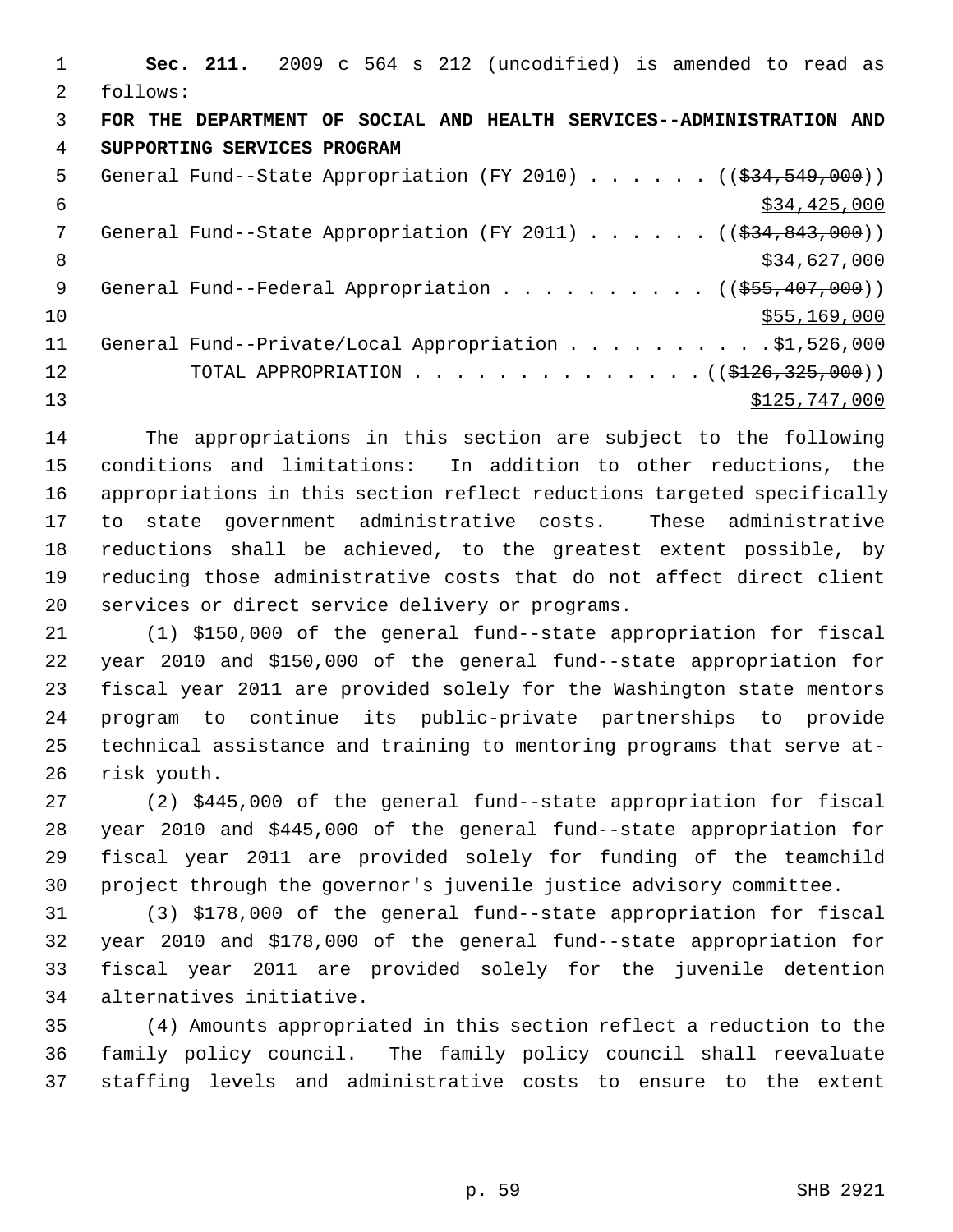1 possible a maximum ratio of grant moneys provided and administrative 2 costs.

 3 (5) Amounts appropriated in this section reflect a reduction to the 4 council on children and families. The council on children and families 5 shall reevaluate staffing levels and administrative costs to ensure to 6 the extent possible a maximum ratio of grant moneys provided and 7 administrative costs.

 8 **Sec. 212.** 2009 c 564 s 215 (uncodified) is amended to read as 9 follows: 10 **FOR THE HUMAN RIGHTS COMMISSION** 11 General Fund--State Appropriation (FY 2010) . . . . . . . ((\$2,802,000))

 $\frac{12}{2}$   $\frac{12}{2}$   $\frac{12}{2}$   $\frac{12}{2}$   $\frac{12}{2}$   $\frac{12}{2}$   $\frac{12}{2}$   $\frac{12}{2}$   $\frac{12}{2}$   $\frac{12}{2}$   $\frac{12}{2}$   $\frac{12}{2}$   $\frac{12}{2}$   $\frac{12}{2}$   $\frac{12}{2}$   $\frac{12}{2}$   $\frac{12}{2}$   $\frac{12}{2}$   $\frac{12}{2}$   $\frac{12}{2}$  13 General Fund--State Appropriation (FY 2011) . . . . . . . ((\$2,814,000))  $14$  \$2,533,000 15 General Fund--Federal Appropriation . . . . . . . . . . . . \$1,299,000 16 TOTAL APPROPRIATION . . . . . . . . . . . . . . ((<del>\$6,915,000</del>))  $17$  \$6,470,000

18 **Sec. 213.** 2009 c 564 s 219 (uncodified) is amended to read as 19 follows:

20 **FOR THE INDETERMINATE SENTENCE REVIEW BOARD**

21 General Fund--State Appropriation (FY 2010)  $\ldots \ldots \ldots$  (( $$1,913,000$ ))  $22$   $51,882,000$ 23 General Fund--State Appropriation (FY 2011)  $\ldots \ldots \ldots$  (( $$1,917,000$ ))  $24$  \$1,886,000 25 TOTAL APPROPRIATION . . . . . . . . . . . . . . ((<del>\$3,830,000</del>)) 26 \$3,768,000

27 **Sec. 214.** 2009 c 564 s 222 (uncodified) is amended to read as 28 follows:

29 **FOR THE DEPARTMENT OF HEALTH**

30 General Fund--State Appropriation (FY 2010) . . . . . ((\$108,879,000))  $31$   $$107,413,000$ 32 General Fund--State Appropriation (FY 2011) . . . . . . ((\$84,169,000))  $\frac{1}{2}$  33  $\frac{1}{2}$  33 34 General Fund--Federal Appropriation . . . . . . . . . . . . \$480,871,000 35 General Fund--Private/Local Appropriation . . . . . . . . . \$138,846,000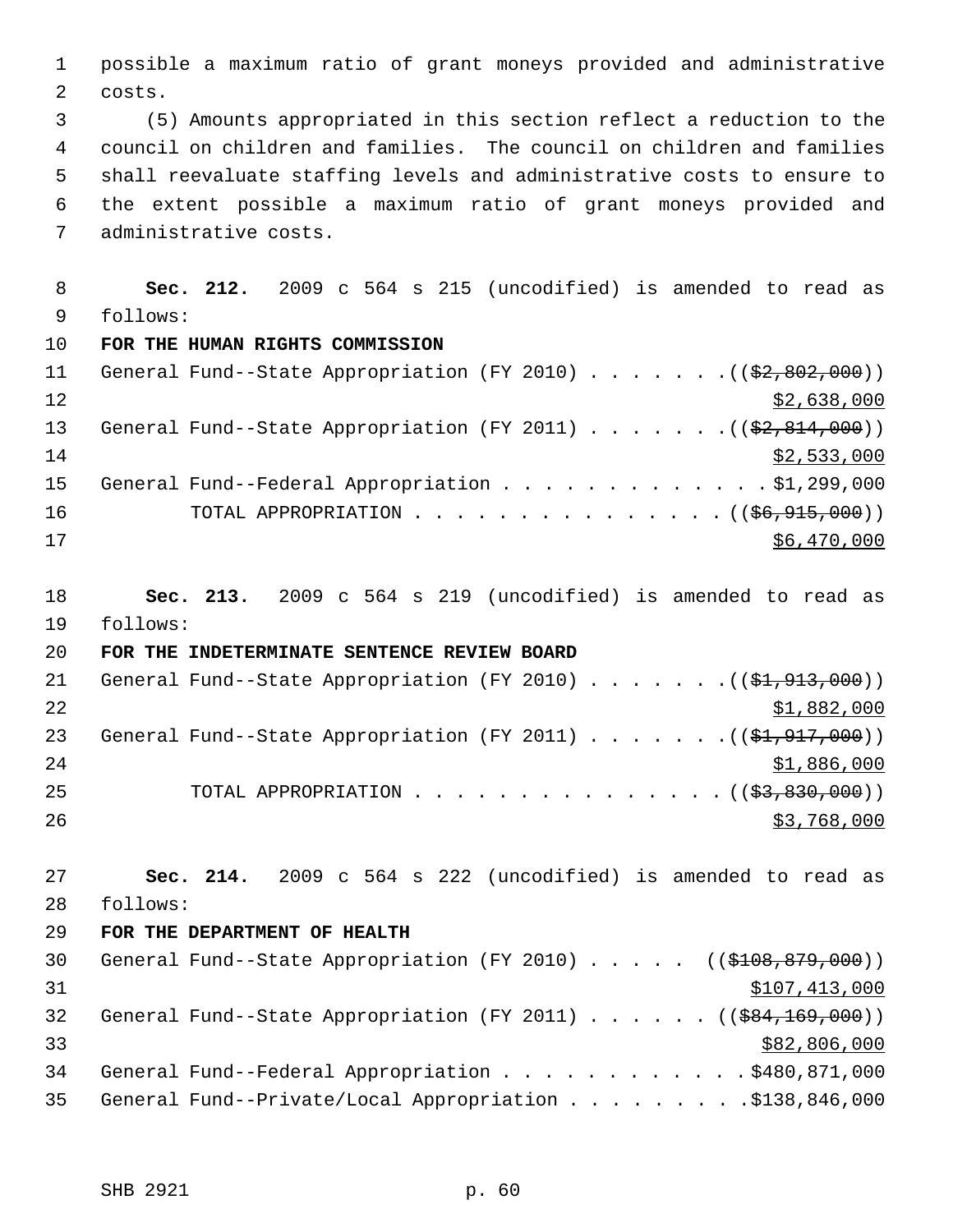| $\mathbf{1}$ | Hospital Data Collection Account--State Appropriation \$326,000                |
|--------------|--------------------------------------------------------------------------------|
| 2            | Health Professions Account--State Appropriation $\ldots \ldots$ , \$76,218,000 |
| 3            | Aquatic Lands Enhancement Account--State Appropriation \$603,000               |
| 4            | Emergency Medical Services and Trauma Care Systems                             |
| 5            | Trust Account--State Appropriation \$13,531,000                                |
| 6            | Safe Drinking Water Account--State Appropriation \$2,723,000                   |
| 7            | Drinking Water Assistance Account--Federal                                     |
| 8            |                                                                                |
| $\mathsf 9$  | Waterworks Operator Certification--State Appropriation \$1,519,000             |
| 10           | Drinking Water Assistance Administrative Account--                             |
| 11           |                                                                                |
| 12           | State Toxics Control Account--State Appropriation \$3,600,000                  |
| 13           | Medical Test Site Licensure Account--State Appropriation \$2,117,000           |
| 14           | Youth Tobacco Prevention Account--State Appropriation \$1,512,000              |
| 15           | Public Health Supplemental Account--Private/Local                              |
| 16           |                                                                                |
| 17           | Accident Account--State Appropriation \$295,000                                |
| 18           | Medical Aid Account--State Appropriation \$48,000                              |
| 19           | Tobacco Prevention and Control Account--                                       |
| 20           | State Appropriation ( $(\frac{246}{846}, \frac{884}{1000})$ )                  |
| 21           | \$46,852,000                                                                   |
| 22           | Biotoxin Account--State Appropriation \$1,165,000                              |
| 23           | TOTAL APPROPRIATION ( $(\frac{19899}{1974000})$ )                              |
| 24           | \$987,113,000                                                                  |
|              |                                                                                |

25 The appropriations in this section are subject to the following 26 conditions and limitations:

27 (1) The department of health shall not initiate any services that 28 will require expenditure of state general fund moneys unless expressly 29 authorized in this act or other law. The department of health and the 30 state board of health shall not implement any new or amended rules 31 pertaining to primary and secondary school facilities until the rules 32 and a final cost estimate have been presented to the legislature, and 33 the legislature has formally funded implementation of the rules through 34 the omnibus appropriations act or by statute. The department may seek, 35 receive, and spend, under RCW 43.79.260 through 43.79.282, federal 36 moneys not anticipated in this act as long as the federal funding does 37 not require expenditure of state moneys for the program in excess of 38 amounts anticipated in this act. If the department receives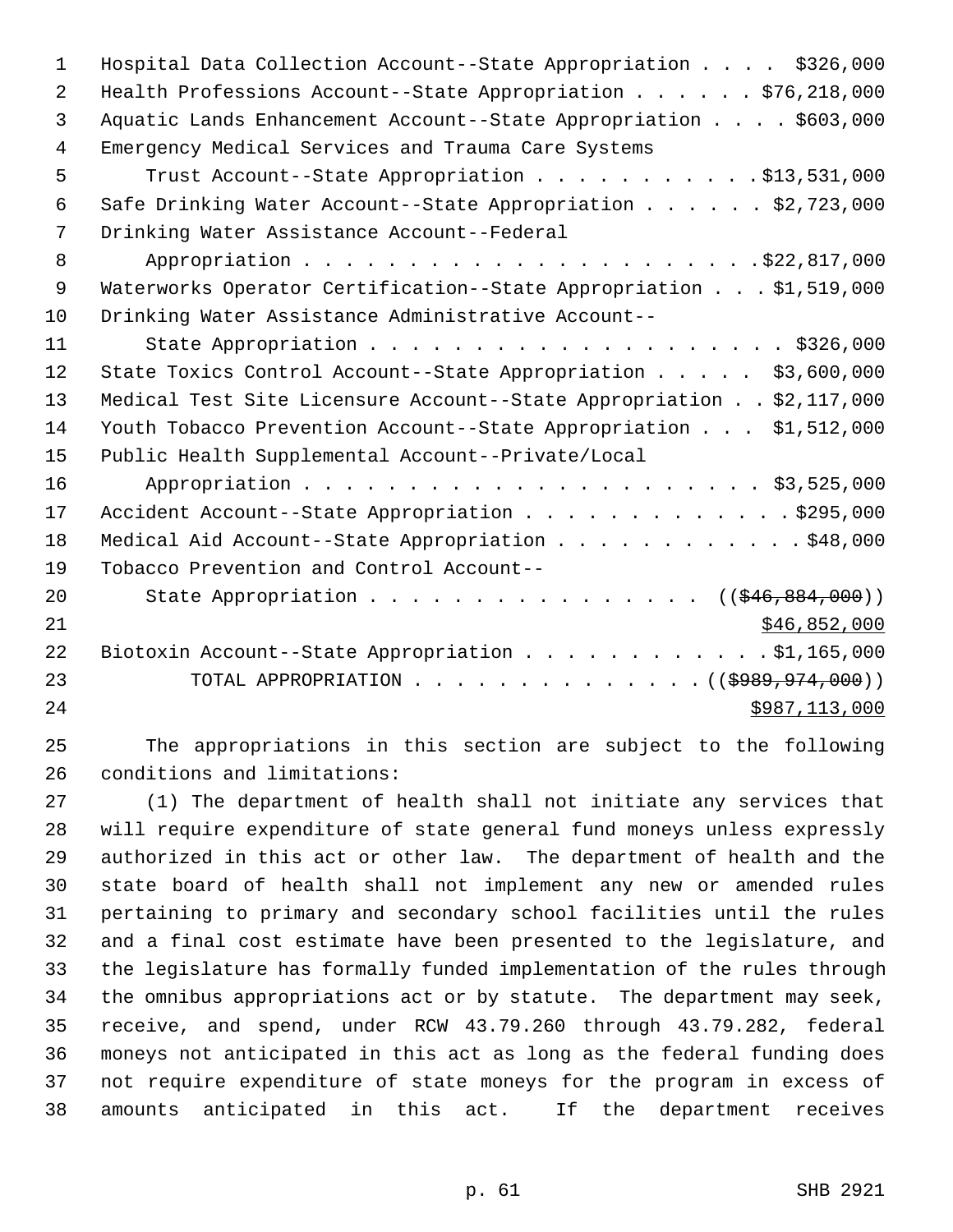1 unanticipated unrestricted federal moneys, those moneys shall be spent 2 for services authorized in this act or in any other legislation that 3 provides appropriation authority, and an equal amount of appropriated 4 state moneys shall lapse. Upon the lapsing of any moneys under this 5 subsection, the office of financial management shall notify the 6 legislative fiscal committees. As used in this subsection, 7 "unrestricted federal moneys" includes block grants and other funds 8 that federal law does not require to be spent on specifically defined 9 projects or matched on a formula basis by state funds.

10 (2) Pursuant to RCW 43.135.055 and RCW 43.70.250, the department is 11 authorized to establish fees by the amount necessary to fully support 12 the cost of activities related to the administration of long-term care 13 worker certification. The department is further authorized to increase 14 fees by the amount necessary to implement the regulatory requirements 15 of the following bills: House Bill No. 1414 (health care assistants), 16 House Bill No. 1740 (dental residency licenses), and House Bill No. 17 1899 (retired active physician licenses).

18  $((4+))$  (3) \$764,000 of the health professions account--state 19 appropriation is provided solely for the medical quality assurance 20 commission to maintain disciplinary staff and associated costs 21 sufficient to reduce the backlog of disciplinary cases and to continue 22 to manage the disciplinary caseload of the commission.

23  $((+5))$   $(4)$  \$57,000 of the general fund--state appropriation for 24 fiscal year 2010 and \$58,000 of the general fund--state appropriation 25 for fiscal year 2011 are provided solely for the midwifery licensure 26 and regulatory program to offset a reduction in revenue from fees. 27 There shall be no change to the current annual fees for new or renewed 28 licenses for the midwifery program. The department shall convene the 29 midwifery advisory committee on a quarterly basis to address issues 30 related to licensed midwifery.

31  $((+6))$  (5) Funding for the human papillomavirus vaccine shall not 32 be included in the department's universal vaccine purchase program in 33 fiscal year 2010. Remaining funds for the universal vaccine purchase 34 program shall be used to continue the purchase of all other vaccines 35 included in the program until May 1, 2010, or until state funds are 36 exhausted, at which point state funding for the universal vaccine 37 purchase program shall be discontinued. Funds from section 317 of the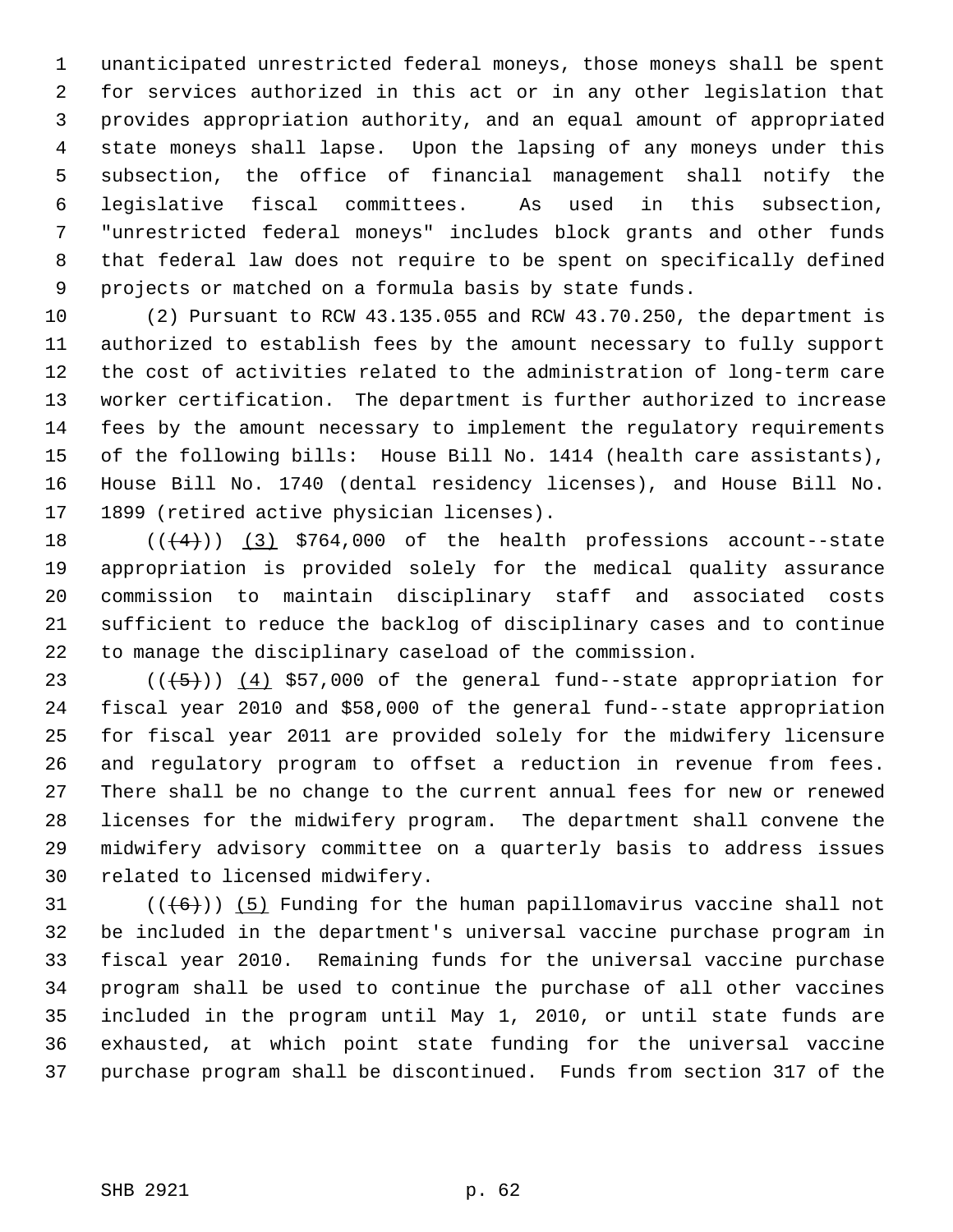1 federal public health services act direct assistance shall not be used 2 in lieu of state funds.

 $3$   $((+7))$   $(6)$  Beginning July 1, 2010, the department, in 4 collaboration with the department of social and health services, shall 5 maximize the use of existing federal funds, including section 317 of 6 the federal public health services act direct assistance as well as 7 federal funds that may become available under the American recovery and 8 reinvestment act, in order to continue to provide immunizations for 9 low-income, nonmedicaid eligible children up to three hundred percent 10 of the federal poverty level in state-sponsored health programs.

11  $((\{8\})$  (7) The department shall eliminate outreach activities for 12 the health care directives registry and use the remaining amounts to 13 maintain the contract for the registry and minimal staffing necessary 14 to administer the basic entry functions for the registry.

15  $((+9))$  (8) Funding in this section reflects a temporary reduction 16 of resources for the 2009-11 fiscal biennium for the state board of 17 health to conduct health impact reviews.

18 (( $(410)$ ) (9) Pursuant to RCW 43.135.055 and 43.70.125, the 19 department is authorized to adopt rules to establish a fee schedule to 20 apply to applicants for initial certification surveys of health care 21 facilities for purposes of receiving federal health care program 22 reimbursement. The fees shall only apply when the department has 23 determined that federal funding is not sufficient to compensate the 24 department for the cost of conducting initial certification surveys. 25 The fees for initial certification surveys may be established as 26 follows: Up to \$1,815 for ambulatory surgery centers, up to \$2,015 for 27 critical access hospitals, up to \$980 for end stage renal disease 28 facilities, up to \$2,285 for home health agencies, up to \$2,285 for 29 hospice agencies, up to \$2,285 for hospitals, up to \$520 for 30 rehabilitation facilities, up to \$690 for rural health clinics, and up 31 to \$7,000 for transplant hospitals.

 $32$  (( $(11)$ )) (10) Funding for family planning grants for fiscal year 33 2011 is reduced in the expectation that federal funding shall become 34 available to expand coverage of services for individuals through 35 programs at the department of social and health services. In the event 36 that such funding is not provided, the legislature intends to continue 37 funding through a supplemental appropriation at fiscal year 2010 38 levels.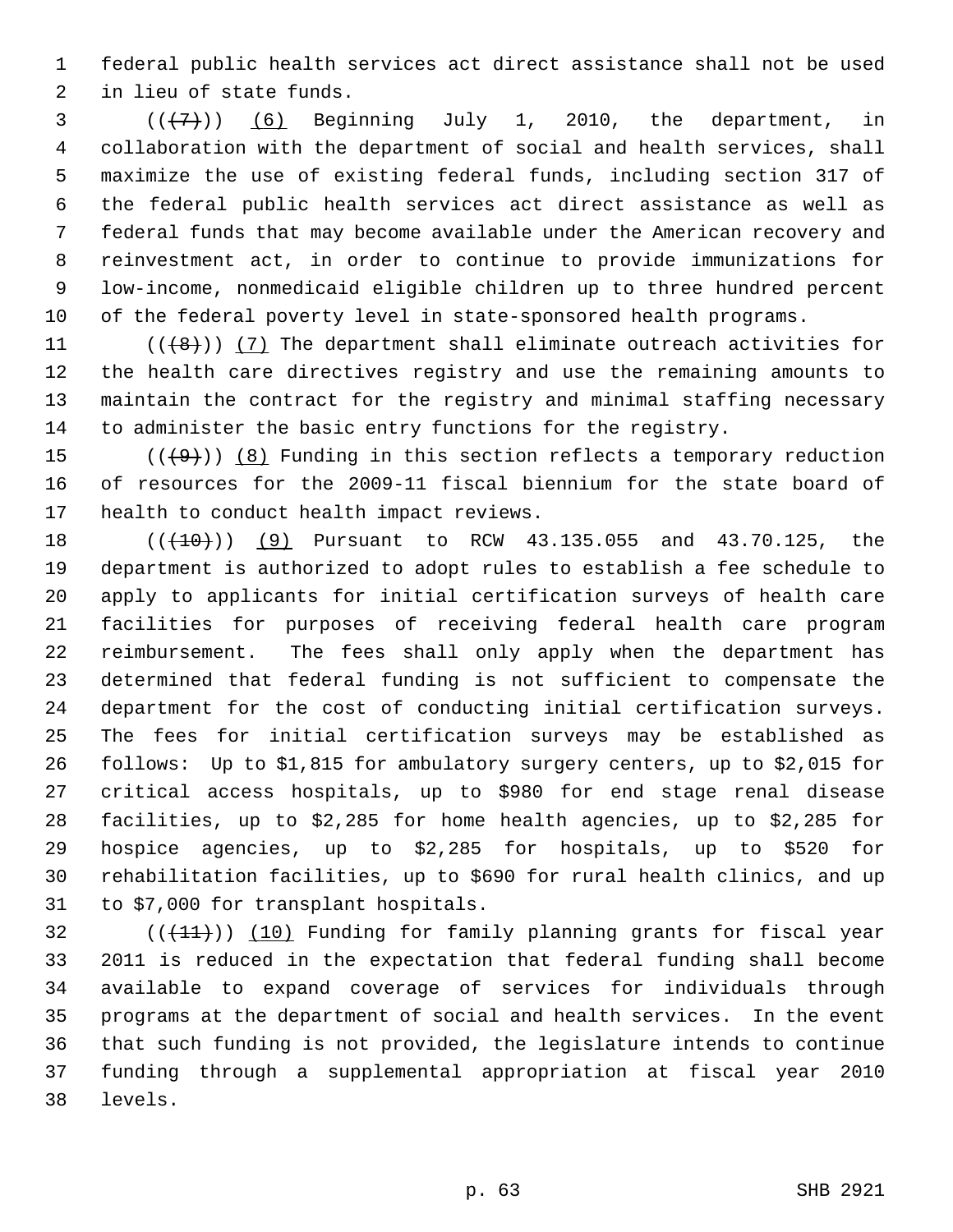$(1$  ( $(12)$ )) (11) \$16,000,000 of the tobacco prevention and control 2 account--state appropriation is provided solely for local health 3 jurisdictions to conduct core public health functions as defined in RCW 4 43.70.514.

 $5$  ( $(\frac{13}{13})$ ) (12) \$100,000 of the health professions account 6 appropriation is provided solely for implementation of Substitute House 7 Bill No. 1414 (health care assistants). If the bill is not enacted by 8 June 30, 2009, the amount provided in this subsection shall lapse.

9  $((+14))$   $(13)$  \$42,000 of the health professions account--state 10 appropriation is provided solely to implement Substitute House Bill No. 11 1740 (dentistry license issuance). If the bill is not enacted by June 12 30, 2009, the amount provided in this section shall lapse.

13  $((+15))$   $(14)$  \$23,000 of the health professions account--state 14 appropriation is provided solely to implement Second Substitute House 15 Bill No. 1899 (retired active physician licenses). If the bill is not 16 enacted by June 30, 2009, the amount provided in this section shall 17 lapse.

18  $((+16))$  (15) \$12,000 of the general fund--state appropriation for 19 fiscal year 2010 and \$67,000 of the general fund--private/local 20 appropriation are provided solely to implement House Bill No. 1510 21 (birth certificates). If the bill is not enacted by June 30, 2009, the 22 amount provided in this section shall lapse.

23  $((+17))$  (16) \$31,000 of the health professions account is provided 24 for the implementation of Second Substitute Senate Bill No. 5850 (human 25 trafficking). If the bill is not enacted by June 2009, the amount 26 provided in this subsection shall lapse.

 $27$  ( $(\overline{+18})$ ) (17) \$282,000 of the health professions account is 28 provided for the implementation of Substitute Senate Bill No. 5752 29 (dentists cost recovery). If the bill is not enacted by June 2009, the 30 amount provided in this subsection shall lapse.

31  $((+19))$  (18) \$106,000 of the health professions account is 32 provided for the implementation of Substitute Senate Bill No. 5601 33 (speech language assistants). If the bill is not enacted by June 2009, 34 the amount provided in this subsection shall lapse.

35 **Sec. 215.** 2009 c 564 s 223 (uncodified) is amended to read as 36 follows: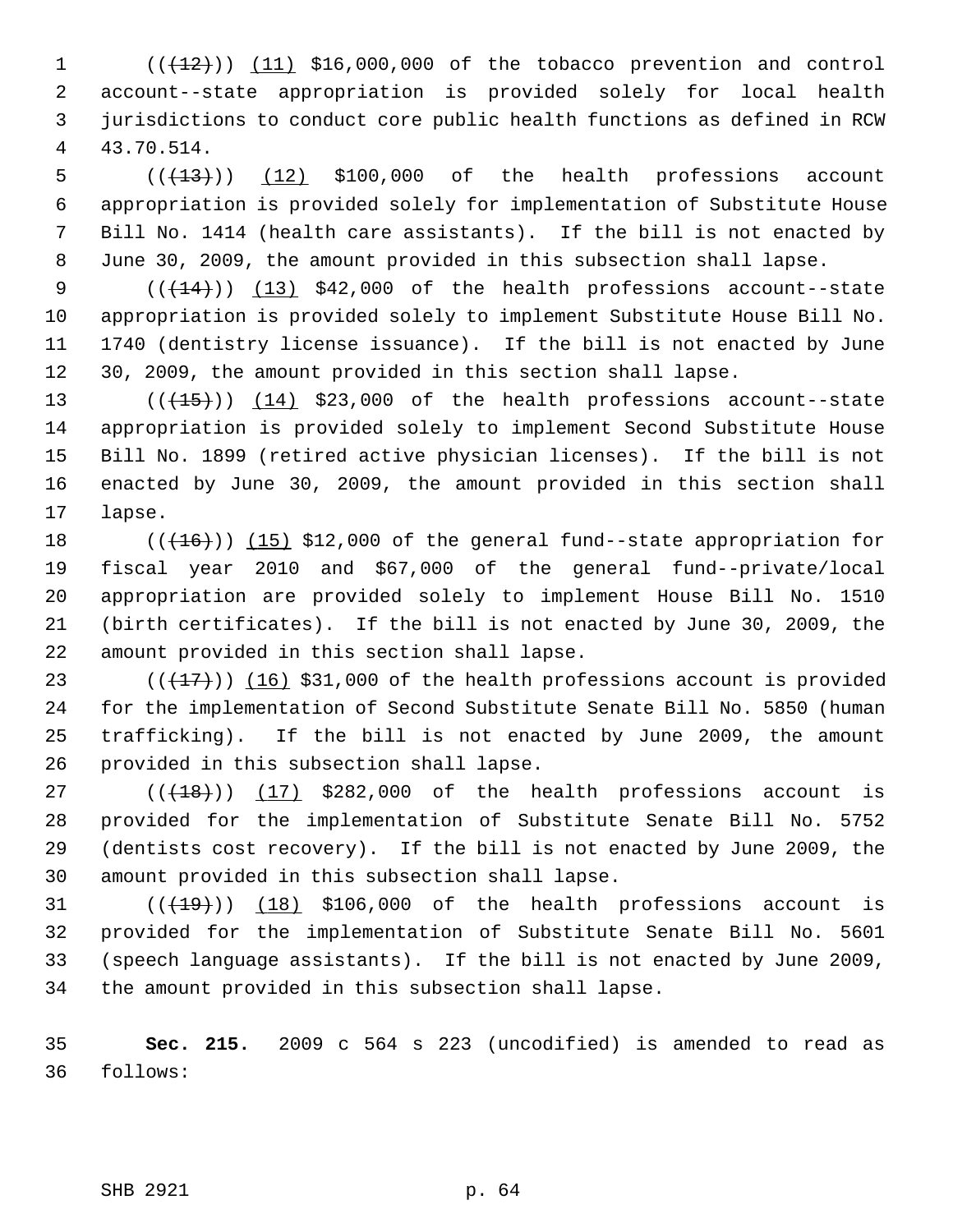## 1 **FOR THE DEPARTMENT OF CORRECTIONS**

|       | (1) ADMINISTRATION AND SUPPORT SERVICES                    |
|-------|------------------------------------------------------------|
|       | 3 General Fund--State Appropriation (FY 2010) \$55,622,000 |
|       | 4 General Fund--State Appropriation (FY 2011) \$56,318,000 |
| - 5 - | TOTAL APPROPRIATION $\ldots$ , \$111,940,000               |

 6 The appropriations in this subsection are subject to the following 7 conditions and limitations:

 8 (a) Within funds appropriated in this section, the department shall 9 seek contracts for chemical dependency vendors to provide chemical 10 dependency treatment of offenders in corrections facilities, including 11 corrections centers and community supervision facilities, which have 12 demonstrated effectiveness in treatment of offenders and are able to 13 provide data to show a successful treatment rate.

14 (b) \$35,000 of the general fund--state appropriation for fiscal 15 year 2010 and \$35,000 of the general fund--state appropriation for 16 fiscal year 2011 are provided solely for the support of a statewide 17 council on mentally ill offenders that includes as its members 18 representatives of community-based mental health treatment programs, 19 current or former judicial officers, and directors and commanders of 20 city and county jails and state prison facilities. The council will 21 investigate and promote cost-effective approaches to meeting the long-22 term needs of adults and juveniles with mental disorders who have a 23 history of offending or who are at-risk of offending, including their 24 mental health, physiological, housing, employment, and job training 25 needs.

26 (2) CORRECTIONAL OPERATIONS

| 27 | General Fund--State Appropriation (FY 2010) ( $(\frac{2459}{575},000)$ ) |
|----|--------------------------------------------------------------------------|
| 28 | \$456,657,000                                                            |
| 29 | General Fund--State Appropriation (FY 2011) $($ $($ $\frac{2011}{1000})$ |
| 30 | \$626, 303, 000                                                          |
| 31 | General Fund--Federal Appropriation \$185,131,000                        |
| 32 | General Fund--Private/Local Appropriation \$3,536,000                    |
| 33 | Washington Auto Theft Prevention Authority Account--                     |
| 34 |                                                                          |
| 35 | TOTAL APPROPRIATION $(31,283,272,000)$                                   |
| 36 | \$1,277,587,000                                                          |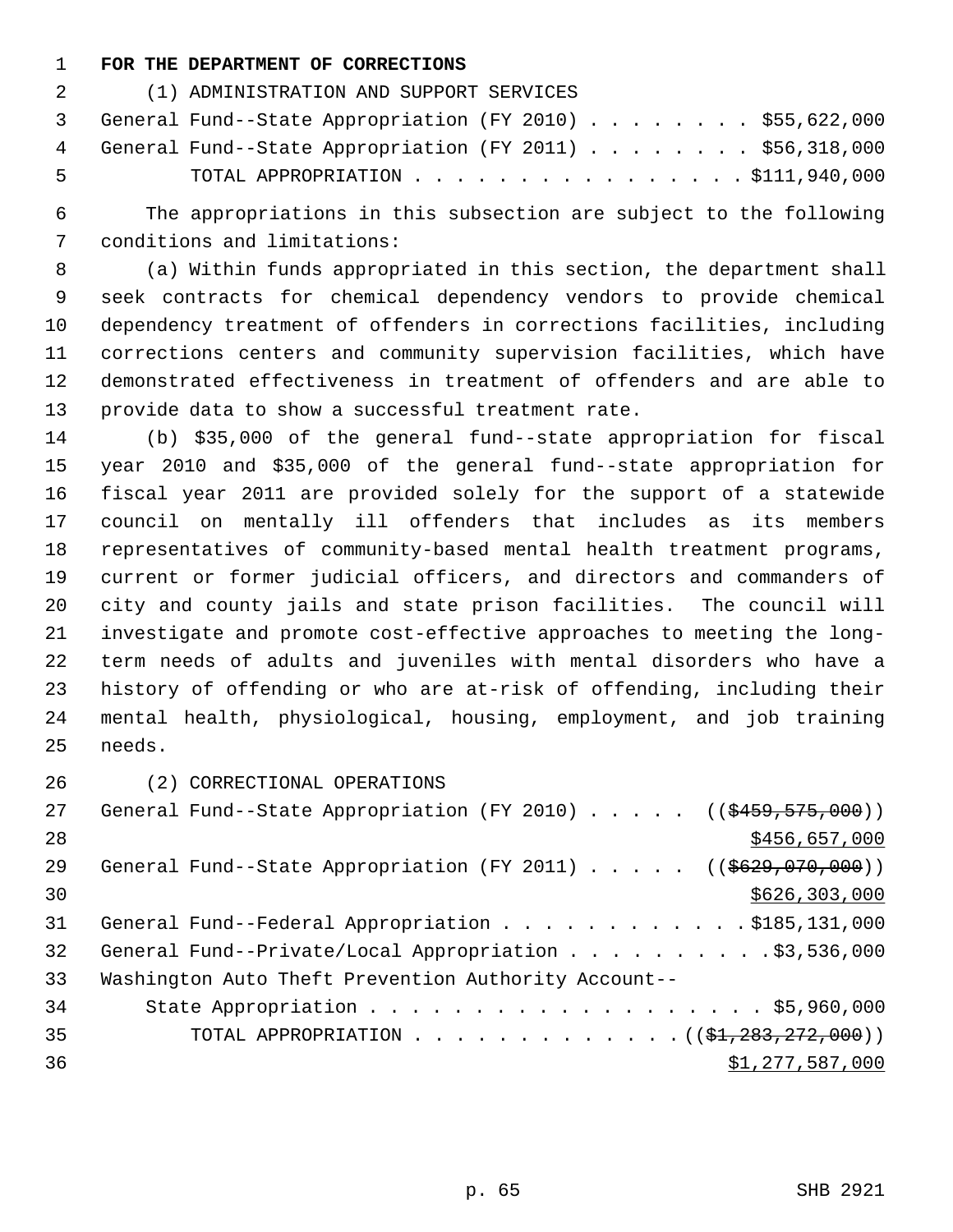1 The appropriations in this subsection are subject to the following 2 conditions and limitations:

 3 (a) The department may expend funds generated by contractual 4 agreements entered into for mitigation of severe overcrowding in local 5 jails. Any funds generated in excess of actual costs shall be 6 deposited in the state general fund. Expenditures shall not exceed 7 revenue generated by such agreements and shall be treated as a recovery 8 of costs.

9  $((\{e\})$  (b) The department shall accomplish personnel reductions 10 with the least possible impact on correctional custody staff, community 11 custody staff, and correctional industries. For the purposes of this 12 subsection, correctional custody staff means employees responsible for 13 the direct supervision of offenders.

14  $((\overline{d}))$  (c) During the 2009-11 biennium, when contracts are 15 established or renewed for offender pay phone and other telephone 16 services provided to inmates, the department shall select the 17 contractor or contractors primarily based on the following factors: 18 (i) The lowest rate charged to both the inmate and the person paying 19 for the telephone call; and (ii) the lowest commission rates paid to 20 the department, while providing reasonable compensation to cover the 21 costs of the department to provide the telephone services to inmates 22 and provide sufficient revenues for the activities funded from the 23 institutional welfare betterment account.

24 ( $(\langle e \rangle)$ ) (d) The Harborview medical center shall provide inpatient 25 and outpatient hospital services to offenders confined in department of 26 corrections facilities at a rate no greater than the average rate that 27 the department has negotiated with other community hospitals in 28 Washington state.

29 ( $(\overline{a})$ ) (e) A political subdivision which is applying for funding 30 to mitigate one-time impacts associated with construction or expansion 31 of a correctional institution, consistent with WAC 137-12A-030, may 32 apply for the mitigation funds in the fiscal biennium in which the 33 impacts occur or in the immediately succeeding fiscal biennium.

 $34$  (( $\frac{h}{h}$ )) (f) Within amounts provided in this subsection, the 35 department, jointly with the department of social and health services, 36 shall identify the number of offenders released through the 37 extraordinary medical placement program, the cost savings to the 38 department of corrections, including estimated medical cost savings,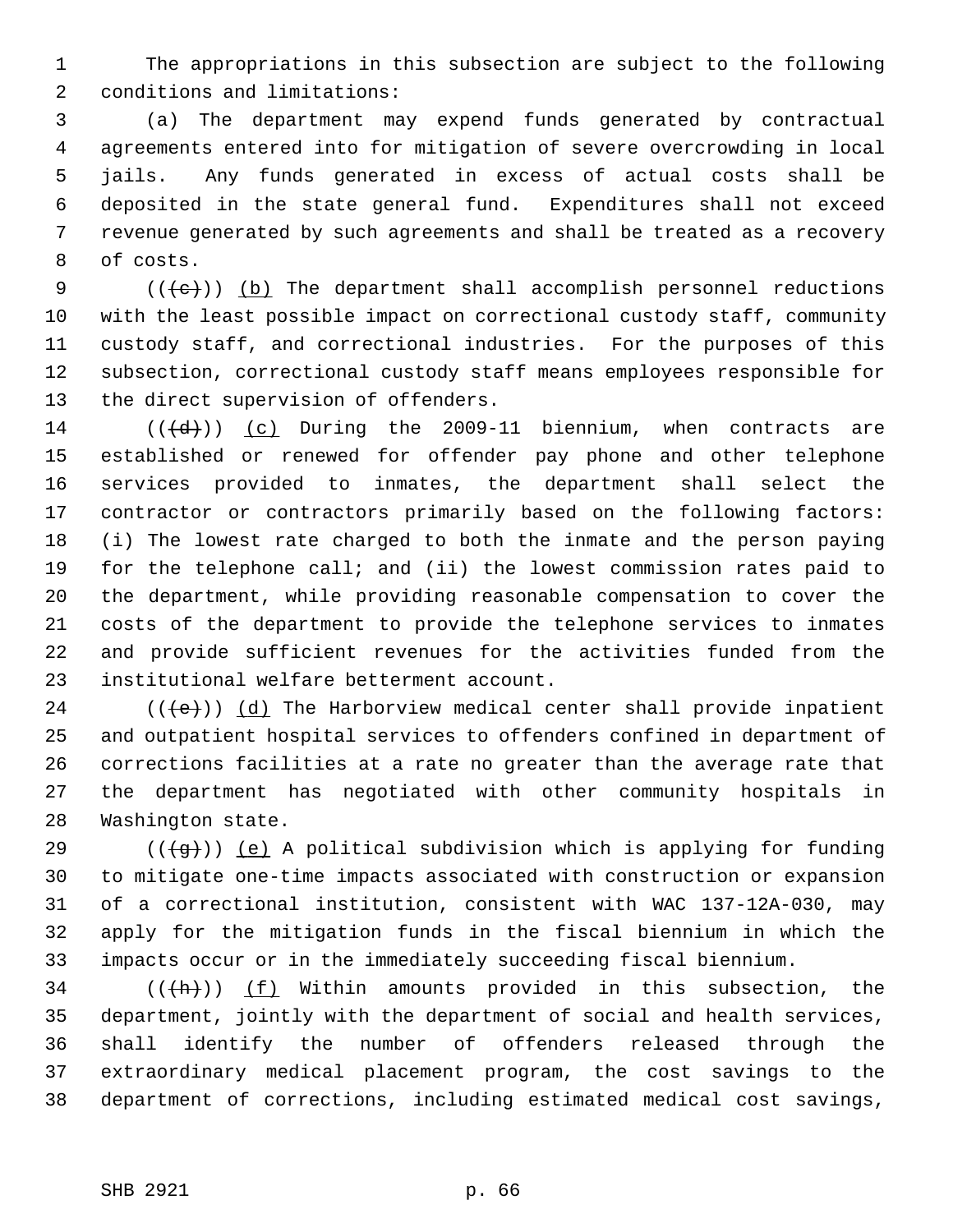1 and the costs for medical services in the community incurred by the 2 department of social and health services. The department and the 3 department of social and health services shall jointly report to the 4 office of financial management and the appropriate fiscal committees of 5 the legislature by November 30, 2010.

6  $((\overleftrightarrow{t}))$  (q) \$11,863,000 of the general fund--state appropriation 7 for fiscal year 2010, \$11,864,000 of the general fund--state 8 appropriation for fiscal year 2011, and \$2,336,000 of the general fund- 9 -private/local appropriation are provided solely for in-prison 10 evidence-based programs and for the reception diagnostic center program 11 as part of the offender re-entry initiative.

12 (3) COMMUNITY SUPERVISION

| 13 | General Fund--State Appropriation (FY 2010) $($ $($ \$152,122,000))     |
|----|-------------------------------------------------------------------------|
| 14 | \$151, 249, 000                                                         |
| 15 | General Fund--State Appropriation (FY 2011) $($ $($ $$141, 982, 000)$ ) |
| 16 | \$141,785,000                                                           |
| 17 | ((General Fund--Federal Appropriation 9750,000))                        |
| 18 | TOTAL APPROPRIATION $\ldots$ , ( $(\frac{2994,854,000}{$ )              |
| 19 | \$293,034,000                                                           |

20 The appropriations in this subsection are subject to the following 21 conditions and limitations:

22 (a) The department shall accomplish personnel reductions with the 23 least possible impact on correctional custody staff, community custody 24 staff, and correctional industries. For the purposes of this 25 subsection, correctional custody staff means employees responsible for 26 the direct supervision of offenders.

27 (b) \$2,083,000 of the general fund--state appropriation for fiscal 28 year 2010 and \$2,083,000 of the general fund--state appropriation for 29 fiscal year 2011 are provided solely to implement Senate Bill No. 5525 30 (state institutions/release). If the bill is not enacted by June 30, 31 2009, the amounts provided in this subsection shall lapse.

32 (c) ((\$375,000 of the general fund--state appropriation for fiscal year 2010 is provided solely as a matching amount of state funds for a federal second chance act grant and is contingent upon receipt of \$750,000 of federal funding under the second chance act.

 $(36 - (d))$  The appropriations in this subsection are based upon savings 37 assumed from the implementation of Engrossed Substitute Senate Bill No. 38 5288 (supervision of offenders).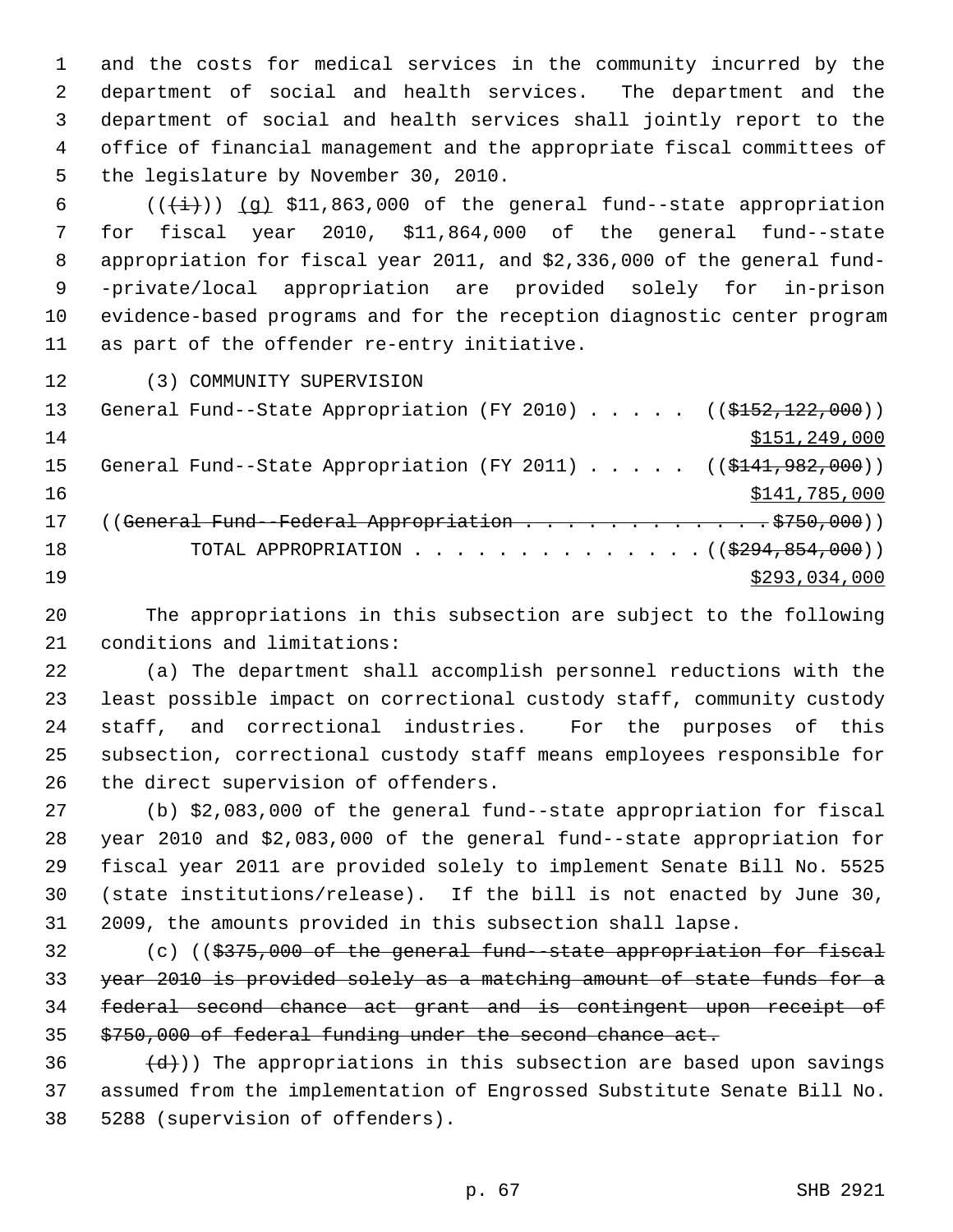1  $((\{e\})$  (d) \$2,791,000 of the general fund--state appropriation for 2 fiscal year 2010 and \$3,166,000 of the general fund--state 3 appropriation for fiscal year 2011 are provided solely for evidence- 4 based community programs and for community justice centers as part of 5 the offender re-entry initiative.

## 6 (4) CORRECTIONAL INDUSTRIES

|          |  | General Fund--State Appropriation (FY 2010) \$2,574,000   |  |  |  |  |  |  |
|----------|--|-----------------------------------------------------------|--|--|--|--|--|--|
|          |  | 8 General Fund--State Appropriation (FY 2011) \$2,565,000 |  |  |  |  |  |  |
| <b>Q</b> |  | TOTAL APPROPRIATION $\ldots$ , \$5,139,000                |  |  |  |  |  |  |

10 The appropriations in this subsection are subject to the following 11 conditions and limitations: \$132,000 of the general fund--state 12 appropriation for fiscal year 2010 and \$132,000 of the general fund-- 13 state appropriation for fiscal year 2011 are provided solely for 14 transfer to the jail industries board. The board shall use the amounts 15 provided only for administrative expenses, equipment purchases, and 16 technical assistance associated with advising cities and counties in 17 developing, promoting, and implementing consistent, safe, and efficient 18 offender work programs.

19 (5) INTERAGENCY PAYMENTS

|    | 20 General Fund--State Appropriation (FY 2010) \$40,455,000 |  |
|----|-------------------------------------------------------------|--|
|    | 21 General Fund--State Appropriation (FY 2011) \$40,450,000 |  |
| 22 | TOTAL APPROPRIATION $\ldots$ , \$80,905,000                 |  |

23 **Sec. 216.** 2009 c 564 s 225 (uncodified) is amended to read as 24 follows:

25 **FOR THE SENTENCING GUIDELINES COMMISSION**

26 General Fund--State Appropriation (FY 2010) . . . . . . . . ((\$978,000))  $27$ 28 General Fund--State Appropriation (FY 2011)  $\ldots$  ...... ((\$976,000))  $29$ 30 TOTAL APPROPRIATION . . . . . . . . . . . . . . . (  $(\frac{21}{27}, 954, 000)$  )  $31$   $$1,922,000$ 

32 The appropriations in this section are subject to the following 33 conditions and limitations:

34 (1) Within the amounts appropriated in this section, the sentencing 35 guidelines commission, in partnership with the courts, shall develop a 36 plan to implement an evidence-based system of community custody for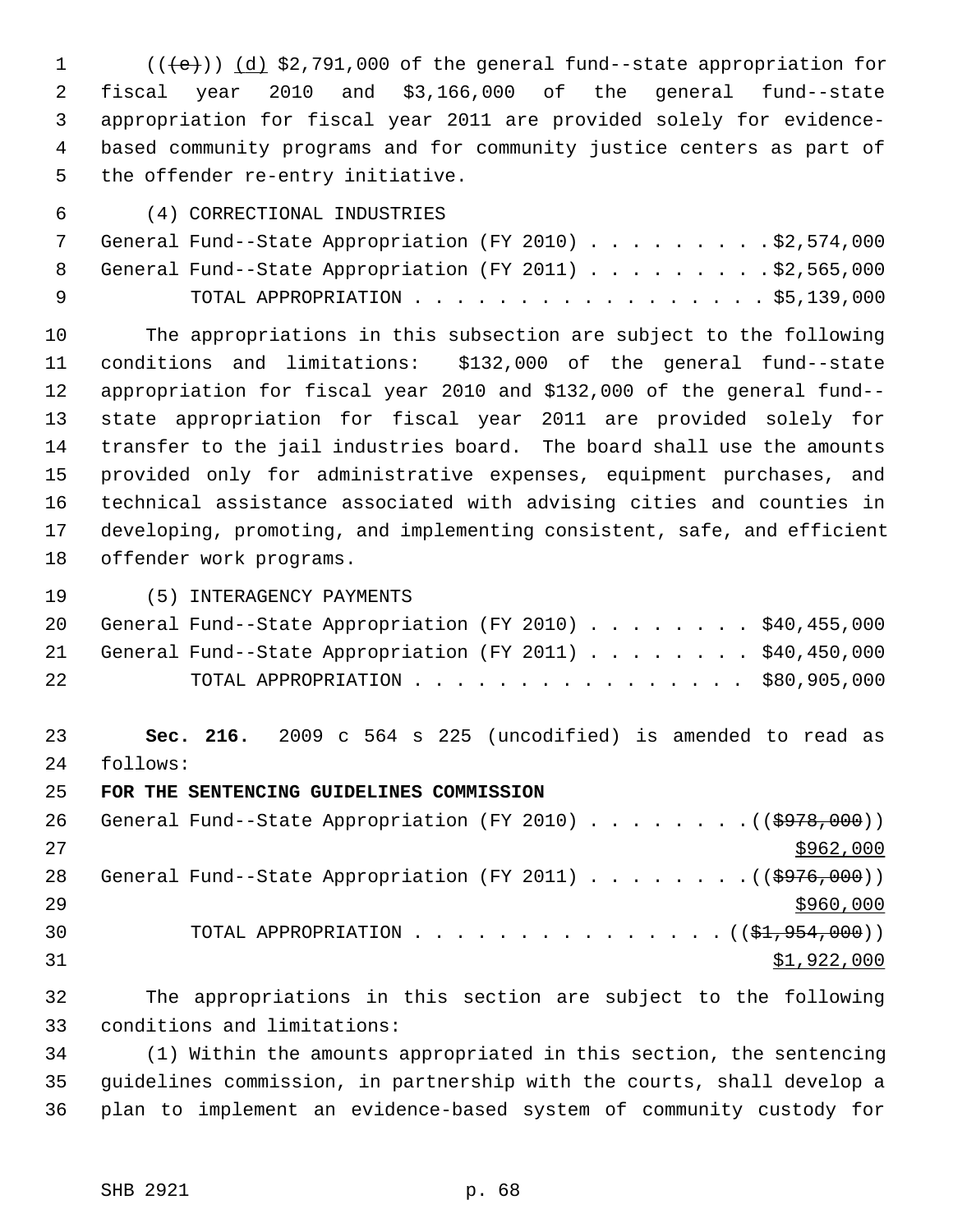1 adult felons that will include the consistent use of evidence-based 2 risk and needs assessment tools, programs, supervision modalities, and 3 monitoring of program integrity. The plan for the evidence-based 4 system of community custody shall include provisions for identifying 5 cost-effective rehabilitative programs; identifying offenders for whom 6 such programs would be cost-effective; monitoring the system for cost- 7 effectiveness; and reporting annually to the legislature. In 8 developing the plan, the sentencing guidelines shall consult with: The 9 Washington state institute for public policy; the legislature; the 10 department of corrections; local governments; prosecutors; defense 11 attorneys; victim advocate groups; law enforcement; the Washington 12 federation of state employees; and other interested entities. The 13 sentencing guidelines commission shall report its recommendations to 14 the governor and the legislature by December 1, 2009.

15 (2)(a) Except as provided in subsection (b), during the 2009-11 16 biennium, the reports required by RCW 9.94A.480(2) and 9.94A.850(2) (d) 17 and (h) shall be prepared within the available funds and may be delayed 18 or suspended at the discretion of the commission.

19 (b) The commission shall submit the analysis described in section 20 15 of Engrossed Substitute Senate Bill No. 5288 no later than December 21 1, 2011.

(End of part)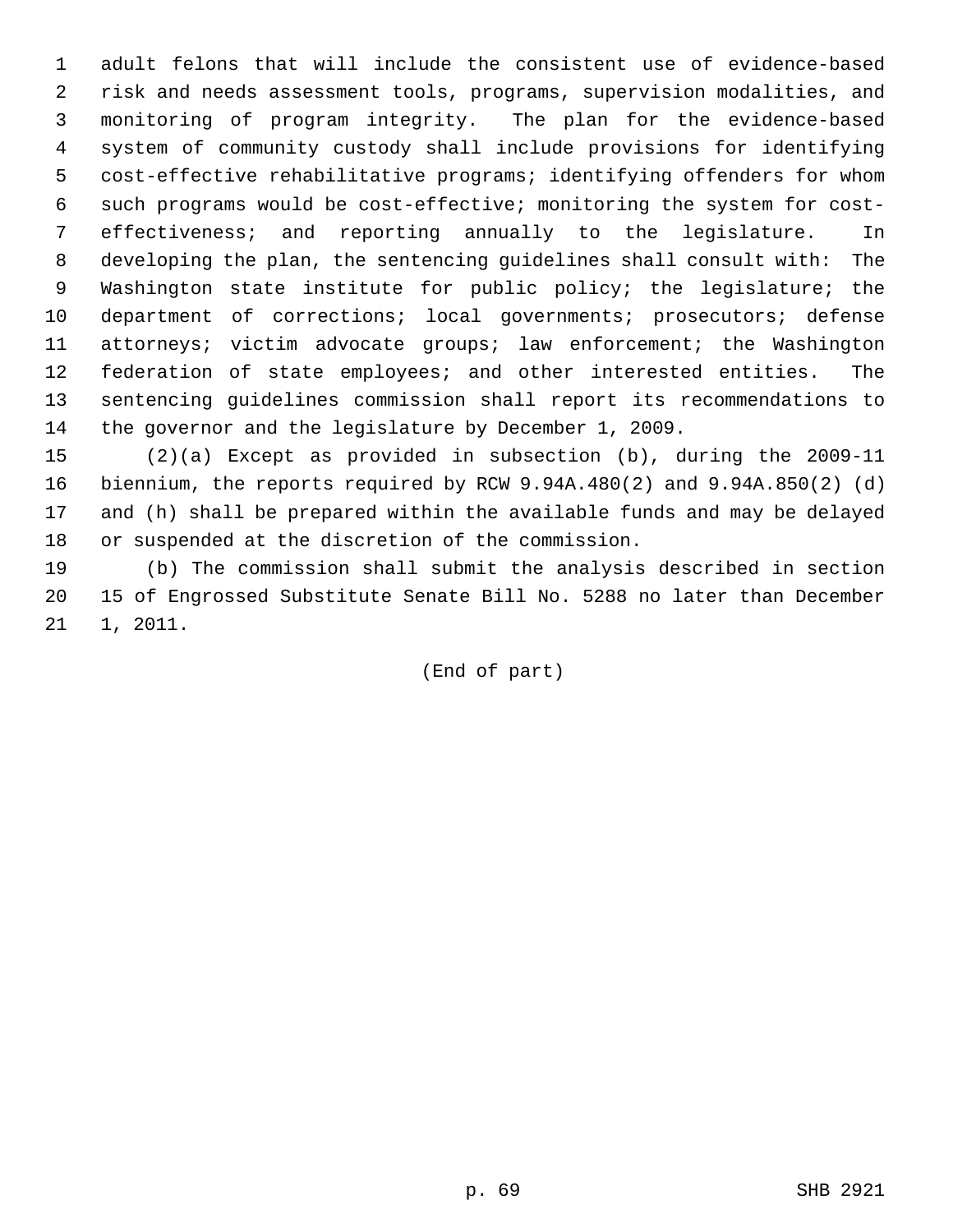| $\mathbf 1$         | PART III                                                                                             |
|---------------------|------------------------------------------------------------------------------------------------------|
| $\overline{2}$      | NATURAL RESOURCES                                                                                    |
| 3<br>$\overline{4}$ | Sec. 301. 2009 c 564 s 302 (uncodified) is amended to read as<br>follows:                            |
| 5                   | FOR THE DEPARTMENT OF ECOLOGY                                                                        |
| 6<br>7              | General Fund--State Appropriation (FY 2010) ( $(\frac{260}{166}, \frac{166}{160})$ )<br>\$59,991,000 |
| $\,8\,$<br>9        | General Fund--State Appropriation (FY 2011) ( $(\frac{258}{190},000)$ )<br>\$58,047,000              |
| 10                  | General Fund--Federal Appropriation \$82,452,000                                                     |
| 11                  | General Fund--Private/Local Appropriation \$16,668,000                                               |
| 12                  | Special Grass Seed Burning Research Account--State                                                   |
| 13                  |                                                                                                      |
| 14                  | Reclamation Account--State Appropriation \$3,679,000                                                 |
| 15                  | Flood Control Assistance Account--State                                                              |
| 16                  |                                                                                                      |
| 17                  | Waste Reduction/Recycling/Litter Control--State                                                      |
| 18                  |                                                                                                      |
| 19                  | State and Local Improvements Revolving Account                                                       |
| 20                  | (Water Supply Facilities)--State Appropriation \$426,000                                             |
| 21                  | Freshwater Aquatic Algae Control Account--State                                                      |
| 22                  |                                                                                                      |
| 23                  | Water Rights Tracking System Account--State                                                          |
| 24                  |                                                                                                      |
| 25                  | Site Closure Account--State Appropriation \$706,000                                                  |
| 26                  | Wood Stove Education and Enforcement Account--                                                       |
| 27                  |                                                                                                      |
| 28                  | Worker and Community Right-to-Know Account--                                                         |
| 29                  |                                                                                                      |
| 30<br>31            | State Toxics Control Account--State<br>Appropriation ( (\$101,727,000) )                             |
| 32                  |                                                                                                      |
| 33                  | \$101,705,000<br>State Toxics Control Account--Private/Local                                         |
| 34                  |                                                                                                      |
| 35                  | Local Toxics Control Account--State Appropriation \$24,730,000                                       |
| 36                  | Water Quality Permit Account--State Appropriation \$37,433,000                                       |
|                     |                                                                                                      |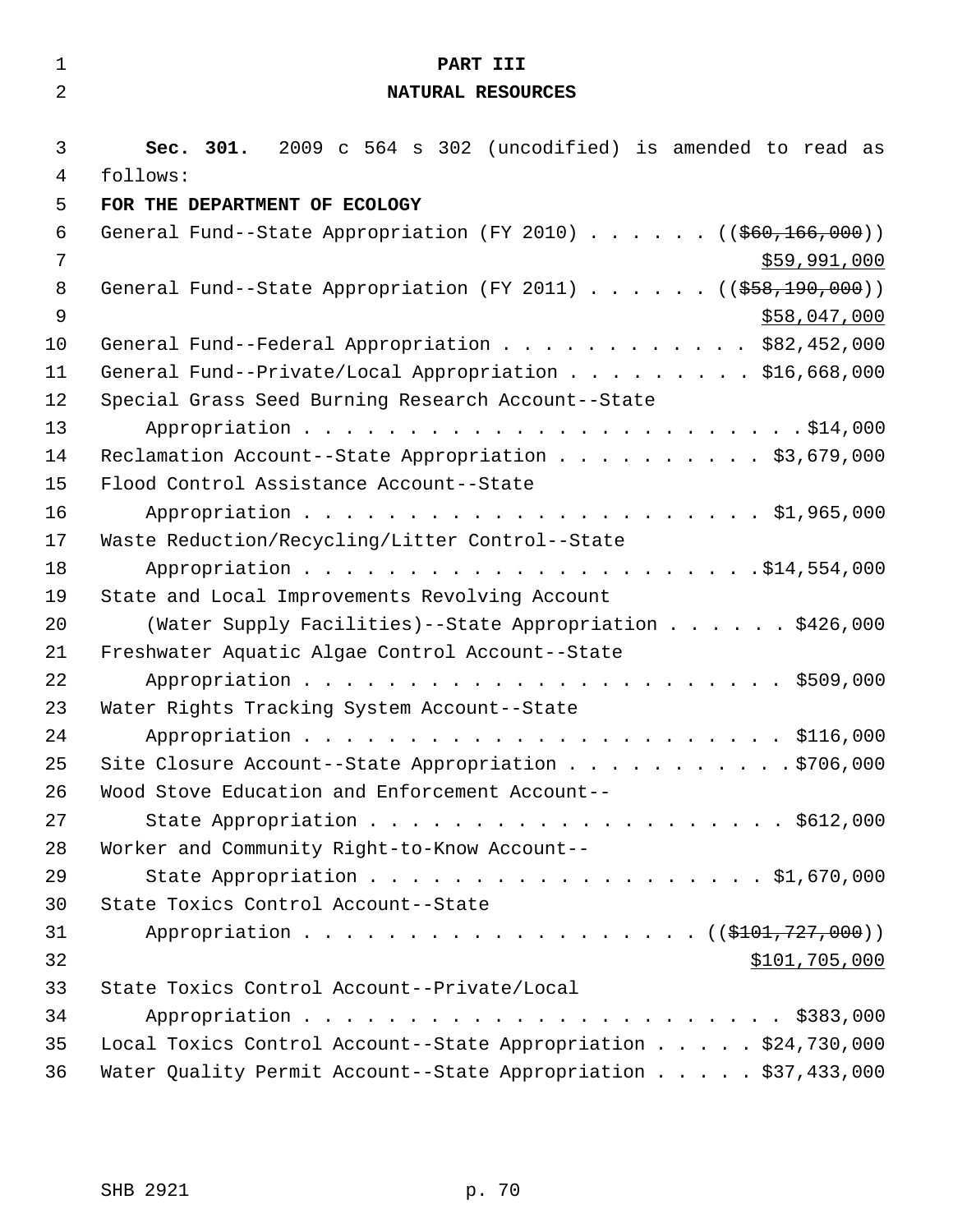| $\mathbf 1$    | Underground Storage Tank Account--State                                          |
|----------------|----------------------------------------------------------------------------------|
| $\overline{a}$ |                                                                                  |
| 3              | Biosolids Permit Account--State Appropriation \$1,413,000                        |
| 4              | Hazardous Waste Assistance Account--State                                        |
| 5              |                                                                                  |
| 6              | Air Pollution Control Account--State Appropriation ( $(\frac{2}{2}, 843, 000)$ ) |
| 7              | \$2,030,000                                                                      |
| 8              | Oil Spill Prevention Account--State Appropriation \$10,688,000                   |
| 9              | Air Operating Permit Account--State Appropriation \$2,783,000                    |
| 10             | Freshwater Aquatic Weeds Account--State                                          |
| 11             |                                                                                  |
| 12             | Oil Spill Response Account--State Appropriation \$7,078,000                      |
| 13             | Metals Mining Account--State Appropriation \$14,000                              |
| 14             | Water Pollution Control Revolving Account--State                                 |
| 15             |                                                                                  |
| 16             | Water Pollution Control Revolving Account--Federal                               |
| 17             |                                                                                  |
| 18             | TOTAL APPROPRIATION ( $(\frac{12444}{200},000)$ )                                |
| 19             | \$442,998,000                                                                    |
|                |                                                                                  |

20 The appropriations in this section are subject to the following 21 conditions and limitations:

22 (1) \$170,000 of the oil spill prevention account--state 23 appropriation is provided solely for a contract with the University of 24 Washington's sea grant program to continue an educational program 25 targeted to small spills from commercial fishing vessels, ferries, 26 cruise ships, ports, and marinas.

27 (2) \$240,000 of the woodstove education and enforcement account-- 28 state appropriation is provided solely for citizen outreach efforts to 29 improve understanding of burn curtailments, the proper use of wood 30 heating devices, and public awareness of the adverse health effects of 31 woodsmoke pollution.

32 (3) \$3,000,000 of the general fund--private/local appropriation is 33 provided solely for contracted toxic-site cleanup actions at sites 34 where multiple potentially liable parties agree to provide funding.

35 (4) \$3,600,000 of the local toxics account--state appropriation is 36 provided solely for the standby emergency rescue tug stationed at Neah 37 Bay.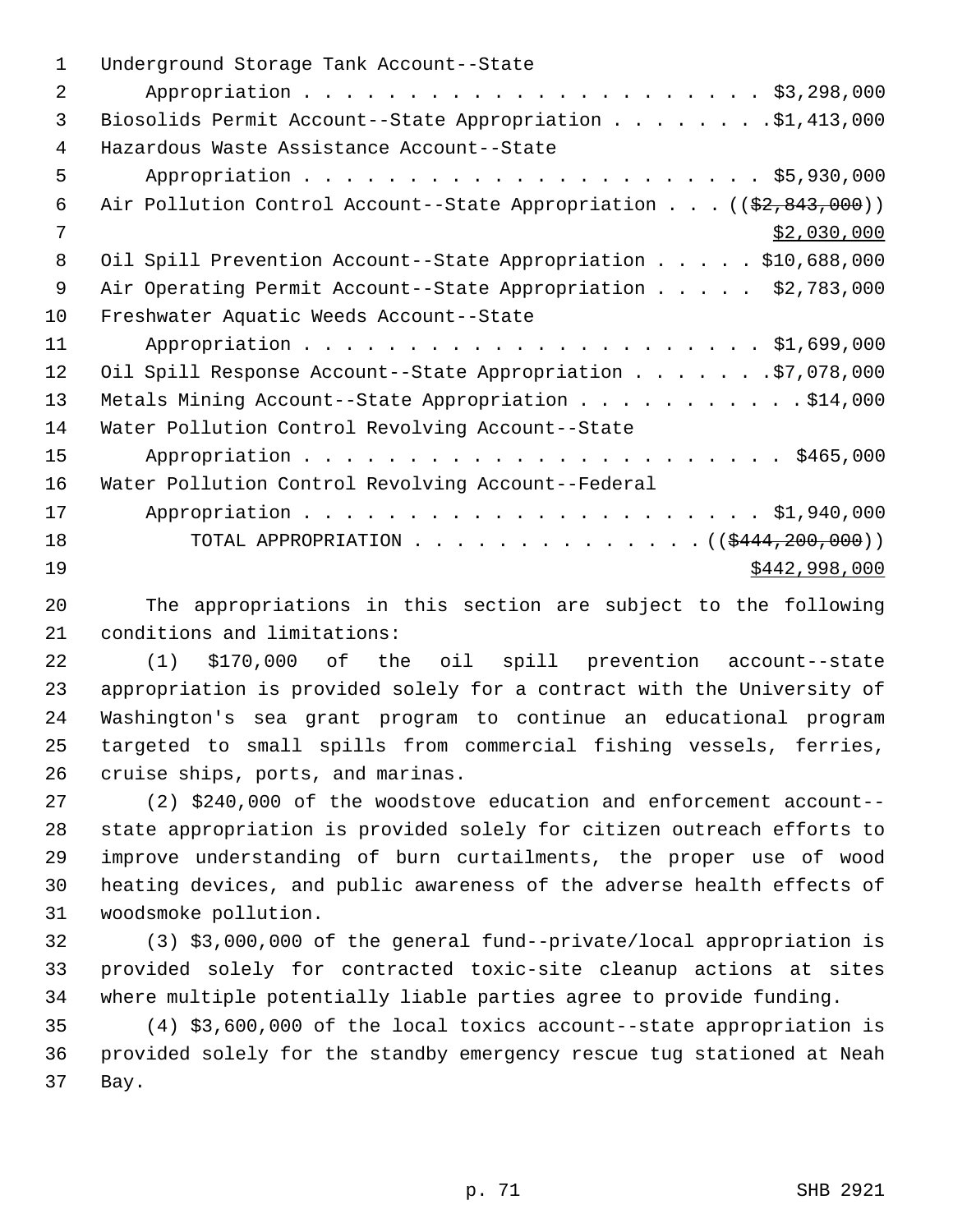1 (5) \$811,000 of the state toxics account--state appropriation is 2 provided solely for oversight of toxic cleanup at facilities that 3 treat, store, and dispose of hazardous wastes.

 4 (6) \$1,456,000 of the state toxics account--state appropriation is 5 provided solely for toxic cleanup at sites where willing parties 6 negotiate prepayment agreements with the department and provide 7 necessary funding.

 8 (7) \$558,000 of the state toxics account--state appropriation and 9 \$3,000,000 of the local toxics account--state appropriation are 10 provided solely for grants and technical assistance to Puget Sound-area 11 local governments engaged in updating shoreline master programs.

12 (8) \$950,000 of the state toxics control account--state 13 appropriation is provided solely for measuring water and habitat 14 quality to determine watershed health and assist salmon recovery, 15 beginning in fiscal year 2011.

16 (9) RCW 70.105.280 authorizes the department to assess reasonable 17 service charges against those facilities that store, treat, incinerate, 18 or dispose of dangerous or extremely hazardous waste that involves both 19 a nonradioactive hazardous component and a radioactive component. 20 Service charges may not exceed the costs to the department in carrying 21 out the duties in RCW 70.105.280. The current service charges do not 22 meet the costs of the department to carry out its duties. Pursuant to 23 RCW 43.135.055 and 70.105.280, the department is authorized to increase 24 the service charges no greater than 18 percent for fiscal year 2010 and 25 no greater than 15 percent for fiscal year 2011. Such service charges 26 shall include all costs of public participation grants awarded to 27 qualified entities by the department pursuant to RCW 70.105D.070(5) for 28 facilities at which such grants are recognized as a component of a 29 community relations or public participation plan authorized or required 30 as an element of a consent order, federal facility agreement or agreed 31 order entered into or issued by the department pursuant to any federal 32 or state law governing investigation and remediation of releases of 33 hazardous substances. Public participation grants funded by such 34 service charges shall be in addition to, and not in place of, any other 35 grants made pursuant to RCW 70.105D.070(5). Costs for the public 36 participation grants shall be billed individually to the mixed waste 37 facility associated with the grant.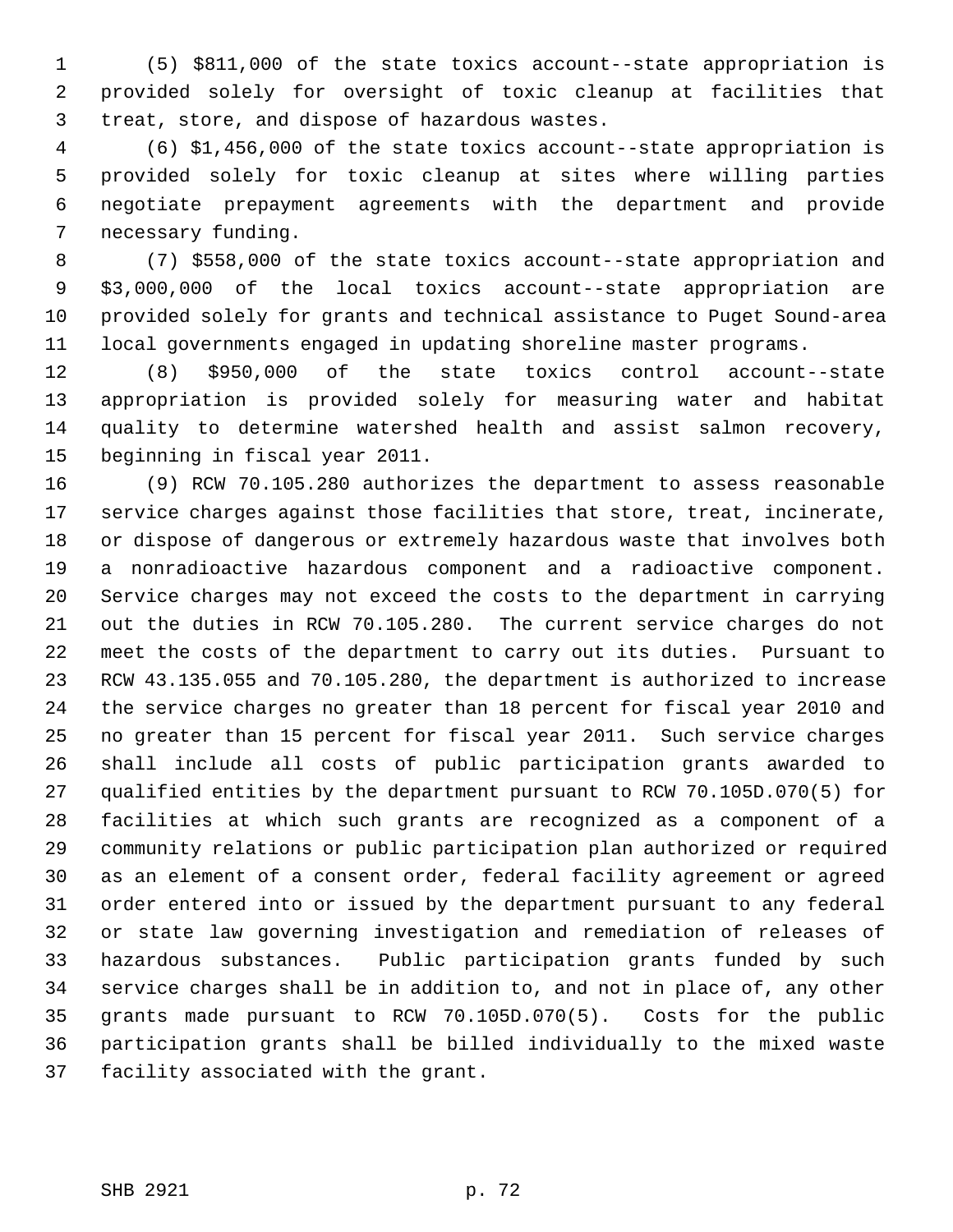1 (10) The department is authorized to increase the following fees in 2 the 2009-2011 biennium as necessary to meet the actual costs of 3 conducting business and the appropriation levels in this section: 4 Environmental lab accreditation, dam safety and inspection, biosolids 5 permitting, air emissions new source review, and manufacturer 6 registration and renewal.

 $7$  ( $(\frac{12}{12})$ ) (11) \$63,000 of the state toxics control account--state 8 appropriation is provided solely for implementation of Substitute 9 Senate Bill No. 5797 (solid waste handling permits). If the bill is 10 not enacted by June 30, 2009, the amount provided in this subsection 11 shall lapse.

12  $((+13))$   $(12)$  \$225,000 of the general fund--state appropriation for 13 fiscal year 2010 and \$193,000 of the general fund--state appropriation 14 for fiscal year 2011 are provided solely for implementation of 15 Engrossed Second Substitute Bill No. 5560 (agency climate leadership). 16 If the bill is not enacted by June 30, 2009, the amounts provided in 17 this subsection shall lapse.

18  $((+14))$  (13) \$150,000 of the general fund--state appropriation for 19 fiscal year 2010 and \$150,000 of the general fund--state appropriation 20 for fiscal year 2011 are provided solely for watershed planning 21 implementation grants to continue ongoing efforts to develop and 22 implement water agreements in the Nooksack Basin and the Bertrand 23 watershed. These amounts are intended to support project 24 administration; monitoring; negotiations in the Nooksack watershed 25 between tribes, the department, and affected water users; continued 26 implementation of a flow augmentation project; plan implementation in 27 the Fishtrap watershed; and the development of a water bank.

28  $((+15))$   $(14)$  \$215,000 of the general fund--state appropriation for 29 fiscal year 2010 and \$235,000 of the general fund--state appropriation 30 for fiscal year 2011 are provided solely to provide watershed planning 31 implementation grants for WRIA 32 to implement Substitute House Bill 32 No. 1580 (pilot local water management program). If the bill is not 33 enacted by June 30, 2009, the amounts provided in this subsection shall 34 lapse.

 $(16)(16)$  (( $16$ ))) (15) \$200,000 of the general fund--state appropriation for 36 fiscal year 2010 and \$200,000 of the general fund--state appropriation 37 for fiscal year 2011 are provided solely for the purpose of supporting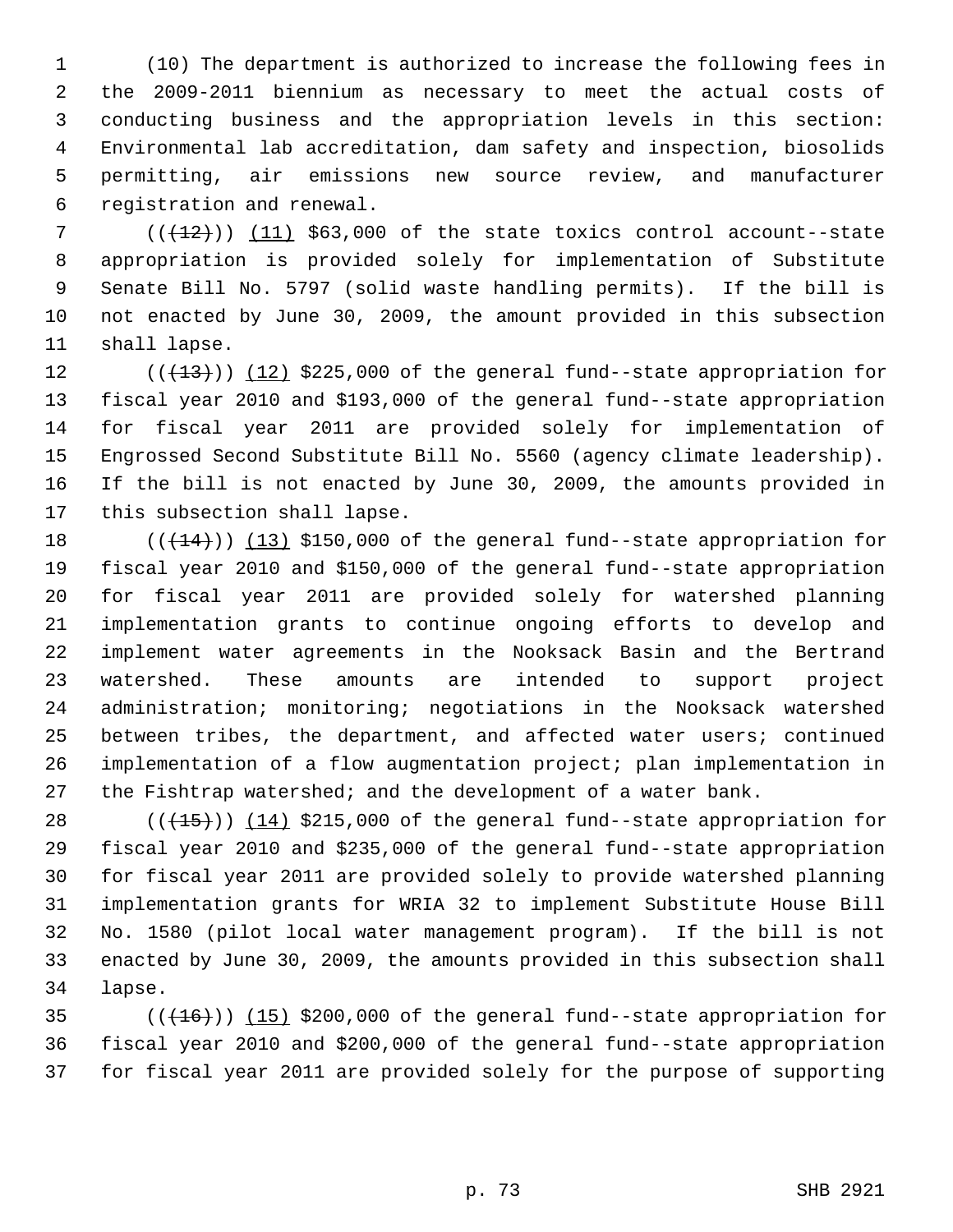1 the trust water rights program and processing trust water right 2 transfer applications that improve instream flow.

 $(1,17)$  (16)(a) The department shall convene a stock water working 4 group that includes: Legislators, four members representing 5 agricultural interests, three members representing environmental 6 interests, the attorney general or designee, the director of the 7 department of ecology or designee, the director of the department of 8 agriculture or designee, and affected federally recognized tribes shall 9 be invited to send participants.

10 (b) The group shall review issues surrounding the use of permit-11 exempt wells for stock-watering purposes and may develop 12 recommendations for legislative action.

13 (c) The working group shall meet periodically and report its 14 activities and recommendations to the governor and the appropriate 15 legislative committees by December 1, 2009.

16  $((+19))$   $(17)$  \$73,000 of the water quality permit account--state 17 appropriation is provided solely to implement Substitute House Bill No. 18 1413 (water discharge fees). If the bill is not enacted by June 30, 19 2009, the amount provided in this subsection shall lapse.

20  $((+20))$  (18) The department shall continue to work with the 21 Columbia Snake River irrigators' association to determine how seasonal 22 water operation and maintenance conservation can be utilized. In 23 implementing this proviso, the department shall also consult with the 24 Columbia River policy advisory group as appropriate.

 $(1)(21)$  (( $(21)$ ) (19) The department shall track any changes in costs, 26 wages, and benefits that would have resulted if House Bill No. 1716 27 (public contract living wages), as introduced in the 2009 regular 28 session of the legislature, were enacted and made applicable to 29 contracts and related subcontracts entered into, renewed, or extended 30 during the 2009-11 biennium. The department shall submit a report to 31 the house of representatives commerce and labor committee and the 32 senate labor, commerce, and consumer protection committee by December 33 1, 2011. The report shall include data on any aggregate changes in 34 wages and benefits that would have resulted during the 2009-11 35 biennium.

36  $((+22))$  (20) Within amounts appropriated in this section the 37 department shall develop recommendations by December 1, 2009, for a 38 convenient and effective mercury-containing light recycling program for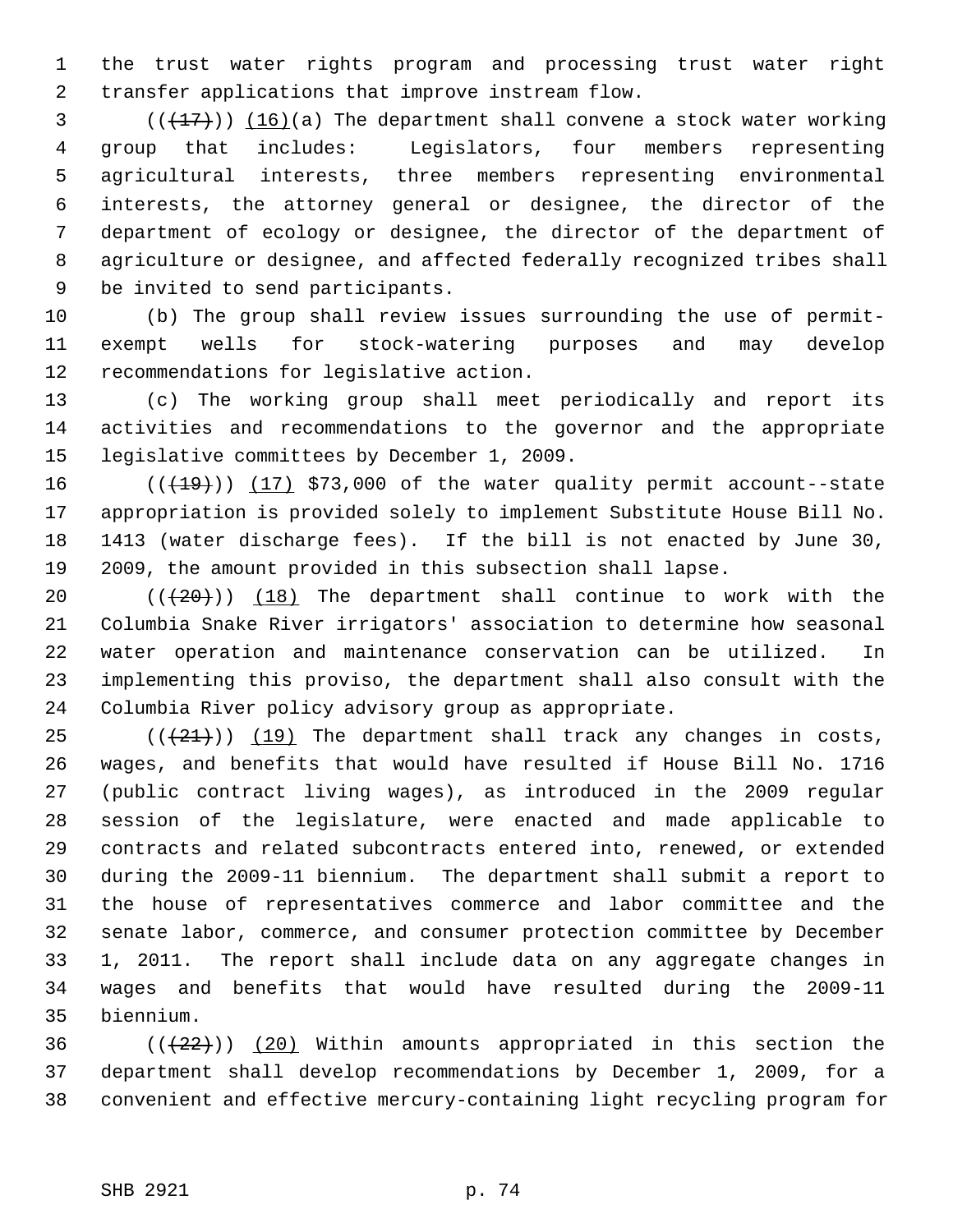1 residents, small businesses, and small school districts throughout the 2 state. The department shall consider options including but not limited 3 to, a producer-funded program, a recycler-supported or recycle fee 4 program, a consumer fee at the time of purchase, general fund 5 appropriations, or a currently existing dedicated account. The 6 department shall involve and consult with stakeholders including 7 persons who represent retailers, waste haulers, recyclers, mercury- 8 containing light manufacturers or wholesalers, cities, counties, 9 environmental organizations and other interested parties. The 10 department shall report its findings and recommendations for a 11 recycling program for mercury-containing lights to the appropriate 12 committees of the legislature by December 1, 2009.

13  $((+23))$   $(21)$  During the 2009-11 biennium, the department shall 14 implement its cost reimbursement authority for processing water right 15 applications using a competitive bidding process. For each cost 16 reimbursement application, the department shall obtain cost proposals 17 and other necessary information from at least three prequalified costs 18 reimbursement consultants and shall select the lowest responsive 19 bidder.

20  $((+24))$   $(22)$  \$140,000 of the freshwater aquatic algae control 21 account--state appropriation is provided solely for grants to cities, 22 counties, tribes, special purpose districts, and state agencies for 23 capital and operational expenses used to manage and study excessive 24 saltwater algae with an emphasis on the periodic accumulation of sea 25 lettuce on Puget Sound beaches.

26 ( $(\frac{25}{1})$ ) (23) By December 1, 2009, the department in consultation 27 with local governments shall conduct a remedial action grant financing 28 alternatives report. The report shall address options for financing the 29 remedial action grants identified in the department's report, entitled 30 "House Bill 1761, Model Toxics Control Accounts Ten-Year Financing 31 Plan" and shall include but not be limited to the following: (a) 32 Capitalizing cleanup costs using debt insurance; (b) capitalizing 33 cleanup costs using prefunded cost-cap insurance; (c) other contractual 34 instruments with local governments; and (d) an assessment of overall 35 economic benefits of the remedial action grants funded using the 36 instruments identified in this section.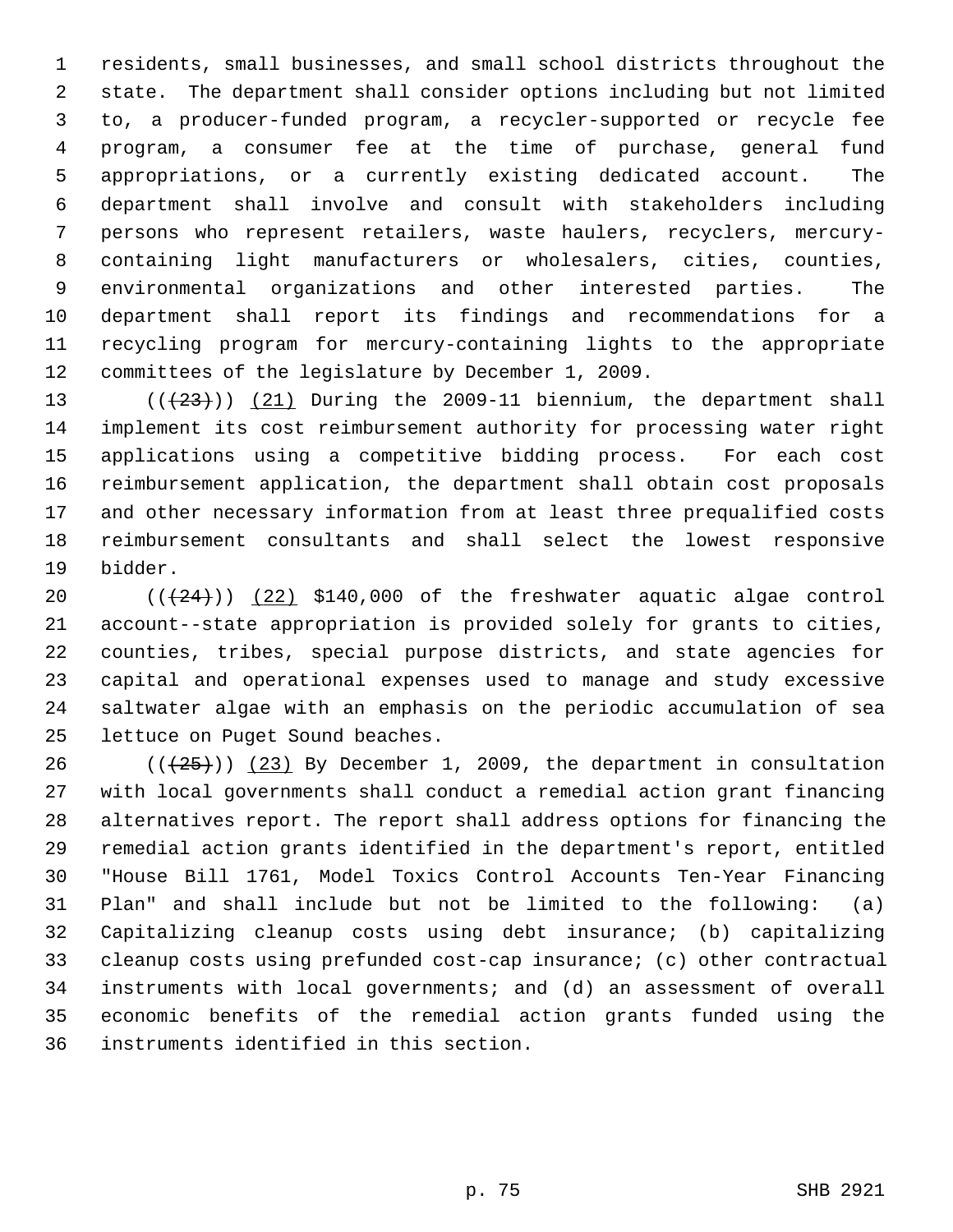| $\mathbf{1}$   | Sec. 302. 2009 c 564 s 303 (uncodified) is amended to read as                  |
|----------------|--------------------------------------------------------------------------------|
| $\mathcal{L}$  | follows:                                                                       |
| 3              | FOR THE STATE PARKS AND RECREATION COMMISSION                                  |
| 4              | General Fund--State Appropriation (FY 2010) ( $(\frac{23}{7} - 541,000)$ )     |
| 5              | \$23,326,000                                                                   |
| 6              | General Fund--State Appropriation (FY 2011) $($ $($ $\frac{222.944.000}{000})$ |
| $\overline{7}$ | \$22,729,000                                                                   |
| 8              | General Fund--Federal Appropriation \$5,902,000                                |
| 9              | General Fund--Private/Local Appropriation \$73,000                             |
| 10             | Winter Recreation Program Account--State                                       |
| 11             |                                                                                |
| 12             | Off Road Vehicle Account--State Appropriation \$239,000                        |
| 13             | Snowmobile Account--State Appropriation $\ldots$ \$4,842,000                   |
| 14             | Aquatic Lands Enhancement Account--State Appropriation \$363,000               |
| 15             | Recreation Resources Account--State Appropriation \$9,802,000                  |
| 16             | NOVA Program Account--State Appropriation \$9,560,000                          |
| 17             | Parks Renewal and Stewardship Account--State                                   |
| 18             | Appropriation ( $(\frac{273}{73}, \frac{278}{900})$ )                          |
| 19             | \$71,778,000                                                                   |
| 20             | Parks Renewal and Stewardship Account--                                        |
| 21             | Private/Local Appropriation \$300,000                                          |
| 22             | TOTAL APPROPRIATION ( $(\frac{15152}{102100})$ )                               |
| 23             | \$150,472,000                                                                  |
|                |                                                                                |

24 The appropriations in this section are subject to the following 25 conditions and limitations:

26 (1) \$79,000 of the general fund--state appropriation for fiscal 27 year 2010 and \$79,000 of the general fund--state appropriation for 28 fiscal year 2011 are provided solely for a grant for the operation of 29 the Northwest avalanche center.

30  $((+3))$   $(2)$  Proceeds received from voluntary donations given by 31 motor vehicle registration applicants shall be used solely for the 32 operation and maintenance of state parks.

33  $((\overline{5}))(3)$  With the passage of Substitute House Bill No. 2339 34 (state parks system donation), the legislature finds that it has 35 provided sufficient funds to ensure that all state parks remain open 36 during the 2009-11 biennium. The commission shall not close state 37 parks unless the bill is not enacted by June 30, 2009, or revenue 38 collections are insufficient to fund the ongoing operation of state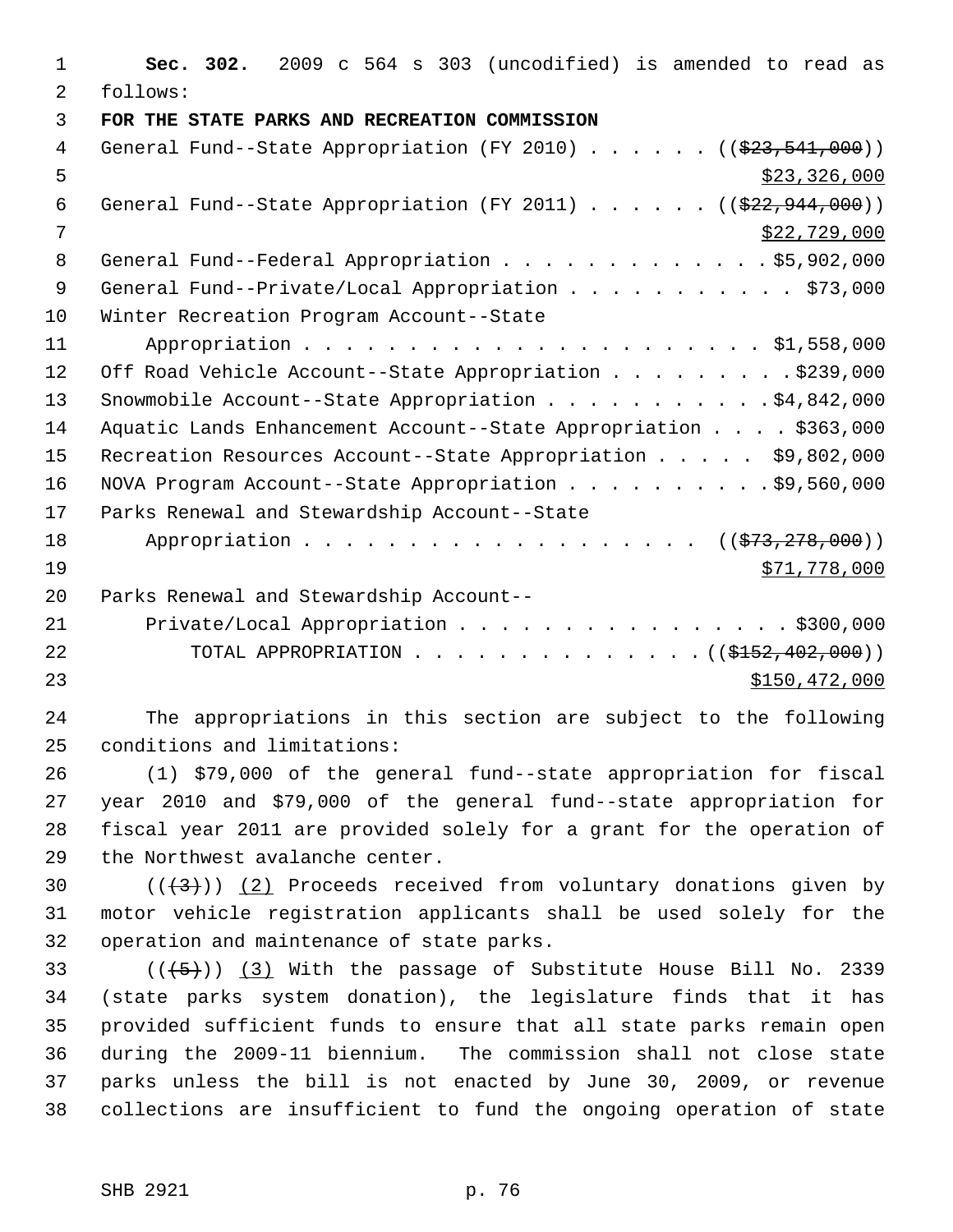1 parks. By January 10, 2010, the commission shall provide a report to 2 the legislature on their budget and resources related to operating 3 parks for the remainder of the biennium.

 $4$  (( $(6+)$ ) (4) The commission shall work with the department of 5 general administration to evaluate the commission's existing leases 6 with the intention of increasing net revenue to state parks. The 7 commission shall provide to the office of financial management and the 8 legislative fiscal committees no later than September 30, 2009, a list 9 of leases the commission proposes be managed by the department of 10 general administration.

11 **Sec. 303.** 2009 c 564 s 306 (uncodified) is amended to read as 12 follows:

13 **FOR THE CONSERVATION COMMISSION**

| 14 | General Fund--State Appropriation (FY 2010) ( $(\frac{27}{57}, 692, 000)$ )            |
|----|----------------------------------------------------------------------------------------|
| 15 | \$7,575,000                                                                            |
| 16 | General Fund--State Appropriation (FY 2011) $($ $($ $\frac{27}{77}$ , $707$ , $000)$ ) |
| 17 | \$7,590,000                                                                            |
| 18 | General Fund--Federal Appropriation \$1,179,000                                        |
| 19 | TOTAL APPROPRIATION $\ldots$ , ( $(\frac{1}{216}, \frac{578}{100})$ )                  |
| 20 | \$16,344,000                                                                           |

21 **Sec. 304.** 2009 c 564 s 307 (uncodified) is amended to read as 22 follows:

## 23 **FOR THE DEPARTMENT OF FISH AND WILDLIFE**

| 24 | General Fund--State Appropriation (FY 2010) $($ $($ $\frac{234}{7234}, 000)$ ) |
|----|--------------------------------------------------------------------------------|
| 25 | \$40,686,000                                                                   |
| 26 | General Fund--State Appropriation (FY 2011) $($ $($ $\frac{293}{793})$         |
| 27 | \$38,891,000                                                                   |
| 28 | General Fund--Federal Appropriation \$86,330,000                               |
| 29 | General Fund--Private/Local Appropriation \$47,490,000                         |
| 30 | Off Road Vehicle Account--State Appropriation \$415,000                        |
| 31 | Aquatic Lands Enhancement Account--State                                       |
| 32 |                                                                                |
| 33 | Recreational Fisheries Enhancement--State                                      |
| 34 |                                                                                |
| 35 | Warm Water Game Fish Account--State Appropriation \$2,877,000                  |
| 36 | Eastern Washington Pheasant Enhancement Account--                              |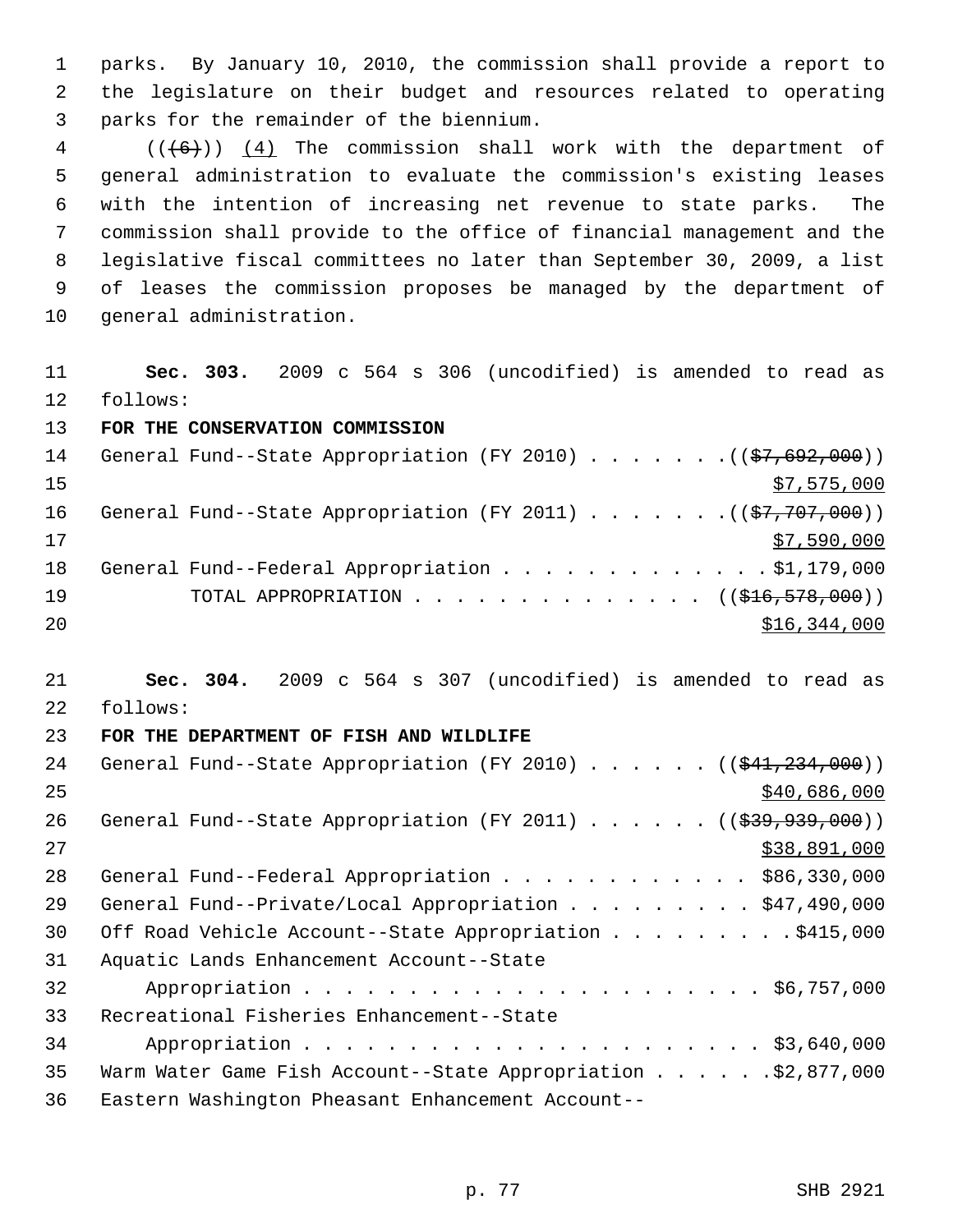| 1  |                                                                               |
|----|-------------------------------------------------------------------------------|
| 2  | Aquatic Invasive Species Enforcement Account--                                |
| 3  |                                                                               |
| 4  | Aquatic Invasive Species Prevention Account--                                 |
| 5  |                                                                               |
| 6  | Wildlife Account--State Appropriation ( $(\frac{274}{74}, \frac{744}{000})$ ) |
| 7  | \$76, 178, 000                                                                |
| 8  | Game Special Wildlife Account--State Appropriation \$2,381,000                |
| 9  | Game Special Wildlife Account--Federal Appropriation \$8,928,000              |
| 10 | Game Special Wildlife Account--Private/Local                                  |
| 11 |                                                                               |
| 12 | Wildlife Rehabilitation Account--State Appropriation $\ldots$ \$270,000       |
| 13 | Regional Fisheries Salmonid Recovery Account--                                |
| 14 | Federal Appropriation \$5,001,000                                             |
| 15 | Oil Spill Prevention Account--State Appropriation \$884,000                   |
| 16 | Oyster Reserve Land Account--State Appropriation \$918,000                    |
| 17 | TOTAL APPROPRIATION ( $(\frac{2324,194,000}{$ )                               |
| 18 | \$324,032,000                                                                 |

19 The appropriations in this section are subject to the following 20 conditions and limitations:

21 (1) \$294,000 of the aquatic lands enhancement account--state 22 appropriation is provided solely for the implementation of hatchery 23 reform recommendations defined by the hatchery scientific review group.

24 (2) \$355,000 of the general fund--state appropriation for fiscal 25 year 2010 and \$422,000 of the general fund--state appropriation for 26 fiscal year 2011 are provided solely for the department to implement a 27 pilot project with the Confederated Tribes of the Colville Reservation 28 to develop expanded recreational fishing opportunities on Lake Rufus 29 Woods and its northern shoreline and to conduct joint enforcement of 30 lake fisheries on Lake Rufus Woods and adjoining waters, pursuant to 31 state and tribal intergovernmental agreements developed under the 32 Columbia River water supply program. For the purposes of the pilot 33 project:

34 (a) A fishing permit issued to a nontribal member by the Colville 35 Tribes shall satisfy the license requirement of RCW 77.32.010 on the 36 waters of Lake Rufus Woods and on the north shore of Lake Rufus Woods; 37 (b) The Colville Tribes have agreed to provide to holders of its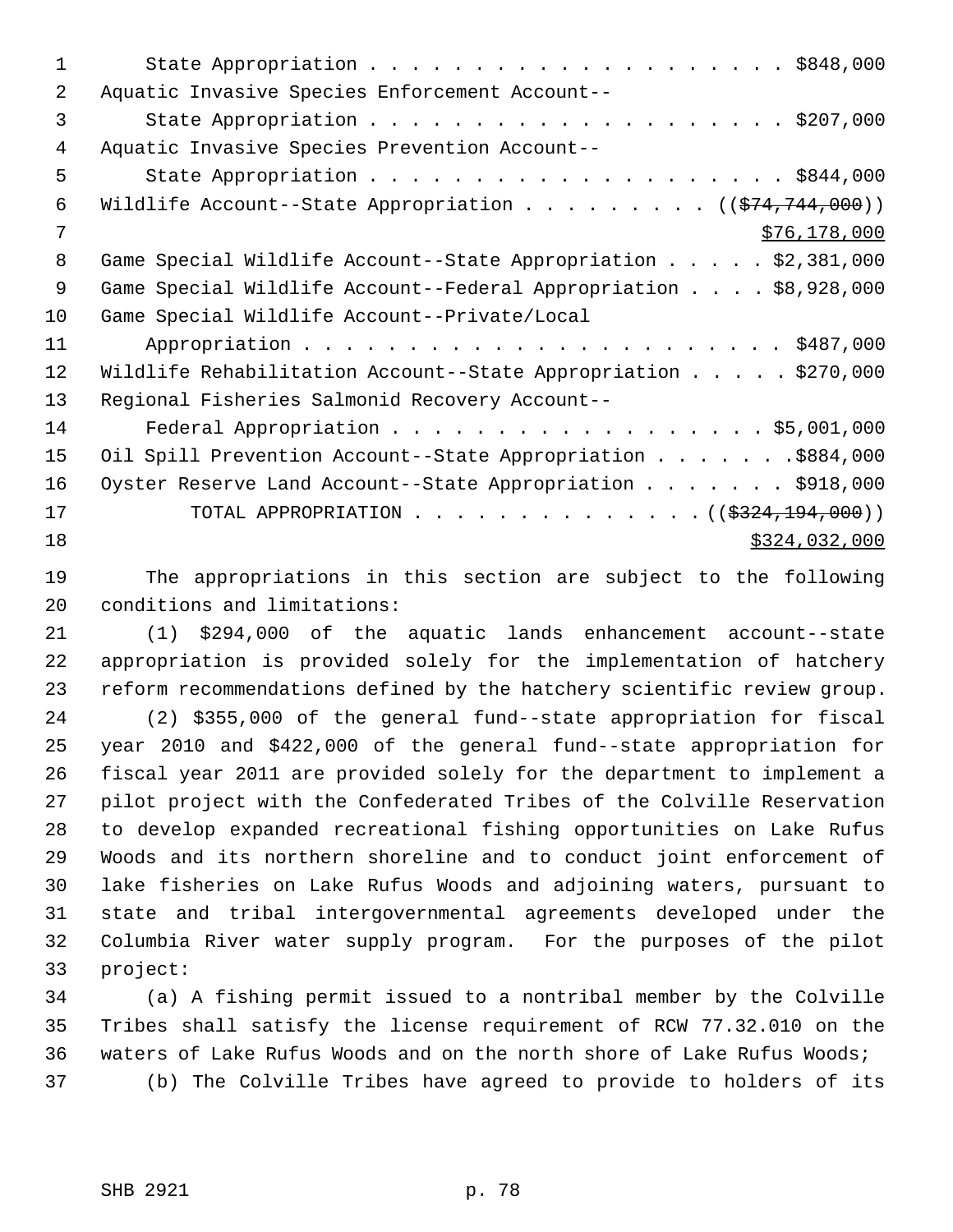1 nontribal member fishing permits a means to demonstrate that fish in 2 their possession were lawfully taken in Lake Rufus Woods;

 3 (c) A Colville tribal member identification card shall satisfy the 4 license requirement of RCW 77.32.010 on all waters of Lake Rufus Woods; 5 (d) The department and the Colville Tribes shall jointly designate 6 fishing areas on the north shore of Lake Rufus Woods for the purposes 7 of enhancing access to the recreational fisheries on the lake; and

 8 (e) The Colville Tribes have agreed to recognize a fishing license 9 issued under RCW 77.32.470 or RCW 77.32.490 as satisfying the nontribal 10 member fishing permit requirements of Colville tribal law on the 11 reservation portion of the waters of Lake Rufus Woods and at designated 12 fishing areas on the north shore of Lake Rufus Woods;

13 (3) Prior to submitting its 2011-2013 biennial operating and 14 capital budget request related to state fish hatcheries to the office 15 of financial management, the department shall contract with the 16 hatchery scientific review group (HSRG) to review this request. This 17 review shall: (a) Determine if the proposed requests are consistent 18 with HSRG recommendations; (b) prioritize the components of the 19 requests based on their contributions to protecting wild salmonid 20 stocks and meeting the recommendations of the HSRG; and (c) evaluate 21 whether the proposed requests are being made in the most cost effective 22 manner. The department shall provide a copy of the HSRG review to the 23 office of financial management with their agency budget proposal.

24 (4) Within existing funds, the department shall continue 25 implementing its capital program action plan dated September 1, 2007, 26 including the purchase of the necessary maintenance and support costs 27 for the capital programs and engineering tools. The department shall 28 report to the office of financial management and the appropriate 29 committees of the legislature, its progress in implementing the plan, 30 including improvements instituted in its capital program, by September 31 30, 2011.

 $32$  (( $(6)$ )) (5) \$1,232,000 of the state wildlife account--state 33 appropriation is provided solely to implement Substitute House Bill No. 34 1778 (fish and wildlife). If the bill is not enacted by June 30, 2009, 35 the amount provided in this subsection shall lapse.

36  $((+7)$ ) (6) \$400,000 of the general fund--state appropriation for 37 fiscal year 2010 and \$400,000 of the general fund--state appropriation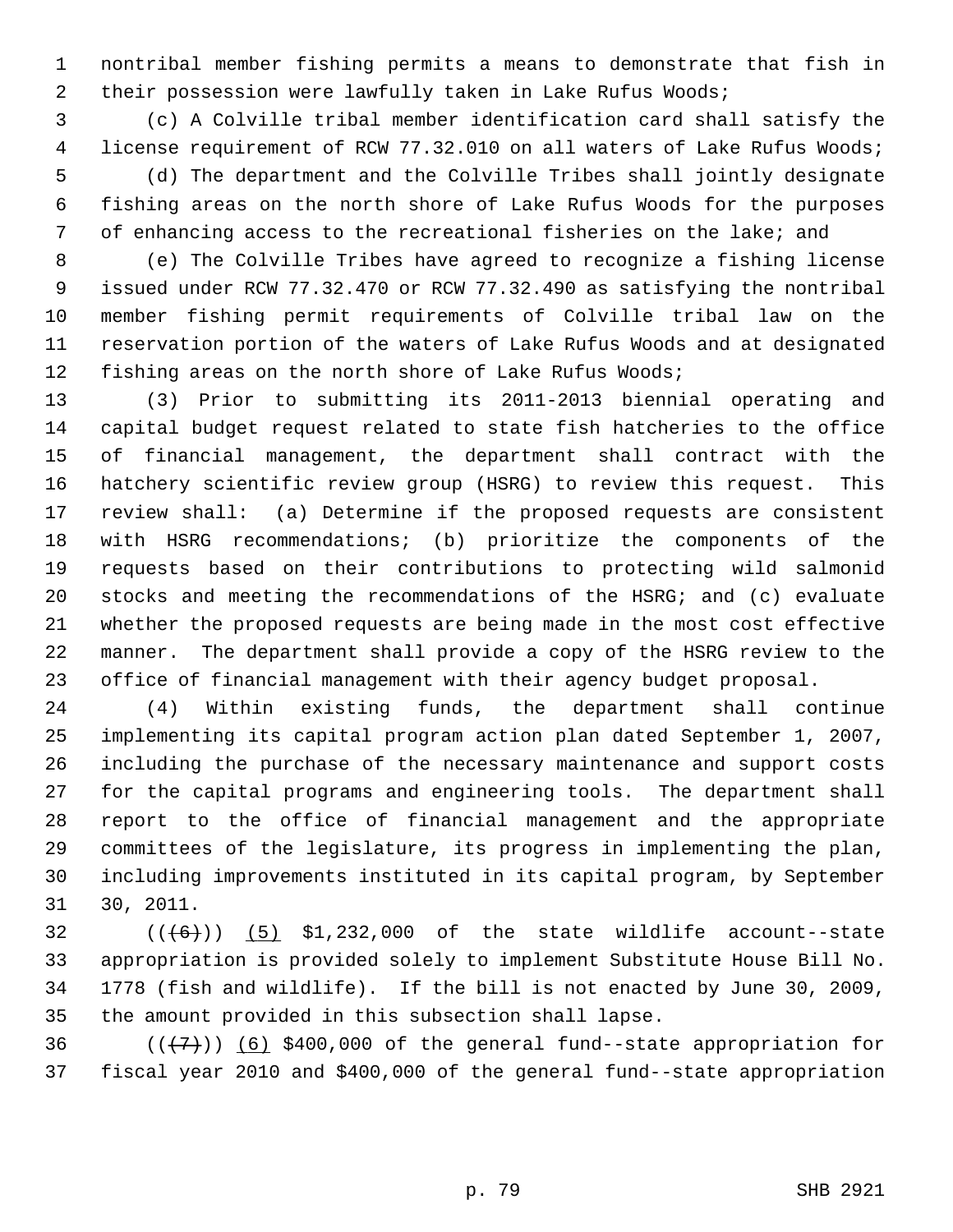1 for fiscal year 2011 are provided solely for a state match to support 2 the Puget Sound nearshore partnership between the department and the 3 U.S. army corps of engineers.

 $4$  ( $(\frac{1}{8})$ ) (7) \$100,000 of the general fund--state appropriation for 5 fiscal year 2010 and \$100,000 of the general fund--state appropriation 6 for fiscal year 2011 are provided solely for removal of derelict gear 7 in Washington waters.

8  $((+9))$  (8) The department of fish and wildlife shall dispose of 9 all fixed wing aircraft it currently owns. The proceeds from the 10 aircraft shall be deposited into the state wildlife account. Disposal 11 of the aircraft must occur no later than June 30, 2010.

12  $((+10))$  (9) \$50,000 of the general fund--state appropriation for 13 fiscal year 2010 is provided solely for an electron project fish 14 passage study consistent with the recommendations and protocols 15 contained in the 2008 electron project downstream fish passage final 16 report.

17  $((+11))$   $(10)$  \$60,000 of the general fund--state appropriation for 18 fiscal year 2010 and \$60,000 of the general fund--state appropriation 19 for fiscal year 2011 are provided solely for implementation of 20 Engrossed Second Substitute Bill No. 5560 (agency climate leadership). 21 If the bill is not enacted by June 30, 2009, the amounts provided in 22 this subsection shall lapse.

23  $((+12))$   $(11)$  If sufficient new revenues are not identified to 24 continue hatchery operations, within the constraints of legally binding 25 tribal agreements, the department shall dispose of, by removal, sale, 26 lease, reversion, or transfer of ownership, the following hatcheries: 27 McKernan, Colville, Omak, Bellingham, Arlington, and Mossyrock. 28 Disposal of the hatcheries must occur by June 30, 2011, and any 29 proceeds received from disposal shall be deposited in the state 30 wildlife account. Within available funds, the department shall provide 31 quarterly reports on the progress of disposal to the office of 32 financial management and the appropriate fiscal committees of the 33 legislature. The first report shall be submitted no later than 34 September 30, 2009.

35  $((+13))$   $(12)$  \$100,000 of the eastern Washington pheasant 36 enhancement account--state appropriation is provided solely for the 37 department to support efforts to enhance permanent and temporary 38 pheasant habitat on public and private lands in Grant, Franklin, and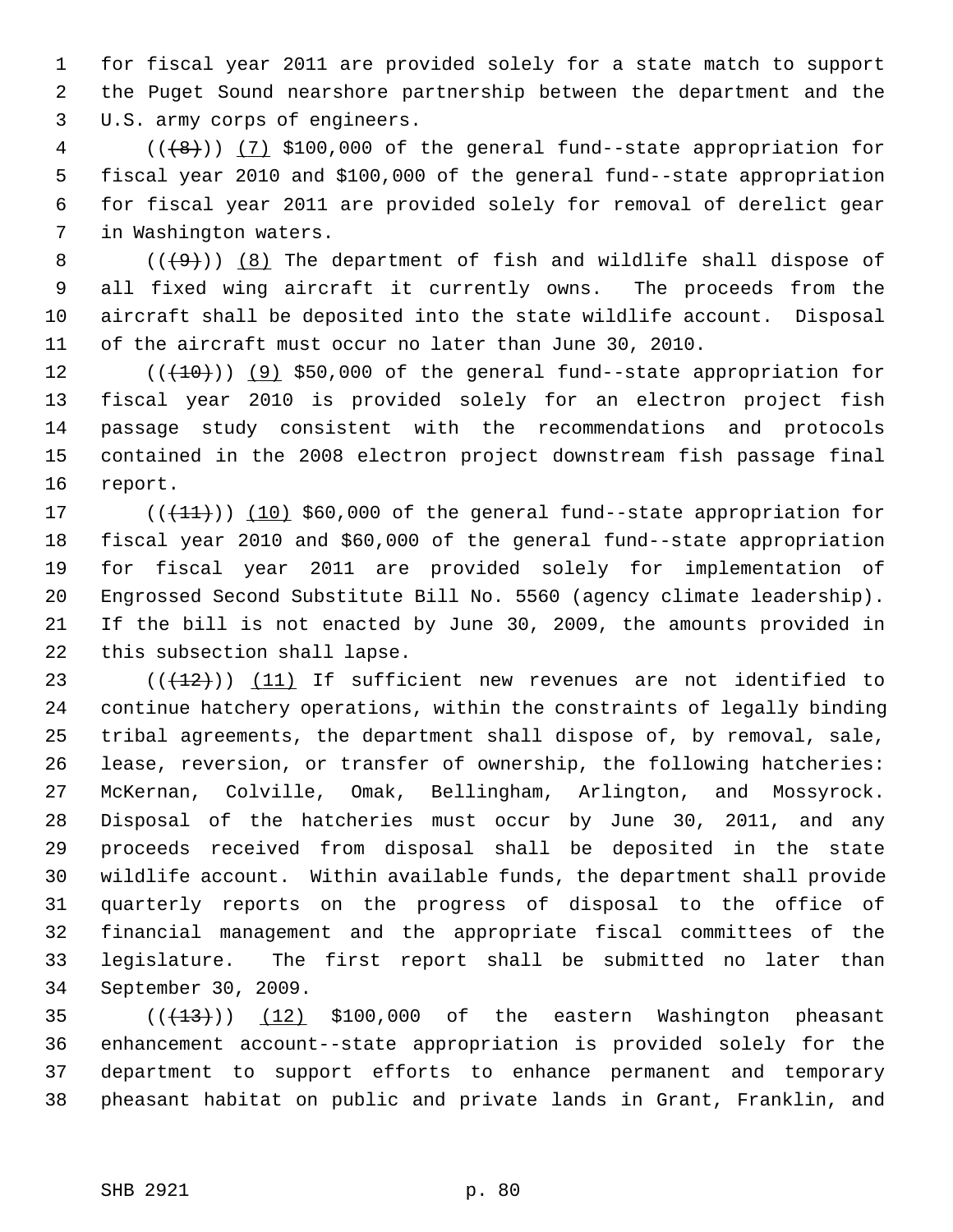1 Adams counties. The department may support efforts by entities 2 including conservation districts, nonprofit organizations, and 3 landowners, and must require such entities to provide significant 4 nonstate matching resources, which may be in the form of funds, 5 material, or labor.

 6 **Sec. 305.** 2009 c 564 s 309 (uncodified) is amended to read as 7 follows: 8 **FOR THE DEPARTMENT OF AGRICULTURE** 9 General Fund--State Appropriation (FY 2010) . . . . . . ((\$12,616,000))  $10$   $$12,329,000$ 11 General Fund--State Appropriation (FY 2011) . . . . . . ((\$12,295,000)) 12 \$11,271,000 13 General Fund--Federal Appropriation . . . . . . . . . . . \$11,565,000 14 General Fund--Private/Local Appropriation . . . . . . . . . . \$194,000 15 Aquatic Lands Enhancement Account--State 16 Appropriation . . . . . . . . . . . . . . . . . . . . . . \$2,559,000 17 State Toxics Control Account--State Appropriation . . . . . \$4,298,000 18 Water Quality Permit Account--State Appropriation . . . . . . . \$61,000 19 TOTAL APPROPRIATION . . . . . . . . . . . . . ((<del>\$43,588,000</del>)) 20 \$42,277,000

21 The appropriations in this section are subject to the following 22 conditions and limitations:

23 (1) \$350,000 of the aquatic lands enhancement account appropriation 24 is provided solely for funding to the Pacific county noxious weed 25 control board to eradicate remaining spartina in Willapa Bay.

26 (2) \$19,000 of the general fund--state appropriation for fiscal 27 year 2010 and \$6,000 of the general fund--state appropriation for 28 fiscal year 2011 are provided solely to implement Substitute Senate 29 Bill No. 5797 (solid waste handling permits). If the bill is not 30 enacted by June 30, 2009, the amounts provided in this subsection shall 31 lapse.

32 (3) The department is authorized to establish or increase the 33 following fees in the 2009-11 biennium as necessary to meet the actual 34 costs of conducting business: Christmas tree grower licensing, nursery 35 dealer licensing, plant pest inspection and testing, and commission 36 merchant licensing.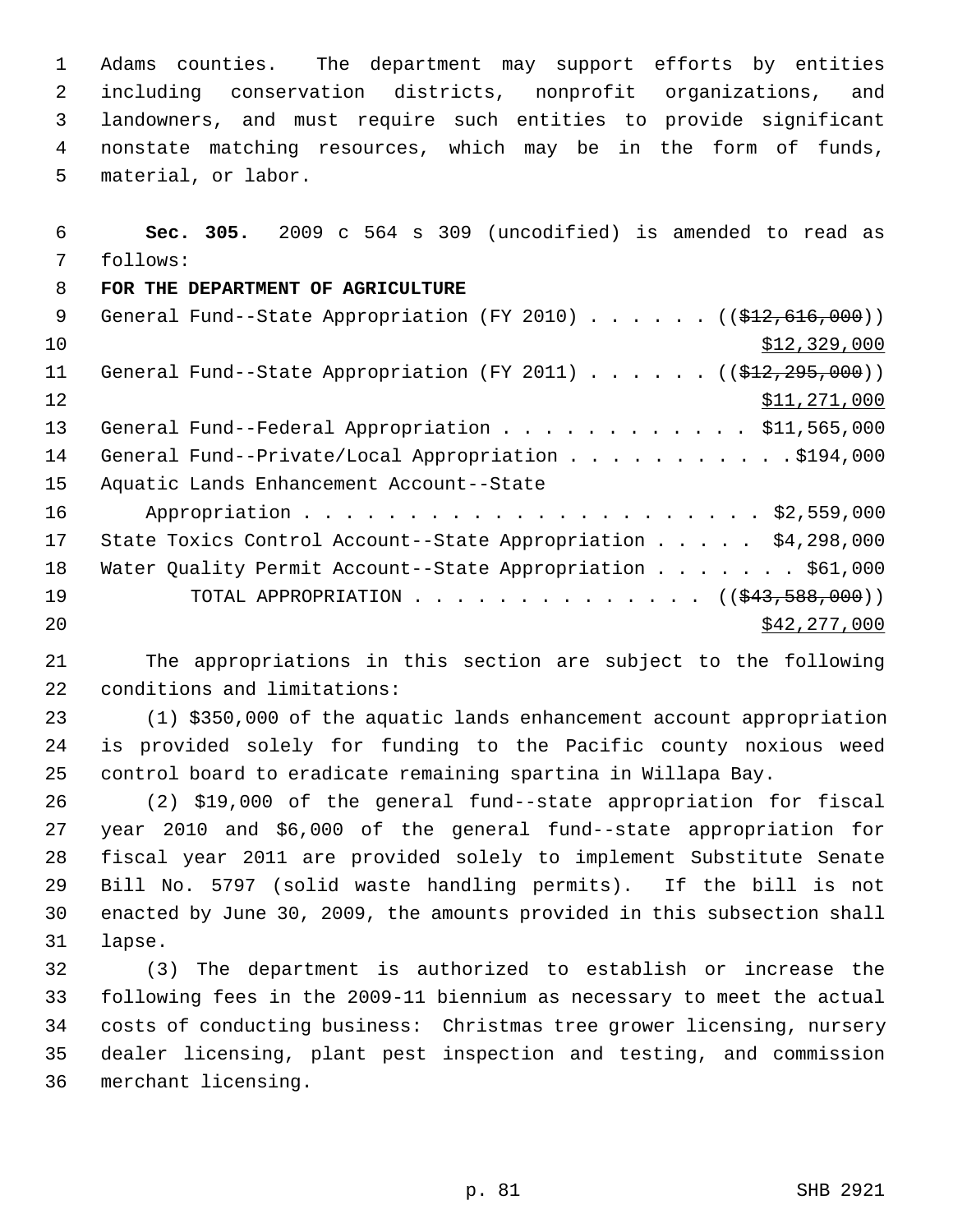1 **Sec. 306.** 2009 c 564 s 311 (uncodified) is amended to read as 2 follows:

## 3 **FOR THE PUGET SOUND PARTNERSHIP**

| 4  | General Fund--State Appropriation (FY 2010) $($ $($ \$3,223,000))    |
|----|----------------------------------------------------------------------|
| 5  | \$3,172,000                                                          |
| 6  | General Fund--State Appropriation (FY 2011) $($ $($ \$3,194,000) $)$ |
| 7  | \$3,143,000                                                          |
| 8  | General Fund--Federal Appropriation \$3,623,000                      |
| -9 | Aquatic Lands Enhancement Account--State Appropriation \$500,000     |
| 10 | State Toxics Control Account--State Appropriation \$896,000          |
| 11 | TOTAL APPROPRIATION $\ldots$ , ( $(\frac{1}{21}, 436, 000)$ )        |
| 12 | \$11,334,000                                                         |
|    |                                                                      |

13 The appropriations in this section are subject to the following 14 conditions and limitations:

15 (1) \$305,000 of the general fund--state appropriation for fiscal 16 year 2010 is provided solely for measuring water and habitat quality to 17 determine watershed health and assist salmon recovery.

18 (2) \$896,000 of the state toxics control account--state 19 appropriation is provided solely for activities that contribute to 20 Puget Sound protection and recovery, including provision of independent 21 advice and assessment of the state's oil spill prevention, 22 preparedness, and response programs, including review of existing 23 activities and recommendations for any necessary improvements. The 24 partnership may carry out this function through an existing committee, 25 such as the ecosystem coordination board or the leadership council, or 26 may appoint a special advisory council. Because this is a unique 27 statewide program, the partnership may invite participation from 28 outside the Puget Sound region.

29 (3) Within the amounts appropriated in this section, the Puget 30 Sound partnership shall facilitate an ongoing monitoring consortium to 31 integrate monitoring efforts for storm water, water quality, watershed 32 health, and other indicators to enhance monitoring efforts in Puget 33 Sound.

34 (4) The Puget Sound partnership shall work with Washington State 35 University and the environmental protection agency to secure funding 36 for the beach watchers program.

37 (5) \$877,000 of the general fund--state appropriation for fiscal 38 year 2010 and \$877,000 of the general fund--state appropriation for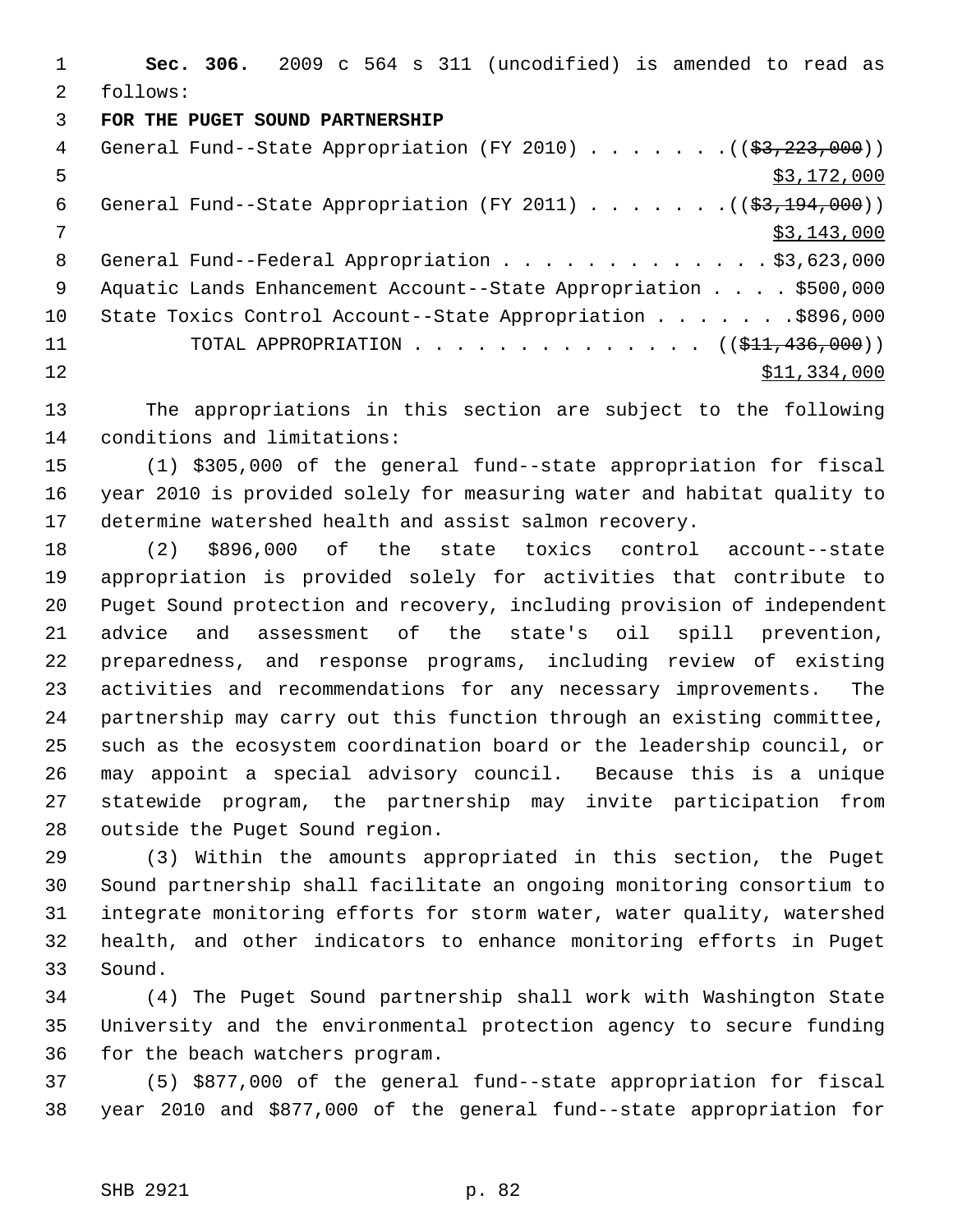1 fiscal year 2011 are provided solely to support public education and 2 volunteer programs. The partnership is directed to distribute the 3 majority of funding as grants to local organizations, local 4 governments, and education, communication, and outreach network 5 partners. The partnership shall track progress for this activity 6 through the accountability system of the Puget Sound partnership.

(End of part)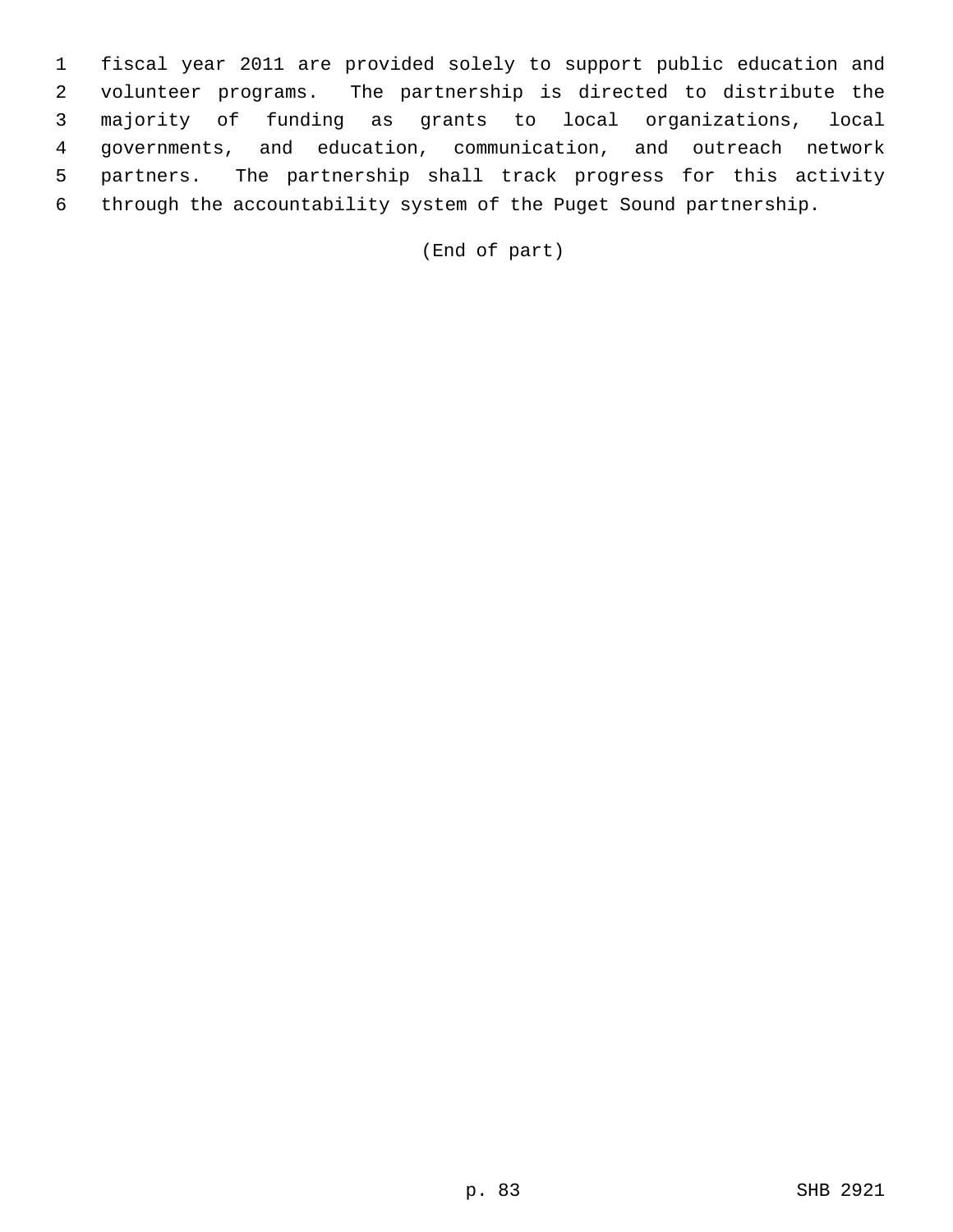| $\mathbf{1}$   | PART IV                                                                     |
|----------------|-----------------------------------------------------------------------------|
| $\overline{2}$ | <b>TRANSPORTATION</b>                                                       |
|                |                                                                             |
| 3              | Sec. 401. 2009 c 564 s 401 (uncodified) is amended to read as               |
| 4              | follows:                                                                    |
| 5              | FOR THE DEPARTMENT OF LICENSING                                             |
| 6              | General Fund--State Appropriation (FY 2010) ( $(\frac{21}{61}, 668, 000)$ ) |
| 7              | \$1,436,000                                                                 |
| 8              | General Fund--State Appropriation (FY 2011) ( $(\frac{21.712}{12.000})$     |
| 9              | \$1,535,000                                                                 |
| 10             | Architects' License Account--State Appropriation $($ $($ \$1,056,000))      |
| 11             | \$767,000                                                                   |
| 12             | Professional Engineers' Account--State Appropriation \$3,586,000            |
| 13             | Real Estate Commission Account--State Appropriation \$10,047,000            |
| 14             | Master License Account--State Appropriation \$15,718,000                    |
| 15             | Uniform Commercial Code Account--State Appropriation \$3,100,000            |
| 16             | Real Estate Education Account--State Appropriation \$276,000                |
| 17             | Real Estate Appraiser Commission Account--State                             |
| 18             |                                                                             |
| 19             | Business and Professions Account--State Appropriation \$15,270,000          |
| 20             | Real Estate Research Account--State Appropriation \$320,000                 |
| 21             | Geologists' Account--State Appropriation \$53,000                           |
| 22             | Derelict Vessel Removal Account--State Appropriation \$31,000               |
| 23             | TOTAL APPROPRIATION ( $(\frac{255}{650}, \frac{828}{600})$ )                |
| 24             | \$53,831,000                                                                |
| 25             | The appropriations in this section are subject to the following             |
| 26             | conditions and limitations:                                                 |
| 27             | (1) Pursuant to RCW 43.135.055, the department is authorized to             |
| 28             | increase fees for cosmetologists, funeral directors, cemeteries, court      |
| 29             | reporters and appraisers. These increases are necessary to support the      |
| 30             | expenditures authorized in this section, consistent with RCW 43.24.086.     |
| 31             | \$1,352,000 of the business and professions account--state<br>(2)           |
| 32             | appropriation is provided solely to implement Substitute Senate Bill        |
| 33             | No. 5391 (tattoo and body piercing). If the bill is not enacted by          |
| 34             | June 30, 2009, the amount provided in this subsection shall lapse.          |

35  $((4+))$   $(3)$  \$358,000 of the business and professions account--state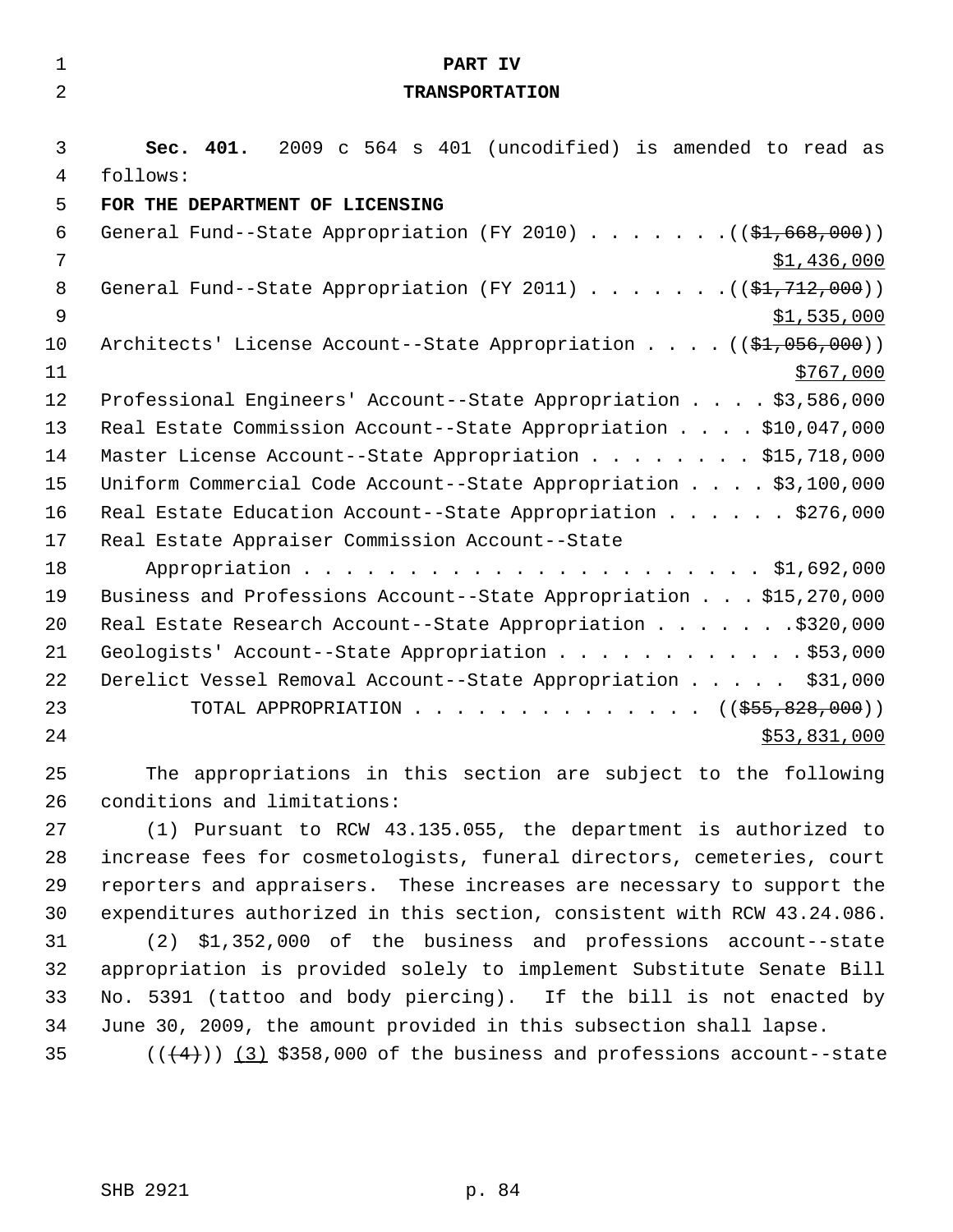1 appropriation is provided solely to implement Senate Bill No. 6126 2 (professional athletics). If the bill is not enacted by June 30, 2009, 3 the amount provided in this subsection shall lapse.

 4 **Sec. 402.** 2009 c 564 s 402 (uncodified) is amended to read as 5 follows: 6 **FOR THE STATE PATROL** 7 General Fund--State Appropriation (FY 2010) . . . . . . ((\$41,468,000)) 8 \$40,668,000 \$40,668,000 \$40,668,000 \$40,668,000 \$40,668,000 \$40,668,000 \$40,668,000 \$ 9 General Fund--State Appropriation (FY 2011) . . . . . . ((\$40,366,000))  $10$  \$39,566,000 11 General Fund--Federal Appropriation . . . . . . . . . . . \$11,401,000 12 General Fund--Private/Local Appropriation . . . . . . . . . \$3,568,000 13 Death Investigations Account--State Appropriation . . . . . \$6,022,000 14 Enhanced 911 Account--State Appropriation . . . . . . . . . . . \$589,000 15 County Criminal Justice Assistance Account--State 16 Appropriation . . . . . . . . . . . . . . . . . . . . . . \$3,122,000 17 Municipal Criminal Justice Assistance Account--State 18 Appropriation . . . . . . . . . . . . . . . . . . . . . . \$1,245,000 19 Fire Service Trust Account--State Appropriation . . . . . . . . \$131,000 20 Disaster Response Account--State Appropriation . . . . . . \$8,002,000 21 Fire Service Training Account--State Appropriation . . . . . \$8,717,000 22 Aquatic Invasive Species Enforcement Account--State 23 Appropriation . . . . . . . . . . . . . . . . . . . . . . . . \$54,000 24 State Toxics Control Account--State Appropriation . . . . . . . \$504,000 25 Fingerprint Identification Account--State Appropriation . . \$7,371,000 26 TOTAL APPROPRIATION . . . . . . . . . . . . . . (  $(\frac{2132}{132}, \frac{560}{100})$  ) 27 \$130,960,000

28 The appropriations in this section are subject to the following 29 conditions and limitations:

30 (1) \$200,000 of the fire service training account--state 31 appropriation is provided solely for two FTEs in the office of the 32 state director of fire protection to exclusively review K-12 33 construction documents for fire and life safety in accordance with the 34 state building code. It is the intent of this appropriation to provide 35 these services only to those districts that are located in counties 36 without qualified review capabilities.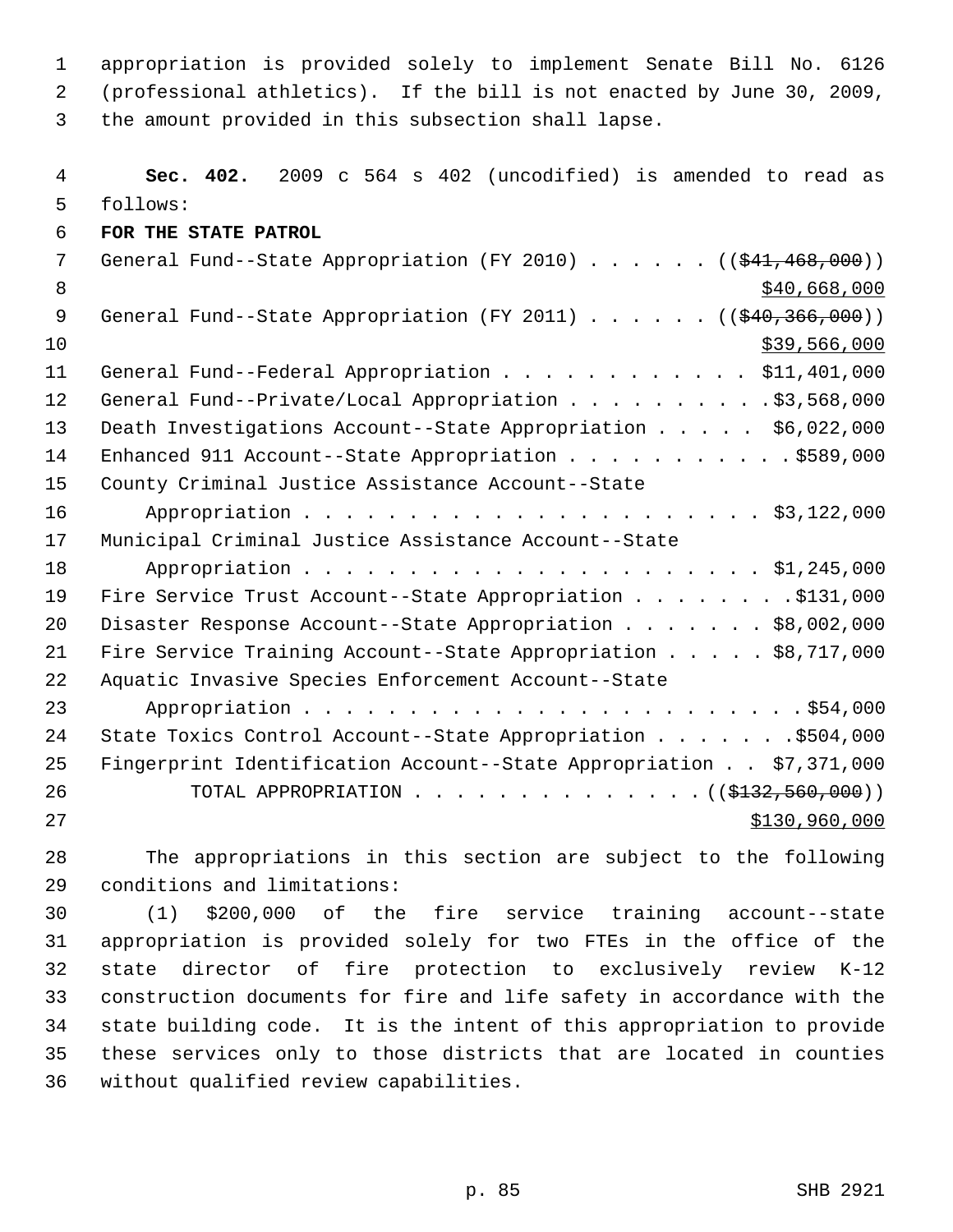1 (2) \$8,000,000 of the disaster response account--state 2 appropriation is provided solely for Washington state fire service 3 resource mobilization costs incurred in response to an emergency or 4 disaster authorized under RCW 43.43.960 and 43.43.964. The state 5 patrol shall submit a report quarterly to the office of financial 6 management and the legislative fiscal committees detailing information 7 on current and planned expenditures from this account. This work shall 8 be done in coordination with the military department.

9  $((+4))$  (3) The 2010 legislature will review the use of king air 10 planes by the executive branch and the adequacy of funding in this 11 budget regarding maintaining and operating the planes to successfully 12 accomplish their mission.

13 ( $(\overline{\smash{.}(\{+5\})})$  (4) The appropriations in this section reflect reductions 14 in the appropriations for the agency's administrative expenses. It is 15 the intent of the legislature that these reductions shall be achieved, 16 to the greatest extent possible, by reducing those administrative costs 17 that do not affect direct client services or direct service delivery or 18 programs.

19  $((+6))$  (5) \$400,000 of the fire service training account--state 20 appropriation is provided solely for the firefighter apprenticeship 21 training program.

22  $((\langle 7 \rangle)(6)$  \$48,000 of the fingerprint identification account--23 state appropriation is provided solely to implement Substitute House 24 Bill No. 1621 (consumer loan companies). If the bill is not enacted by 25 June 30, 2009, the amounts provided in this subsection shall lapse.

(End of part)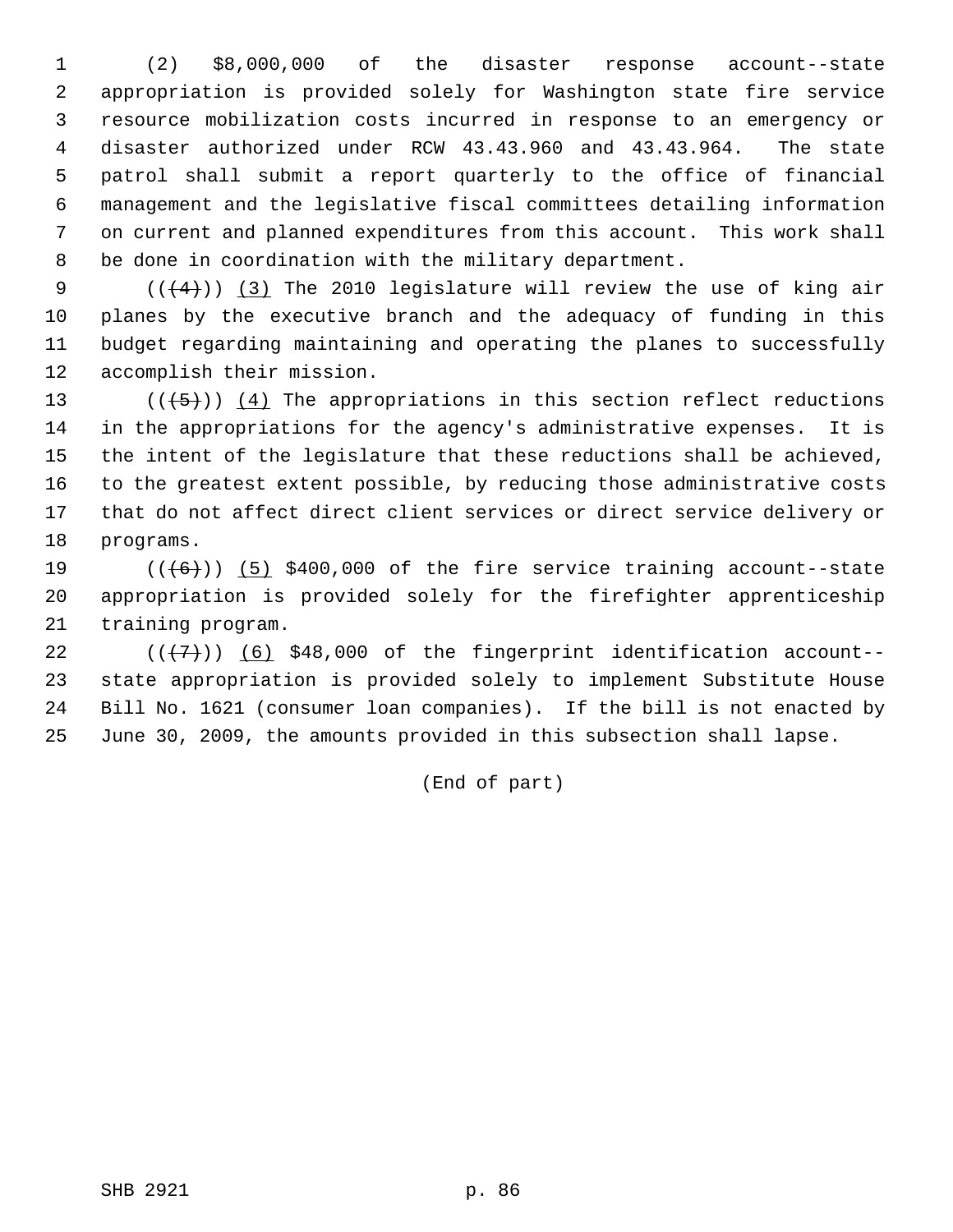| $\overline{2}$<br><b>EDUCATION</b><br>3<br>Sec. 501. 2009 c 564 s 513 (uncodified) is amended to read as<br>follows:<br>4<br>5<br>PUBLIC<br><b>FOR</b><br>OF<br><b>INSTRUCTION--EDUCATION</b><br>THE<br><b>SUPERINTENDENT</b><br>6<br><b>PROGRAMS</b><br>7<br>General Fund--State Appropriation (FY 2010) $($ $($ $\frac{695}{181},000)$ )<br>8<br>9<br>General Fund--State Appropriation (FY 2011) \$102,512,000<br>10<br>General Fund--Federal Appropriation \$152,626,000<br>11<br>Education Legacy Trust Account--State<br>12<br>13<br>TOTAL APPROPRIATION ( $(\frac{2445}{131000})$ ) |               |
|--------------------------------------------------------------------------------------------------------------------------------------------------------------------------------------------------------------------------------------------------------------------------------------------------------------------------------------------------------------------------------------------------------------------------------------------------------------------------------------------------------------------------------------------------------------------------------------------|---------------|
|                                                                                                                                                                                                                                                                                                                                                                                                                                                                                                                                                                                            |               |
|                                                                                                                                                                                                                                                                                                                                                                                                                                                                                                                                                                                            |               |
|                                                                                                                                                                                                                                                                                                                                                                                                                                                                                                                                                                                            |               |
|                                                                                                                                                                                                                                                                                                                                                                                                                                                                                                                                                                                            |               |
|                                                                                                                                                                                                                                                                                                                                                                                                                                                                                                                                                                                            | <b>REFORM</b> |
|                                                                                                                                                                                                                                                                                                                                                                                                                                                                                                                                                                                            |               |
|                                                                                                                                                                                                                                                                                                                                                                                                                                                                                                                                                                                            |               |
|                                                                                                                                                                                                                                                                                                                                                                                                                                                                                                                                                                                            | \$93,681,000  |
|                                                                                                                                                                                                                                                                                                                                                                                                                                                                                                                                                                                            |               |
|                                                                                                                                                                                                                                                                                                                                                                                                                                                                                                                                                                                            |               |
|                                                                                                                                                                                                                                                                                                                                                                                                                                                                                                                                                                                            |               |
|                                                                                                                                                                                                                                                                                                                                                                                                                                                                                                                                                                                            |               |
|                                                                                                                                                                                                                                                                                                                                                                                                                                                                                                                                                                                            |               |
| 14                                                                                                                                                                                                                                                                                                                                                                                                                                                                                                                                                                                         | \$443,931,000 |
| 15<br>The appropriations in this section are subject to the following                                                                                                                                                                                                                                                                                                                                                                                                                                                                                                                      |               |
| 16<br>conditions and limitations:                                                                                                                                                                                                                                                                                                                                                                                                                                                                                                                                                          |               |
| 17<br>(1) \$36,806,000 of the general fund--state appropriation for fiscal                                                                                                                                                                                                                                                                                                                                                                                                                                                                                                                 |               |
| year 2010, \$34,516,000 of the general fund--state appropriation for<br>18                                                                                                                                                                                                                                                                                                                                                                                                                                                                                                                 |               |
| 19<br>2011, \$1,350,000 of the education<br>fiscal<br>year                                                                                                                                                                                                                                                                                                                                                                                                                                                                                                                                 | legacy trust  |
| 20<br>account--state appropriation, and \$15,868,000 of the general fund--                                                                                                                                                                                                                                                                                                                                                                                                                                                                                                                 |               |
| 21<br>appropriation are provided solely for development<br>federal                                                                                                                                                                                                                                                                                                                                                                                                                                                                                                                         | and           |
| 22<br>implementation of the Washington assessments of student learning                                                                                                                                                                                                                                                                                                                                                                                                                                                                                                                     |               |
| 23<br>(WASL), including: (i) Development and implementation of retake                                                                                                                                                                                                                                                                                                                                                                                                                                                                                                                      |               |
| 24<br>assessments for high school students who are not successful in one or                                                                                                                                                                                                                                                                                                                                                                                                                                                                                                                |               |
| 25<br>more content areas of the WASL; and (ii) development and implementation                                                                                                                                                                                                                                                                                                                                                                                                                                                                                                              |               |
| 26<br>of alternative assessments or appeals procedures to implement the                                                                                                                                                                                                                                                                                                                                                                                                                                                                                                                    |               |
| 27<br>certificate of academic achievement. The superintendent of public                                                                                                                                                                                                                                                                                                                                                                                                                                                                                                                    |               |
| 28<br>instruction shall report quarterly on the progress on development and                                                                                                                                                                                                                                                                                                                                                                                                                                                                                                                |               |
| 29<br>implementation of alternative assessments or appeals procedures.                                                                                                                                                                                                                                                                                                                                                                                                                                                                                                                     |               |
| 30<br>Within these amounts, the superintendent of public instruction shall                                                                                                                                                                                                                                                                                                                                                                                                                                                                                                                 |               |
| contract for the early return of 10th grade student WASL results, on or<br>31                                                                                                                                                                                                                                                                                                                                                                                                                                                                                                              |               |
| 32<br>around June 10th of each year.                                                                                                                                                                                                                                                                                                                                                                                                                                                                                                                                                       |               |
| 33<br>(2) \$3,249,000 of the general fund--state appropriation for fiscal                                                                                                                                                                                                                                                                                                                                                                                                                                                                                                                  |               |
| 34<br>year 2010 and \$3,249,000 of the general fund--state appropriation for                                                                                                                                                                                                                                                                                                                                                                                                                                                                                                               |               |
| fiscal year 2011 are provided solely for the design of the state<br>35                                                                                                                                                                                                                                                                                                                                                                                                                                                                                                                     |               |
|                                                                                                                                                                                                                                                                                                                                                                                                                                                                                                                                                                                            |               |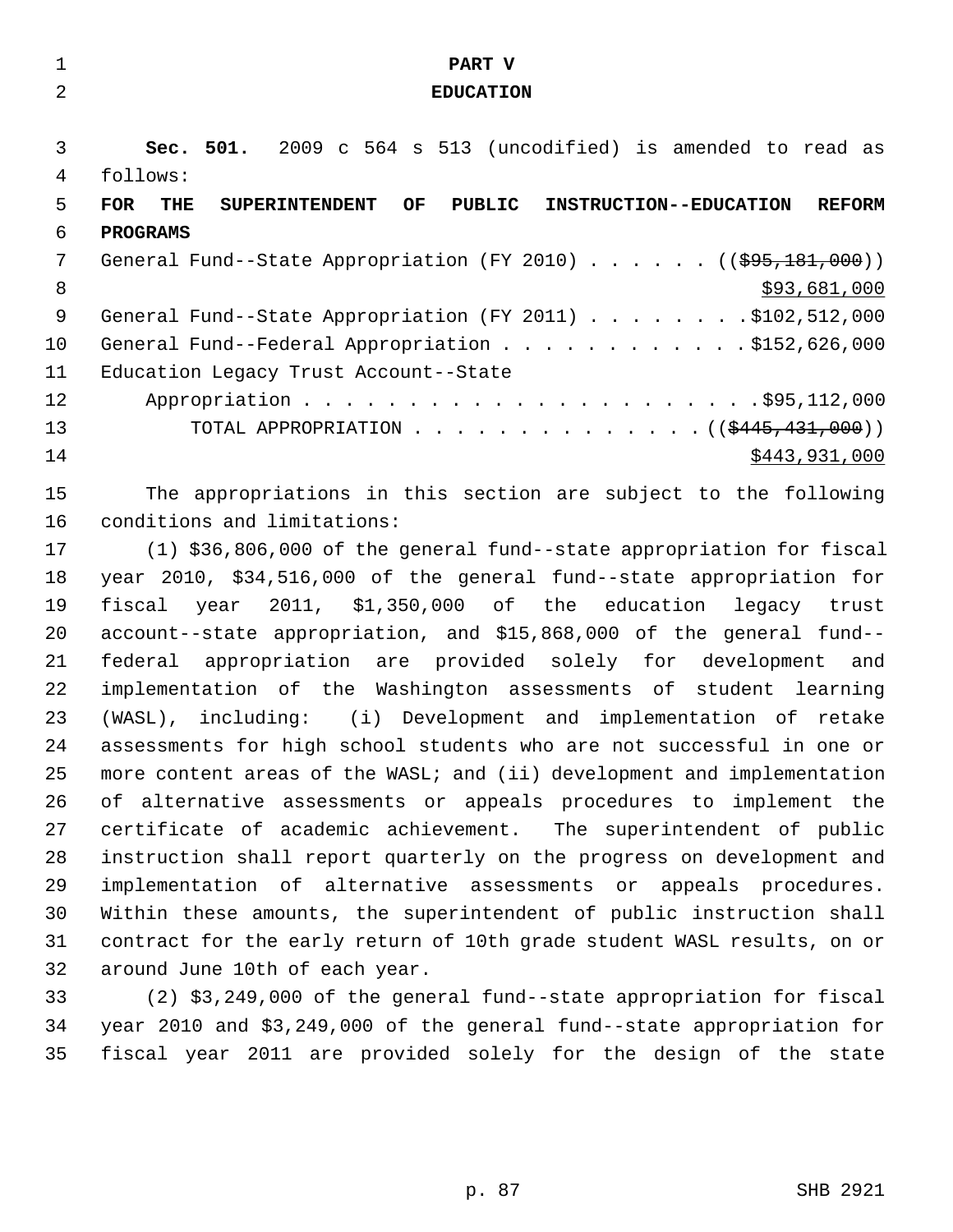1 assessment system and the implementation of end of course assessments 2 for high school math.

 3 (3) \$1,014,000 of the education legacy trust account appropriation 4 is provided solely for allocations to districts for salaries and 5 benefits for the equivalent of two additional professional development 6 days for fourth and fifth grade teachers during the 2008-2009 school 7 year. The allocations shall be made based on the calculations of 8 certificated instructional staff units for fourth and fifth grade 9 provided in section 502 of this act and on the calculations of 10 compensation provided in sections 503 and 504 of this act. Districts 11 may use the funding to support additional days for professional 12 development as well as job-embedded forms of professional development.

13 (4) \$3,241,000 of the education legacy trust fund appropriation is 14 provided solely for allocations to districts for salaries and benefits 15 for the equivalent of three additional professional development days 16 for middle and high school math and science teachers during the 2008- 17 2009 school year, as well as specialized training for one math and 18 science teacher in each middle school and high school during the 2008- 19 2009 school year. Districts may use the funding to support additional 20 days for professional development as well as job-embedded forms of 21 professional development.

22 (5) \$3,850,000 of the education legacy trust account--state 23 appropriation is provided solely for a math and science instructional 24 coaches program pursuant to chapter 396, Laws of 2007. Funding shall 25 be used to provide grants to schools and districts to provide salaries, 26 benefits, and professional development activities for up to twenty-five 27 instructional coaches in middle and high school math and twenty-five 28 instructional coaches in middle and high school science in each year of 29 the biennium; and up to \$300,000 may be used by the office of the 30 superintendent of public instruction to administer and coordinate the 31 program.

32 (6) \$1,781,000 of the general fund--state appropriation for fiscal 33 year 2010 and \$1,943,000 of the general fund--state appropriation for 34 fiscal year 2011 are provided solely to allow approved middle and 35 junior high school career and technical education programs to receive 36 enhanced vocational funding. The office of the superintendent of 37 public instruction shall provide allocations to districts for middle 38 and junior high school students in accordance with the funding formulas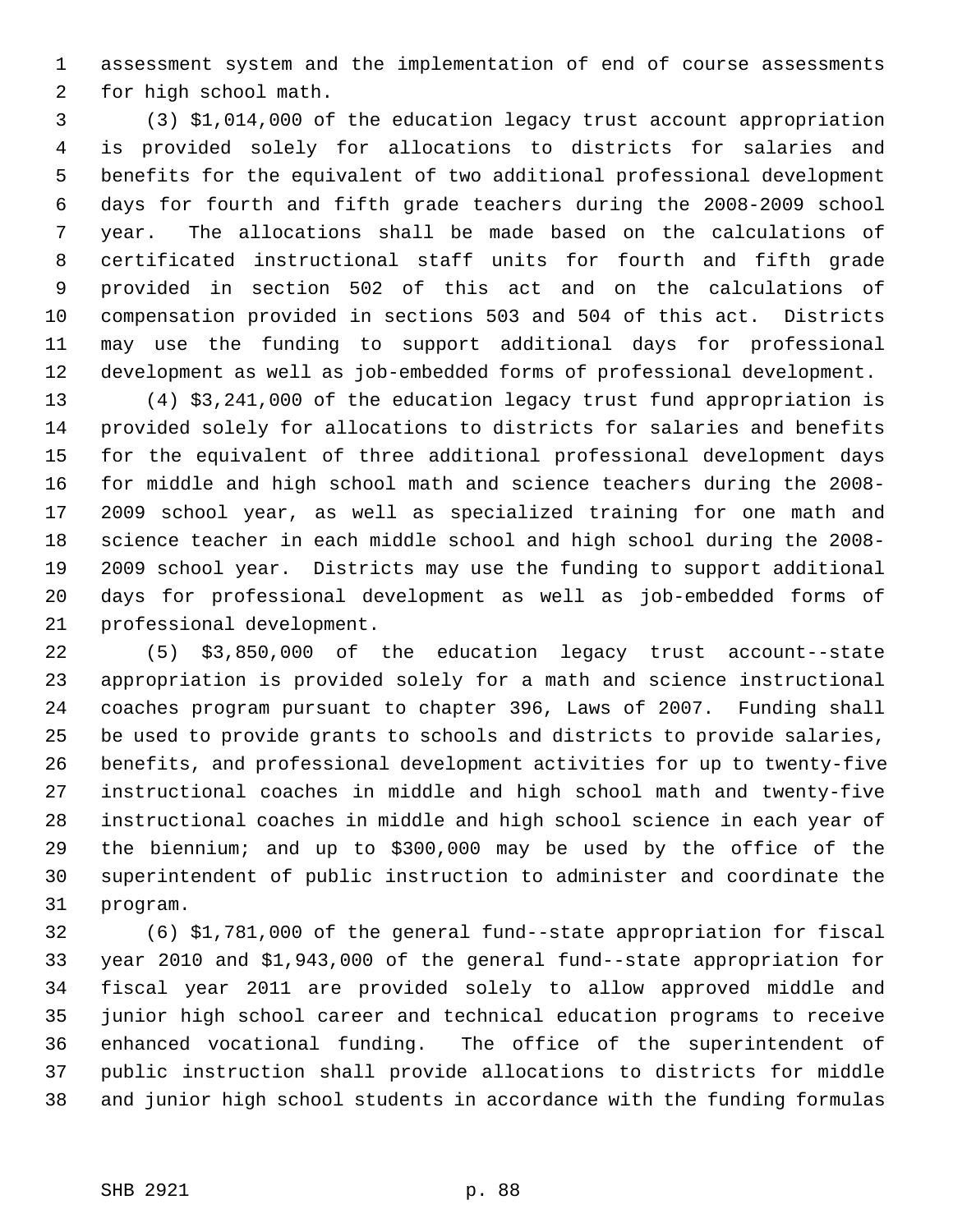1 provided in section 502 of this act. If Second Substitute Senate Bill 2 No. 5676 is enacted the allocations are formula-driven, otherwise the 3 office of the superintendent shall consider the funding provided in 4 this subsection as a fixed amount, and shall adjust funding to stay 5 within the amounts provided in this subsection.

 6 (7) \$139,000 of the general fund--state appropriation for fiscal 7 year 2010 and \$139,000 of the general fund--state appropriation for 8 fiscal year 2011 are provided solely for (a) staff at the office of the 9 superintendent of public instruction to coordinate and promote efforts 10 to develop integrated math, science, technology, and engineering 11 programs in schools and districts across the state; and (b) grants of 12 \$2,500 to provide twenty middle and high school teachers each year 13 professional development training for implementing integrated math, 14 science, technology, and engineering program in their schools.

15 (8) \$1,579,000 of the general fund--state appropriation for fiscal 16 year 2010 and \$1,579,000 of the general fund--state appropriation for 17 fiscal year 2011 are provided solely for the Washington state 18 leadership and assistance for science education reform (LASER) regional 19 partnership activities coordinated at the Pacific science center, 20 including instructional material purchases, teacher and principal 21 professional development, and school and community engagement events. 22 Funding shall be distributed to the various LASER activities in a 23 manner proportional to LASER program spending during the 2007-2009 24 biennium.

25 (9) \$81,010,000 of the education legacy trust account--state 26 appropriation is provided solely for grants for voluntary full-day 27 kindergarten at the highest poverty schools, as provided in chapter 28 400, Laws of 2007. The office of the superintendent of public 29 instruction shall provide allocations to districts for recipient 30 schools in accordance with the funding formulas provided in section 502 31 of this act. Each kindergarten student who enrolls for the voluntary 32 full-day program in a recipient school shall count as one-half of one 33 full-time equivalent student for the purpose of making allocations 34 under this subsection. Although the allocations are formula-driven, 35 the office of the superintendent shall consider the funding provided in 36 this subsection as a fixed amount, and shall limit the number of 37 recipient schools so as to stay within the amounts appropriated each 38 fiscal year in this subsection. The funding provided in this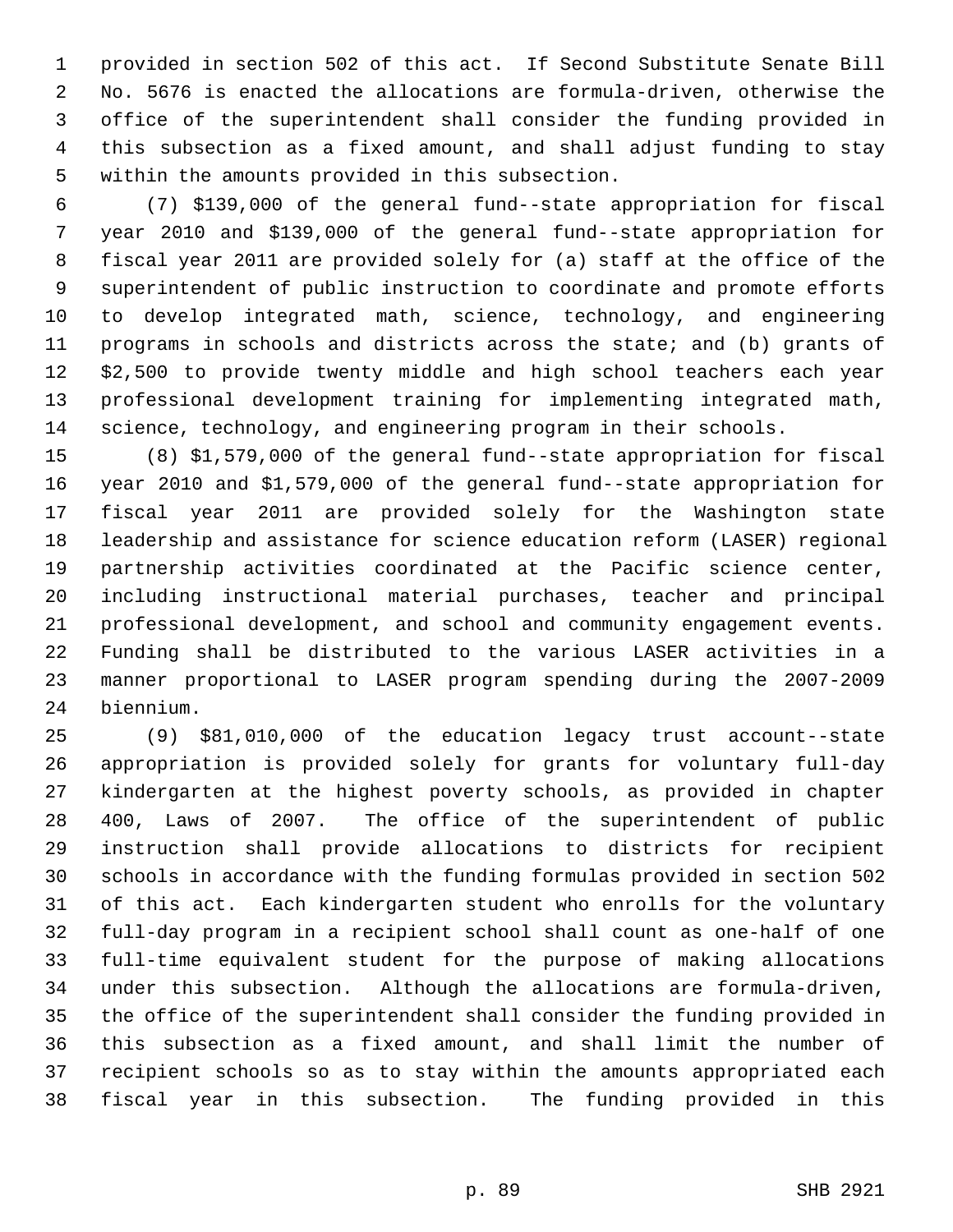1 subsection is estimated to provide full-day kindergarten programs for 2 20 percent of kindergarten enrollment. Funding priority shall be given 3 to schools with the highest poverty levels, as measured by prior year 4 free and reduced priced lunch eligibility rates in each school. 5 Additionally, as a condition of funding, school districts must agree to 6 provide the full-day program to the children of parents who request it 7 in each eligible school. For the purposes of calculating a school 8 district levy base, funding provided in this subsection shall be 9 considered a state block grant program under RCW 84.52.0531.

10 (a) Of the amounts provided in this subsection, a maximum of 11 \$272,000 may be used for administrative support of the full-day 12 kindergarten program within the office of the superintendent of public 13 instruction.

14 (b) Student enrollment pursuant to this program shall not be 15 included in the determination of a school district's overall K-12 FTE 16 for the allocation of student achievement programs and other funding 17 formulas unless specifically stated.

18 (10) \$700,000 of the general fund--state appropriation for fiscal 19 year 2010 and \$900,000 of the general fund--state appropriation for 20 fiscal year 2011 are provided solely for the development of a 21 leadership academy for school principals and administrators. The 22 superintendent of public instruction shall contract with an independent 23 organization to design, field test, and implement a state-of-the-art 24 education leadership academy that will be accessible throughout the 25 state. Initial development of the content of the academy activities 26 shall be supported by private funds. Semiannually the independent 27 organization shall report on amounts committed by foundations and 28 others to support the development and implementation of this program. 29 Leadership academy partners, with varying roles, shall include the 30 state level organizations for school administrators and principals, the 31 superintendent of public instruction, the professional educator 32 standards board, and others as the independent organization shall 33 identify.

34 (11) \$105,754,000 of the general fund--federal appropriation is 35 provided for preparing, training, and recruiting high quality teachers 36 and principals under Title II of the no child left behind act.

37 (12) ((\$3,046,000)) \$1,546,000 of the general fund--state 38 appropriation for fiscal year 2010 and \$3,046,000 of the general fund--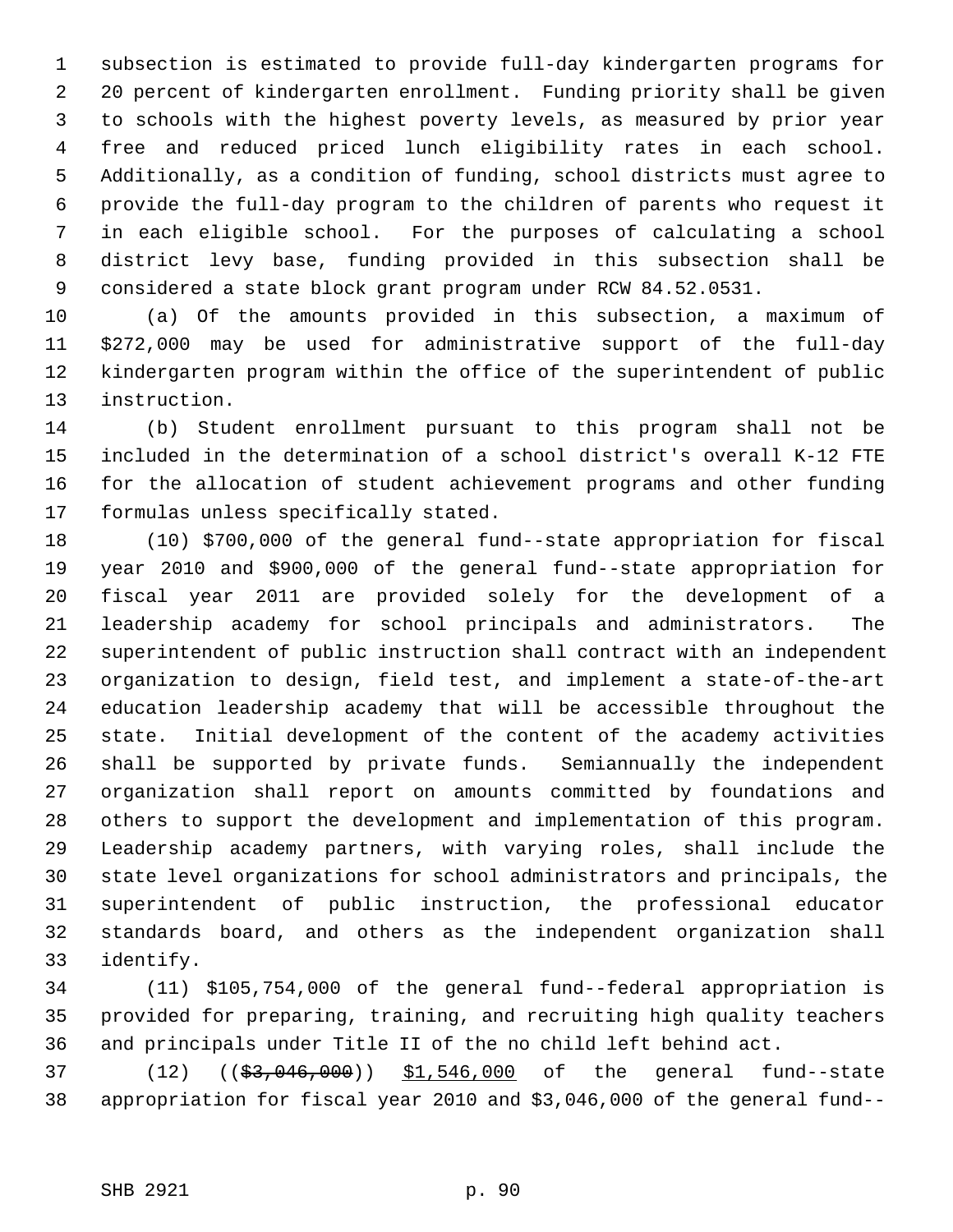1 state appropriation for fiscal year 2011 are provided solely to the 2 office of the superintendent of public instruction for focused 3 assistance. The office of the superintendent of public instruction 4 shall conduct educational audits of low-performing schools and enter 5 into performance agreements between school districts and the office to 6 implement the recommendations of the audit and the community. Funding 7 in this subsection may be used for focused assistance programs for 8 individual schools as well as school districts.

 9 (13) \$30,702,000 of the general fund--federal appropriation is 10 provided for the reading first program under Title I of the no child 11 left behind act.

12 (14) \$1,667,000 of the general fund--state appropriation for fiscal 13 year 2010 and \$1,667,000 of the general fund--state appropriation for 14 fiscal year 2011 are provided solely to eliminate the lunch co-pay for 15 students in grades kindergarten through third grade that are eligible 16 for reduced price lunch.

17 (15) \$5,285,000 of the general fund--state appropriation for fiscal 18 year 2010 and \$5,285,000 of the general fund--state appropriation for 19 fiscal year 2011 are provided solely for: (a) The meals for kids 20 program under RCW 28A.235.145 through 28A.235.155; (b) to eliminate the 21 breakfast co-pay for students eligible for reduced price lunch; and (c) 22 for additional assistance for school districts initiating a summer food 23 service program.

24 (16) \$1,056,000 of the general fund--state appropriation for fiscal 25 year 2010 and \$1,056,000 of the general fund--state appropriation for 26 fiscal year 2011 are provided solely for the Washington reading corps. 27 The superintendent shall allocate reading corps members to low-28 performing schools and school districts that are implementing 29 comprehensive, proven, research-based reading programs. Two or more 30 schools may combine their Washington reading corps programs. Grants 31 provided under this section may be used by school districts for 32 expenditures from September 2009 through August 31, 2011.

33 (17) \$3,594,000 of the general fund--state appropriation for fiscal 34 year 2010 and \$3,594,000 of the general fund--state appropriation for 35 fiscal year 2011 are provided solely for grants to school districts to 36 provide a continuum of care for children and families to help children 37 become ready to learn. Grant proposals from school districts shall 38 contain local plans designed collaboratively with community service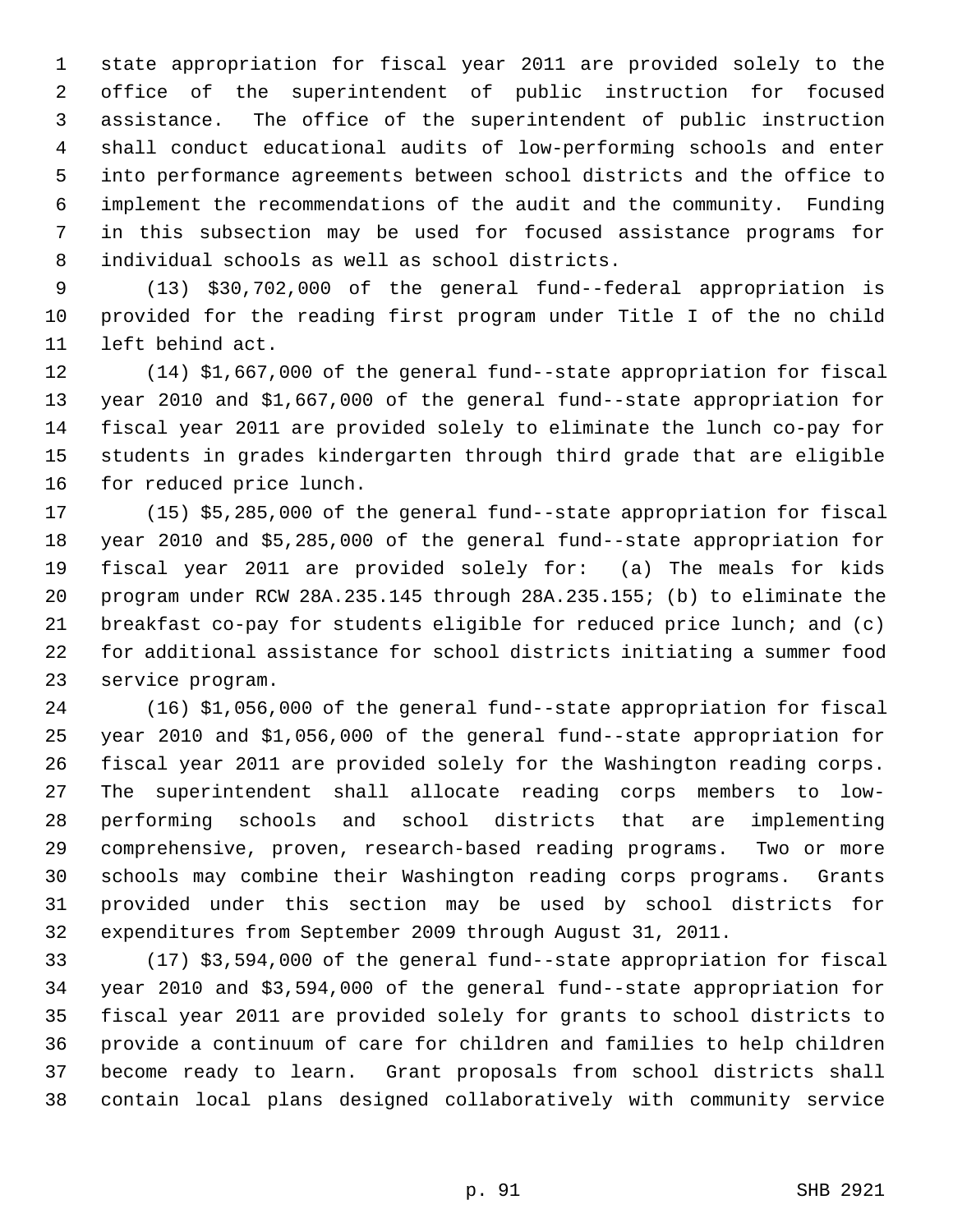1 providers. If a continuum of care program exists in the area in which 2 the school district is located, the local plan shall provide for 3 coordination with existing programs to the greatest extent possible. 4 Grant funds shall be allocated pursuant to RCW 70.190.040.

 5 (18) \$1,959,000 of the general fund--state appropriation for fiscal 6 year 2010 and \$1,959,000 of the general fund--state appropriation for 7 fiscal year 2011 are provided solely for improving technology 8 infrastructure, monitoring and reporting on school district technology 9 development, promoting standards for school district technology, 10 promoting statewide coordination and planning for technology 11 development, and providing regional educational technology support 12 centers, including state support activities, under chapter 28A.650 RCW. 13 (19) \$225,000 of the general fund--state appropriation for fiscal

14 year 2010 and \$225,000 of the general fund--state appropriation for 15 fiscal year 2011 are provided solely for the operation of the center 16 for the improvement of student learning pursuant to RCW 28A.300.130.

17 (20) \$250,000 of the education legacy trust account--state 18 appropriation is provided solely for costs associated with the office 19 of the superintendent of public instruction's statewide director of 20 technology position.

21 (21)(a) \$28,270,000 of the general fund--state appropriation for 22 fiscal year 2010 and \$36,513,000 of the general fund--state 23 appropriation for fiscal year 2011 are provided solely for the 24 following bonuses for teachers who hold valid, unexpired certification 25 from the national board for professional teaching standards and who are 26 teaching in a Washington public school, subject to the following 27 conditions and limitations:

28 (i) For national board certified teachers, a bonus of \$5,000 per 29 teacher beginning in the 2007-08 school year and adjusted for inflation 30 in each school year thereafter in which Initiative 732 cost of living 31 adjustments are provided. National board certified teachers who become 32 public school principals shall continue to receive this bonus for as 33 long as they are principals and maintain the national board 34 certification;

35 (ii) An additional \$5,000 annual bonus shall be paid to national 36 board certified teachers who teach in either: (A) High schools where 37 at least 50 percent of student headcount enrollment is eligible for 38 federal free or reduced price lunch, (B) middle schools where at least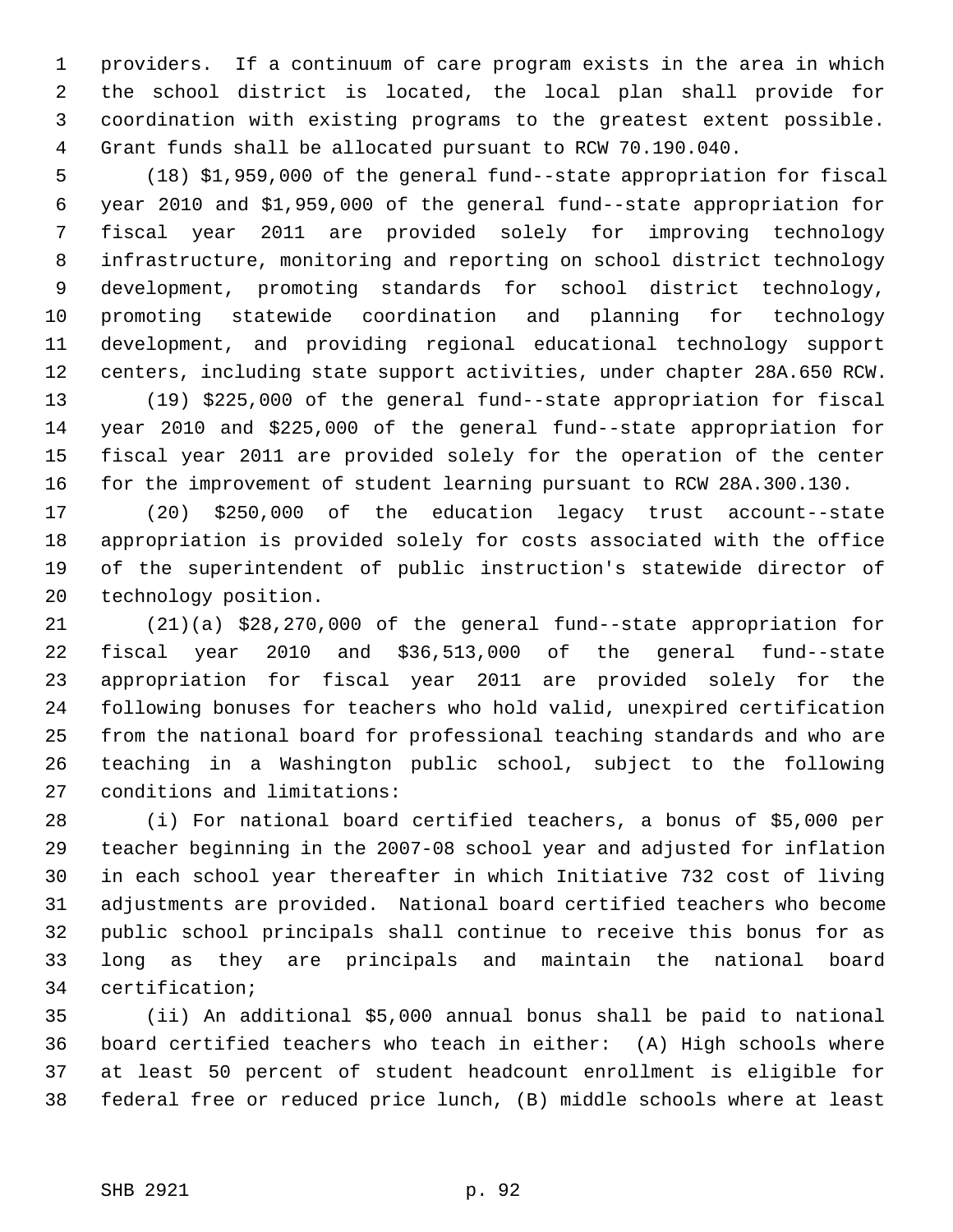1 60 percent of student headcount enrollment is eligible for federal free 2 or reduced price lunch, or (C) elementary schools where at least 70 3 percent of student headcount enrollment is eligible for federal free or 4 reduced price lunch;

 5 (iii) The superintendent of public instruction shall adopt rules to 6 ensure that national board certified teachers meet the qualifications 7 for bonuses under (a)(ii) of this subsection for less than one full 8 school year receive bonuses in a pro-rated manner; and

 9 (iv) During the 2009-10 and 2010-11 school years, and within the 10 available appropriation, certificated instructional staff who have met 11 the eligibility requirements and have applied for certification from 12 the national board for professional teaching standards may receive a 13 conditional two thousand dollars or the amount set by the office of the 14 superintendent of public instruction to contribute toward the current 15 assessment fee, not including the initial up-front candidacy payment. 16 The fee shall be an advance on the first annual bonus under RCW 17 28A.405.415. The assessment fee for national certification is provided 18 in addition to compensation received under a district's salary schedule 19 adopted in accordance with RCW 28A.405.200 and shall not be included in 20 calculations of a district's average salary and associated salary 21 limitation under RCW 28A.400.200. Recipients who fail to receive 22 certification after three years are required to repay the assessment 23 fee, not including the initial up-front candidacy payment, as set by 24 the national board for professional teaching standards and administered 25 by the office of the superintendent of public instruction. The office 26 of the superintendent of public instruction shall adopt rules to define 27 the terms for initial grant of the assessment fee and repayment, 28 including applicable fees.

29 (b) Included in the amounts provided in this subsection are amounts 30 for mandatory fringe benefits.

31 (22) \$2,750,000 of the general fund--state appropriation for fiscal 32 year 2010 and \$2,750,000 of the general fund--state appropriation for 33 fiscal year 2011 are provided solely for secondary career and technical 34 education grants pursuant to chapter 170, Laws of 2008. This funding 35 may additionally be used to support FIRST Robotics programs.

36 (23) \$300,000 of the general fund--state appropriation for fiscal 37 year 2010 and \$300,000 of the general fund--state appropriation for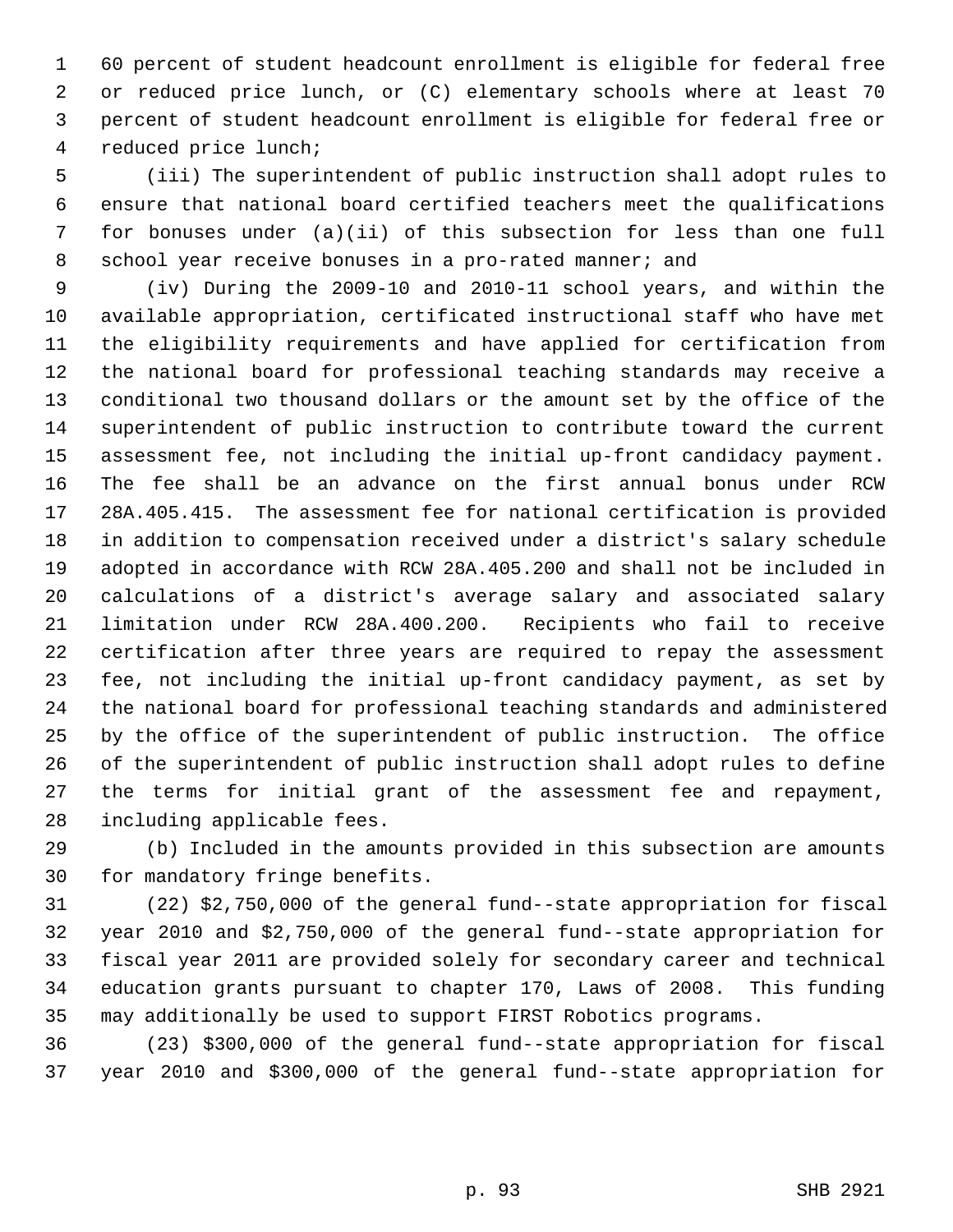1 fiscal year 2011 are provided solely for the local farms-healthy kids 2 program as described in chapter 215, Laws of 2008.

 3 (24) \$2,348,000 of the general fund--state appropriation for fiscal 4 year 2010 and \$2,348,000 of the general fund--state appropriation for 5 fiscal year 2011 are appropriated for a beginning educator support 6 program. School districts and/or regional consortia may apply for 7 grant funding beginning in the 2009-10 school year. The superintendent 8 shall implement this program in 5 to 15 school districts and/or 9 regional consortia. The program provided by a district and/or regional 10 consortia shall include: A paid orientation; assignment of a qualified 11 mentor; development of a professional growth plan for each beginning 12 teacher aligned with professional certification; release time for 13 mentors and new teachers to work together, and teacher observation time 14 with accomplished peers. \$250,000 may be used to provide state-wide 15 professional development opportunities for mentors and beginning 16 educators. The superintendent of public instruction shall adopt rules 17 to establish and operate a research-based beginning educator support 18 program no later than August 31, 2009. OSPI must evaluate the 19 program's progress and may contract for this work. A report to the 20 legislature about the beginning educator support program is due 21 November 1, 2010.

22 (25) \$4,400,000 of the education legacy trust account--state 23 appropriation is provided solely for the development and implementation 24 of diagnostic assessments, consistent with the recommendations of the 25 Washington assessment of student learning work group.

26 (26) \$70,000 of the general fund--state appropriation for fiscal 27 year 2010 is provided solely for implementation of Engrossed Substitute 28 Senate Bill No. 5414 (statewide assessments and curricula).

29 (27) \$530,000 of the general fund--state appropriation for fiscal 30 year 2010 and \$530,000 of the general fund--state appropriation for 31 fiscal year 2011 are provided solely for the leadership internship 32 program for superintendents, principals, and program administrators.

(End of part)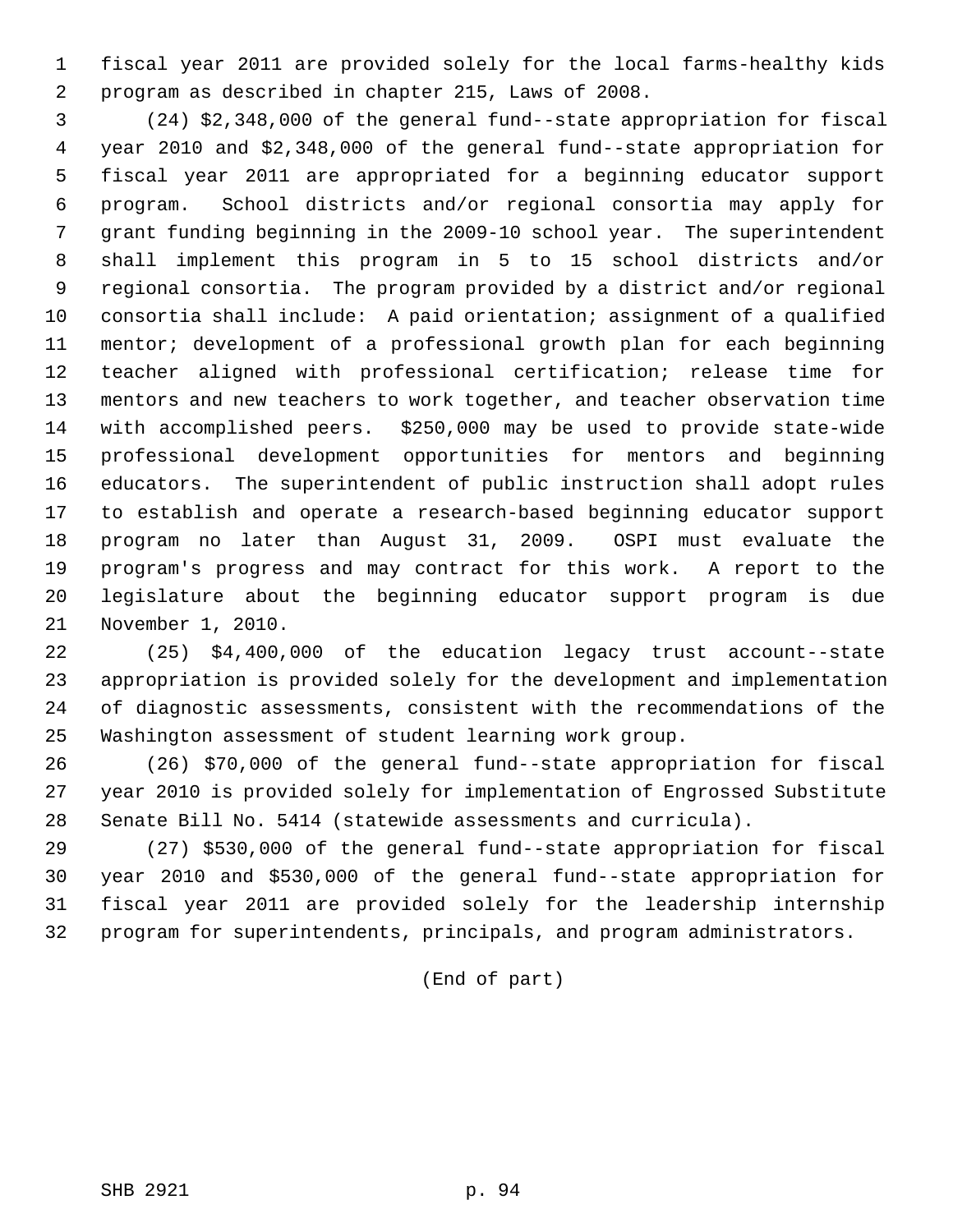| $\mathbf{1}$ | PART VI                                                                 |
|--------------|-------------------------------------------------------------------------|
| 2            | <b>MISCELLANEOUS</b>                                                    |
|              |                                                                         |
| 3            | NEW SECTION. Sec. 601. A new section is added to 2009 c 564             |
| 4            | (uncodified) to read as follows:                                        |
| 5            | REPORTING NEW HIRES. (1) From the effective date of this section        |
| 6            | until July 1, 2011, state agencies of the legislative, executive, and   |
| 7            | judicial branches shall report any new staff positions or vacant        |
| 8            | existing staff positions filled by the agency. State agencies of the    |
| 9            | legislative, executive, and judicial branches shall report these to the |
| 10           | office of financial management as prescribed by the office for          |
| 11           | publication electronically at least quarterly on the state fiscal web   |
| 12           | site.                                                                   |
| 13           | (2) The following activities of state agencies are exempt from          |
| 14           | subsection (1) of this section:                                         |
| 15           | (a) Direct custody, supervision, and patient care in corrections,       |
| 16           | juvenile rehabilitation, institutional care of veterans, the mentally   |
| 17           | ill, developmentally disabled, state hospitals, the special commitment  |
| 18           | center, and the schools for the blind and the deaf;                     |
| 19           | (b) Direct protective services to children and other vulnerable         |
| 20           | populations in the department of social and health services;            |
| 21           | Washington state patrol investigative services and<br>field<br>(c)      |
| 22           | $enfore$ ment;                                                          |
| 23           | (d) Hazardous materials response and emergency cleanup;                 |
| 24           | (e) Emergency public health and patient safety response and the         |
| 25           | public health laboratory;                                               |
| 26           | (f)<br>Military operations and emergency management within<br>the       |
| 27           | military department;                                                    |
| 28           | (g) Firefighting;                                                       |
| 29           | (h) Enforcement officers in the department of fish and wildlife,        |
| 30           | the liquor control board, the gambling commission, and the department   |
| 31           | of natural resources;                                                   |
| 32           | (i) Park rangers at the parks and recreation commission;                |
| 33           | (j) Seasonal employment by natural resources agencies to the extent     |
| 34           | that employment levels do not exceed the prior fiscal year;             |
| 35           | Seasonal employment in the department of transportation<br>(k)          |
|              |                                                                         |

p. 95 SHB 2921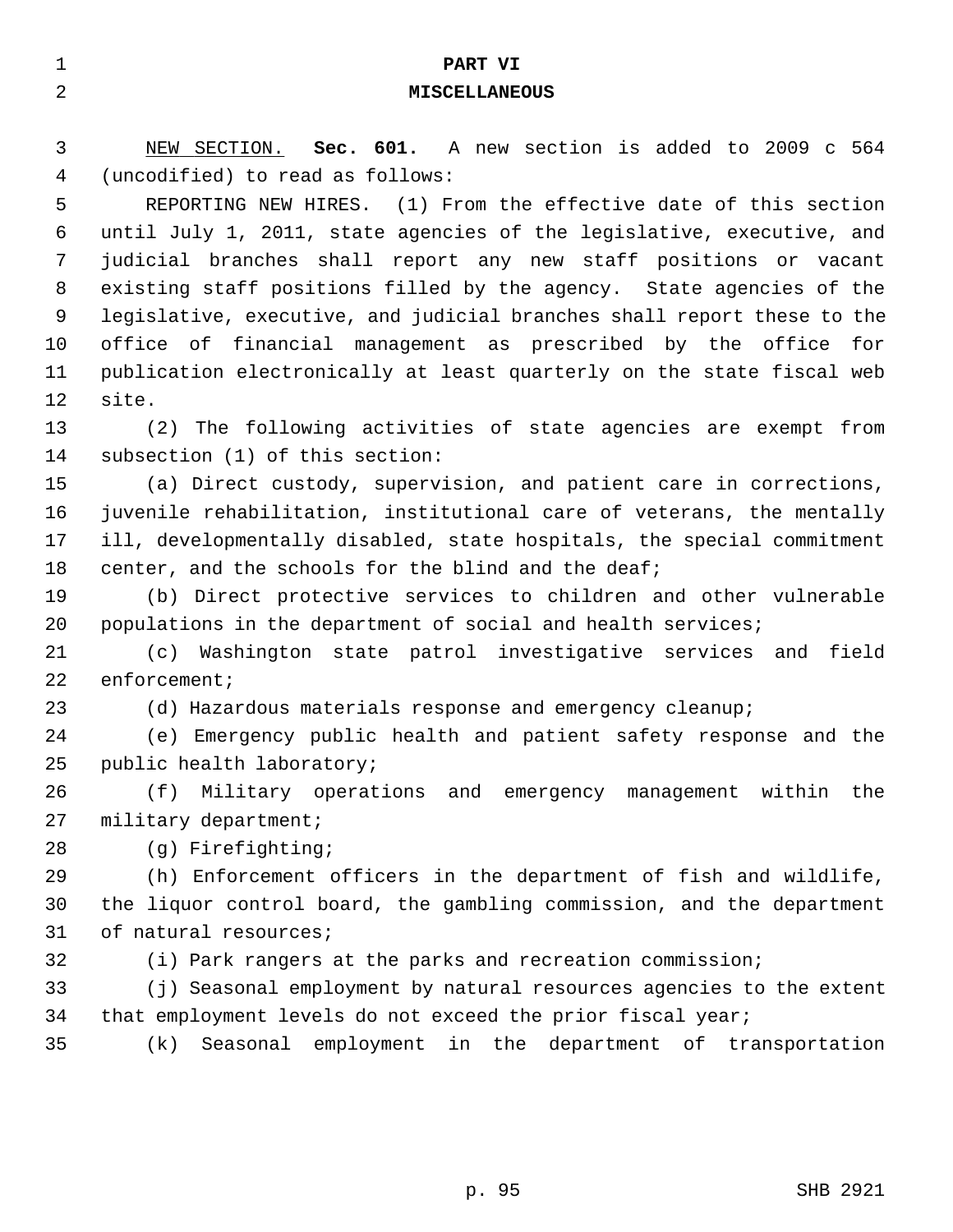1 maintenance programs to the extent that employment levels do not exceed 2 the prior fiscal year;

 3 (l) Employees hired on a seasonal basis by the department of 4 agriculture for inspection and certification of agricultural products 5 and for insect detection;

 6 (m) Activities directly related to tax and fee collection, revenue 7 generation, auditing, and recovery;

 8 (n) In institutions of higher education, any positions directly 9 related to academic programs, as well as positions not funded from 10 state funds or tuition;

11 (o) Operations of the state lottery and liquor control board 12 business enterprises;

13 (p) The unemployment insurance program of the employment security 14 department; and

15 (q) Activities that are necessary to receive or maintain federal 16 funds by the state.

17 NEW SECTION. **Sec. 602.** A new section is added to 2009 c 564 18 (uncodified) to read as follows:

19 REPORTING NEW PERSONAL SERVICES CONTRACTS. (1) From the effective 20 date of this section until July 1, 2011, state agencies of the 21 legislative, executive, and judicial branches shall report any 22 contracts or other agreements entered into for the acquisition of 23 personal services not related to an emergency or other catastrophic 24 event that requires government action to protect life or public safety. 25 State agencies of the legislative, executive, and judicial branches 26 shall report these to the office of financial management as prescribed 27 by the office for publication electronically at least quarterly on the 28 state fiscal web site.

29 (2) This section does not apply to personal services contracts or 30 other agreements for the acquisition of personal services where the 31 costs are funded exclusively from private or federal grants, where the 32 costs are for tax and fee collection, where the costs are for revenue 33 generation and auditing activities, where the costs are necessary to 34 receive or maintain federal funds by the state, or, in institutions of 35 higher education, where the costs are not funded from state funds or 36 tuition.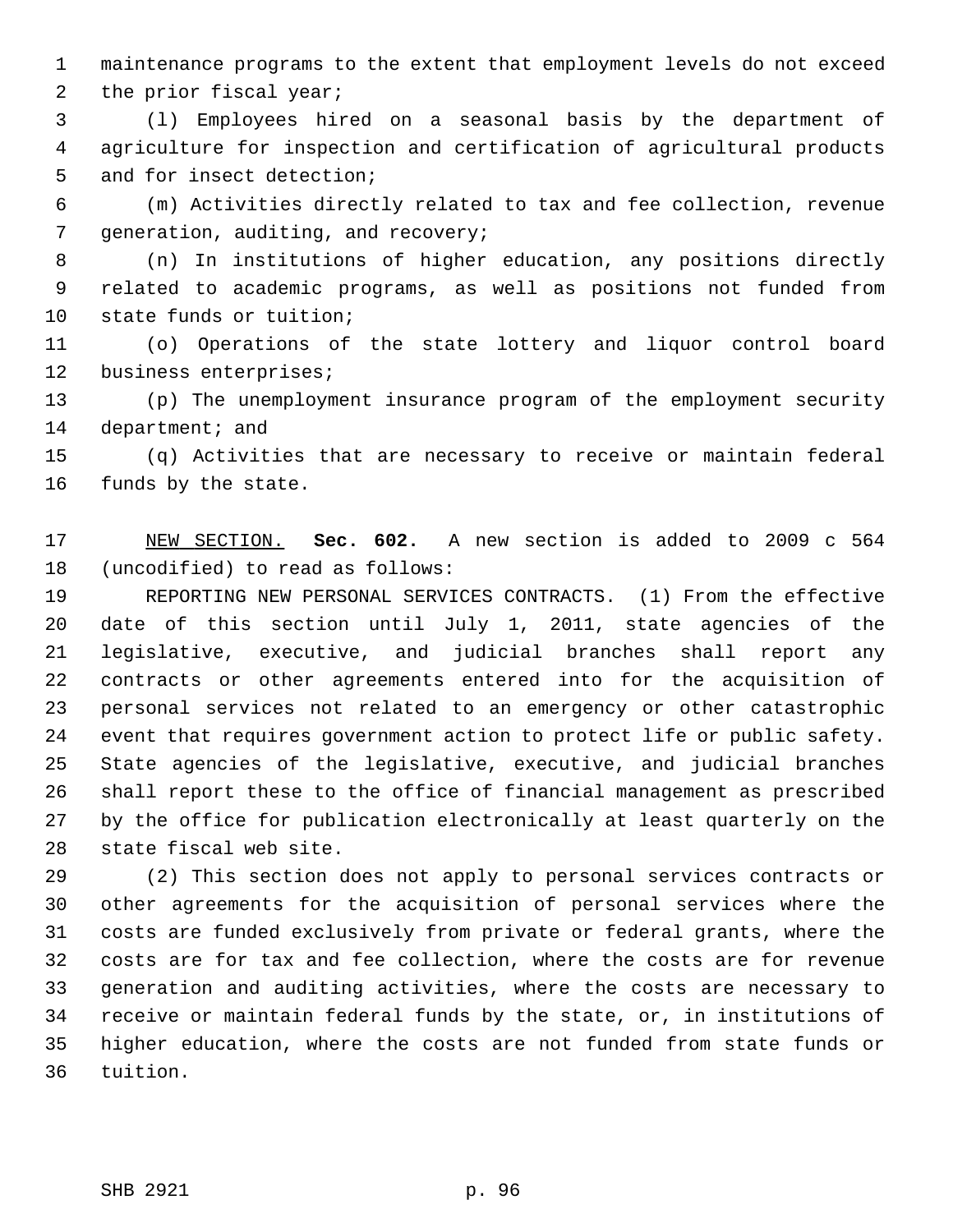1 NEW SECTION. **Sec. 603.** A new section is added to 2009 c 564 2 (uncodified) to read as follows:

 3 REPORTING EQUIPMENT PURCHASES. (1) From the effective date of this 4 section until July 1, 2011, state agencies of the legislative, 5 executive, and judicial branches shall report any contracts or other 6 agreements for the acquisition of any item of equipment the cost of 7 which exceeds five thousand dollars and is not related to an emergency 8 or other catastrophic event that requires government action to protect 9 life or public safety. State agencies of the legislative, executive, 10 and judicial branches shall report these to the office of financial 11 management as prescribed by the office for publication electronically 12 at least quarterly on the state fiscal web site.

13 (2) This section does not apply to the unemployment insurance 14 program of the employment security department, to costs that are for 15 tax and fee collection, for revenue generation and audit activities, or 16 for receiving or maintaining federal funds by the state, or, in 17 institutions of higher education, to costs not funded from state funds 18 or tuition.

19 NEW SECTION. **Sec. 604.** A new section is added to 2009 c 564 20 (uncodified) to read as follows:

21 REPORTING STATE EMPLOYEE TRAVEL AND TRAINING. (1) State agencies 22 of the legislative, executive, and judicial branches shall report the 23 cost or reimbursement of out-of-state travel or out-of-state training 24 by state employees where the travel or training is not related to an 25 emergency or other catastrophic event that requires government action 26 to protect life or public safety, or direct service delivery, and the 27 travel or training occurs after the effective date of this section and 28 before July 1, 2011. State agencies of the legislative, executive, and 29 judicial branches shall report these to the office of financial 30 management as prescribed by the office for publication electronically 31 at least quarterly on the state fiscal web site.

32 (2) This section does not apply to travel expenditures when the 33 costs are funded exclusively from private or federal grants. This 34 section does not apply to the unemployment insurance program of the 35 employment security department, to costs that are for tax and fee 36 collection, for revenue generation and audit activities, or for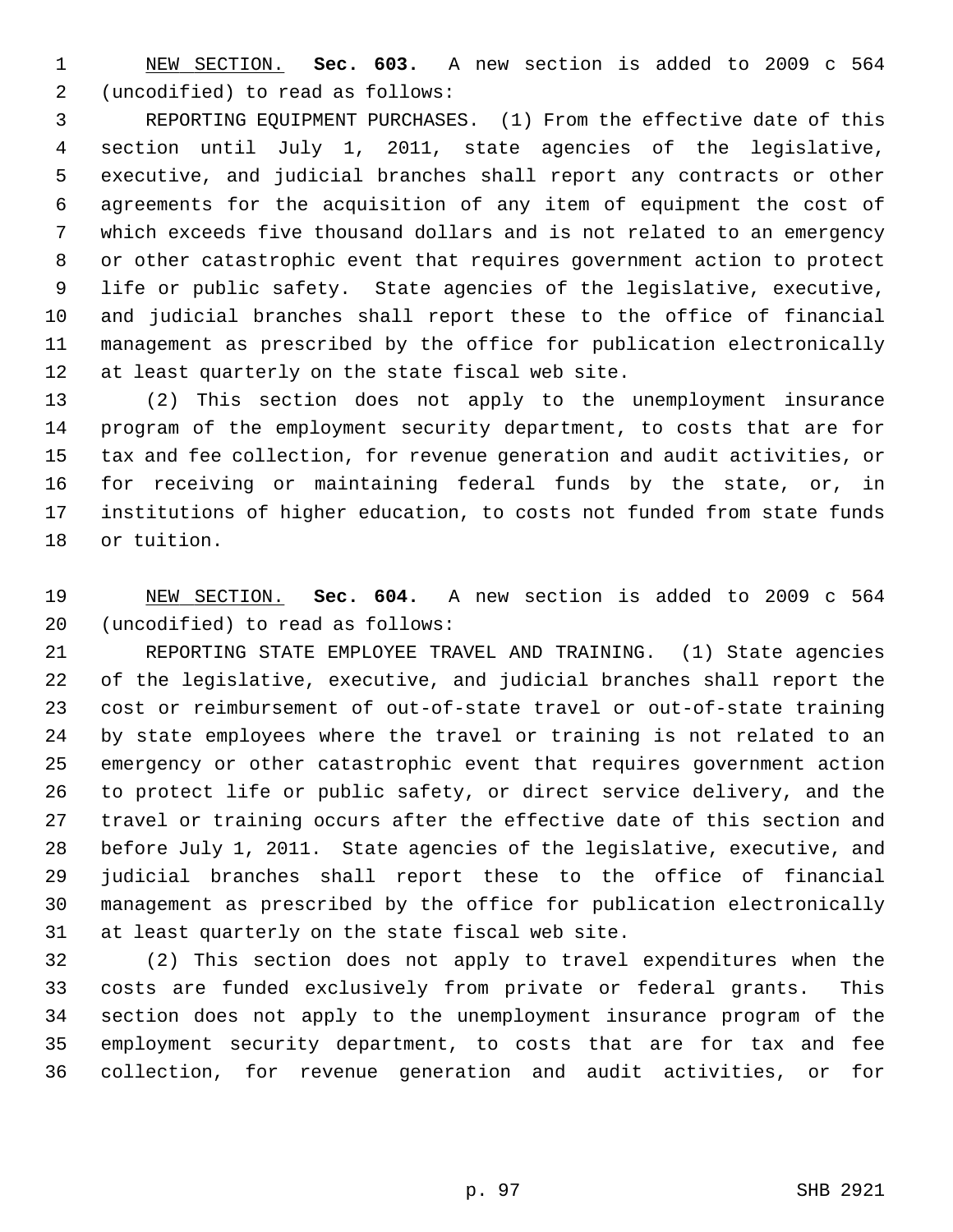1 receiving or maintaining federal funds by the state, or, in 2 institutions of higher education, to costs not funded from state funds 3 or tuition.

 4 NEW SECTION. **Sec. 605.** This act is necessary for the immediate 5 preservation of the public peace, health, or safety, or support of the 6 state government and its existing public institutions, and takes effect 7 immediately.

(End of part)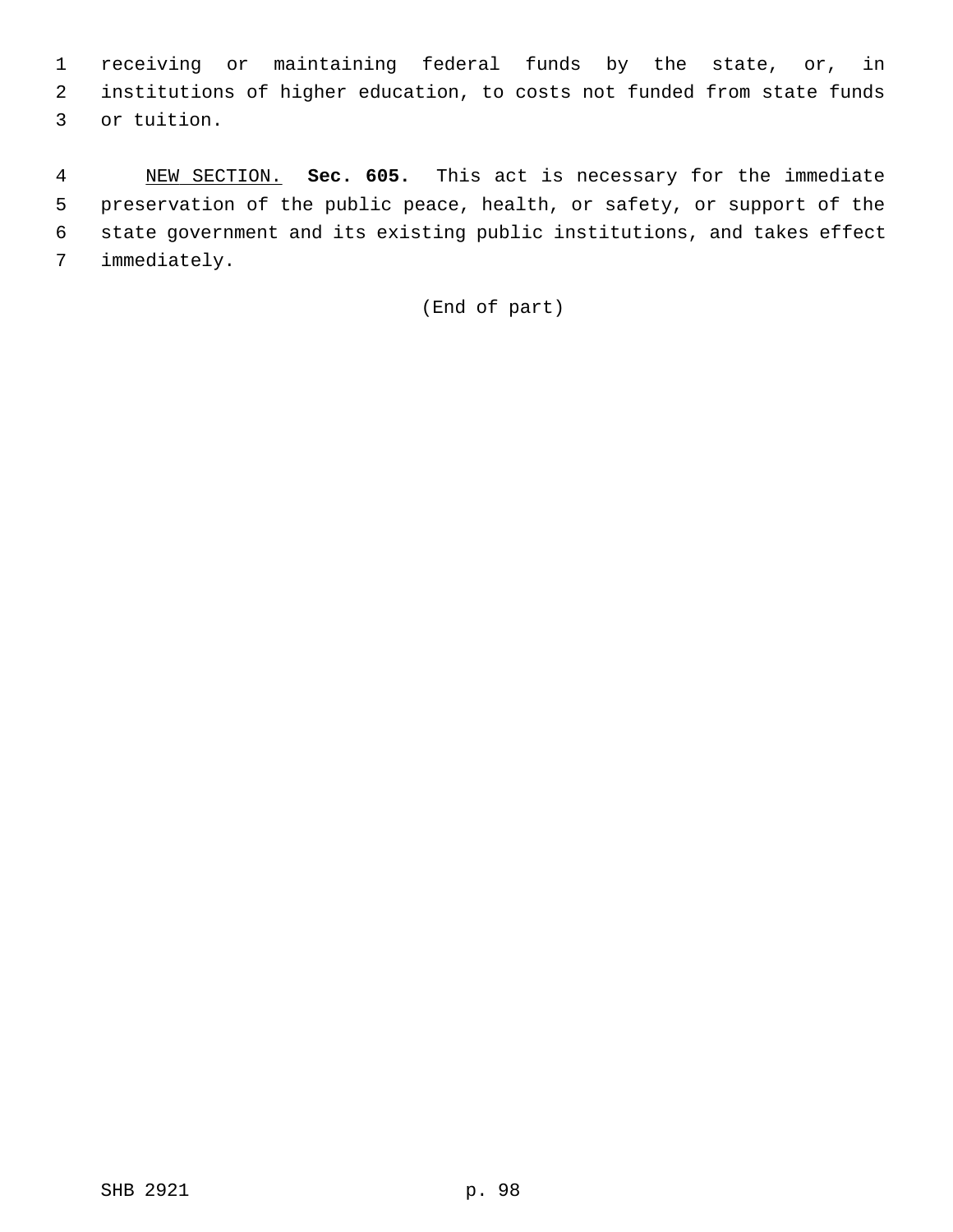| Ö |  |
|---|--|
|   |  |

| CITIZENS' COMMISSION ON SALARIES FOR ELECTED OFFICIALS 3 |
|----------------------------------------------------------|
|                                                          |
|                                                          |
| DEPARTMENT OF ARCHAEOLOGY AND HISTORIC PRESERVATION 18   |
|                                                          |
|                                                          |
|                                                          |
|                                                          |
|                                                          |
|                                                          |
|                                                          |
|                                                          |
| DEPARTMENT OF SOCIAL AND HEALTH SERVICES                 |
| ADMINISTRATION AND SUPPORTING SERVICES PROGRAM 59        |
|                                                          |
|                                                          |
|                                                          |
|                                                          |
|                                                          |
|                                                          |
|                                                          |
|                                                          |
|                                                          |
|                                                          |
|                                                          |
|                                                          |
|                                                          |
|                                                          |
|                                                          |
|                                                          |
|                                                          |
|                                                          |
|                                                          |